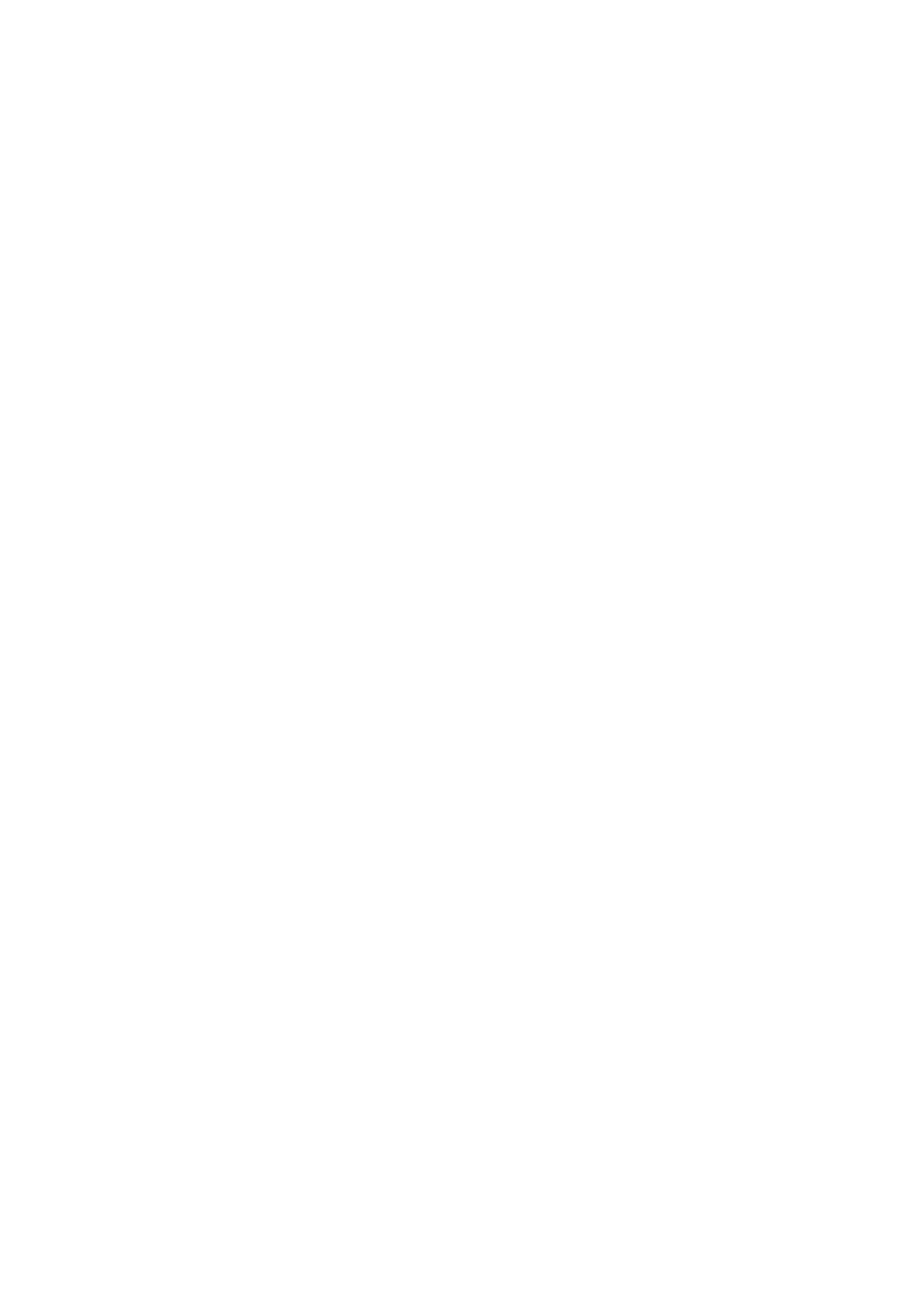Western Australia

# **Bail Act 1982**

**An Act to make better provision for bail in criminal proceedings.** 

Compare 12 Mar 2008 [06-b0-03] / 31 Mar 2008 [06-c0-02] page 1 Extract from www.slp.wa.gov.au, see that website for further information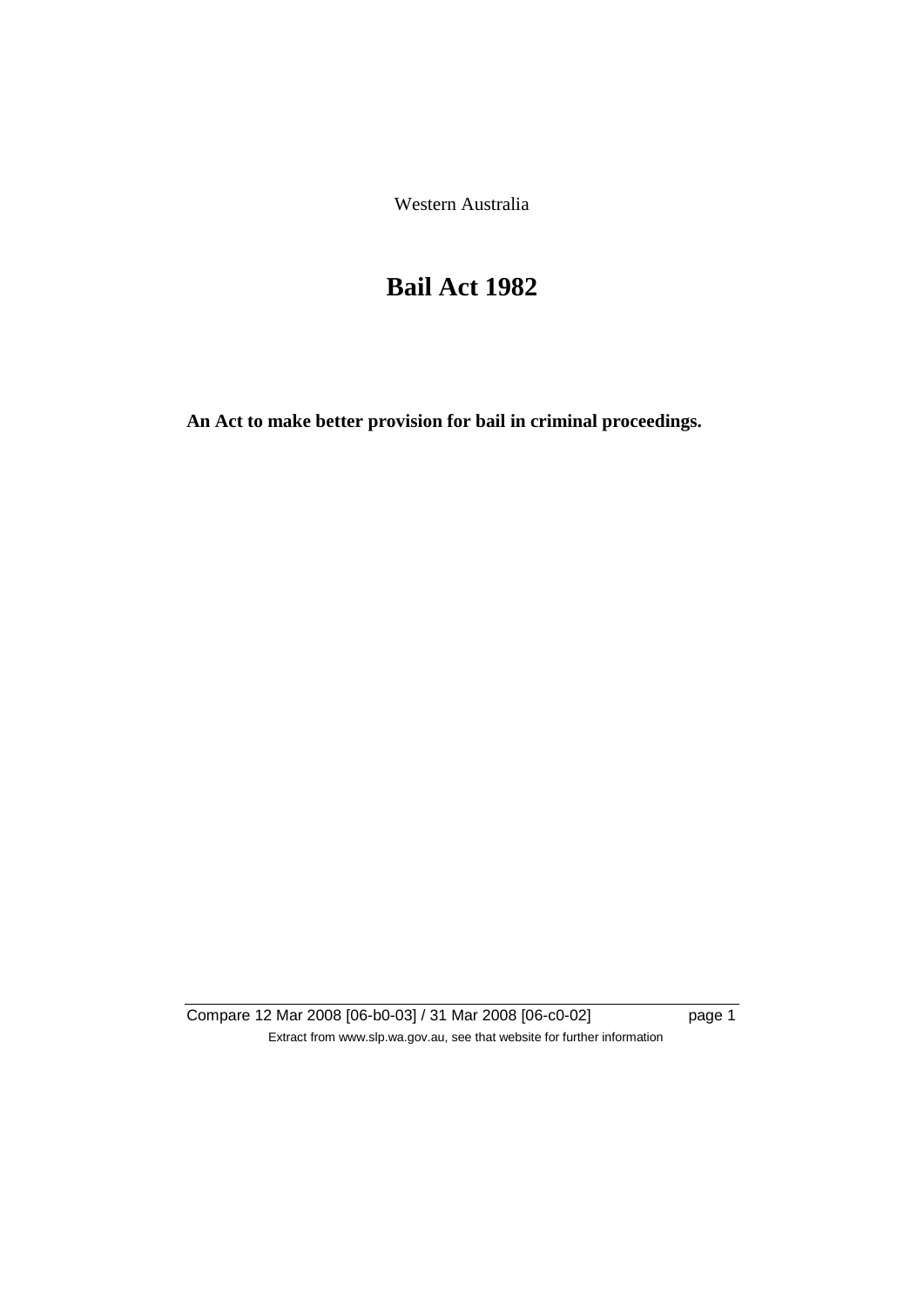# **Part I — Preliminary**

#### **1. Short title**

This Act may be cited as the *Bail Act* 1982<sup>1</sup>.

#### **2. Commencement**

This Act shall come into operation on a day to be fixed by proclamation  $<sup>1</sup>$ .</sup>

# **3. Terms used in this Act**

(1) In this Act, unless a contrary intention appears —

**"accused"** includes —

- (a) a person charged with, convicted of, or found guilty of an offence;
- (b) a person whose conviction for an offence is stayed;
- (c) a person in respect of whom an appeal relating to an offence is pending;
- (d) a person in respect of whom a new trial for an offence has been ordered;

#### **"adjournment"**—

- (a) means any order of a court by which proceedings for an offence are postponed or interrupted or are to be held at a different time or place before the same court; and
- (b) is deemed to include any order of a court, other than a committal to the Supreme Court or District Court, by which the venue of any proceedings for an offence is changed to another court or a court at another place whether by way of a remand, referral, or recommittal of the accused or otherwise;
- **"appeal"** includes an application for leave to appeal;

page 2 Compare 12 Mar 2008 [06-b0-03] / 31 Mar 2008 [06-c0-02] Extract from www.slp.wa.gov.au, see that website for further information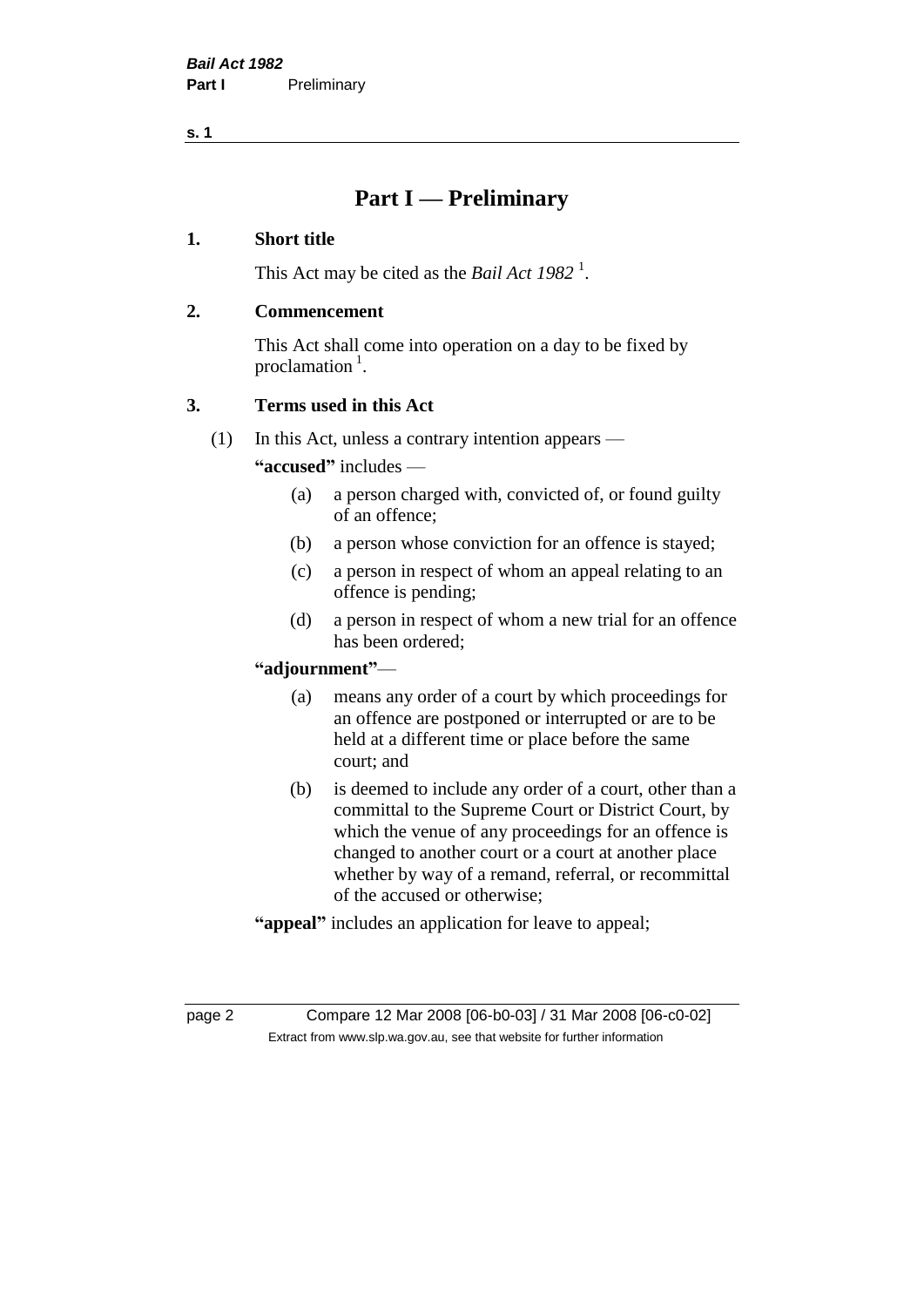#### **"appropriate judicial officer"** —

- (a) subject to paragraphs (b) and (c), means a judicial officer who is empowered to exercise jurisdiction in the court before which the accused is required to appear pursuant to his bail undertaking;
- (b) if the court is the Court of Appeal, means a judge of appeal;
- (c) except in section 49, also means a judge of the Supreme Court or a judge of the Children's Court in any case where —
	- (i) only a judge of the Supreme Court or a judge of the Children's Court has power to grant bail under section 15, or a judicial officer has exercised the power contained in section  $31(2)(d)$ ; or
	- (ii) a judge of the Supreme Court or a judge of the Children's Court has granted bail under section 14,

for the appearance in question;

- **"as soon as is practicable"** means as soon as is reasonably practicable;
- **"authorised community services officer"** means any of the following persons —
	- (a) the CEO (corrections) or a delegate of the CEO (corrections) under subsection (5);
	- (b) a registrar of the Children's Court;
	- (c) a superintendent of a detention centre under the *Young Offenders Act 1994*;
	- (d) the officer for the time being in charge of any detention centre under the *Young Offenders Act 1994*;
- **"authorised officer"** means an authorised police officer or an authorised community services officer;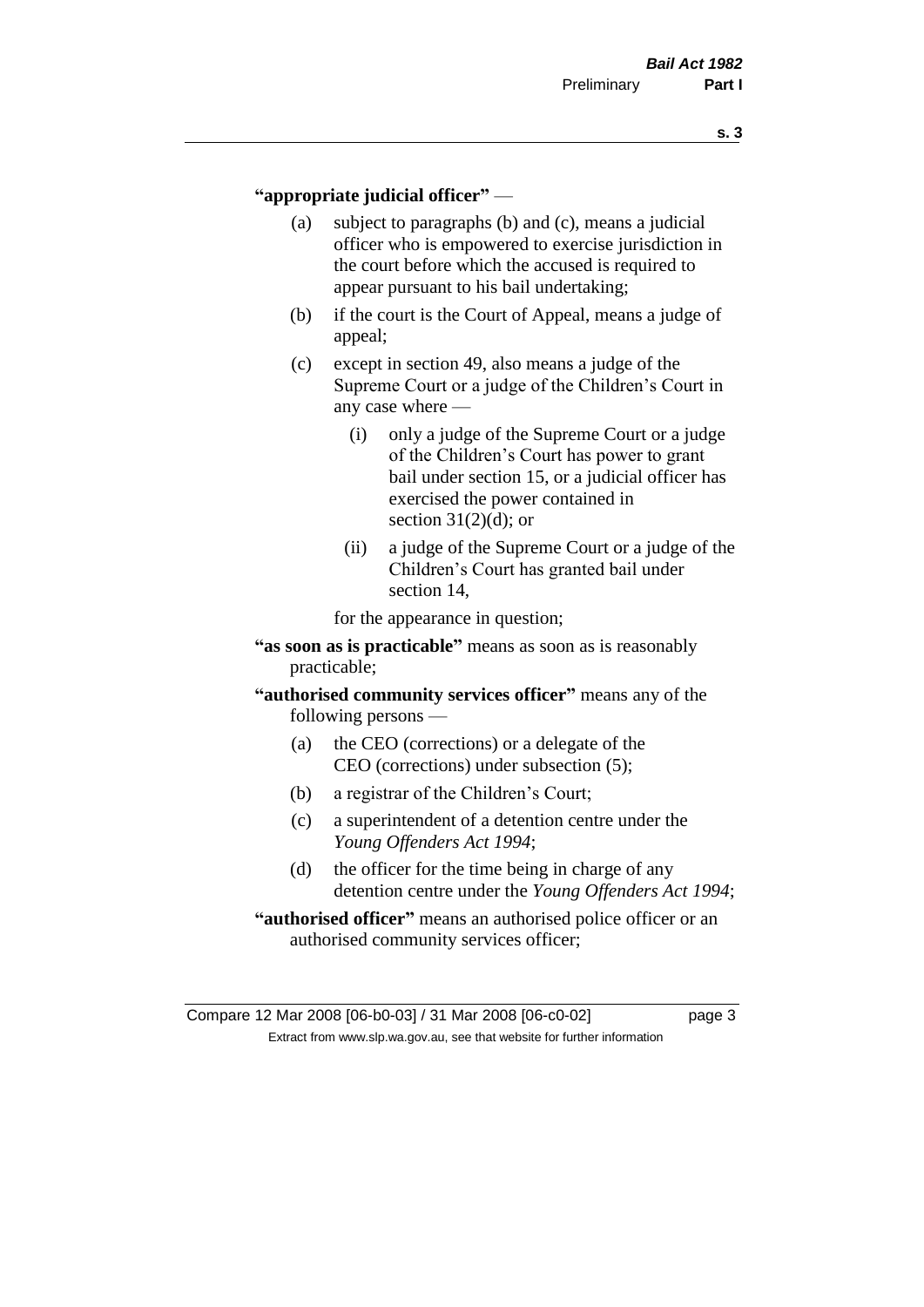- **"authorised police officer"** means a police officer who holds the rank of sergeant, or a higher rank, or is for the time being in charge of a police station or lock-up;
- **"bail undertaking"** means an undertaking described in section 28(2);
- **"CEO (corrections)"** means the chief executive officer of the Public Sector agency principally assisting the Minister administering Part 8 of the *Sentence Administration Act 2003* in its administration;
- **"child"** has the same meaning as "young person" has in the *Young Offenders Act 1994*;
- **"community corrections officer"** has the same meaning as in the *Sentence Administration Act 2003*;

**"court"** means each of the following —

- (a) the Magistrates Court;
- (b) the Children's Court;
- (c) a Coroner's Court;
- (d) the District Court;
- (e) the Supreme Court;
- (f) the Court of Appeal;
- **"early release order"** means an early release order made under the *Sentence Administration Act 1995* or *Sentence Administration Act 2003*;
- **"home detention condition"** means a home detention condition imposed under clause 3 of Part D of Schedule 1;
- **"judicial officer"** means any person empowered to exercise jurisdiction in a court whether or not he is sitting as a court, and includes a single justice;
- **"lock-up"** includes a place prescribed as a lock-up for the purposes of the *Court Security and Custodial Services Act 1999*;

page 4 Compare 12 Mar 2008 [06-b0-03] / 31 Mar 2008 [06-c0-02] Extract from www.slp.wa.gov.au, see that website for further information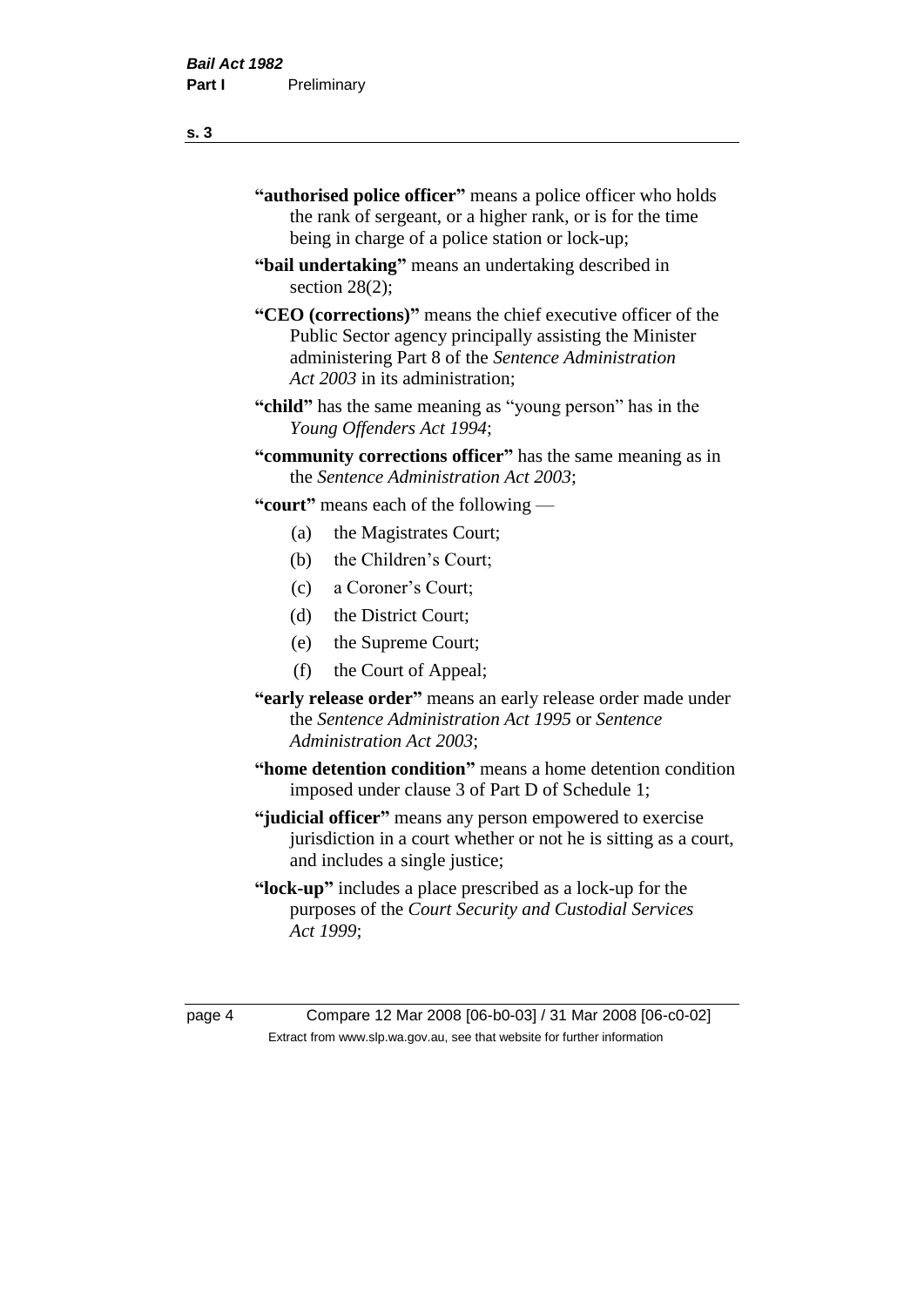- **s. 3**
- **"offence"** means any act, omission or conduct which renders the person doing the act, making the omission or engaging in the conduct liable to any punishment, and includes an alleged offence; but nothing in this definition shall limit the operation of subsection (4);
- **"police officer"** means any member of the Police Force of Western Australia;
- **"prosecutor"** includes
	- (a) in the case of an offence charged in a prosecution notice, the prosecutor;
	- (b) in the case of an offence charged in an indictment, the State or the Commonwealth, as the case may be;
- **"serious offence"** means
	- (a) an offence against section 51(2a); and
	- (b) an offence described in Schedule 2;
- **"surety"** and **"surety undertaking"** have the meanings assigned to them by section 35;

**"trial"** means all proceedings for an offence between —

- (a) the time when the accused is called upon to plead to the prosecution notice or the indictment; and
- (b) the time when the accused is found not guilty or is sentenced.
- (2) A reference in this Act
	- (a) to a power to grant bail includes a reference to a power to refuse bail;
	- (b) to a grant of bail includes a reference to a grant of bail by the exercise of a power in section 31(2).
- (3) Where in this Act there is a reference to a requirement that an accused appear in court, the reference is to a requirement, unless a contrary intention appears, that the accused —
	- (a) surrender himself into the custody of the court or, in the case of a bail undertaking, of the court specified therein,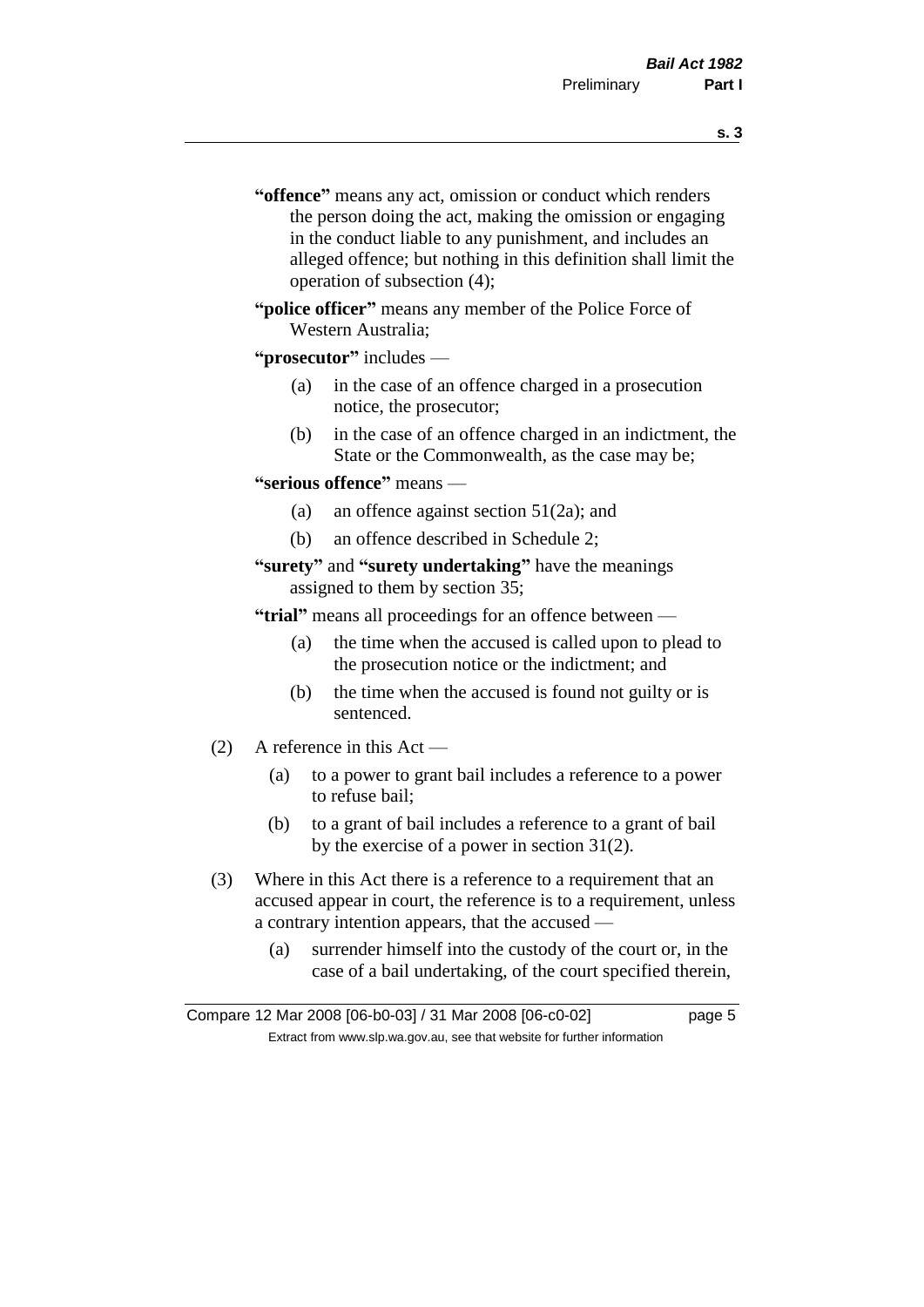or of such person as the court may direct, to be dealt with according to law;

(b) submit himself to a search of his person and any property then in his possession (which is hereby authorised) and allow to be taken from him, to be dealt with according to the relevant law and procedures, anything so found; and

- (c) remain in custody until authorised to be released therefrom.
- (4) If a person is arrested under a warrant issued
	- (a) under section 50, 79, 84E or 129 of the *Sentencing Act 1995* in connection with a possible breach of a conditional release order, a sentence of suspended imprisonment or conditional suspended imprisonment, or a community order imposed under that Act; or
	- (b) under section 43 of the *Young Offenders Act 1994* in respect of an alleged breach of a youth community based order, an intensive youth supervision order or a conditional release order made under that Act,
	- then
		- (c) the person is to be taken as having been arrested and to be in custody awaiting an appearance in court for the offence for which the sentence was imposed;
		- (d) the first appearance in court after the arrest is to be taken, for the purposes of sections  $5(1)$  and  $8(1)$  and clause 1 of Part A and clause 7 of Part C of Schedule 1, to be the initial appearance for that offence; and
		- (e) the proceedings following the arrest are to be taken to be proceedings for that offence and to be a trial for the purpose of the definition in subsection (1) of "trial".

page 6 Compare 12 Mar 2008 [06-b0-03] / 31 Mar 2008 [06-c0-02] Extract from www.slp.wa.gov.au, see that website for further information

**s. 3**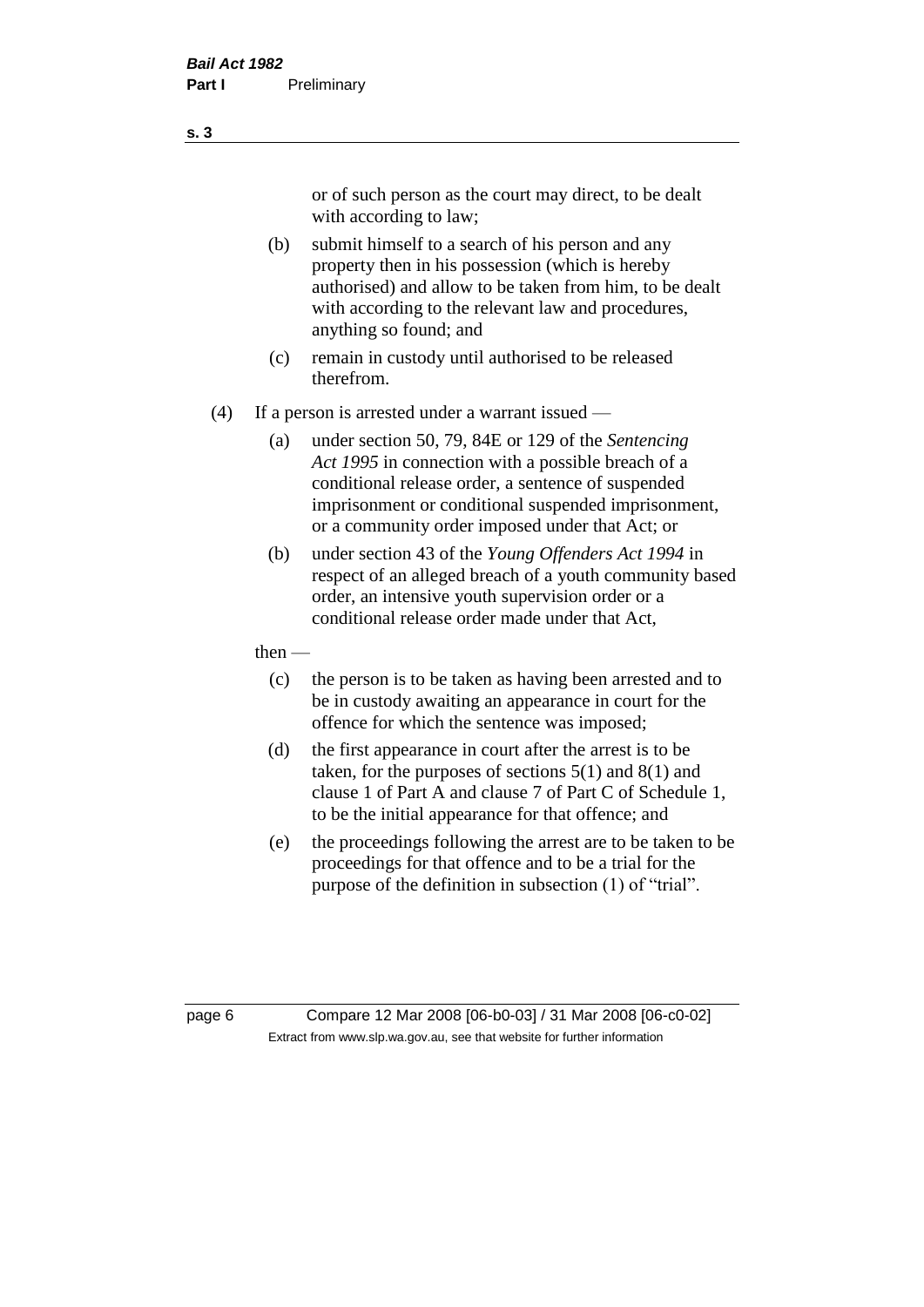- **s. 4**
- (5) The CEO (corrections) may by writing signed by him delegate to any officer of the department of which he is the chief executive officer any function he has under this Act as an authorised community services officer.

*[Section 3 amended by No. 74 of 1984 s. 3; No. 15 of 1988 s. 4; No. 49 of 1988 s. 78; No. 61 of 1990 s. 4; No. 31 of 1993 s. 6; No. 45 of 1993 s. 4 and 12; No. 78 of 1995 s. 7; No. 57 of 1997 s. 21(1); No. 54 of 1998 s. 4 and 14; No. 47 of 1999 s. 7; No. 50 of 2003 s. 29(3); No. 65 of 2003 s. 121(2); No. 27 of 2004 s. 13(2); No. 34 of 2004 s. 251; No. 45 of 2004 s. 28(4); No. 59 of 2004 s. 141; No. 84 of 2004 s. 11, 82 and 83(2); No. 65 of 2006 s. 51 and 53.]* 

# **4. Application of this Act**

The operation of this Act extends to any appearance in a court for an offence —

- (a) except to the extent that in this Act, or in the law creating the offence or applicable thereto, express provision is made excluding or limiting the operation of this Act in respect of that appearance;
- (b) whether or not that law contains a reference to the granting of bail;
- (c) however any reference in that law to the granting of bail may be expressed; and
- (d) as if any reference therein to the taking of a recognizance were to a requirement that, except where bail is dispensed with under this Act, the accused enter into a bail undertaking.

*[Section 4 amended by No. 84 of 2004 s. 82.]*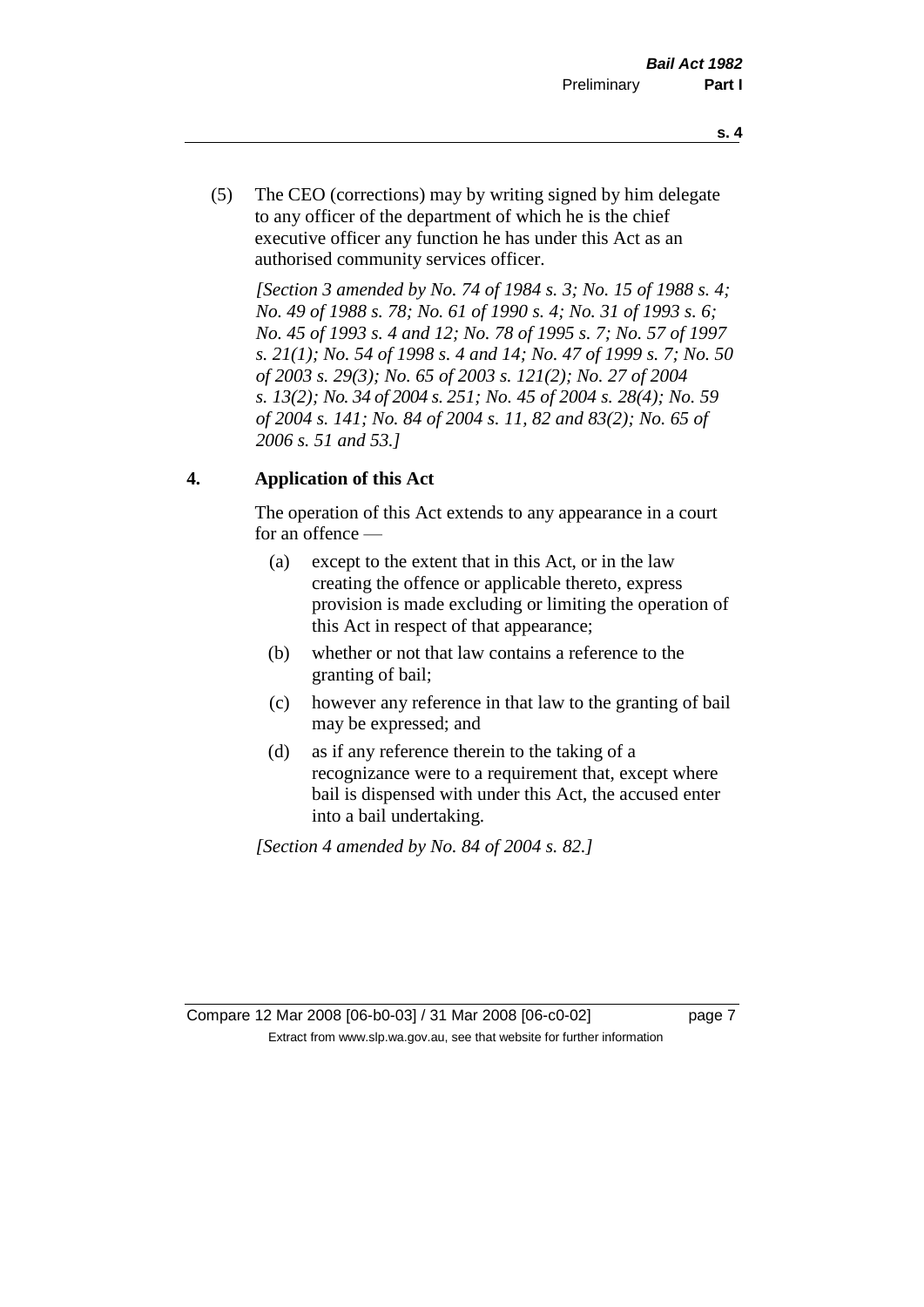# **Part II — Rights of accused in relation to bail**

*[Heading amended by No. 84 of 2004 s. 82.]* 

# **5. Right of accused to have bail considered under this Act**

- (1) An accused who is in custody for an offence awaiting his initial appearance in court therefor is entitled —
	- (a) subject to sections 9, 10, 12 and 16(2), to have his case for bail for that appearance considered under and in accordance with this Act as soon as is practicable;
	- (b) if his case is not so considered, or if he is refused bail or is not released on bail, to be brought before a court as soon as is practicable.
- (2) An accused who is in custody awaiting any appearance in court for an offence, other than an initial appearance, is entitled, subject to sections 7(3), 9 and 10, to have his case for bail for that appearance considered under and in accordance with this Act.

*[Section 5 amended by No. 74 of 1984 s. 4; No. 84 of 2004 s. 82.]* 

# **6. Duty on arresting officer and others to consider bail**

- (1) This section applies to a police officer or other person (the **"arrester"**) who —
	- (a) charges a person who is under arrest (the **"accused"**) with an offence; and
	- (b) does not release the accused unconditionally under section 142 of the *Criminal Investigation Act 2006*,

or who arrests a person under a warrant.

- (2) This section is subject to  $-$ 
	- (a) the exercise of the power conferred by section 9; and

page 8 Compare 12 Mar 2008 [06-b0-03] / 31 Mar 2008 [06-c0-02] Extract from www.slp.wa.gov.au, see that website for further information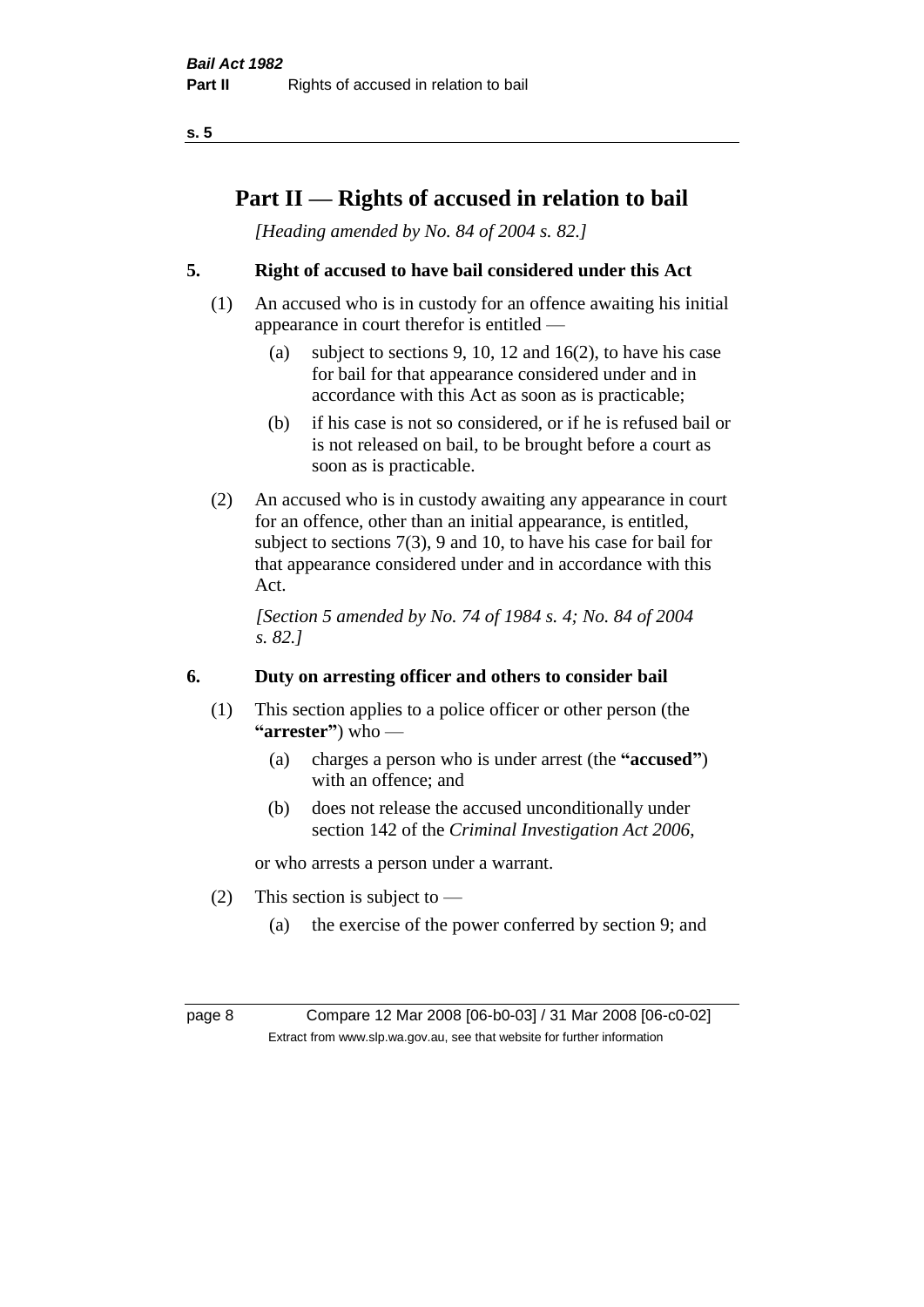- **s. 6**
- (b) sections 10, 12 and 16 and clause 3A of Part C of Schedule 1.
- (3) The duties in this section shall be performed whether or not an application for bail is made by or on behalf of the accused.
- (4) As soon as is practicable after the accused is charged, or arrested under a warrant, as the case may be, the arrester shall either —
	- (a) bring the accused or cause the accused to be brought before a court; or
	- (b) perform the other duties of the arrester under this section.
- (5) If the arrester has power to grant the accused bail, the arrester shall consider the accused's case for bail.
- (6) If the arrester does not have power to grant the accused bail, the arrester shall, unless subsection (8), (9) or (10) applies, bring or cause the accused to be brought before an authorised police officer or a justice or, in the case of a child, any authorised officer or a justice, who shall consider the accused's case for bail as soon as is practicable.
- (7) Even if the arrester has power to grant the accused bail, the arrester may, instead of complying with subsection (5), comply with subsection  $(6)$  as if the arrester did not.
- (8) If under section 15 only a judge of the Supreme Court or a judge of the Children's Court has power to grant the accused bail, the arrester shall bring the accused or cause the accused to be brought before a judge of the Supreme Court or a judge of the Children's Court, as the case requires, who shall consider the accused's case for bail as soon as is practicable.
- (9) If under section 16 only a justice has power to grant the accused bail, the arrester shall bring the accused or cause the accused to be brought before a justice, who shall consider the accused's case for bail as soon as is practicable.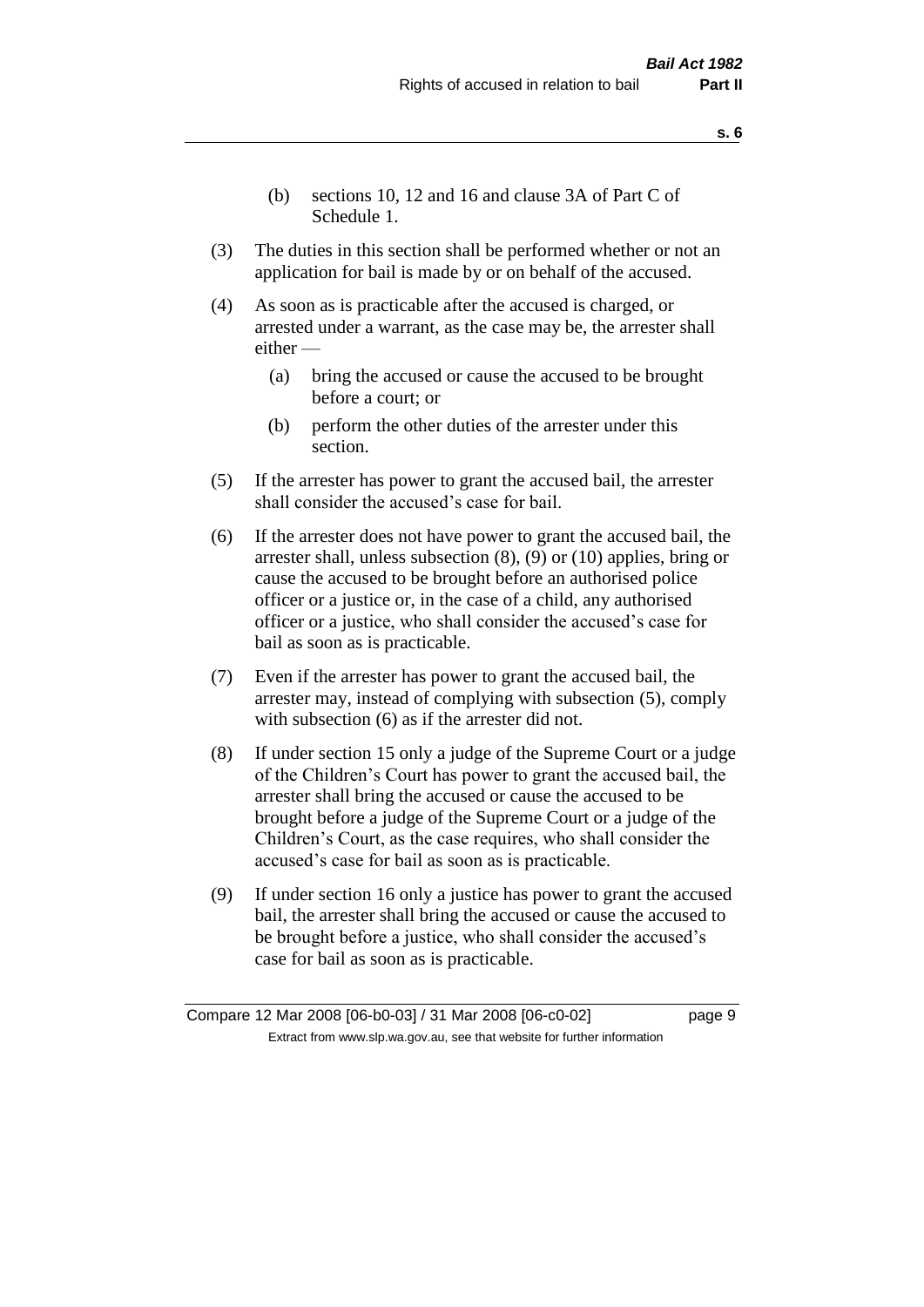#### **s. 6A**

(10) If section 16A applies, the arrester shall bring the accused or cause the accused to be brought before a court or judge referred to in section 16A(1), who shall consider the accused's case for bail as soon as is practicable.

*[Section 6 inserted by No. 59 of 2006 s. 4(1).]* 

#### **6A. Whether custody justified to be considered in certain cases**

- (1) In this section
	- **"accused"** means an accused who is under arrest, other than pursuant to a warrant;
	- **"released"** means released from custody without being required to enter into, or without having entered into, a bail undertaking;

**"serious offence"** means an indictable offence the penalty specified by a written law for which is or includes imprisonment for 5 years or more or life;

- **"summary court"** means the Magistrates Court or the Children's Court.
- (2) An authorised officer or justice who is considering an accused's case for bail for an initial appearance in a summary court on a charge of an indictable offence that is not a serious offence may order that the accused be served with a summons under the *Criminal Procedure Act 2004*, and released, in respect of the charge unless satisfied —
	- (a) that there are reasonable grounds to suspect the accused would not obey the summons if served with it; or
	- (b) that not releasing the accused is justified under subsection (4) or for any other reason.
- (3) An authorised officer or justice who is considering an accused's case for bail for an initial appearance in a summary court on a charge of a simple offence must order that the accused be served with a court hearing notice under the *Criminal Procedure*

page 10 Compare 12 Mar 2008 [06-b0-03] / 31 Mar 2008 [06-c0-02] Extract from www.slp.wa.gov.au, see that website for further information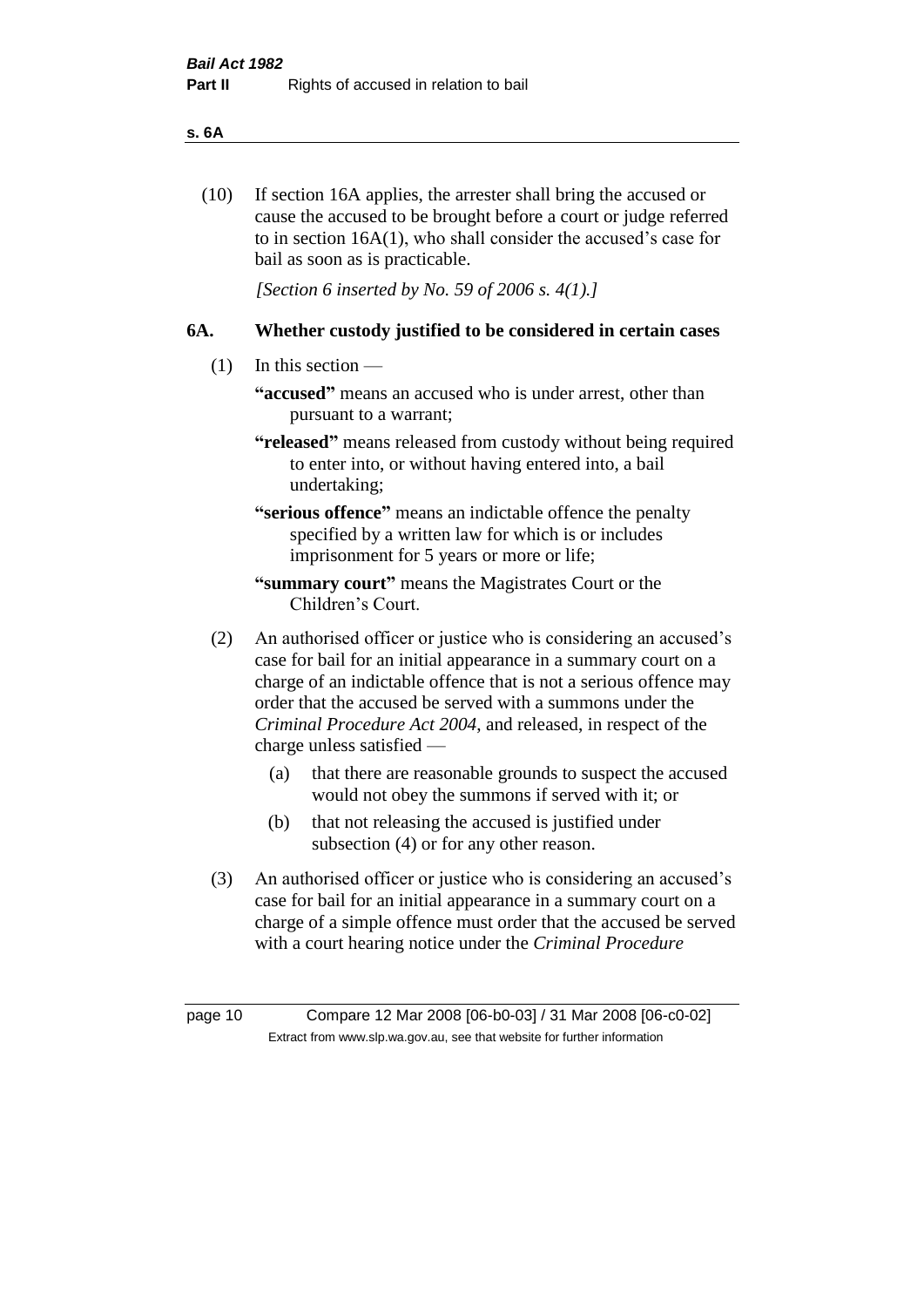*Act 2004*, and released, in respect of the charge unless satisfied —

- (a) that the presence of the accused when the charge is dealt with is likely to be necessary for any reason or for sentencing purposes; or
- (b) that not releasing the accused is justified under subsection (4) or for any other reason.
- (4) Not releasing an accused is justified if there are reasonable grounds to suspect that if the accused were released —
	- (a) the accused
		- (i) would commit an offence;
		- (ii) would continue or repeat an offence with which he or she is charged;
		- (iii) would endanger another person's safety or property; or
		- (iv) would interfere with witnesses or otherwise obstruct the course of justice, whether in relation to the accused or any other person;
		- or
	- (b) the accused's safety would be endangered.
- (5) This section does not affect the operation of section 28 or 30 of the *Criminal Procedure Act 2004*.

*[Section 6A inserted by No. 59 of 2006 s. 5.]* 

#### **7. Duty imposed on judicial officers in respect of unconvicted accused**

(1) Upon and following an accused's initial appearance in court for an offence every judicial officer who may thereafter order his detention or continued detention in custody before conviction for the offence (including detention during the period of his trial) is under a duty, unless subsection (2) applies, to consider

Compare 12 Mar 2008 [06-b0-03] / 31 Mar 2008 [06-c0-02] page 11 Extract from www.slp.wa.gov.au, see that website for further information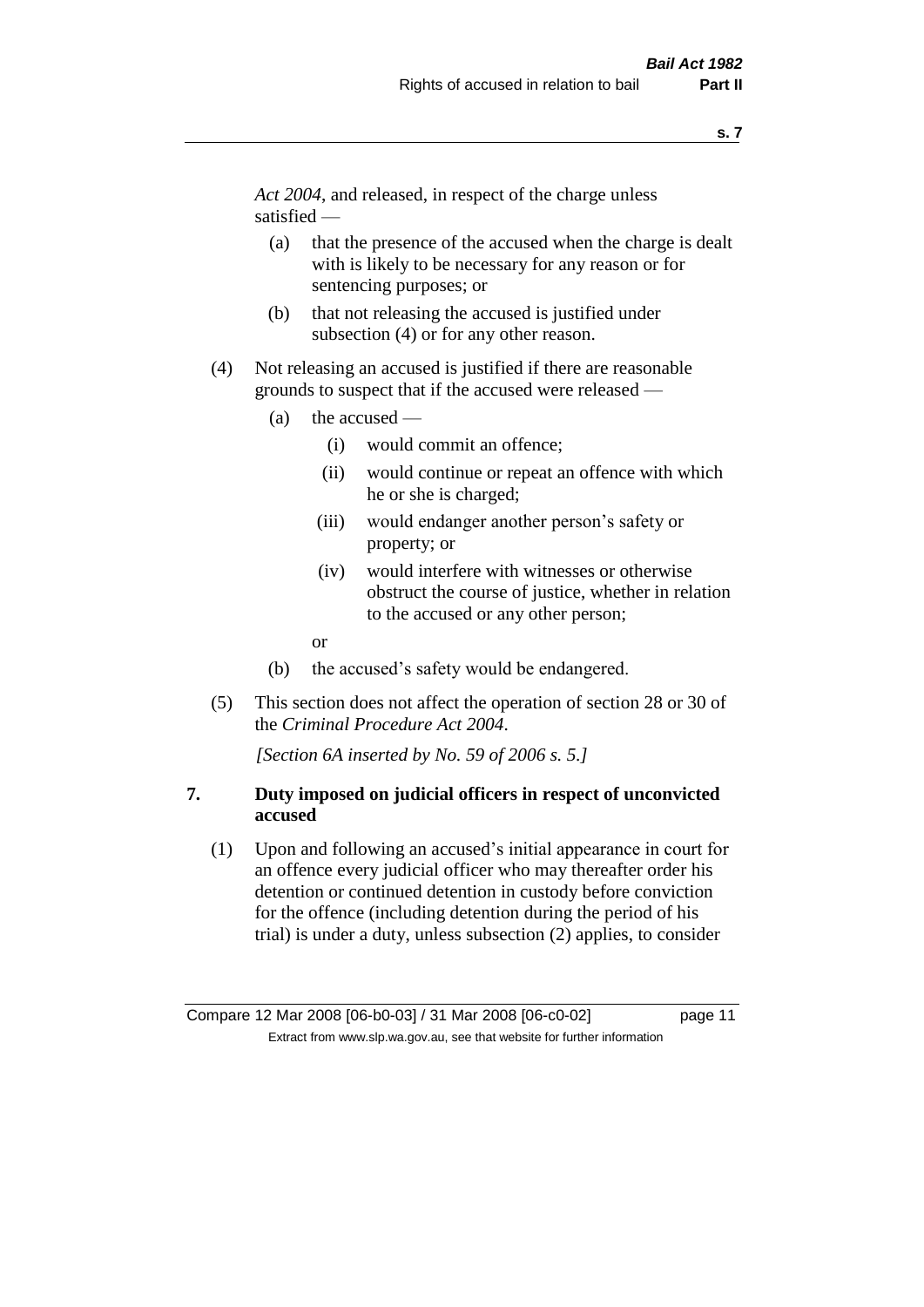the accused's case for bail, whether or not an application for bail is made by the accused or on his behalf.

- (2) Where under section 15 only a judge of the Supreme Court or a judge of the Children's Court has power to grant bail for an offence, the judicial officer referred to in subsection (1), other than a judge of the Supreme Court or a judge of the Children's Court, shall, whether or not an application for bail is made by the person or on his behalf, cause the accused to be taken as soon as is practicable before a judge of the Supreme Court or a judge of the Children's Court, as the case may require for the purpose of having the accused's case for bail considered by the judge.
- (3) Notwithstanding subsection (2), where
	- (a) the duty described in that subsection or in section 6(8) or (9) has been discharged once in relation to an accused's case for bail; and
	- (b) bail has on that occasion been refused by a judge of the Supreme Court or a judge of the Children's Court,

the accused's case for bail need not be considered on any subsequent occasion in the same case when the accused's continued detention may be ordered unless the accused satisfies the judicial officer who may order his detention that —

- (c) new facts have been discovered, new circumstances have arisen or the circumstances have changed since bail was refused on the occasion mentioned in paragraph (b); or
- (d) he failed to adequately present his case for bail on that occasion,

but if the judicial officer is so satisfied he shall cause the accused to be taken as soon as is practicable before a judge of the Supreme Court or a judge of the Children's Court as the case may require for the purpose of having the accused's case for bail considered by the judge.

page 12 Compare 12 Mar 2008 [06-b0-03] / 31 Mar 2008 [06-c0-02] Extract from www.slp.wa.gov.au, see that website for further information

**s. 7**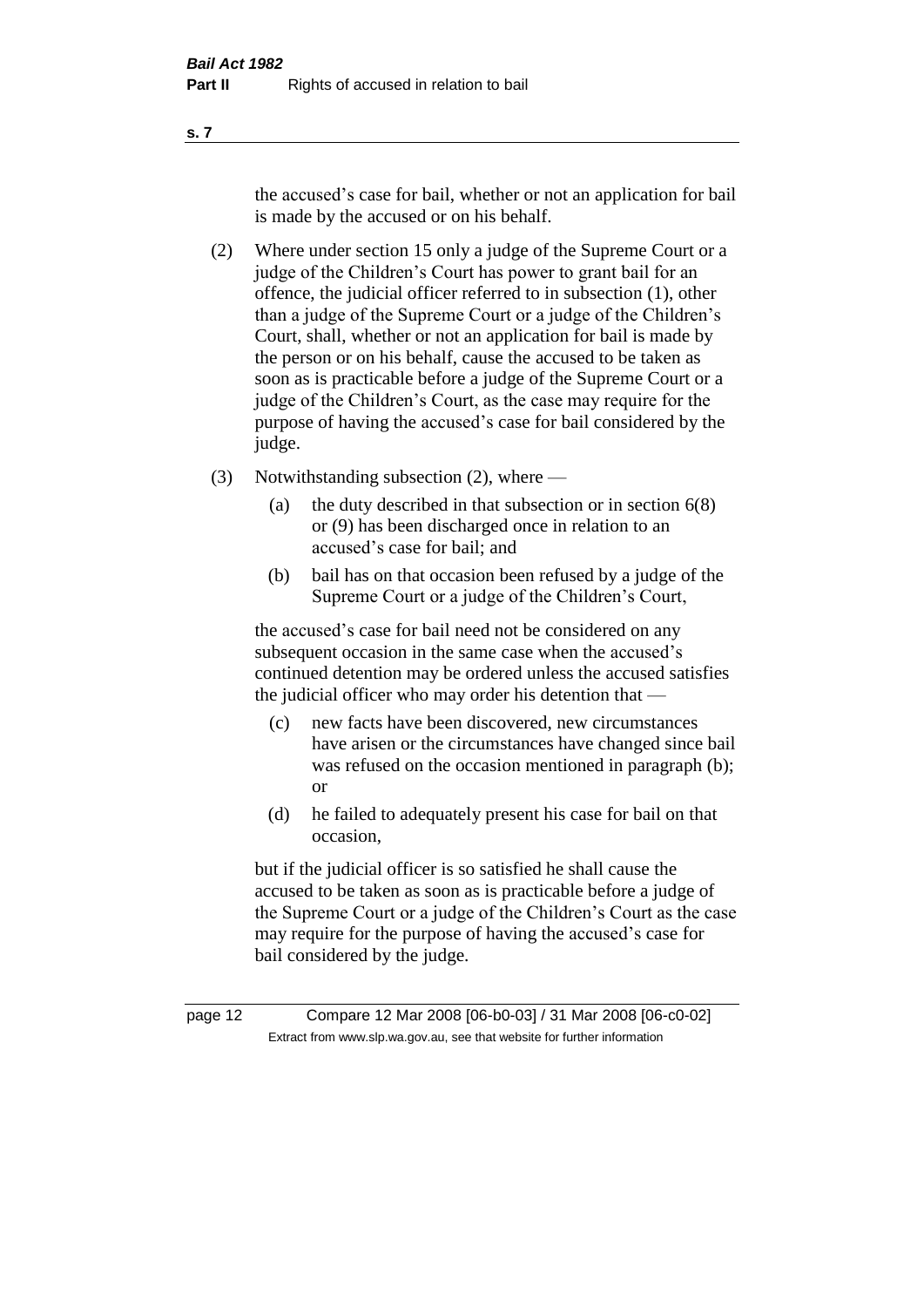- (4) Notwithstanding subsection (1), after the duty described in that subsection has been discharged once in relation to an accused's case for bail or after a judge of the Supreme Court or a judge of the Children's Court has considered the case under section 15, it is sufficient on any subsequent consideration of bail in the same case for a judicial officer, including a judge of the Supreme Court or a judge of the Children's Court acting under section 15 —
	- (a) to inquire whether any new fact has been discovered or new circumstance has arisen, or whether the circumstances have changed, since bail was previously granted or refused and whether the accused considers that he failed to adequately present his case for bail on a previous occasion; and
	- (b) unless he is satisfied that there is any reason of the kind mentioned in paragraph (a) for not doing so, to adopt the decision previously made in the case, but with power to make such variations of the terms and conditions of bail as he thinks fit.
- (5) The operation of this section is subject to the exercise of the power conferred by section 9 and to the provisions of sections 10, 12 and 16(2) and clause 3A of Part C of Schedule 1.

*[Section 7 amended by No. 74 of 1984 s. 5; No. 49 of 1988 s. 80; No. 45 of 1993 s. 6; No. 84 of 2004 s. 82; No. 59 of 2006 s. 4(2).]* 

# **7A. Bail for appeal under the** *Criminal Appeals Act 2004* **Part 2**

- (1) If a person is in custody and an appeal has been commenced under Part 2 of the *Criminal Appeals Act 2004* in connection with the decision by virtue of which the person is in custody, the person may apply for bail —
	- (a) if the appeal is to be heard and determined by the Court of Appeal or if an application has been made to the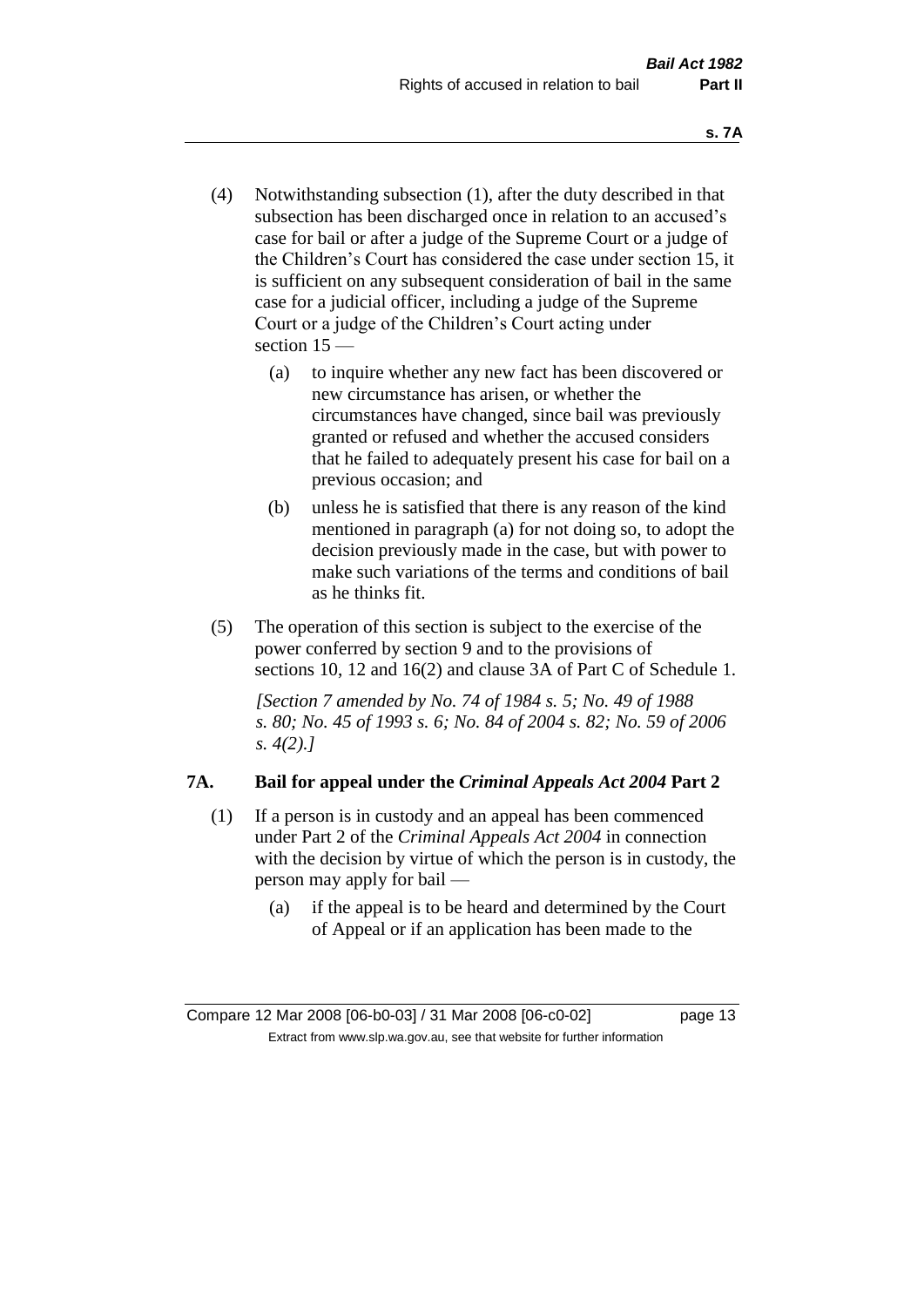Court of Appeal for leave to appeal to the Court of Appeal — to a judge of appeal; or

- (b) in any other case to a judge of the Supreme Court.
- (2) Bail shall not be granted to an applicant for bail under subsection (1) until he has given notice of his application for bail to —
	- (a) the State Solicitor; or
	- (b) the Deputy Director of Public Prosecutions (Commonwealth) in Perth,

as the case may require, and that official has been given an opportunity to be heard on the application.

*[Section 7A inserted by No. 33 of 1989 s. 18; amended by No. 65 of 2003 s. 88(2); No. 45 of 2004 s. 28(4); No. 59 of 2004 s. 141; No. 84 of 2004 s. 11.]* 

#### **8. Accused to be given information and prescribed forms**

- (1) Subject to subsection (4), a judicial officer or authorised officer who is called upon to consider an accused's case for bail, on the first occasion when it arises in relation to an offence or group of offences for which an accused is required to appear, shall ensure that the accused is, or has been, given —
	- (a) such information in writing as to the effect of this Act as is prescribed for the purposes of this paragraph;
	- (b) a prescribed form for completion, designed to disclose to the judicial officer or authorised officer all information relevant to the decision; and
	- (c) where the accused is unable or insufficiently able, to read, speak or write English, such assistance as he may reasonably require in order to have communicated to him the information mentioned in paragraph (a) and complete the form referred to in paragraph (b).

page 14 Compare 12 Mar 2008 [06-b0-03] / 31 Mar 2008 [06-c0-02] Extract from www.slp.wa.gov.au, see that website for further information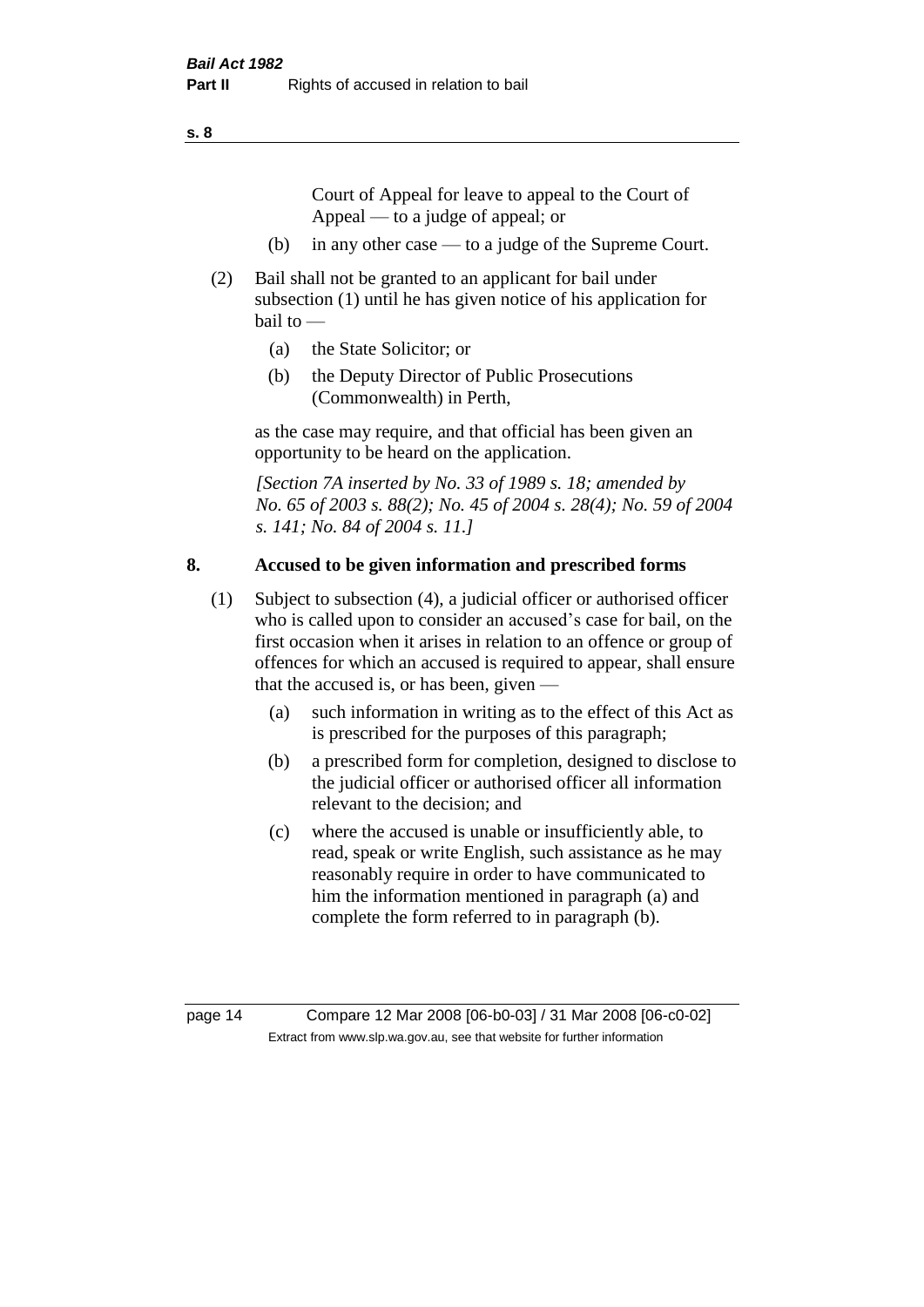- (2) After an accused case for bail has been considered once, a judicial officer or authorised officer on any subsequent consideration of bail in the same case shall —
	- (a) comply with subsection  $(1)(a)$ ; and
	- (b) either comply with subsection  $(1)(b)$  or obtain the form previously completed for the purposes of that paragraph, if any, and ensure that —
		- (i) the form is revised in order to show any changes which he is informed have occurred since it was completed; and
		- (ii) any assistance, of the kind referred to in subsection  $(1)(c)$  is given to the accused for the purpose of completing or revising the form, as the case may be.
- (3) Nothing in this section shall be read as limiting section 23.
- (3a) Notwithstanding subsection  $(1)(a)$  or  $(2)(a)$  a judicial officer or authorised officer need not comply with that paragraph if it appears to him that the accused's case for bail is such that bail is likely to be granted to him in accordance with this Act; but if it subsequently appears to him that bail will not be granted or that the accused is dissatisfied with any condition imposed on the grant of bail he shall then comply with that paragraph.
- (4) Notwithstanding subsection (1)(b) or (2)(b), a judicial officer or an authorised officer may dispense with completion or revision of the form referred to in those paragraphs if it appears to him  $that -$ 
	- (a) the accused's case for bail is such that bail is likely to be granted to him in accordance with this Act; and
	- (b) the information in the possession of the judicial officer or authorised officer is sufficient for his consideration of the case.
- (5) Where a person has applied for bail for an appeal as mentioned in section 7A(1), this section applies as if the consideration of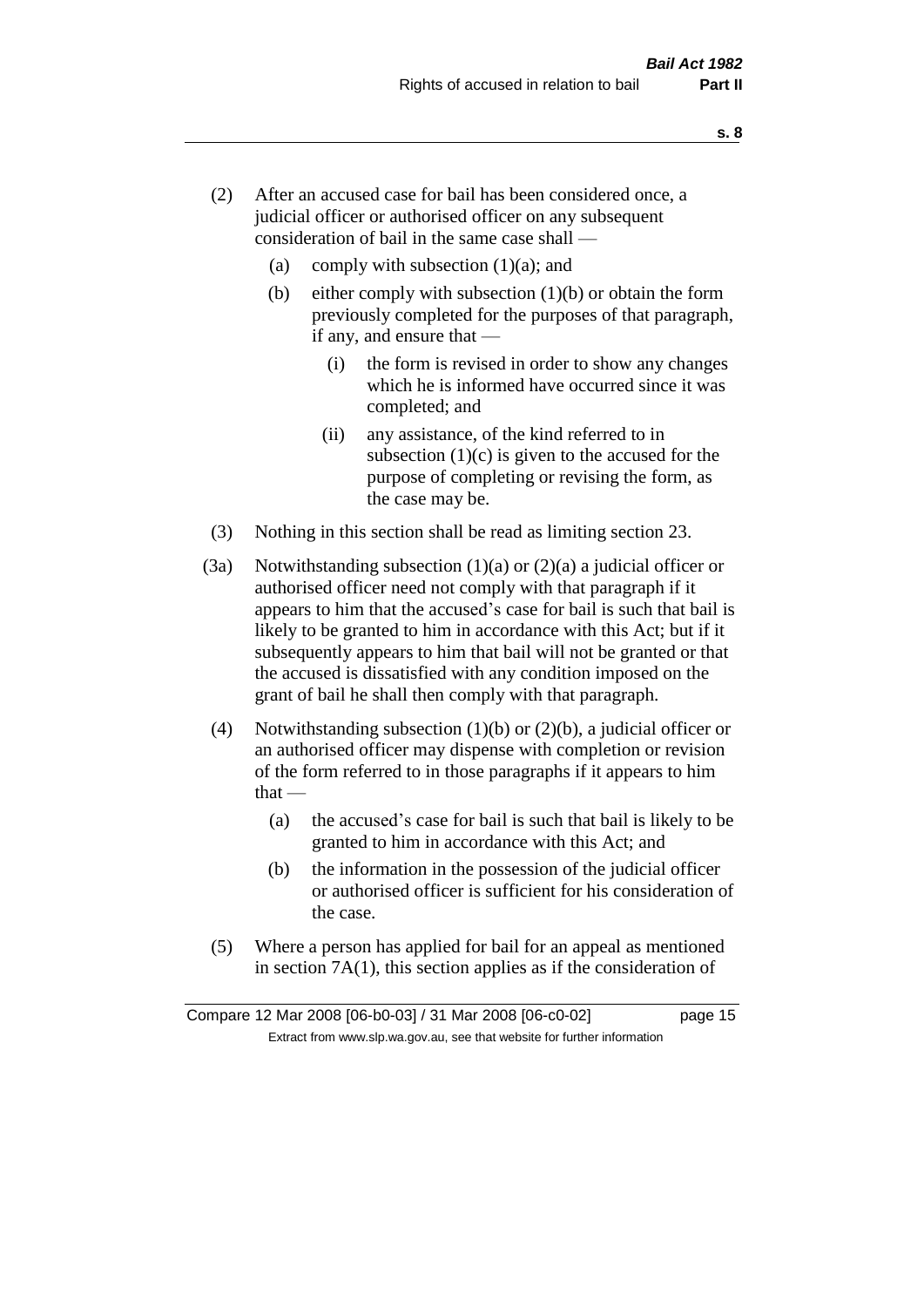#### bail for the appeal were a first consideration of bail for an offence.

*[Section 8 amended by No. 74 of 1984 s. 6; No. 15 of 1988 s. 6; No. 33 of 1989 s. 18; No. 84 of 2004 s. 82.]* 

# **9. Bail decision may be deferred until further information obtained**

- (1) Subject to section 26(2) of the *Young Offenders Act 1994*, a judicial officer or authorised officer who is called upon to consider a case for bail may defer consideration of the case for a period not exceeding 30 days if he thinks it is necessary —
	- (a) to obtain more information for the purpose of making a decision in accordance with this Act; or
	- (b) to take any step authorised by section 24(1).
- (2) Nothing in this section shall be taken to limit the right of an accused to be brought before a court as soon as is practicable if he is not released on bail.

*[Section 9 amended by No. 57 of 1997 s. 21(2); No. 84 of 2004 s. 82.]*

# **10. Sections 5, 6 and 7 do not apply where accused imprisoned for other cause**

Notwithstanding sections 5, 6 and 7, the rights conferred on an accused and the duties imposed on police officers, authorised officers and judicial officers by those sections in respect of an appearance in court for an offence do not arise where —

- (a) the accused is in custody for some other offence or reason (including the non-payment of a sum of money); and
- (b) the police officer, authorised officer or judicial officer is satisfied that the accused is likely to remain in custody for that other offence or reason until or beyond the time for the appearance for the first-mentioned offence.

**s. 9**

page 16 Compare 12 Mar 2008 [06-b0-03] / 31 Mar 2008 [06-c0-02] Extract from www.slp.wa.gov.au, see that website for further information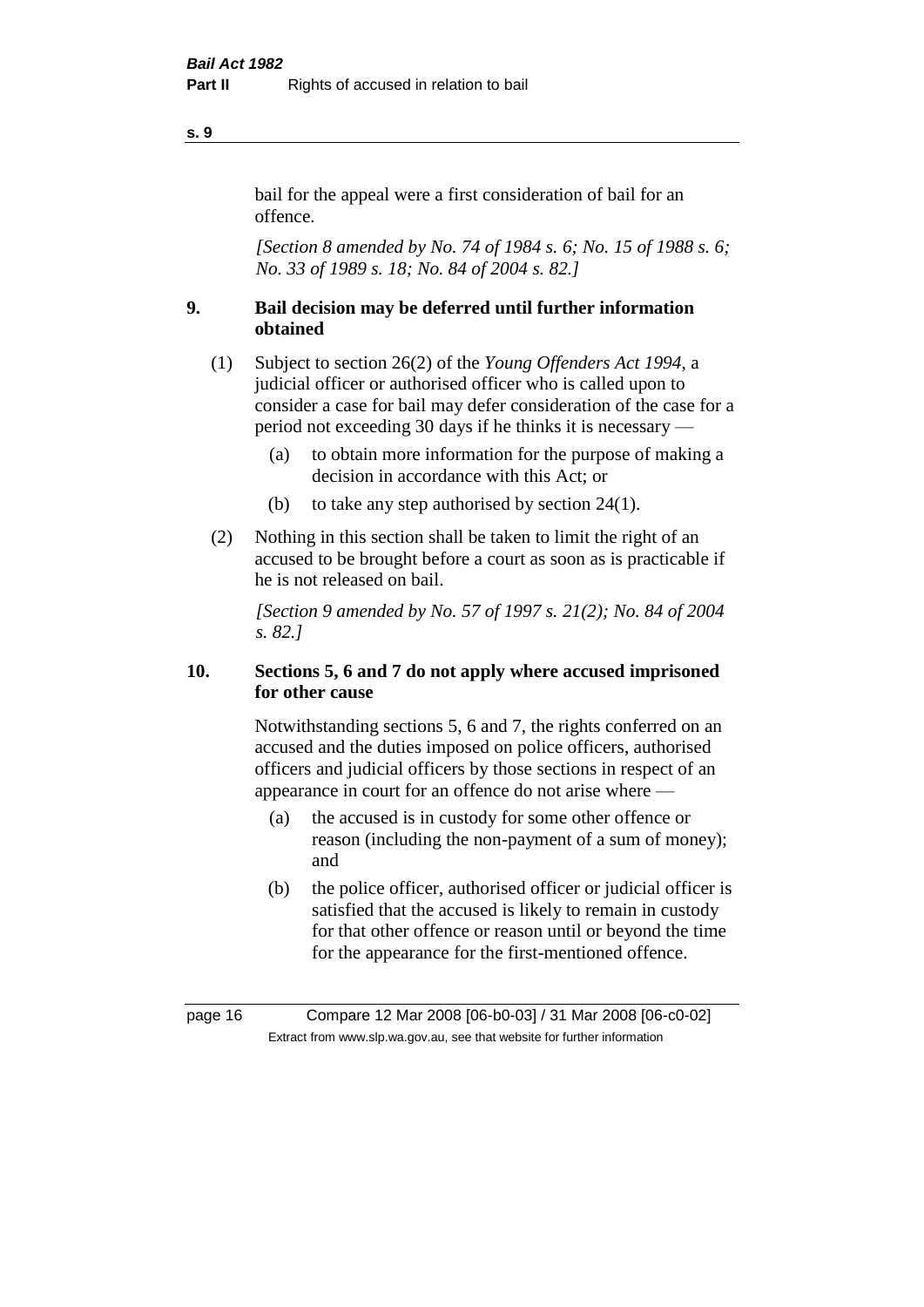*[Section 10 amended by No. 84 of 2004 s. 82.]*

#### **11. Rights following grant of bail**

- $(1)$  When
	- (a) bail has been granted to an accused for an appearance in court;
	- (b) all conditions which are to be complied with before the release of the accused have been complied with; and
	- (c) he has entered into a bail undertaking for that appearance or his bail undertaking is deemed to be amended under section 31(3),

the accused has a right to be at liberty until he is required to appear, or to next appear, before a court, but subject to —

- (d) any requirement that he be in custody for some other reason;
- (e) the exercise of the powers in sections 14(3), 17A, 46, 54 and 55; and
- (f) the limitation mentioned in section 12.
- (2) As soon as is practicable after an accused becomes entitled to be at liberty as provided in subsection  $(1)$  —
	- (a) an authorised officer, where bail was granted by an authorised officer;
	- (b) a justice who has granted bail otherwise than while sitting as a court;
	- (c) a judge's associate, where bail was granted by a judge of the District Court or the Supreme Court or the Children's Court; and
	- (d) in any other case, the registrar of the court where the judicial officer who granted bail exercises jurisdiction or a justice,

shall, where the accused is in custody in a lock-up or prison, forthwith deliver or cause to be delivered a certificate to that effect

Compare 12 Mar 2008 [06-b0-03] / 31 Mar 2008 [06-c0-02] page 17 Extract from www.slp.wa.gov.au, see that website for further information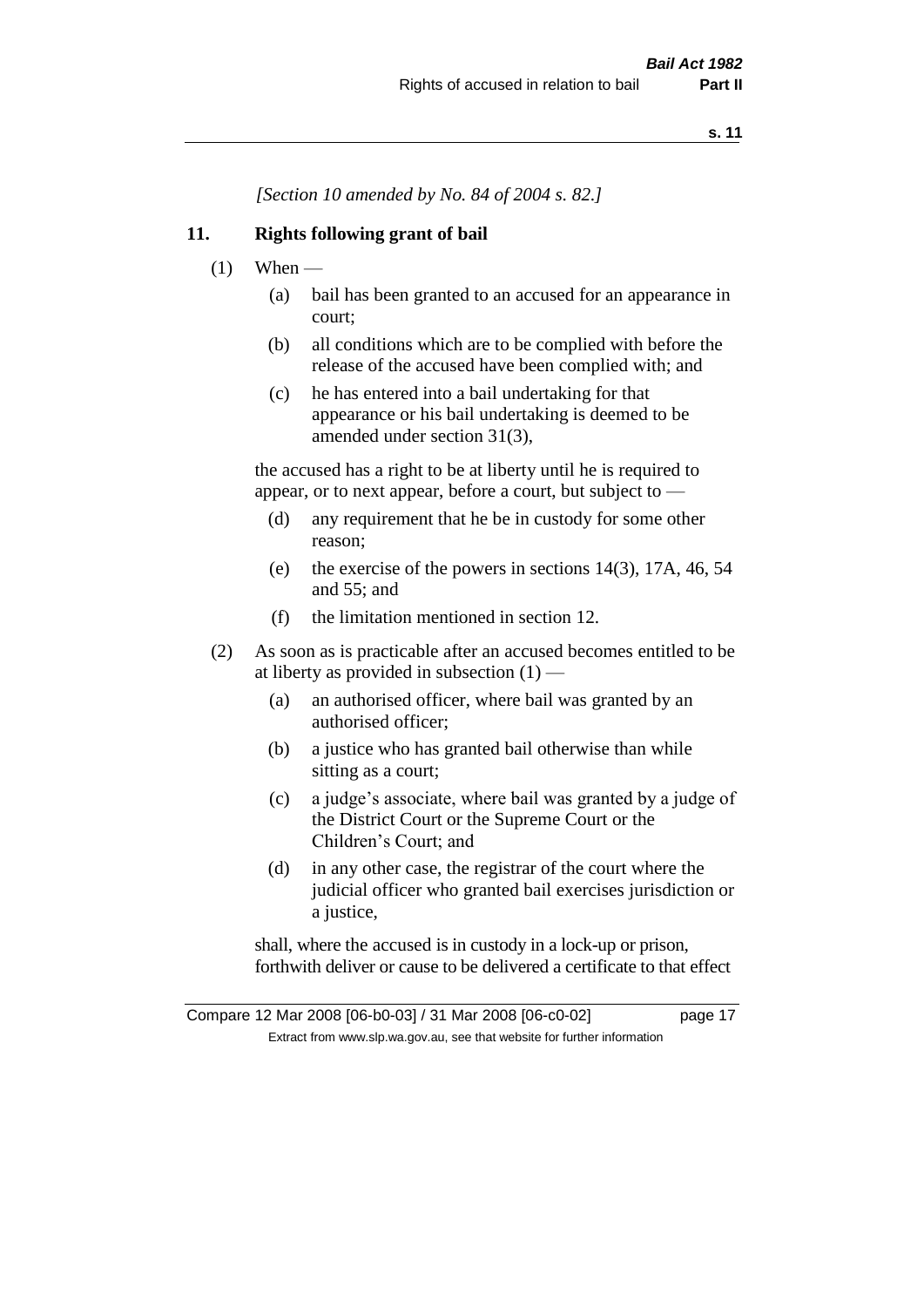in the prescribed form to the person in charge of the lock-up or prison, and that person shall release the accused from custody as soon as is practicable after he receives the certificate.

(3) In subsection (2)(a) **"authorised officer"** does not include an authorised officer who is also the person in charge of the lock-up in which the accused is in custody.

*[Section 11 amended by No. 74 of 1984 s. 7; No. 15 of 1988 s. 7; No. 49 of 1988 s. 81; No. 45 of 1993 s. 7; No. 47 of 1999 s. 8; No. 59 of 2004 s. 141; No. 84 of 2004 s. 82.]* 

#### **12. Further limitation on rights in sections 5 and 11**

The right of an accused to have his case for bail considered as soon as is practicable, his right to be at liberty as mentioned in section 11(1), and the corresponding duties created by this Part, are limited so far as is reasonably necessary for the exercise or performance by a person of any statutory power or function vested in him which requires or permits the continued custody of the accused, including the exercise of the powers set out in Part 12 of the *Criminal Investigation Act 2006* and Parts 6 and 7 of the *Criminal Investigation (Identifying People) Act 2002*.

*[Section 12 amended by No. 6 of 2002 s. 96; No. 84 of 2004 s. 82; No. 59 of 2006 s. 6.]*

page 18 Compare 12 Mar 2008 [06-b0-03] / 31 Mar 2008 [06-c0-02] Extract from www.slp.wa.gov.au, see that website for further information

**s. 12**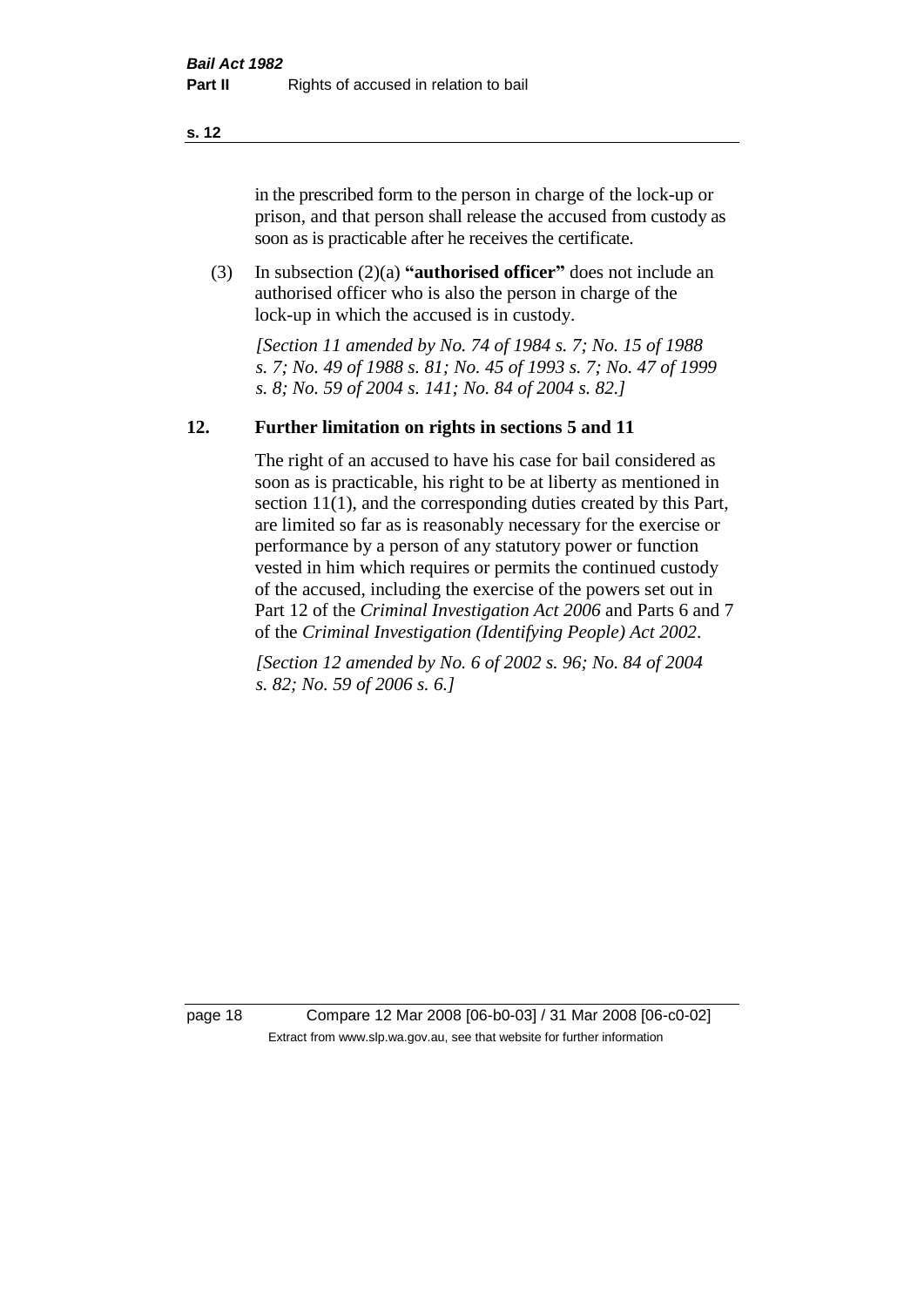# **Part III — Jurisdiction to grant bail**

#### **13. Jurisdiction to grant bail**

- (1) Jurisdiction to grant bail for any appearance described in the first column of Part A of Schedule 1 is vested in the judicial officer or authorised officer specified in the second column of that Part opposite thereto and shall be exercised subject to and in accordance with this Part and the further provisions in Parts B, C and D of Schedule 1.
- (2) A home detention condition shall not be imposed as a condition of bail except by a judicial officer.

*[Section 13 amended by No. 61 of 1990 s. 5; No. 45 of 1993 s. 12.]* 

#### **14. Supreme Court judge has jurisdiction in all cases**

- (1) A judge of the Supreme Court may, in accordance with this  $Act -$ 
	- (a) exercise a power to grant bail which is conferred upon any other judicial officer or any authorised officer by this Act; and
	- (b) revoke or vary any bail previously granted by any other such officer.
- (2) Subject to subsection (2a), the jurisdiction of a judge of the Supreme Court under subsection (1) in respect of an appearance by an accused may be invoked by application made by either the prosecutor or the accused, and whether or not any other judicial officer has —
	- (a) previously granted or refused bail; or
	- (b) exercised any power conferred on him by section 55,

in respect of that appearance.

(2a) After the jurisdiction under subsection (1) has been invoked once by an accused in relation to an offence or group of

Compare 12 Mar 2008 [06-b0-03] / 31 Mar 2008 [06-c0-02] page 19 Extract from www.slp.wa.gov.au, see that website for further information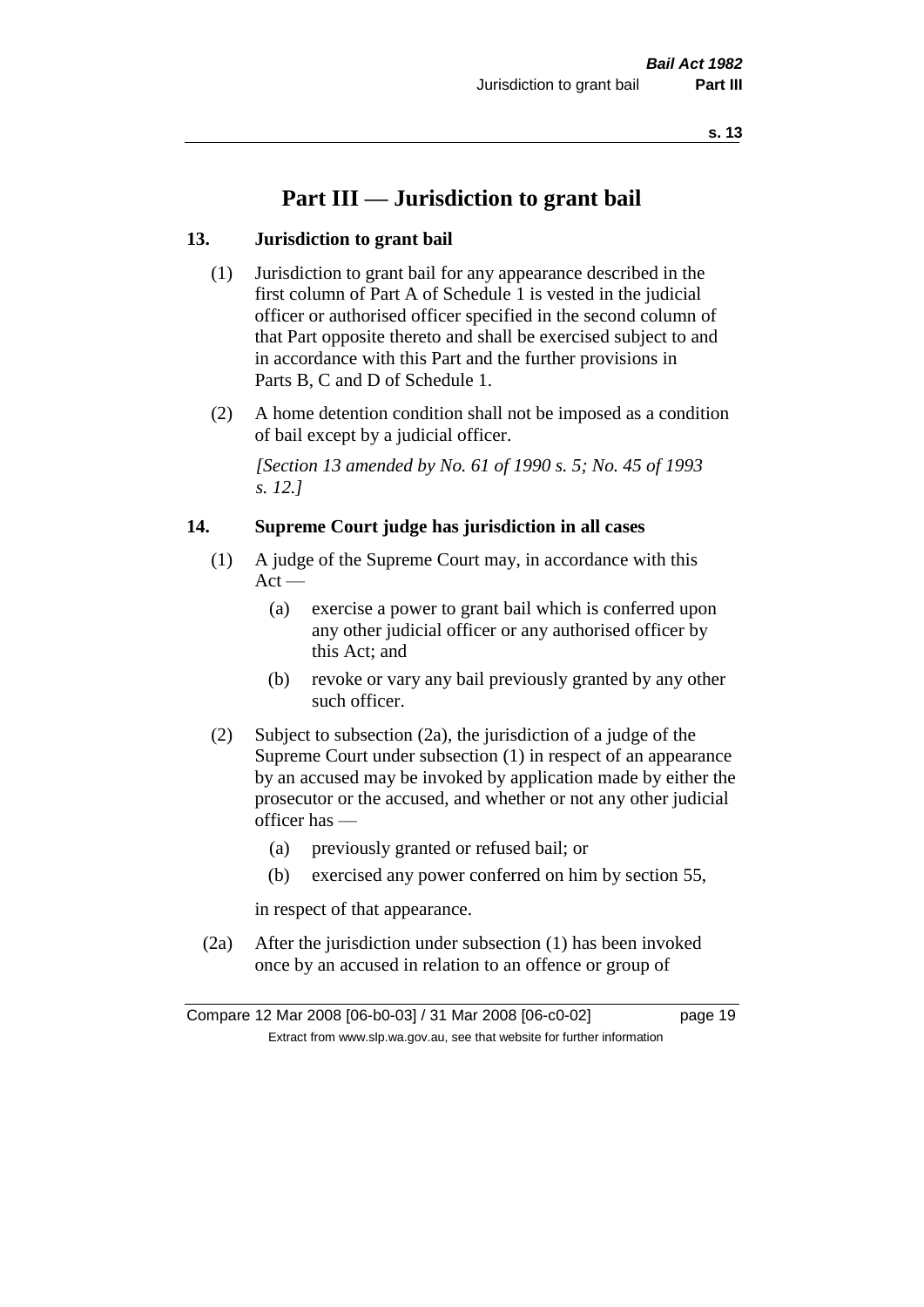offences for which he is required to appear, it may not be further invoked by that accused in relation to that offence or group of offences unless the accused satisfies a judge of the Supreme Court that —

- (a) new facts have been discovered, new circumstances have arisen or the circumstances have changed since the occasion when the jurisdiction was invoked; or
- (b) he failed to adequately present his case for bail on that occasion.
- (3) Where under subsection (1) a judge of the Supreme Court
	- (a) revokes the bail of an accused who is at liberty, he may order that the accused be returned to custody to await the appearance for which the bail was granted;
	- (b) varies the bail of such an accused, he may order that the accused be returned to custody until he becomes entitled to be at liberty pursuant to section 11,

and the judge may issue any warrant which may be necessary to carry such an order into effect.

- (4) In this section **"any other judicial officer"** means any judicial officer whose jurisdiction is inferior to that of a judge of the Supreme Court.
- (5) The powers and duties conferred on a judge of the Supreme Court by this section may in the case of a child charged with an offence before the Children's Court also be exercised by a judge of the Children's Court.

*[Section 14 amended by No. 74 of 1984 s. 8; No. 49 of 1988 s. 82; No. 84 of 2004 s. 82.]* 

#### **15. Exclusive jurisdiction of Supreme Court judge in murder cases**

(1) Where an accused is in custody for wilful murder or murder, the power to grant bail shall be exercised only by a judge of the

page 20 Compare 12 Mar 2008 [06-b0-03] / 31 Mar 2008 [06-c0-02] Extract from www.slp.wa.gov.au, see that website for further information

**s. 15**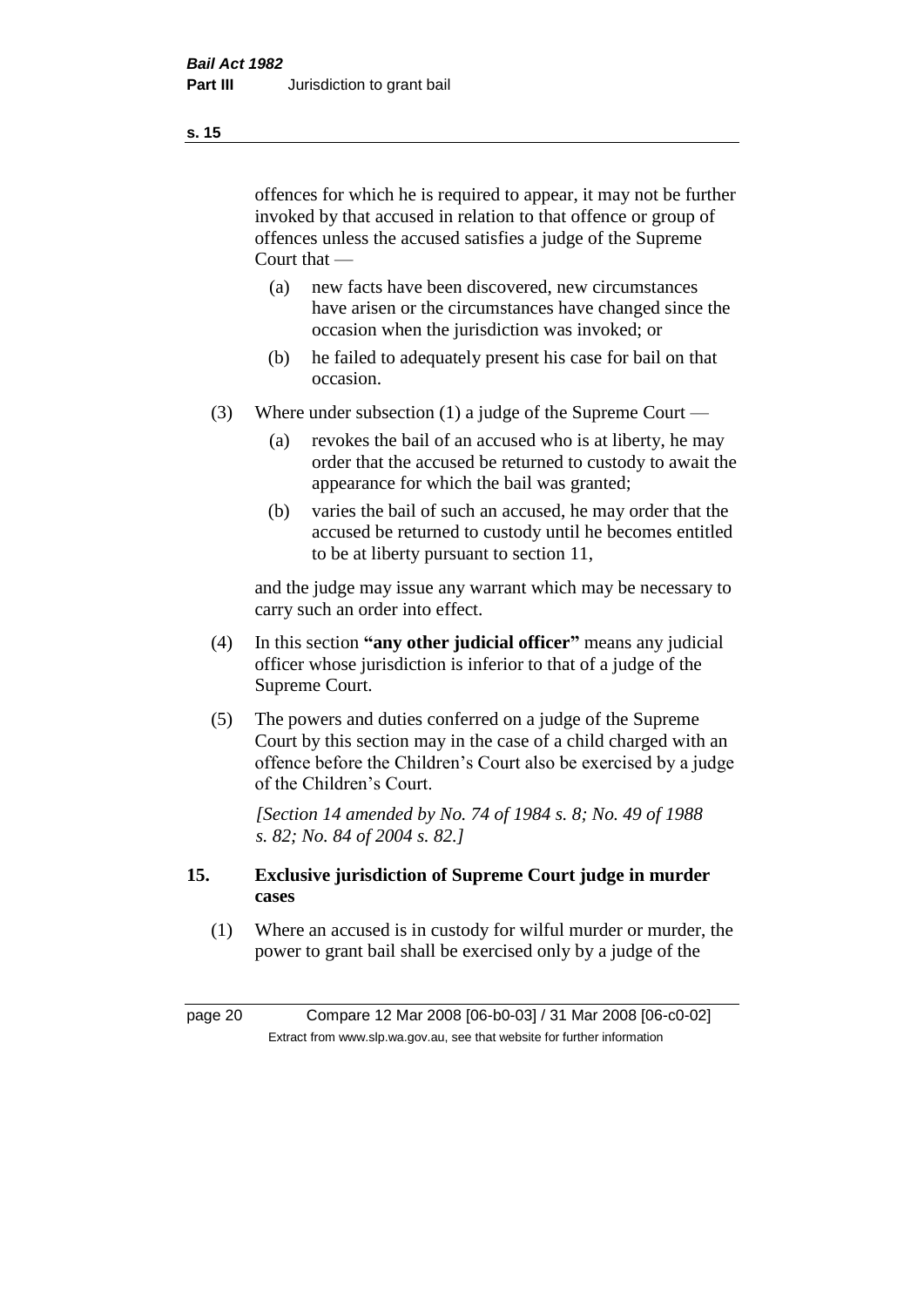Supreme Court, or in the case of an accused who is a child by a judge of the Children's Court, except —

- (a) where section  $31(2)(d)$  applies; or
- (b) to the extent that the Court of Appeal exercises its powers under Part A of Schedule 1.
- *[(2) repealed]*

*[Section 15 amended by No. 52 of 1984 s. 35; No. 74 of 1984 s. 9; No. 49 of 1988 s. 83; No. 70 of 1988 s. 45; No. 45 of 1993 s. 12; No. 45 of 2004 s. 28(4); No. 84 of 2004 s. 82.]* 

#### **16. Bail of person arrested on warrant**

- (1) Subject to sections 14 and 15 where the arrest of an accused for an offence is made pursuant to a warrant he shall not be granted bail before he is brought before a court or judicial officer as commanded by the warrant, except by a justice acting in terms of section 6(9).
- (2) Notwithstanding subsection (1) or any other provision of this Act, an accused who has been arrested pursuant to a warrant —
	- (a) issued under section 56; or
	- (b) issued under the *Criminal Procedure Act 2004* for an offence against section 51(1) or (2),

shall not have a right to have his case for bail considered, and shall not be granted bail, before he is brought before the court as commanded by the warrant.

*[Section 16 amended by No. 59 of 2004 s. 141; No. 84 of 2004 s. 11 and 82; No. 59 of 2006 s. 4(3).]*

#### **16A. Restrictions on powers of authorised officers and justices in certain cases**

(1) Where this section applies to a person who has been arrested for an offence jurisdiction does not arise under section 13 until the person is brought before —

Compare 12 Mar 2008 [06-b0-03] / 31 Mar 2008 [06-c0-02] page 21 Extract from www.slp.wa.gov.au, see that website for further information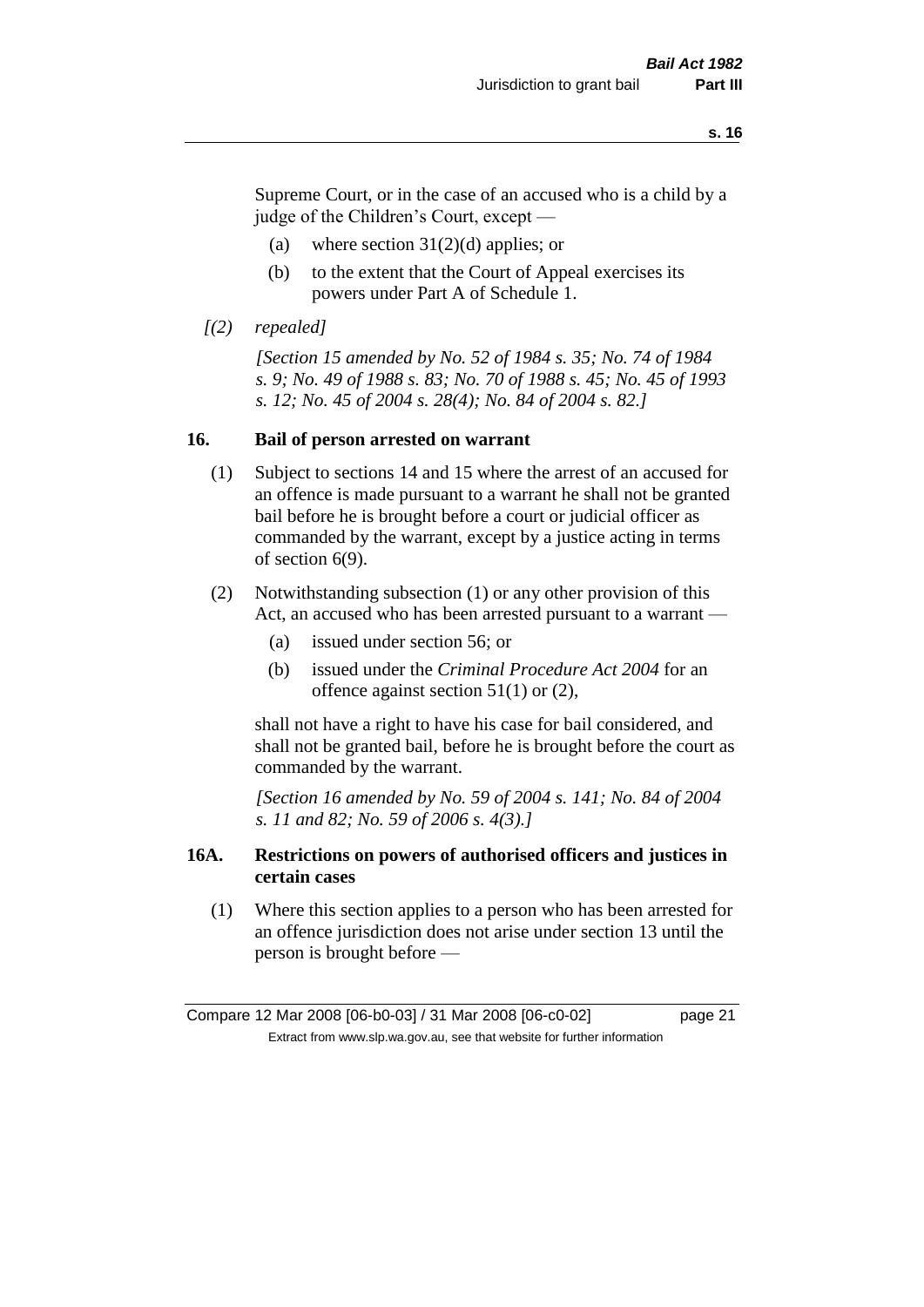#### **s. 16A**

- (a) a court constituted by or so as to include a magistrate; or
- (b) where section 15 applies, a judge of the Supreme Court or a judge of the Children's Court as the case may require.
- (2) This section applies where
	- (a) a person has been arrested in an urban area for a serious offence; and
	- (b) the serious offence is alleged to have been committed while the accused was —
		- (i) on bail for; or
		- (ii) at liberty under an early release order made in respect of,

another serious offence.

- (3) This section also applies where a person has been arrested in an urban area for an offence against section 61(1) of the *Restraining Orders Act 1997* (which creates offences for breaches of violence restraining orders).
- $(4)$  In this section —

**"urban area"** means —

- (a) the metropolitan region as defined in the *Planning and Development Act 2005* and any prescribed area that adjoins that region; and
- (b) any other prescribed area of the State, being the whole or part of, or an area adjoining, a local government district under the *Local Government Act 1995* that is designated under that Act as a city or a town.

*[Section 16A inserted by No. 54 of 1998 s. 6(1); amended by No. 38 of 2004 s. 59; No. 84 of 2004 s. 82; No. 38 of 2005 s. 15.]*

page 22 Compare 12 Mar 2008 [06-b0-03] / 31 Mar 2008 [06-c0-02] Extract from www.slp.wa.gov.au, see that website for further information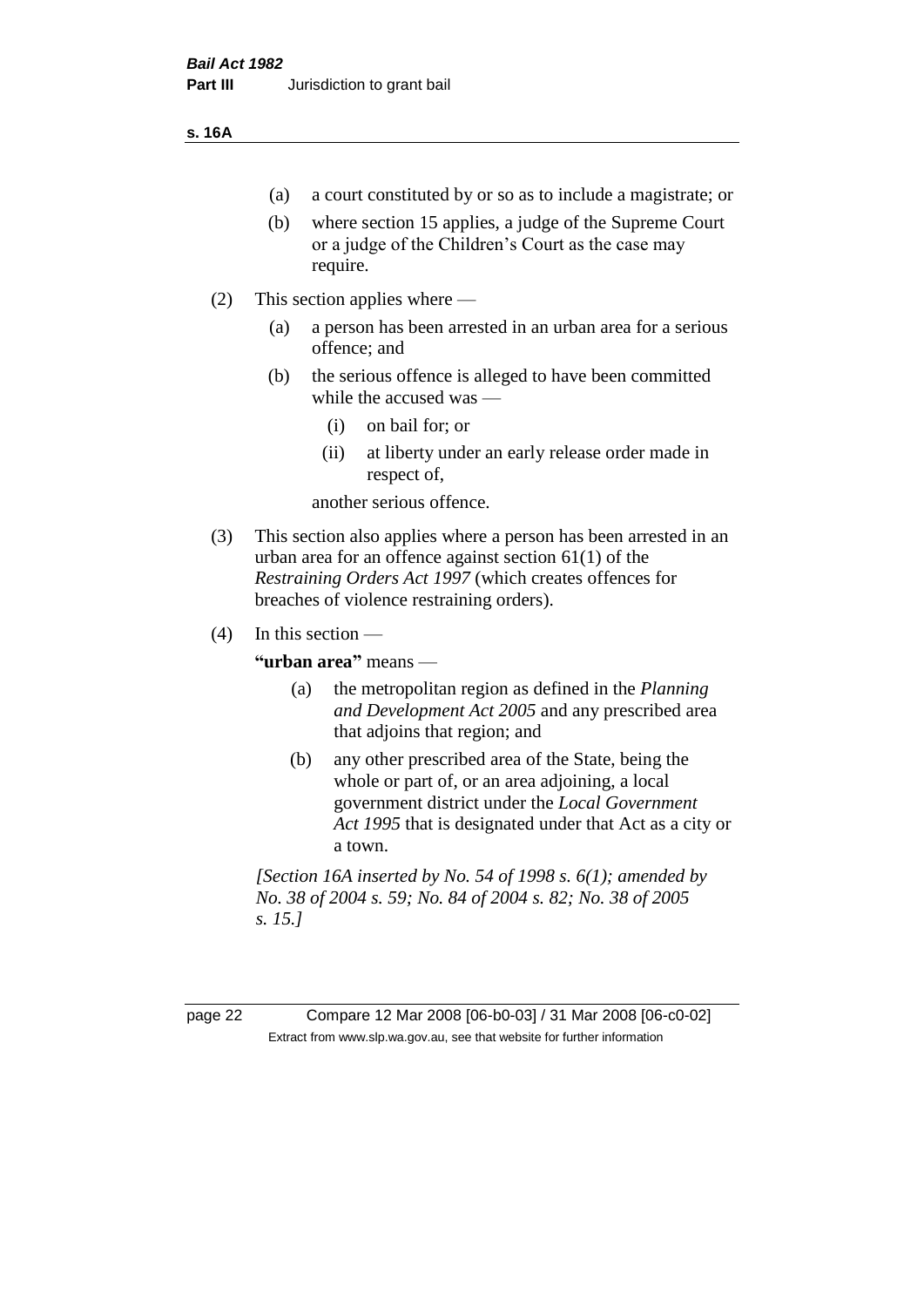#### **17. Conditions which may be imposed**

- (1) A judicial officer or authorised officer may impose conditions on a grant of bail only to the extent that he is authorised to do so by clause 2(3)(c) of Part C and Part D of Schedule 1.
- (2) Conditions imposed on a grant of bail shall not be any more onerous on the accused than the judicial officer or authorised officer considers is required in the public interest having regard to the nature of the offence for which the accused is in custody and the circumstances of the accused.

*[Section 17 amended by No. 45 of 1993 s. 8 and 12; No. 84 of 2004 s. 82.]* 

#### **17A. Further provisions as to responsible person's undertaking (Schedule 1 Part C clause 2)**

- (1) Where this section applies, an authorised police officer may
	- (a) cancel an undertaking of the kind described in clause 2(3)(c) of Part C of Schedule 1;
	- (b) approve of another person as a responsible person within the meaning in that clause; and
	- (c) detain the accused or order his detention until the person so approved enters into an undertaking of the kind mentioned in paragraph (a).
- (2) Subsection (1) applies where
	- (a) a person has entered into an undertaking referred to in paragraph (a) of that subsection;
	- (b) a judicial officer when granting bail ordered that the person may under this section be released from the undertaking by an authorised police officer; and
	- (c) the person wishes to be so released.
- (3) A police officer may, for the purpose of the exercise of the powers in subsection (1), take into custody a child accused who has been released on bail.

Compare 12 Mar 2008 [06-b0-03] / 31 Mar 2008 [06-c0-02] page 23 Extract from www.slp.wa.gov.au, see that website for further information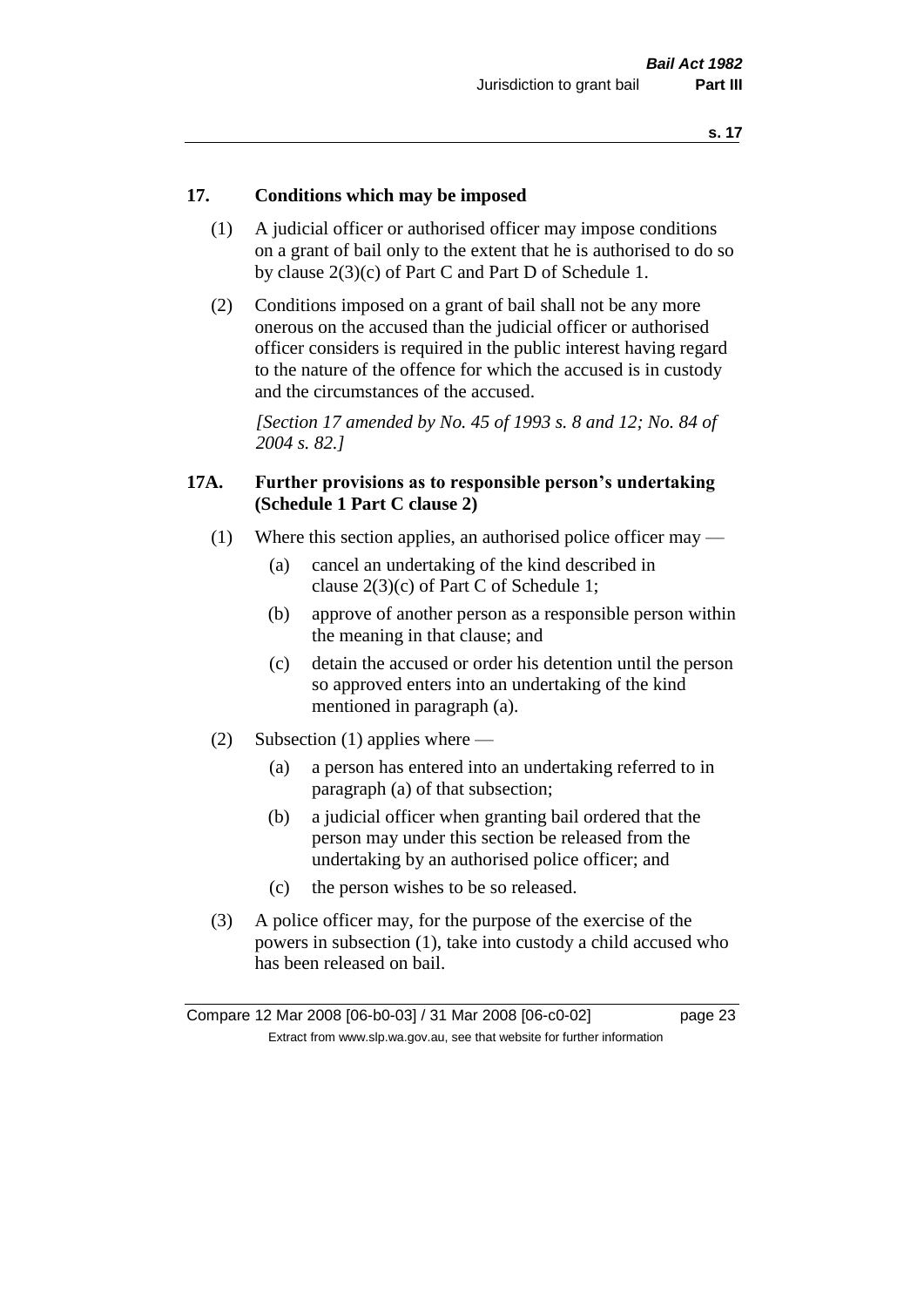#### **s. 17A**

- (4) If the police officer is not an authorised police officer he shall, as soon as is practicable, bring the accused before an authorised police officer for the purpose referred to in subsection (3).
- (5) After an undertaking has been entered into as mentioned in subsection  $(1)(c)$ , the accused, subject to this Act, has a right to be at liberty until he is required to appear before a court.

*[Section 17A inserted by No. 45 of 1993 s. 9; amended by No. 84 of 2004 s. 82.]* 

*[18-19. Repealed by No. 59 of 2006 s. 7(1).]*

page 24 Compare 12 Mar 2008 [06-b0-03] / 31 Mar 2008 [06-c0-02] Extract from www.slp.wa.gov.au, see that website for further information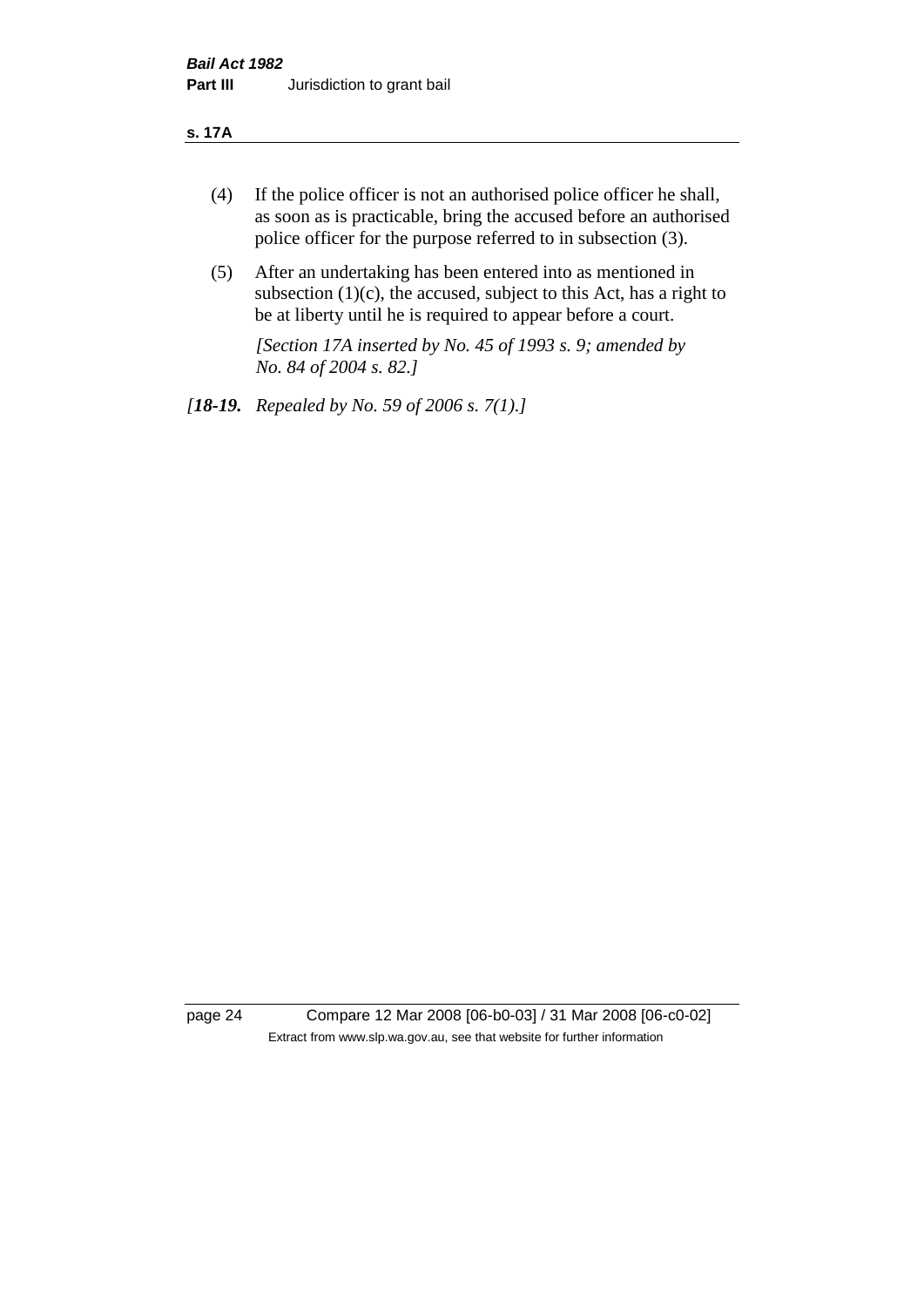# **Part IV — Hearing of case for bail, parties, and evidence**

#### **20. Power to consider bail** *in camera* **and to prohibit publication**

- (1) On the consideration by a judicial officer of a case for bail of an accused who is charged with an offence triable by jury, the judicial officer may, to avoid prejudice to either party, exercise the powers described in subsection (2), but shall only exercise the power in paragraph (b) thereof if he considers that the exercise of the power in paragraph (a) is not, on its own, likely to be sufficient to avoid prejudice.
- (2) The powers referred to in subsection (1) are to order
	- (a) that no report, or summary, of any statement, or of any specified statement, made or furnished at the hearing shall be published by any means;
	- (b) that the bail application be heard *in camera*.
- (3) Where an order is made under subsection (2)(a), no report, or summary, of any statement referred to in that paragraph shall be published by any means —
	- (a) if the offence is one that may be tried on indictment, before a court decides that it is to be tried on indictment;
	- (b) if the accused is discharged from further proceedings upon the prosecution notice or indictment brought against him for the offence, before he is so discharged; or
	- (c) if the accused is tried on indictment for the offence, before the trial is ended.
- (4) A person who, except with lawful excuse, fails to comply with an order made under this section commits an offence.

Penalty: \$1 000.

*[Section 20 amended by No. 50 of 2003 s. 37(2); No. 4 of 2004 s. 58; No. 84 of 2004 s. 11 and 82.]*

Compare 12 Mar 2008 [06-b0-03] / 31 Mar 2008 [06-c0-02] page 25 Extract from www.slp.wa.gov.au, see that website for further information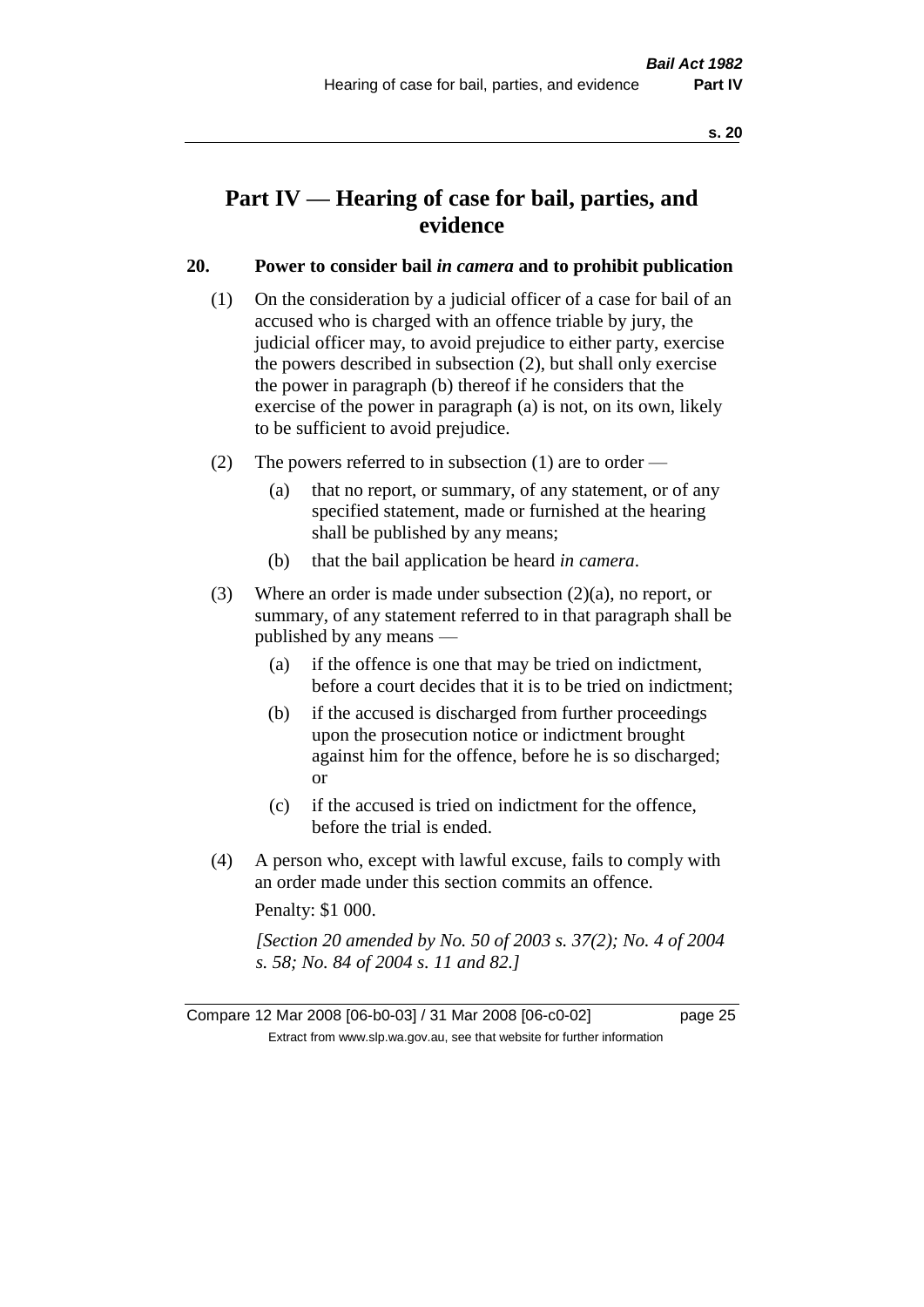#### **21. Parties**

- (1) The parties to proceedings on a case for bail are the prosecutor and the accused and, subject to subsection (2), no other person shall be a party to, or be represented at, the proceedings.
- (2) Nothing in subsection (1) affects the right of
	- (a) the Attorney General to apply for leave, or be an appellant, under Part 2 of the *Criminal Appeals Act 2004*;
	- (b) the State Solicitor or the Deputy Director of Public Prosecutions (Commonwealth) to receive notice and be heard under section 7A(2); or
	- (c) an officer referred to in section 33 of the *Children's Court of Western Australia Act 1988* to be present at and participate in proceedings concerning a child under that section.

*[Section 21 amended by No. 15 of 1988 s. 9; No. 49 of 1988 s. 84; No. 33 of 1989 s. 18; No. 31 of 1993 s. 7; No. 65 of 2003 s. 88(3); No. 59 of 2004 s. 141; No. 84 of 2004 s. 11 and 82.]* 

#### **22. Evidence**

A judicial officer or authorised person may in considering any case for bail receive and take into account such information as he thinks fit whether or not the same would normally be admissible in a court of law.

#### **23. Accused not bound to supply information**

An accused is not obliged to complete, or furnish information for, the prescribed form referred to in section  $8(1)(b)$ , or for any revision thereof, or to furnish any information, whether on oath or otherwise, for the purpose of having his case for bail considered.

*[Section 23 amended by No. 84 of 2004 s. 82.]* 

page 26 Compare 12 Mar 2008 [06-b0-03] / 31 Mar 2008 [06-c0-02] Extract from www.slp.wa.gov.au, see that website for further information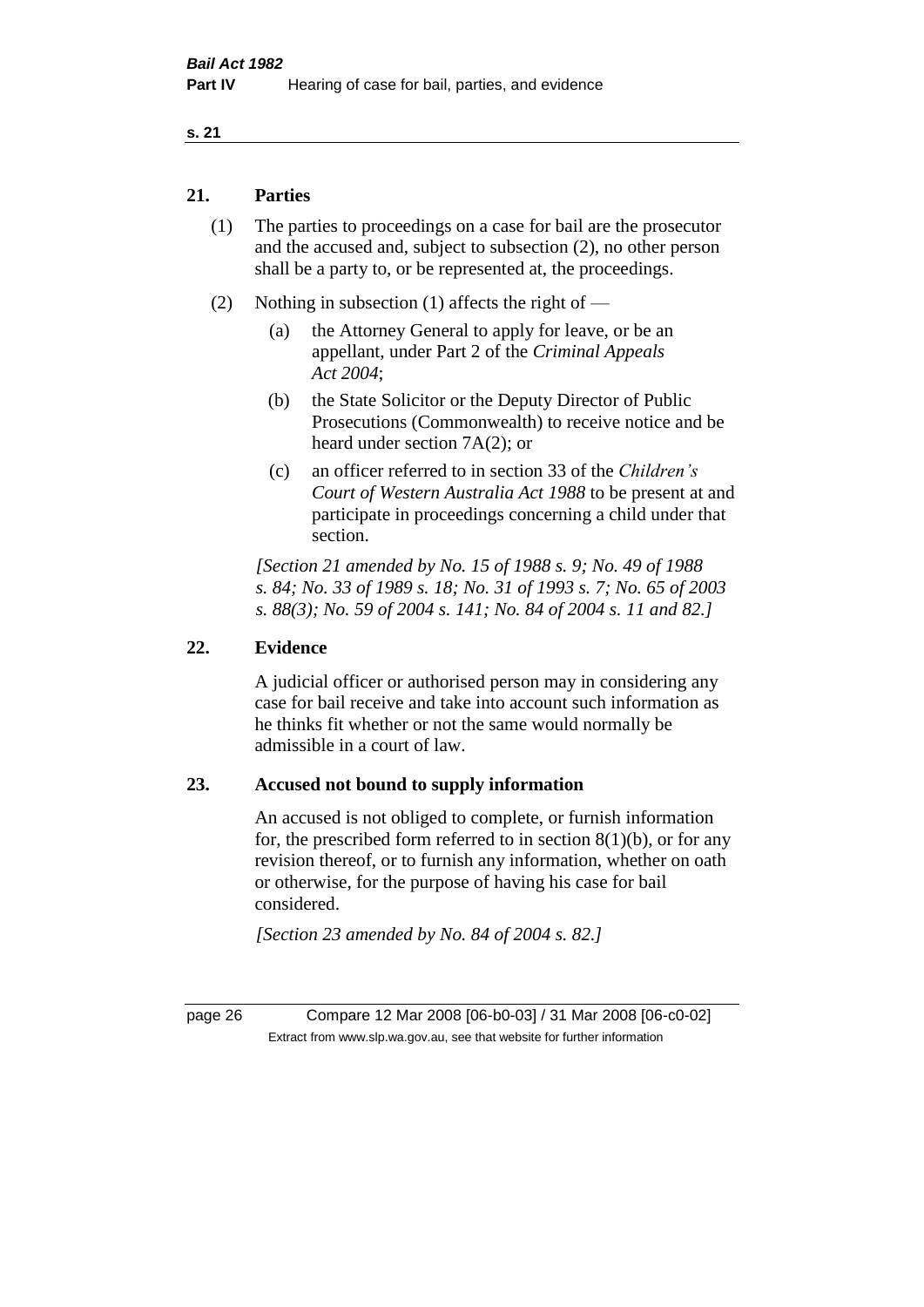#### **24. Information may be referred to police officer for verification or for report**

- (1) A judicial officer or authorised officer who is called upon to consider a case for bail may —
	- (a) request that any information placed before the judicial officer or authorised officer by the accused for the purposes of the case be verified by a police officer, and to that end may refer to a police officer the prescribed form mentioned in section 8(1)(b), after it has been completed or revised;
	- (b) request that a report on any matter mentioned in Part C of Schedule 1, so far as it applies to an accused whose case is being or to be considered, be made by a police officer.
- (2) Where a reference or request is made under subsection (1) a police officer shall, as soon as is practicable —
	- (a) make a report to the judicial officer or the authorised officer accordingly; and
	- (b) furnish a copy of the report to the accused or his solicitor or counsel.

*[Section 24 inserted by No. 61 of 1990 s. 6; amended by No. 45 of 1993 s. 12; No. 84 of 2004 s. 82.]* 

#### **24A. Information may be referred to community corrections officer for verification or for report**

- (1) A judicial officer who is called upon to consider a case for bail may refer to a community corrections officer any matter referred to in section 24(1) and may request a community corrections officer to do any matter referred to in that section.
- (2) A judicial officer who is called upon to consider a case for bail and who desires to impose a home detention condition as a condition on a grant of bail, shall request that a report be made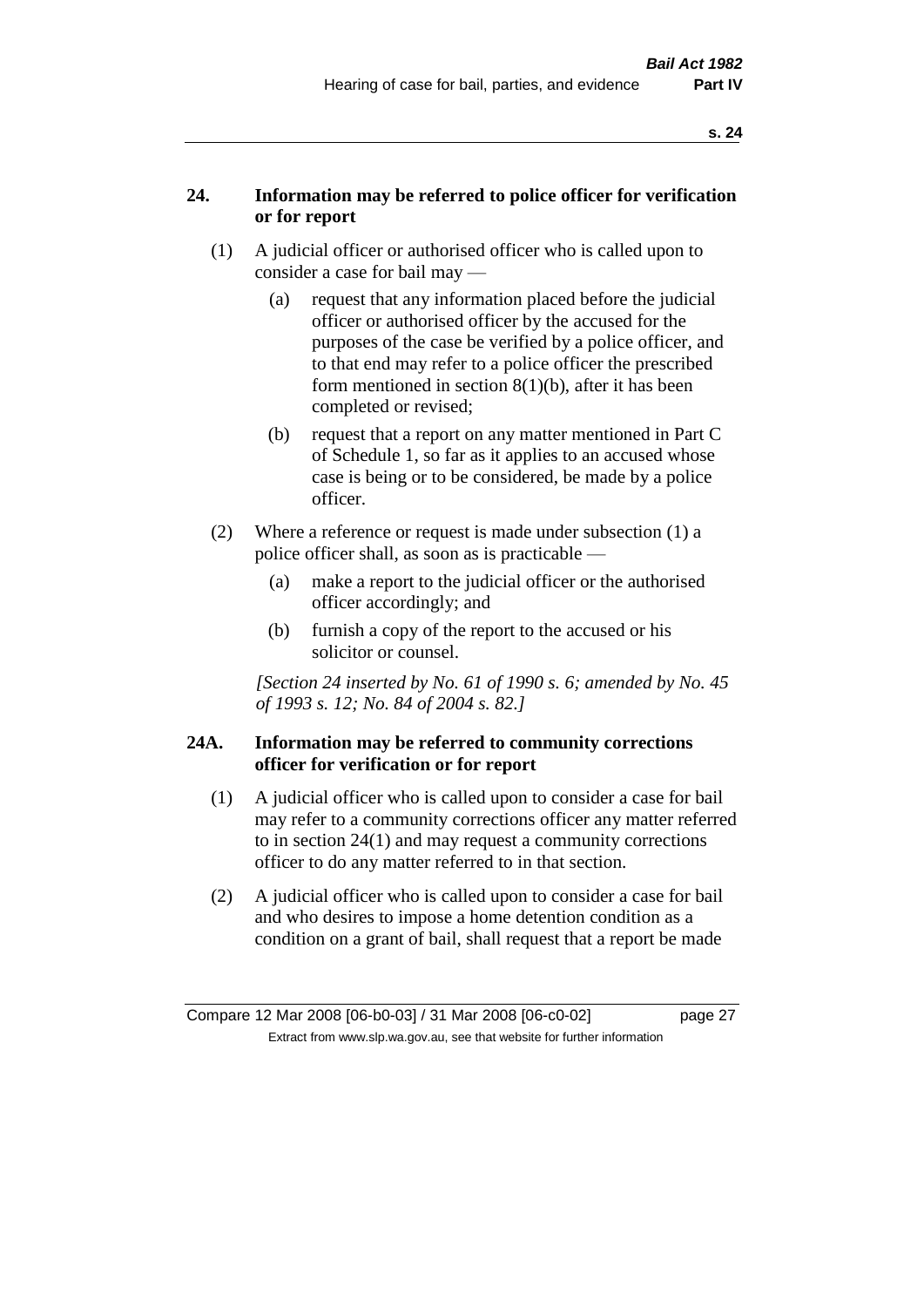by a community corrections officer about the suitability of the accused to be subject to a home detention condition.

- (3) Where a reference or a request is made under subsection (1) or a report is requested under subsection (2) a community corrections officer shall, as soon as is practicable, make a report to the judicial officer and, at the discretion of the judicial officer, copies may be made available to the prosecution or to the accused or his solicitor or counsel.
- (4) Where a community corrections officer makes a report that an accused is suitable to be subject to a home detention condition, the officer shall annex to the report and provide to the accused or his solicitor or counsel, a list of those conditions in rules made under section 50L that may be applied to the accused by the CEO (corrections) while the accused is subject to the home detention condition.

*[Section 24A inserted by No. 61 of 1990 s. 7; amended by No. 31 of 1993 s. 9; No. 84 of 2004 s. 82; No. 65 of 2006 s. 53.]* 

# **25. Protection of accused as to information given for bail purposes**

A statement made by an accused to a judicial officer or authorised officer for the purpose of a decision whether bail should be granted to him for any appearance in court for an offence shall not be admissible in evidence against him at his trial for that offence.

*[Section 25 amended by No. 84 of 2004 s. 82.]* 

# **26. Record of decision and reasons**

- (1) A bail record form shall be completed by an authorised officer or a justice if he —
	- (a) refuses to grant bail to an accused;
	- (b) grants bail to an accused in the circumstances referred to in clause 3 of Part B of Schedule 1; or

page 28 Compare 12 Mar 2008 [06-b0-03] / 31 Mar 2008 [06-c0-02] Extract from www.slp.wa.gov.au, see that website for further information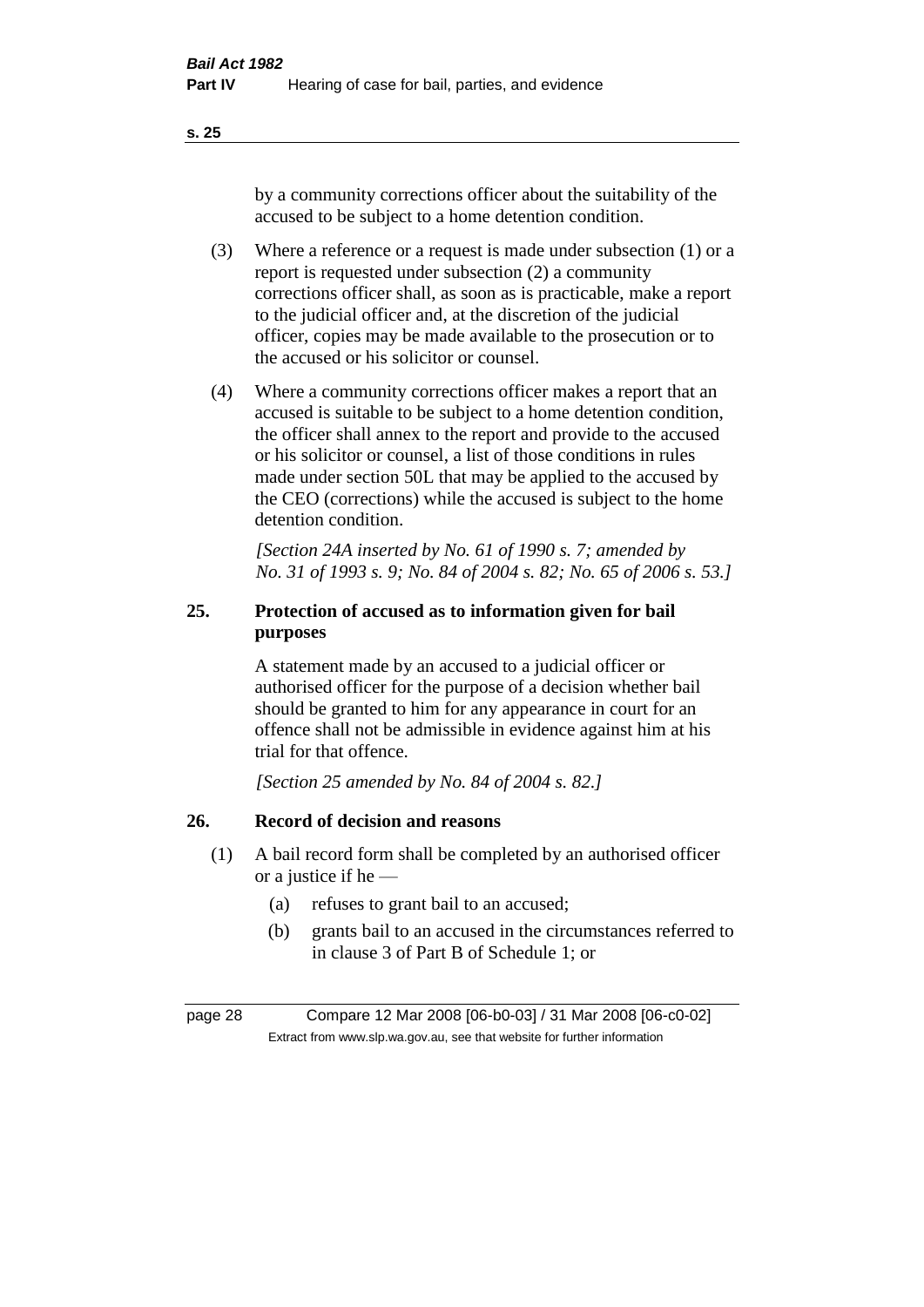- (c) imposes any condition on a grant of bail and it appears to him that the accused is dissatisfied with the condition.
- (2) Where a judicial officer, other than a justice
	- (a) refuses to grant bail to an accused; or
	- (b) imposes any condition on a grant of bail and it appears to him that the accused is dissatisfied with the condition,

a record of the decision and of the reasons therefor shall be made.

- (3) The accused, the prosecutor or an intending prosecutor shall be entitled, upon request, to be furnished with a copy of the bail record form or, where subsection (2) applies, of the record made.
- (4) For the purposes of this section
	- (a) references to a justice do not include a magistrate or a judge of the District Court or the Supreme Court or the Children's Court who is a justice; and
	- (b) a bail record form is a prescribed form designed to contain a summary of the matters relevant to the decision as to the bail of an accused, including those matters set out in Part C of Schedule 1, the decision made, and the reasons for the decision.

*[Section 26 inserted by No. 15 of 1988 s. 10; amended by No. 49 of 1988 s. 85; No. 45 of 1993 s. 12; No. 59 of 2004 s. 141; No. 84 of 2004 s. 82.]* 

# **27. Transmission of relevant papers to court**

(1) An authorised officer and a judicial officer who consider an accused's case for bail for an appearance for an offence and a person before whom a bail undertaking or a surety undertaking is entered into shall ensure that the relevant papers are sent as soon as is practicable, to the court before which the accused is required to appear.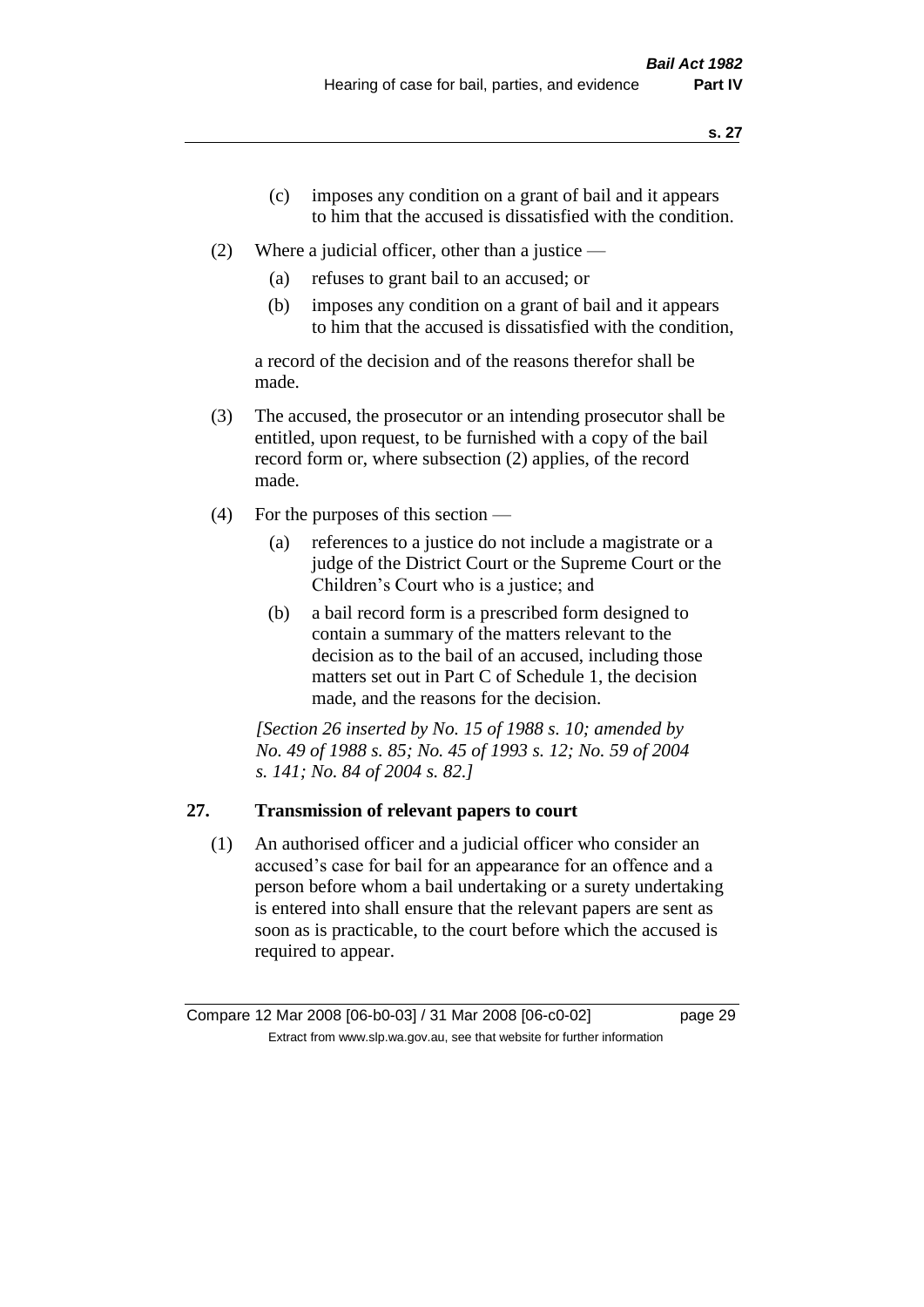#### **s. 27A**

(2) In subsection (1) **"the relevant papers"** in relation to any particular officer or person means such papers as are prescribed to be sent by that officer or person.

*[Section 27 amended by No. 84 of 2004 s. 82; No. 59 of 2006 s. 7(2).]* 

#### **27A. Transmission of papers to CEO (corrections)**

A judicial officer who grants bail subject to a home detention condition shall ensure that a copy of the bail record form and of the bail undertaking are sent as soon as is practicable to the CEO (corrections).

*[Section 27A inserted by No. 61 of 1990 s. 8; amended by No. 31 of 1993 s. 9; No. 65 of 2006 s. 53.]* 

page 30 Compare 12 Mar 2008 [06-b0-03] / 31 Mar 2008 [06-c0-02] Extract from www.slp.wa.gov.au, see that website for further information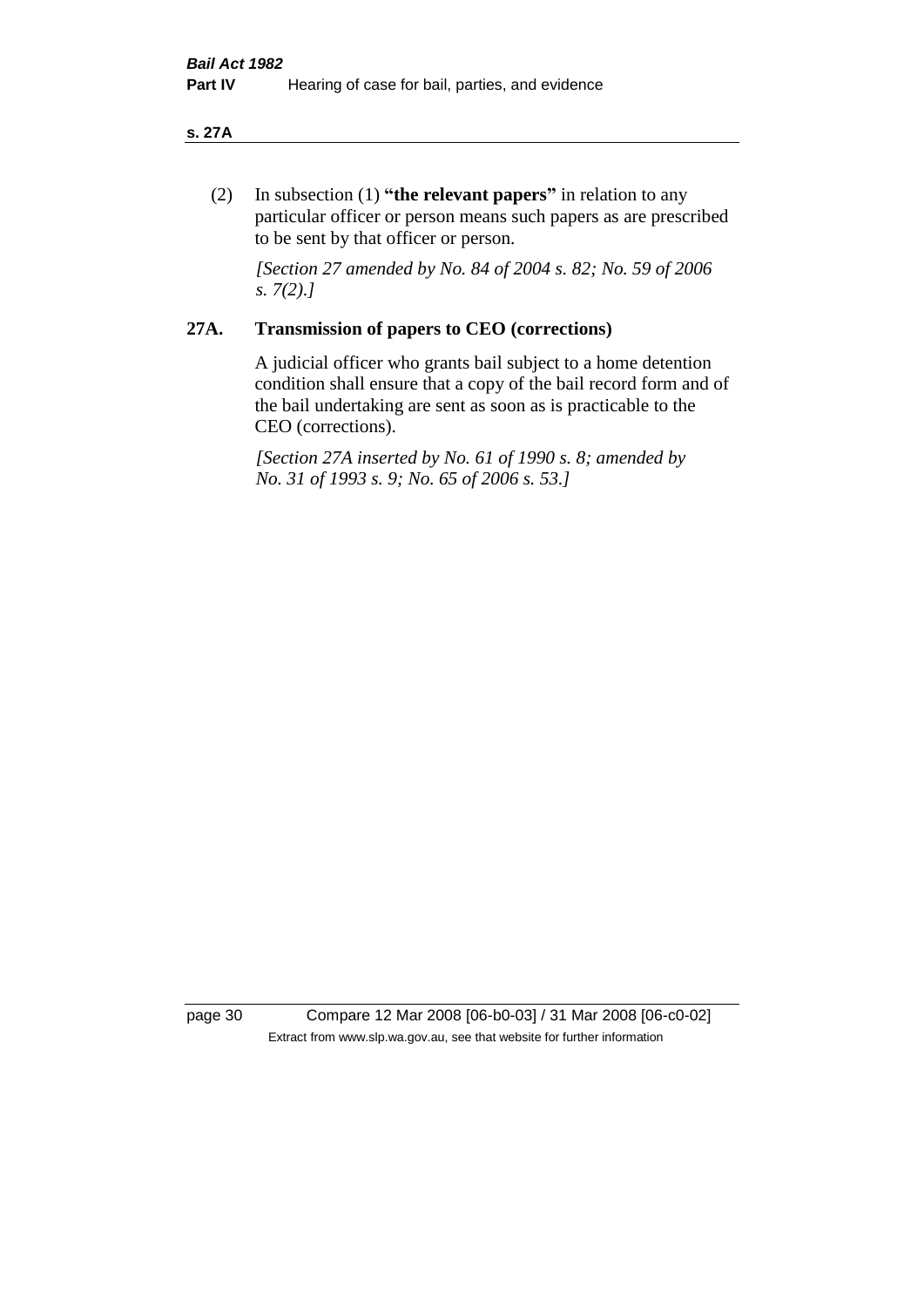# **Part V — Bail undertakings**

#### **28. Bail undertaking**

- (1) A person shall not be released on bail for an appearance in court unless he has entered into a bail undertaking for that appearance or is deemed to have done so under section 31(3).
- (2) A bail undertaking is an undertaking in writing by an accused in the prescribed form —
	- (a) that he will appear at a time and place specified, or deemed by section 31(3) to be specified, in the undertaking;
	- (b) that if he fails to appear at that time and place he will as soon as is practicable —
		- (i) notify the registrar of the court at which he is required to appear of the cause of his failure; and
		- (ii) appear at that court when the court is sitting;
	- (c) that he will comply with such conditions as may be imposed on him under clause 2 of Part D of Schedule 1;
	- (d) that he will comply with any home detention condition which may be imposed as a condition on a grant of bail to him pursuant to clause 3 of Part D of Schedule 1,

and containing any agreement as to forfeiture of money by the accused which may be required pursuant to clause 1 of that Part.

- (3) A bail undertaking for any appearance may be entered into in respect of more than one offence.
- (4) The undertakings mentioned in subsection  $(2)(a)$  and (b) are, subject to section 34, enforceable under sections 51, 57 and 58.

*[Section 28 amended by No. 61 of 1990 s. 9; No. 45 of 1993 s. 12; No. 59 of 2004 s. 141; No. 84 of 2004 s. 82.]* 

Compare 12 Mar 2008 [06-b0-03] / 31 Mar 2008 [06-c0-02] page 31 Extract from www.slp.wa.gov.au, see that website for further information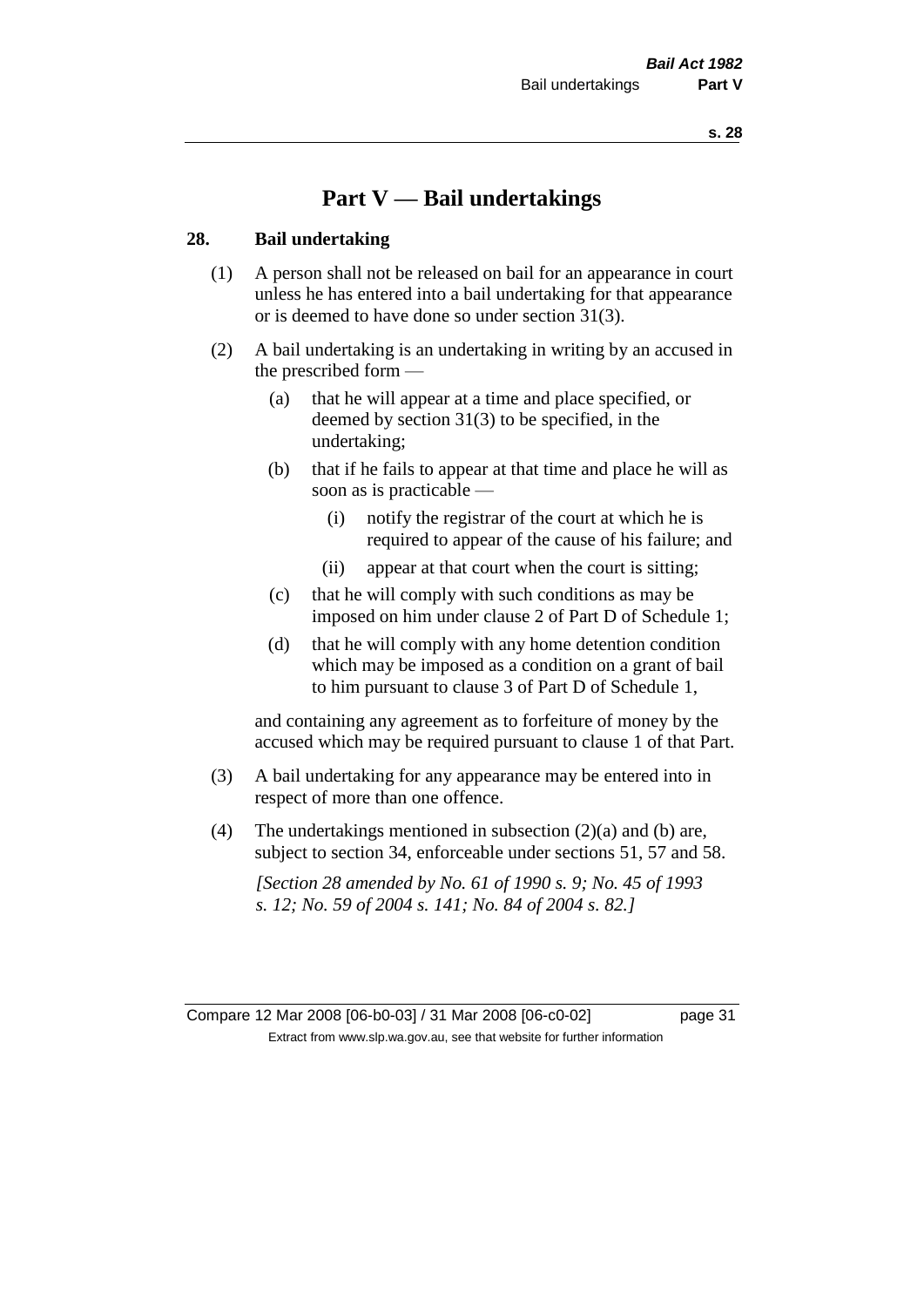#### **29. Before whom bail undertaking may be entered into**

A bail undertaking need not be entered into before the judicial officer or authorised officer who granted bail but may be entered into before any of the following persons —

- (a) a judicial officer;
- (b) the Principal Registrar or a registrar of the Supreme Court;
- (c) the registrar or a deputy registrar of the District Court;
- (d) a registrar of the Magistrates Court;
- (da) a registrar of the Children's Court;
- (e) a coroner's registrar within the meaning of the *Coroners Act 1996*;
- (f) an authorised police officer;
- (g) an associate of a judge of the Supreme Court or of the District Court or of the Children's Court;
- (h) where the accused is in prison, any person for the time being in charge of the prison;
- (i) where the accused is a child, any authorised community services officer.

*[Section 29 amended by No. 15 of 1988 s. 11; No. 49 of 1988 s. 86; No. 2 of 1996 s. 61; No. 59 of 2004 s. 141; No. 84 of 2004 s. 82.]* 

#### **30. Duties of person before whom bail undertaking is entered into**

- (1) The person before whom a bail undertaking is to be entered into by an accused shall before it is entered into —
	- (a) (i) read the undertaking to the accused; or
		- (ii) be informed by the accused that the accused has read it; or
		- (iii) if necessary, have the undertaking translated to the accused;

and

page 32 Compare 12 Mar 2008 [06-b0-03] / 31 Mar 2008 [06-c0-02] Extract from www.slp.wa.gov.au, see that website for further information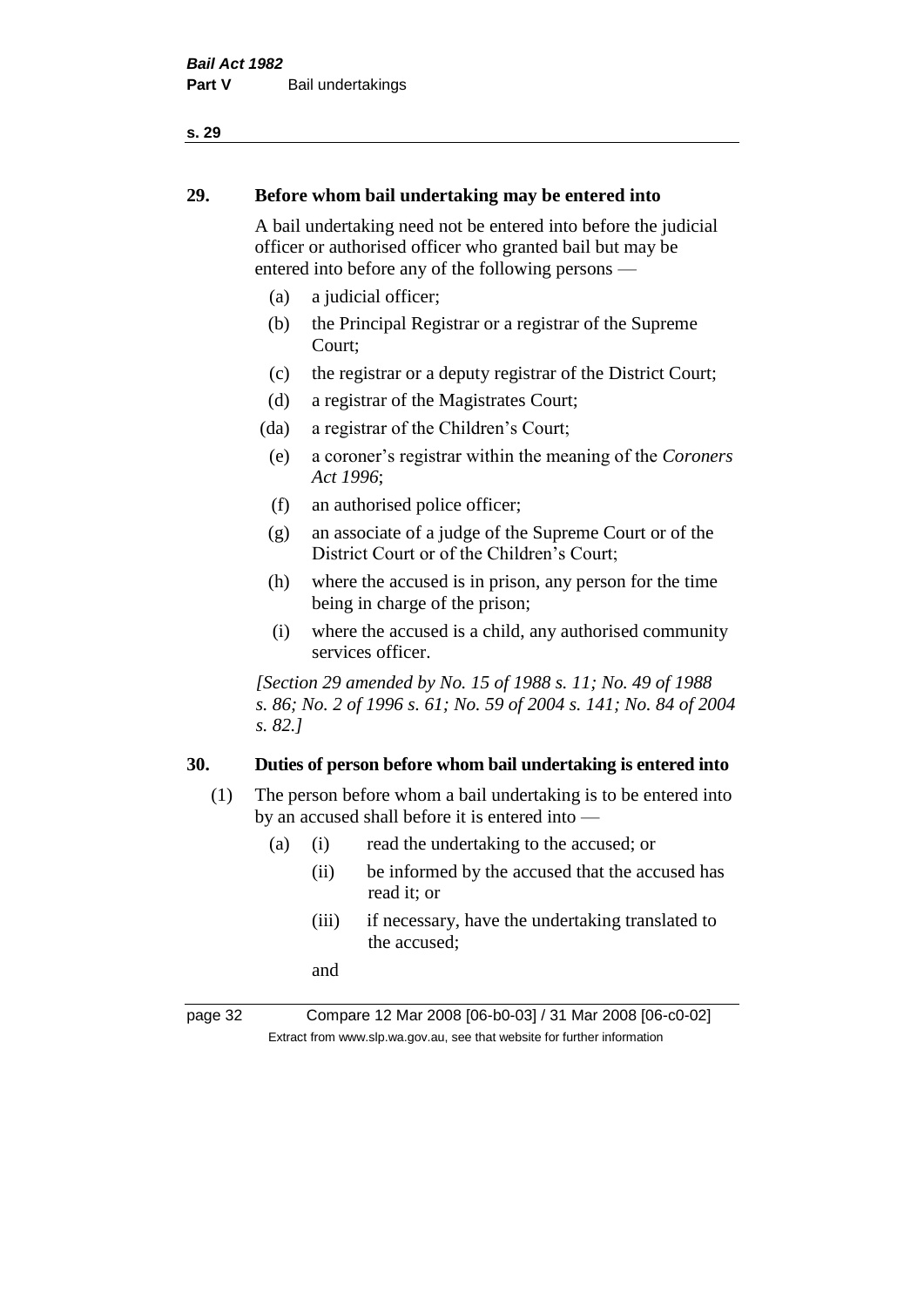- (b) ensure that all conditions which are to be complied with before the release of the accused have been complied with.
- (2) The person before whom a bail undertaking is entered into by an accused shall give to him, or cause to be given to him —
	- (a) a copy of the bail undertaking as duly completed; and
	- (b) a notice in writing in the prescribed form showing
		- (i) his obligations pursuant to the undertaking; and
		- (ii) the consequences of his failure to comply with them.
- (3) The person before whom a bail undertaking is entered into by an accused shall enquire of the accused whether he requires the notice referred to in subsection (2)(b) to be read or translated to him and shall take such steps as are necessary to comply with any such requirement of the accused.

*[Section 30 inserted by No. 15 of 1988 s. 12; amended by No. 84 of 2004 s. 82.]* 

#### **31. Different time and place for appearance may be substituted**

- (1) A different time or a different time and place may be substituted in accordance with this section for the time and place for appearance specified, or deemed by this section to be specified, in a bail undertaking.
- (2) A different time, or a different time and place, for the appearance by the accused may be substituted as mentioned in subsection  $(1)$  —
	- (a) upon an adjournment of proceedings at which the accused is present, by the judicial officer, if he has power to grant bail for that appearance, fixing a time and place for the resumed proceedings and notifying the accused orally thereof;

Compare 12 Mar 2008 [06-b0-03] / 31 Mar 2008 [06-c0-02] page 33 Extract from www.slp.wa.gov.au, see that website for further information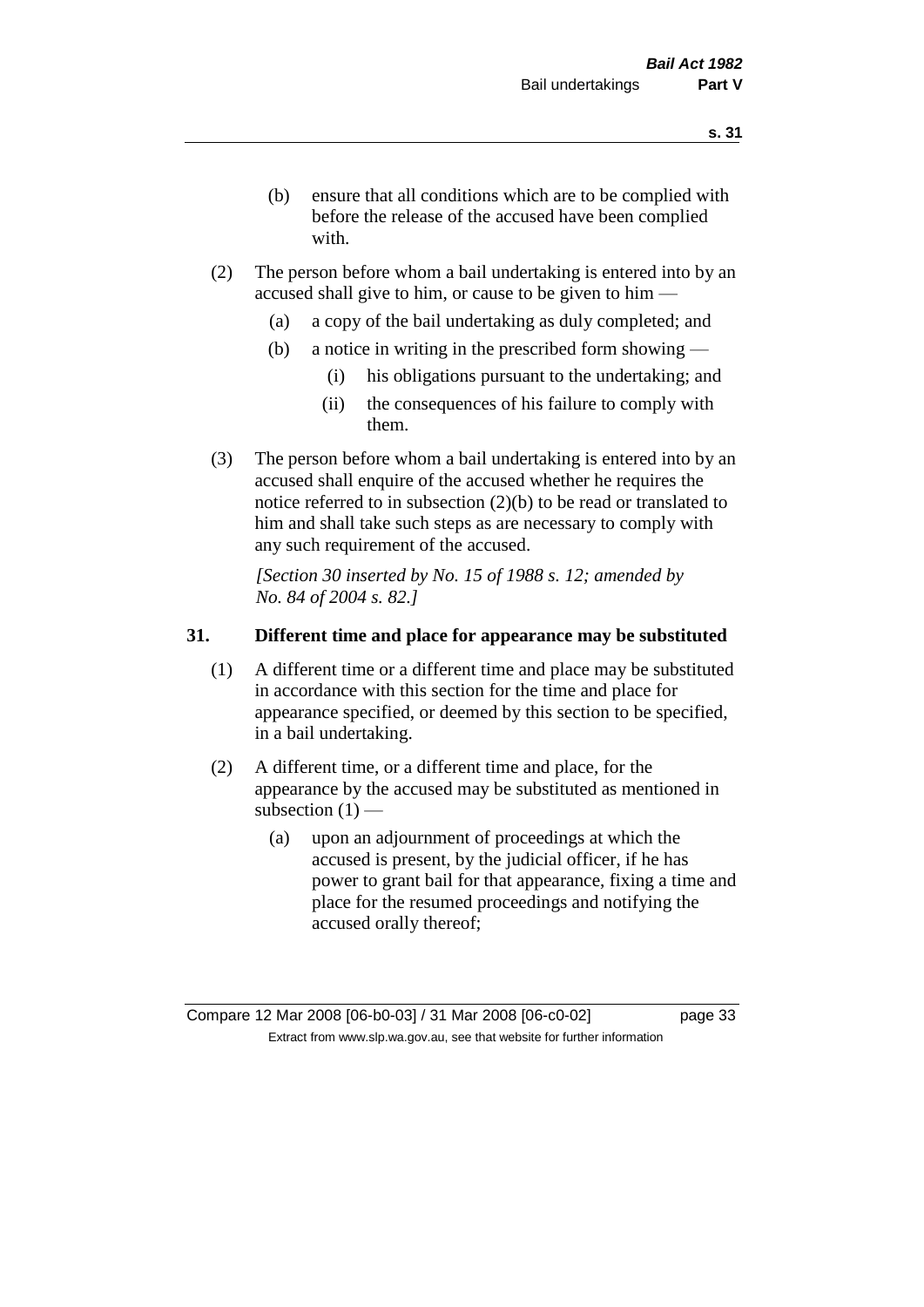- (b) upon an adjournment of proceedings from which the accused is absent for reasonable cause, by the judicial officer, if he has power to grant bail for that appearance, fixing a time and place for the resumed proceedings and directing the registrar of the court to give written notice thereof to the accused;
- $(c)$  where
	- (i) a judge of the Supreme Court or a judge of the Children's Court has granted bail to an accused under section 15; and
	- (ii) a judicial officer, other than such a judge, has committed the accused to the Supreme Court,

by a judge of the Supreme Court notifying the accused orally, or directing the registrar of the court to give written notice to the accused of the time or time and place for the proceedings;

- $(d)$  where
	- (i) a judge of the Supreme Court or a judge of the Children's Court has granted bail to an accused under section 15;
	- *[(ii) deleted]*
	- (iii) the judicial officer is satisfied that there has been no material change in the facts or circumstances which applied on the grant of bail,

by the judicial officer notifying the accused orally, or directing the registrar of the court to give written notice to the accused, of the time or time and place for the resumed proceedings;

(e) upon a committal to the Supreme Court or District Court, by a judicial officer, if he has power to grant bail for that appearance, fixing a specified day in a specified sitting or session of that court and directing the registrar of the court to give written notice thereof to the accused;

**s. 31**

page 34 Compare 12 Mar 2008 [06-b0-03] / 31 Mar 2008 [06-c0-02] Extract from www.slp.wa.gov.au, see that website for further information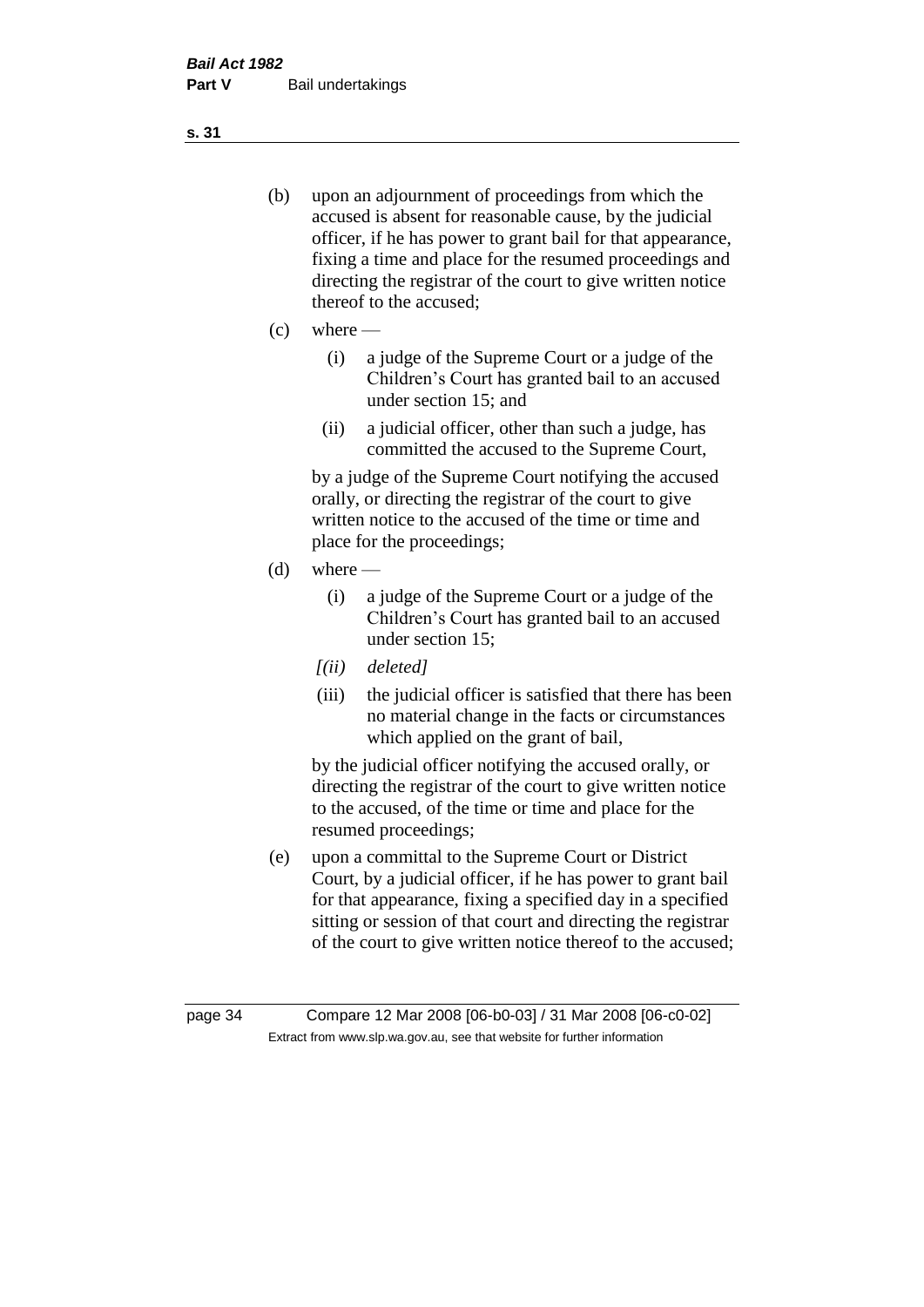- (f) where an accused has been committed for trial in the Supreme Court or the District Court in a specified sitting or session thereof or on a specified day in a specified sitting or session thereof, by an officer of the court fixing a time for the trial in that sitting or session and giving written notice thereof to the accused;
- (g) if the parties agree to a different time or a different time and place for the proceedings, by an officer of the court giving written notice thereof to the accused.
- (3) Where a different time or a different time and place is notified to an accused pursuant to subsection (2) the bail undertaking shall be deemed to be amended to specify that time or that time and place for appearance, and the terms and conditions thereof shall continue to apply as so amended as if the accused had entered into the bail undertaking in that form.
- (4) Where the power in subsection  $(2)(b)$  is exercised upon an adjournment of proceedings the right of the accused to be at liberty under section 11(1) does not lapse by reason only that there is an interval between the adjournment of the proceedings and the time when he is notified of the time and place for the resumed proceedings.

*[Section 31 amended by No. 15 of 1988 s. 13; No. 49 of 1988 s. 87; No. 27 of 2002 s. 21; No. 59 of 2004 s. 141; No. 84 of 2004 s. 82.]* 

### **32. Giving and proof of notices under section 31**

- (1) A written notice to an accused under section 31(2), shall be given to him personally or sent to him by registered post or telegram at his address appearing in his bail undertaking or notified under section 60.
- (2) Without limiting section 75(2) of the *Interpretation Act 1984*, **"registered post"** in subsection (1) includes any method of post whereby an acknowledgment of receipt is obtained from the person to whom a letter is addressed; and if a notice is sent to a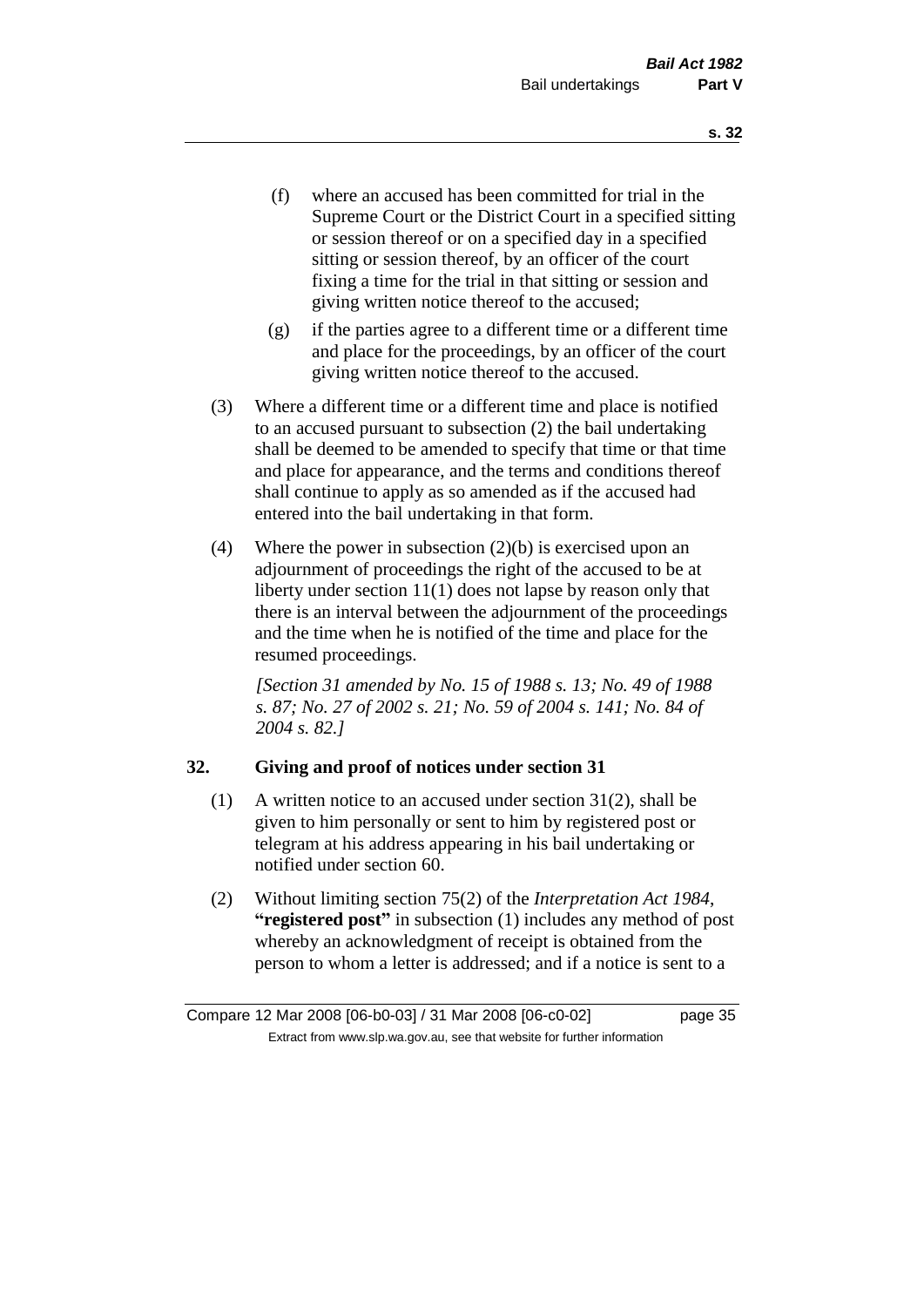person by that method, production of an acknowledgment purporting to be signed by that person shall be evidence of his receipt of the same.

- (3) If notice is sent by registered post (otherwise than as mentioned in subsection (2)) or by telegram it shall be presumed, unless the contrary is shown, to have been received and at the time when, in the ordinary course of events, the letter or telegram would have been delivered.
- (4) The judicial officer who under section  $31(2)(a)$  notifies an accused of the time and place for resumed proceedings shall endorse on the accused's bail undertaking a certificate showing details of such time and place and that he notified the accused thereof.
- (5) In any proceedings
	- (a) a document purporting to be a copy of a notice referred to in subsection (1) shall be evidence of the terms of the notice;
	- (b) an endorsement on a bail undertaking purporting to be a certificate referred to in subsection (4) shall be evidence of the matters appearing therein without proof of the signature of the judicial officer who made it.

*[Section 32 amended by No. 74 of 1984 s. 12; No. 84 of 2004 s. 82.]* 

## **33. Judicial officer may order accused to enter into bail undertaking**

(1) Where bail is granted to an accused by a judicial officer, whether with or without any condition being attached thereto, and the accused fails or refuses to enter into a bail undertaking in terms of the grant, the judicial officer who granted bail may, subject to subsection (3), order that the accused enter into the bail undertaking within such time as he may specify.

page 36 Compare 12 Mar 2008 [06-b0-03] / 31 Mar 2008 [06-c0-02] Extract from www.slp.wa.gov.au, see that website for further information

**s. 33**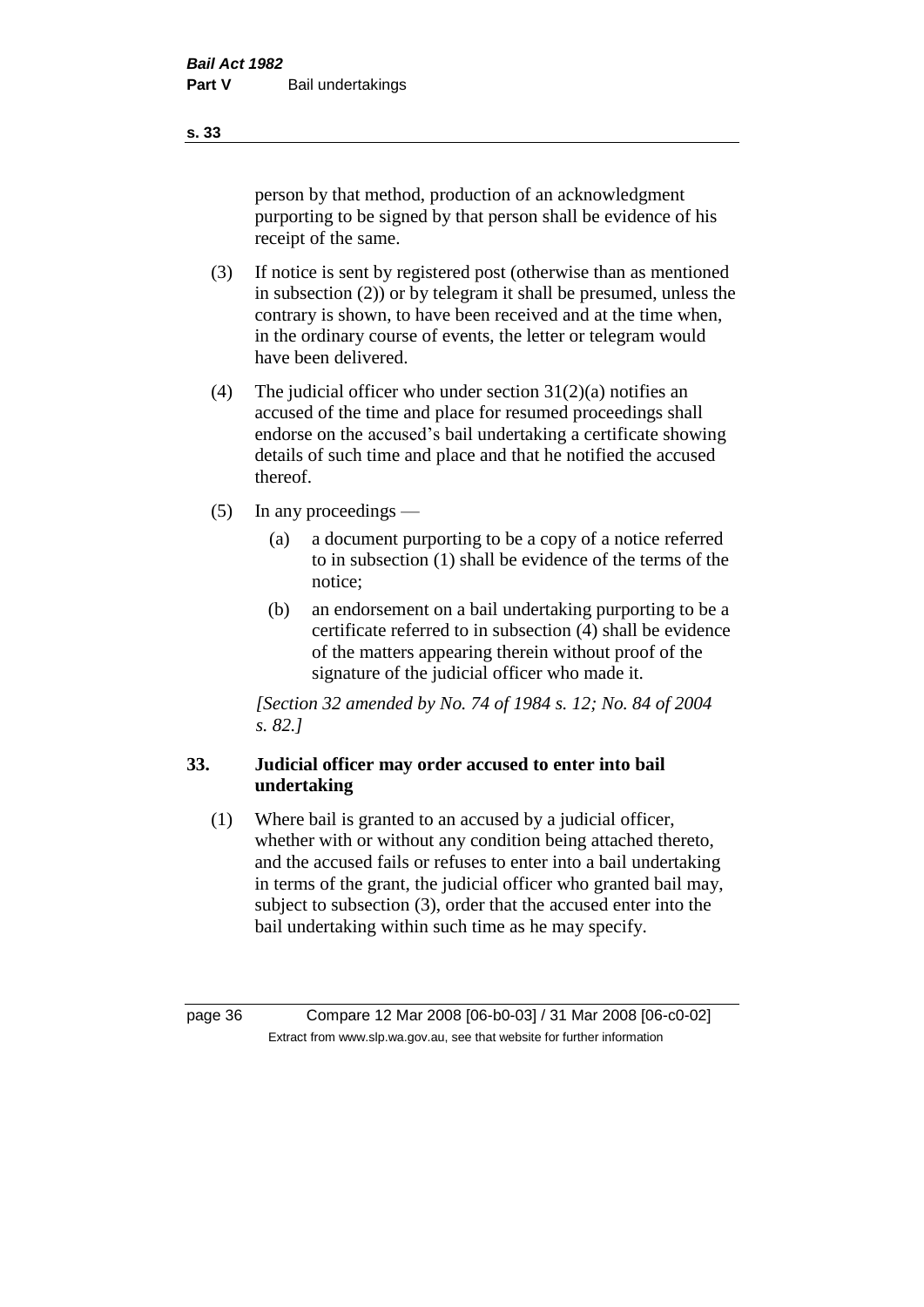- (2) If an accused does not comply with an order under subsection (1), the judicial officer may, subject to subsection (3), further order that a bail undertaking, in such form as the judicial officer may approve, shall be deemed to have been entered into by the accused on the date of such further order, and thereupon that undertaking shall be treated as if it had been duly entered into by the accused for the purposes of this Act.
- (3) A judicial officer shall not
	- (a) make an order under subsection (2) unless he has personally informed the accused of the terms and effect of the order made under subsection (1);
	- (b) exercise any of the powers conferred on him by this section unless he is satisfied that the accused has the capacity to enter into and comply with the undertaking.

*[Section 33 amended by No. 84 of 2004 s. 82.]* 

### **34. Cessation and suspension of bail undertaking**

A bail undertaking ceases to have effect —

- (a) upon the revocation of bail under section 55;
- (b) upon the death of the accused, but only if no order has been made under section 57;
- (c) subject to section 31, upon the appearance in court by the accused as required by his bail undertaking;
- (d) upon the discharge of the accused according to law from any further proceedings for the offence, or all of the offences, to which the bail undertaking relates;
- (e) during any period before the time at which the accused is required to appear in court when he is in custody for any other offence or reason.

*[Section 34 amended by No. 84 of 2004 s. 82.]* 

Compare 12 Mar 2008 [06-b0-03] / 31 Mar 2008 [06-c0-02] page 37 Extract from www.slp.wa.gov.au, see that website for further information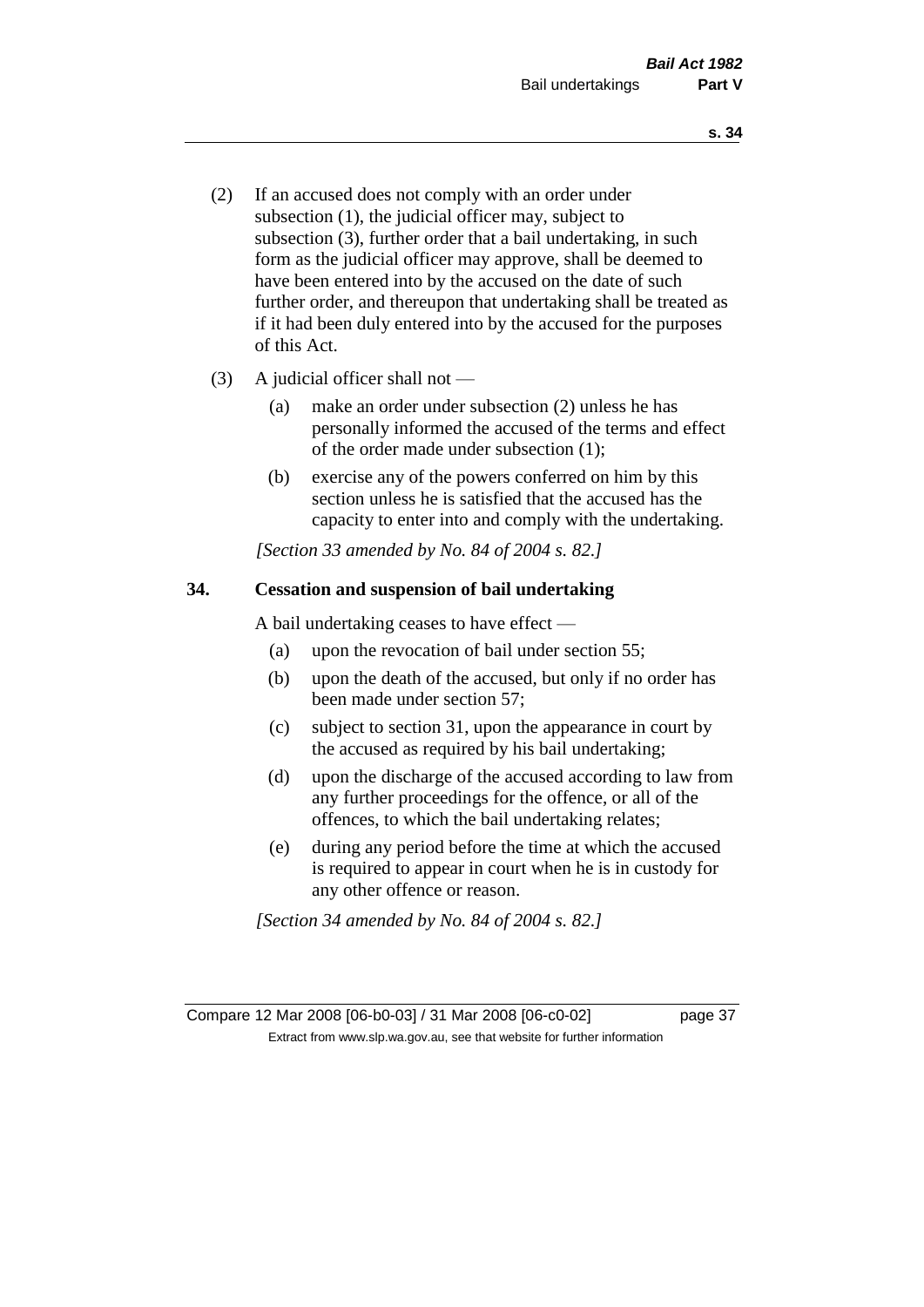**s. 35**

# **Part VI — Sureties and surety undertakings**

# **35. Meaning of surety and surety undertaking**

- (1) A surety is a person who, as a condition of the grant of bail to an accused, enters into a surety undertaking, that is to say, undertakes in writing that he will, subject to this Act, forfeit a specified amount of money if the accused fails to comply with any requirement of his bail undertaking mentioned in section  $28(2)(a)$  and  $(b)(ii)$ .
- (2) A surety is required to be approved under section 40.
- (3) A forfeiture of money by a surety as mentioned in subsection (1) is enforceable as provided in section 49 but not otherwise.

*[Section 35 amended by No. 84 of 2004 s. 82.]* 

### **36. Authority to approve sureties**

- (1) The decision whether an applicant should be approved as a surety in any case shall be made, on notice to the prosecutor in the prescribed manner —
	- (a) where a judicial officer imposed the requirement for a surety in that case, by that judicial officer or by a judicial officer whose jurisdiction is co-extensive with that judicial officer's;
	- (b) where an authorised officer imposed the requirement for a surety in that case, by that or any other authorised officer; or
	- (c) where subsection (2) applies, by an officer of the court authorised under that subsection.
- (2) A judicial officer when granting bail to an accused subject to a requirement for a surety or sureties may authorise a justice, a registrar of any court or an associate of a judge of the Supreme Court or of the District Court or of the Children's Court, by

page 38 Compare 12 Mar 2008 [06-b0-03] / 31 Mar 2008 [06-c0-02] Extract from www.slp.wa.gov.au, see that website for further information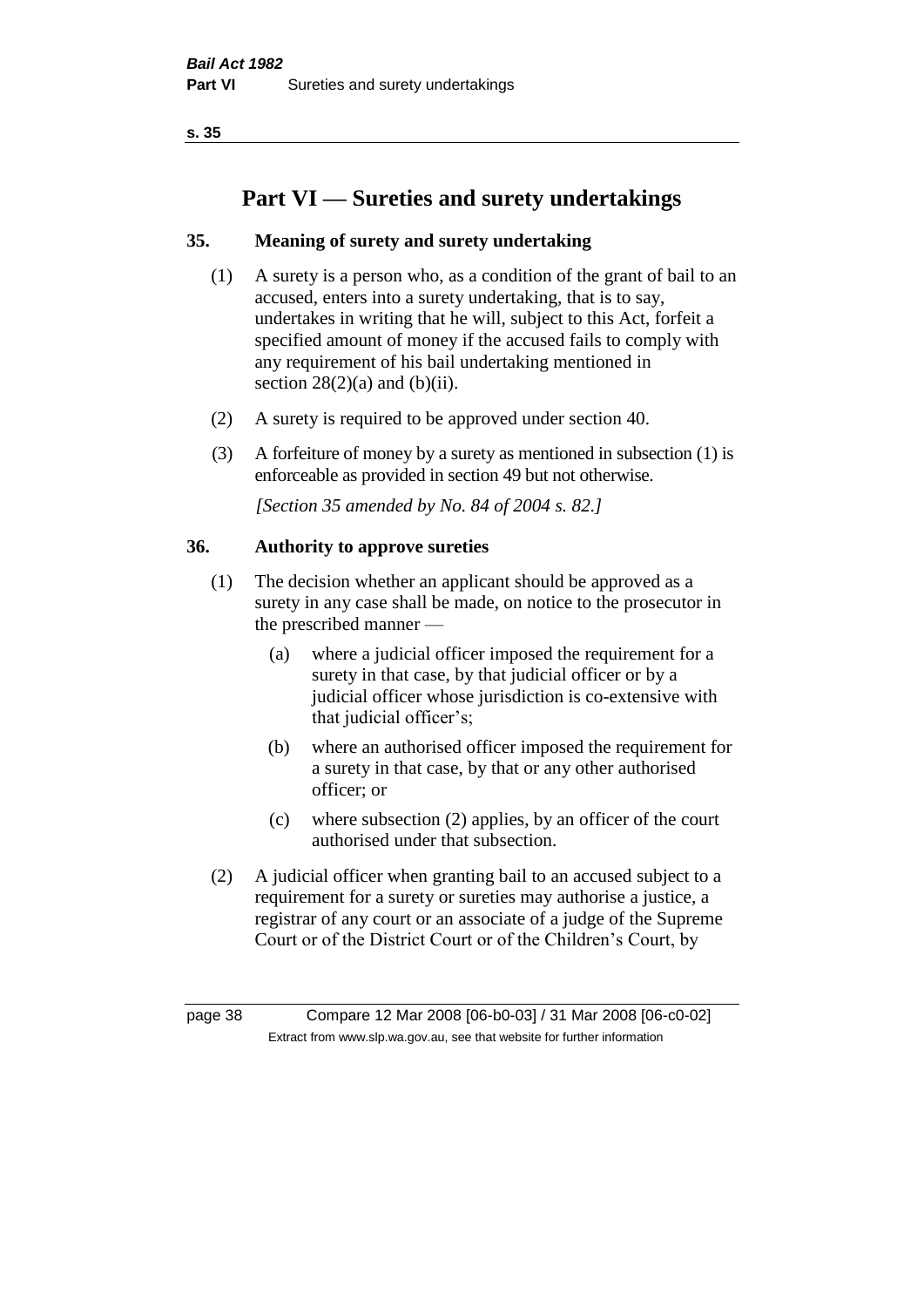#### **s. 37**

name or office, to decide whether any applicant should be approved as a surety in that case.

*[Section 36 amended by No. 15 of 1988 s. 14; No. 49 of 1988 s. 88; No. 59 of 2004 s. 141; No. 84 of 2004 s. 82.]* 

#### **37. Proposed surety to receive certain information and prescribed form for completion**

- (1) Whenever an officer referred to in section 36(1) is called upon to decide whether an applicant should be approved as a surety, he shall ensure that the applicant is, or has been, given —
	- (a) a duly completed notice in the prescribed form showing details of the terms and conditions on which bail has been granted to the accused in whose case the surety is required;
	- (b) such information in writing as to the effect of this Act in relation to the rights, obligations and liabilities of sureties as is prescribed for the purposes of this paragraph; and
	- (c) a prescribed form of declaration for completion designed to disclose to the officer all information relevant to the decision.
- (2) Before he makes his decision, the officer shall ensure that the applicant furnishes to him the declaration referred to in subsection (1)(c) duly completed.

*[Section 37 amended by No. 84 of 2004 s. 82.]* 

#### **38. Persons disqualified from being sureties**

- (1) A person is not qualified to be approved as a surety if  $-$ 
	- (a) he is under 18 years of age; or
	- (b) subject to subsection (2), the value of his assets, after provision is made for his debts and liabilities, is less than the amount which he might become liable to forfeit under his proposed surety undertaking; or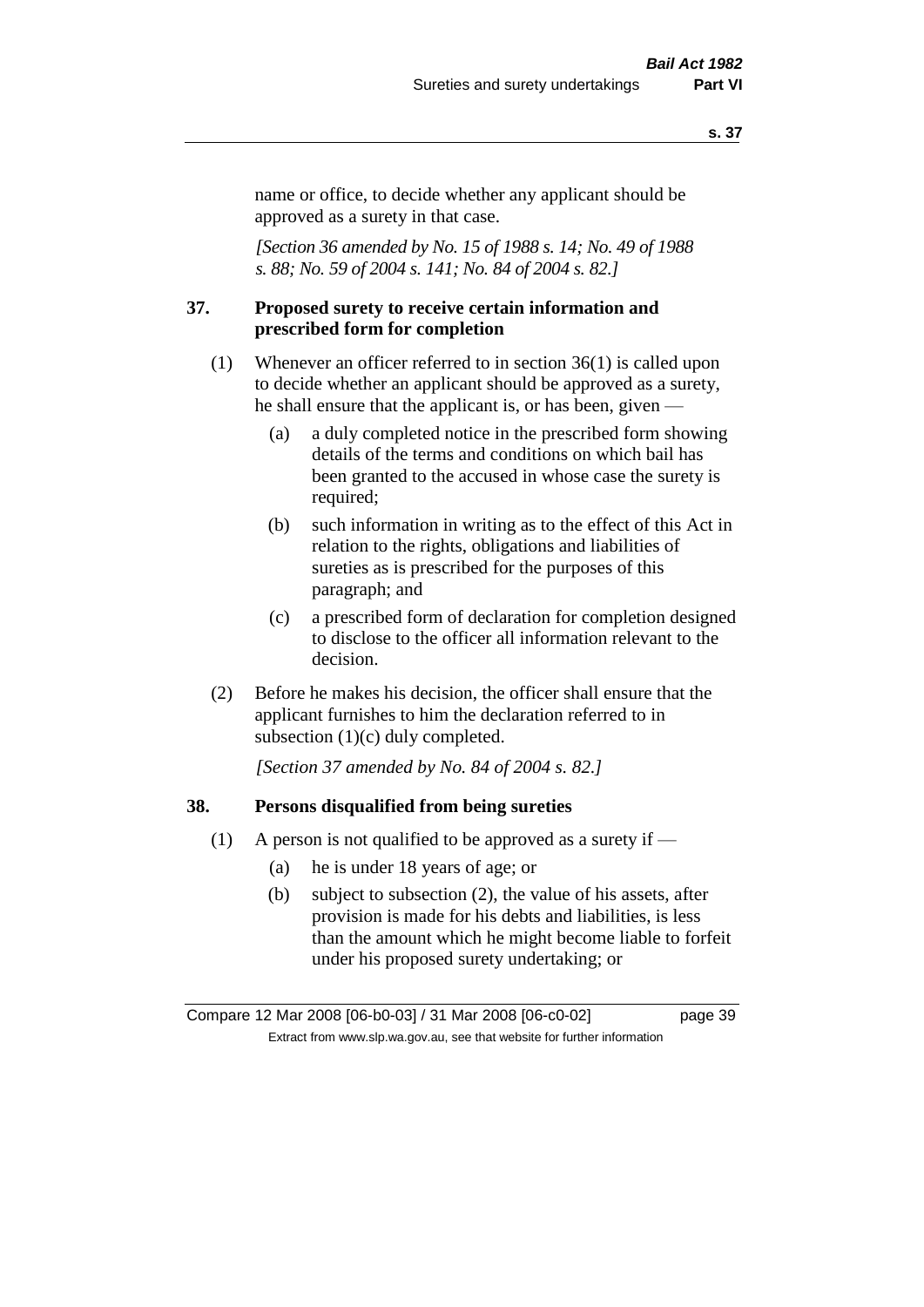(c) there are reasonable grounds for believing that he has been, or will be, indemnified by any person against any forfeiture referred to in paragraph (b).

(2) Subsection (1)(b) does not apply where the applicant for approval is required to give security sufficient to cover the amount which he might become liable to forfeit.

### **39. Matters relevant to approval of sureties**

In determining whether an applicant is suitable to be a surety an officer referred to in section 36(1) shall have regard to all matters which appear to him to be relevant including, as well as any others, the following —

- (a) the character and antecedents of the applicant;
- (b) his proximity to or connection with the accused, whether by kinship, place of residence or otherwise; and
- (c) his ability to pay, or give security for, the amount which he might become liable to forfeit under his proposed surety undertaking, without excessive hardship to himself or his dependants.

*[Section 39 amended by No. 84 of 2004 s. 82.]* 

### **40. Decision on application by proposed surety**

- (1) Upon receipt of the duly completed declaration referred to in section  $37(1)(c)$ , the officer shall, after making any enquiries which he thinks desirable, make a decision, as soon as is practicable, either to approve or not to approve of the applicant as a surety in that case.
- (2) If the officer does not approve of the applicant as a surety he shall record the reasons for his doing so and inform the applicant and the accused thereof, or cause them to be so informed.

*[Section 40 amended by No. 15 of 1988 s. 15; No. 84 of 2004 s. 82.]* 

page 40 Compare 12 Mar 2008 [06-b0-03] / 31 Mar 2008 [06-c0-02] Extract from www.slp.wa.gov.au, see that website for further information

**s. 39**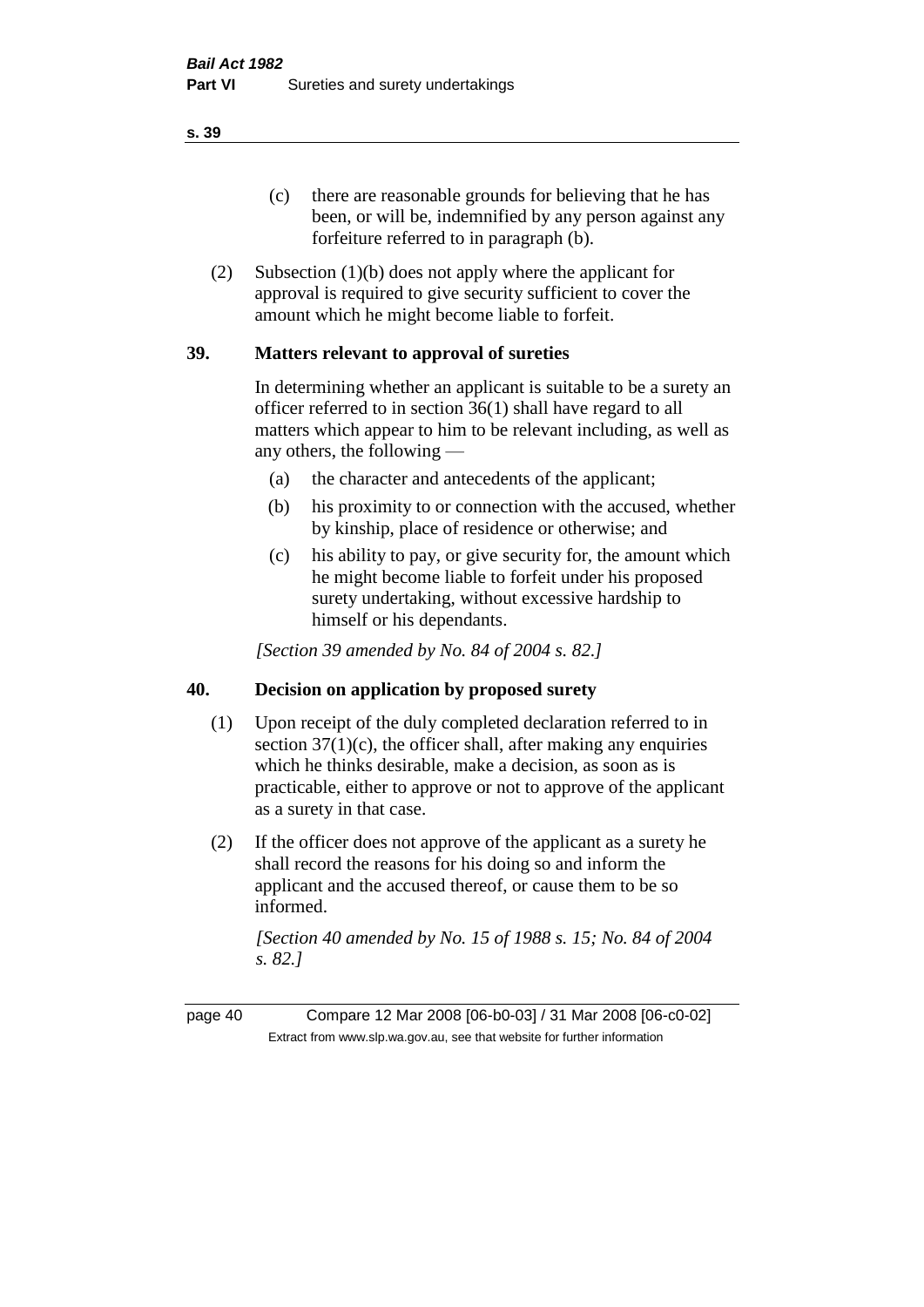### **41. Finality of decision to refuse approval**

- (1) A decision by an officer referred to in section 36(1) not to approve of the applicant as a surety is final unless the applicant becomes entitled to re-apply under subsection (2).
- (2) An applicant who is refused approval as a surety may re-apply for approval to the officer who made that decision, or if he is absent or unavailable to another officer acting in his position, on the ground that —
	- (a) new facts have been discovered, new circumstances have arisen or the circumstances have changed since he was refused approval; or
	- (b) he failed to adequately present his case for approval on his previous application,

and the provisions of this Act, except section 37, shall, with necessary modifications, apply to any such further application and the decision thereon.

#### **42. Before whom surety undertaking may be entered into**

A surety undertaking need not be entered into before the officer who approved the surety but may be entered into before any person before whom the accused for whose appearance the surety is approved might enter into his bail undertaking under section 29.

*[Section 42 amended by No. 84 of 2004 s. 82.]* 

### **43. Duties of persons before whom surety undertaking is entered into**

A person before whom a surety undertaking is to be entered into —

- $(a)$  shall
	- (i) read to the surety;
	- (ii) be informed by the surety that he has read; or

Compare 12 Mar 2008 [06-b0-03] / 31 Mar 2008 [06-c0-02] page 41 Extract from www.slp.wa.gov.au, see that website for further information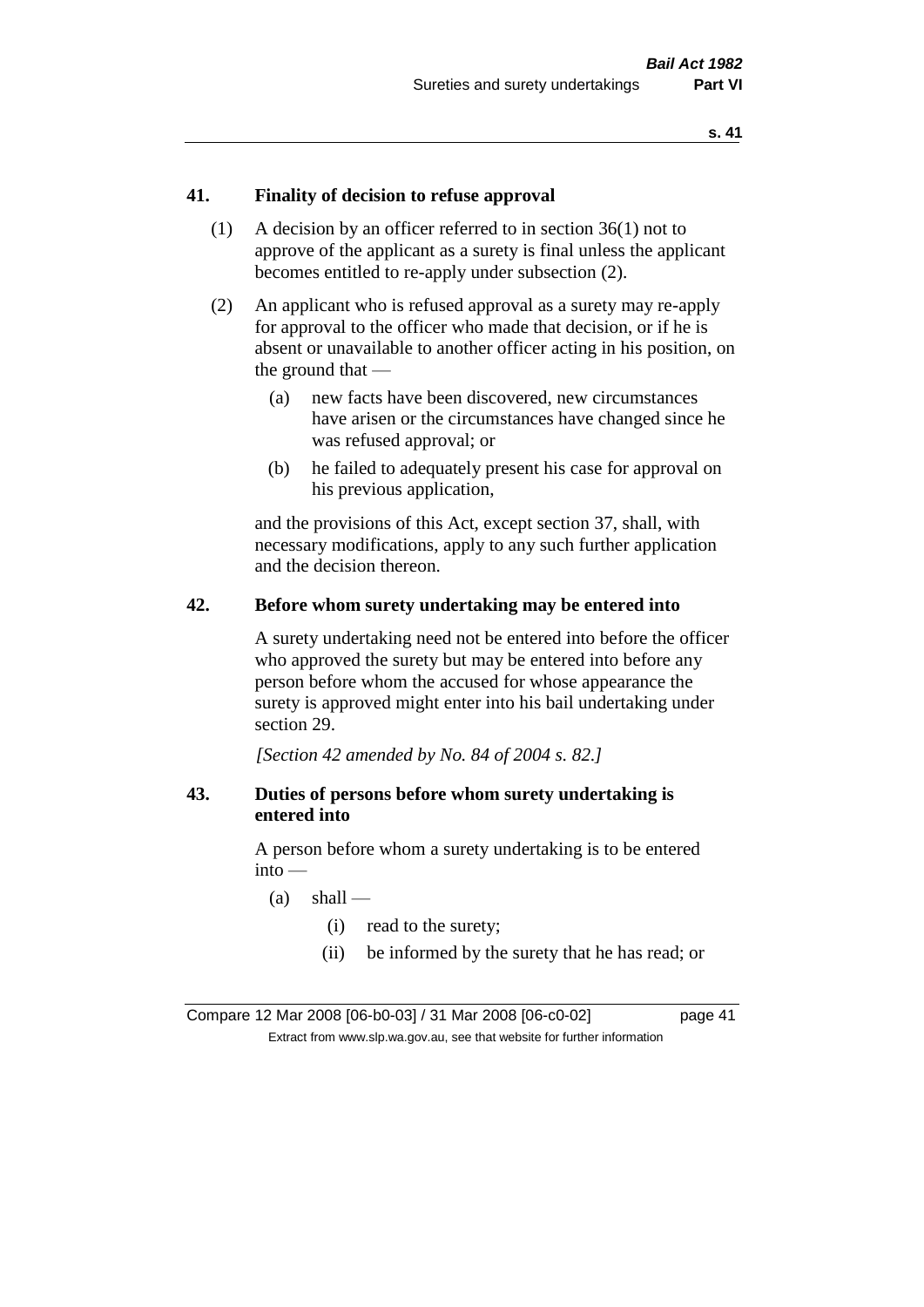(iii) if necessary, have translated to the surety, the documents described in section  $37(1)(a)$  and (b), and the surety undertaking, before the surety enters into the undertaking;

- (b) shall ensure that all conditions which are to be complied with by the surety have been complied with before the surety enters into his undertaking; and
- (c) shall give to the surety a copy of his surety undertaking as duly completed.

*[Section 43 amended by No. 74 of 1984 s. 13.]* 

## **44. Surety undertaking extends to adjourned hearing only by consent**

- (1) A surety undertaking does not extend to the failure by the accused to appear at a different time or a different time and place pursuant to section 31 unless —
	- (a) his surety undertaking contains a provision that it does so extend; and
	- (b) where applicable, pursuant to subsection (2), he has received notice as mentioned in that subsection.
- (2) A surety undertaking may, at the option of the surety, also contain a provision that, where a different time or a different time and place for the accused's appearance is substituted pursuant to section 31, the surety's liability shall only arise if he is given notice, as soon as is practicable, of the different time or the different time and place.

*[Section 44 amended by No. 74 of 1984 s. 14; No. 84 of 2004 s. 82.]* 

# **45. Giving and proof of notices under section 44**

- (1) For the purposes of section 44(2) notice to a surety may be given —
	- (a) orally to the surety by the judicial officer when he fixes a time and place for the proceedings or the resumed

page 42 Compare 12 Mar 2008 [06-b0-03] / 31 Mar 2008 [06-c0-02] Extract from www.slp.wa.gov.au, see that website for further information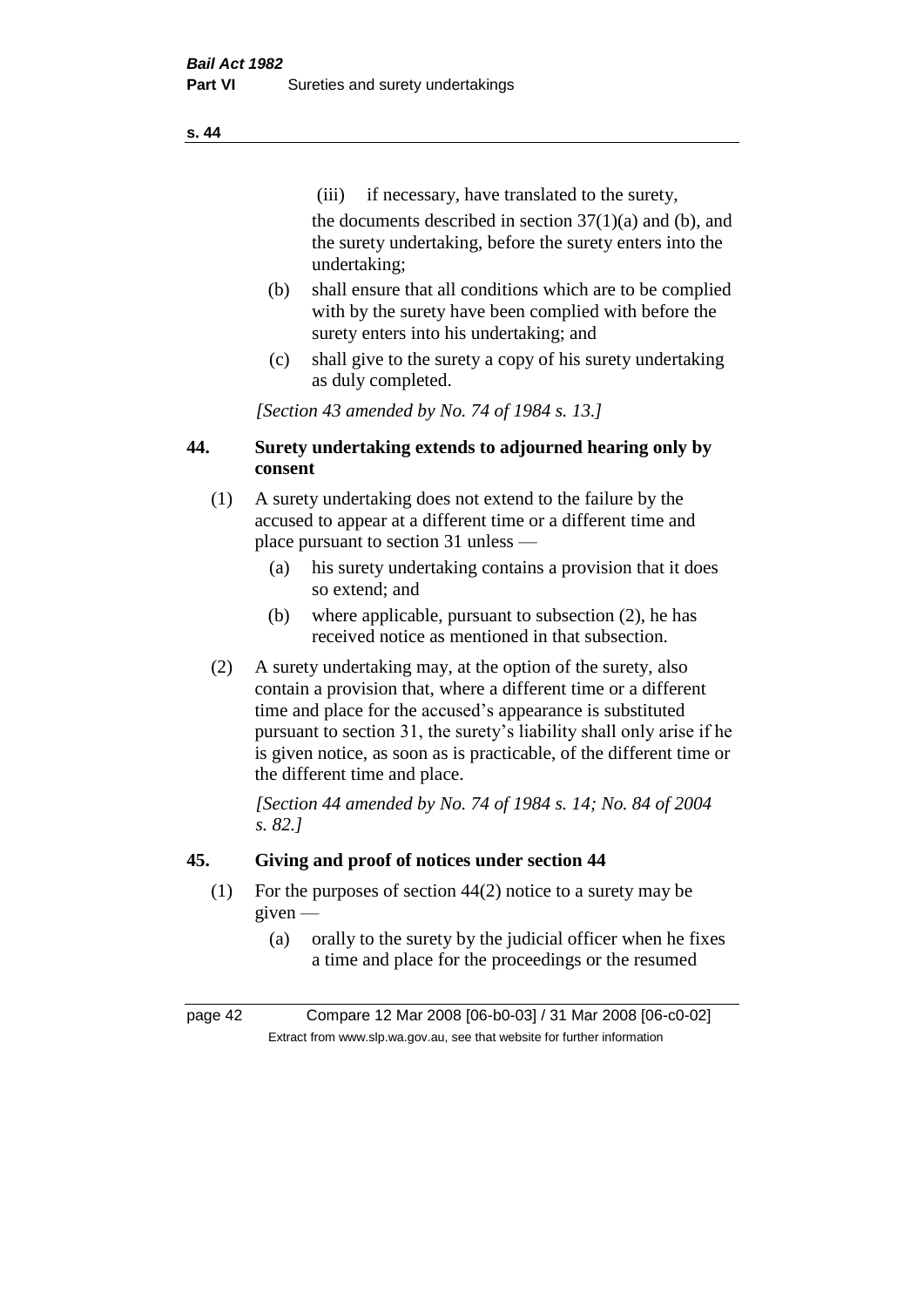proceedings;

- (b) in the prescribed form to the surety personally; or
- (c) by the registrar of the court sending the prescribed form by registered post or telegram to him at his address appearing in his undertaking or notified under section 60.
- (2) Section 32(2) and (3) shall apply to the service and proof of service of a notice under subsection (1)(c).
- (3) A judicial officer who, under subsection  $(1)(a)$ , notifies a surety of the time and place for the proceedings or the resumed proceedings shall endorse on the surety's undertaking a certificate showing details of such time and place and that he notified the surety thereof.
- (4) In any proceedings
	- (a) a document purporting to be a copy of a notice referred to in section 44(2) shall be evidence of the terms of the notice;
	- (b) an endorsement on a surety undertaking purporting to be a certificate referred to in subsection (3) shall be evidence of the matters appearing therein without proof of the signature of the judicial officer who made it.

*[Section 45 amended by No. 74 of 1984 s. 15; No. 59 of 2004 s. 141.]* 

#### **46. Power of surety to apprehend accused**

- (1) A surety may arrest an accused for whose appearance in court he has entered into a surety undertaking if the surety has reasonable grounds to believe that —
	- $(a)$  the accused
		- (i) is not likely to comply with the requirements of his bail undertaking mentioned in section  $28(2)(a)$  or (b);

Compare 12 Mar 2008 [06-b0-03] / 31 Mar 2008 [06-c0-02] page 43 Extract from www.slp.wa.gov.au, see that website for further information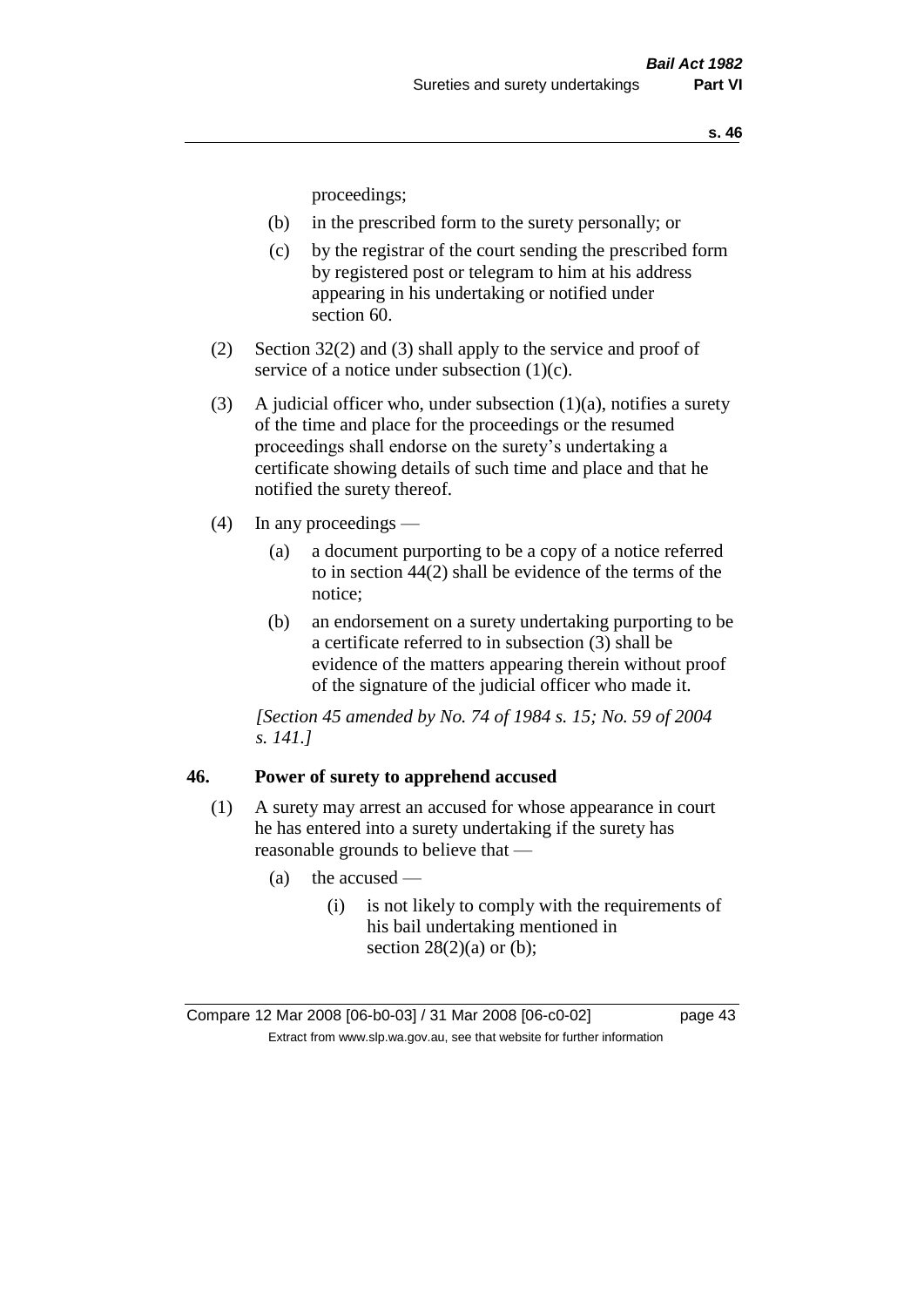- (ii) is, or has been, in breach of any condition of his bail undertaking mentioned in section 28(2)(c); or
- (iii) is, or has been, in breach of a home detention condition mentioned in section 28(2)(d);

and

- (b) it is not expedient to invoke the assistance of a police officer under section 54(1) because the delay occasioned by doing so would defeat the purpose of that section.
- (2) A surety who arrests an accused under subsection (1) shall, as soon as is practicable, deliver him into the custody of a police officer and thereafter he shall be dealt with under section 54(4) and section 55, and those provisions shall apply, as if he had been arrested by a police officer under section 54(2).

*[Section 46 amended by No. 74 of 1984 s. 16; No. 61 of 1990 s. 10; No. 84 of 2004 s. 82.]* 

#### **47. Cessation and suspension of surety undertaking**

A surety undertaking ceases to have effect —

- (a) upon the revocation of bail under section  $55(1)$ ;
- (b) upon the release of an accused under section 55(2) if the surety does not consent to the continuance in force of his surety undertaking;
- (c) upon its being cancelled under section 48(4) (and as from the time fixed therefor) by an appropriate judicial officer;
- (d) upon the death of the surety, but only if no order under section 49(1) has been made before then;
- (e) subject to sections 31 and 44, upon the appearance in court by the accused as required by his bail undertaking;
- (f) upon the discharge of the accused according to law from any further proceedings for the offence, or all of the offences, to which the surety undertaking relates; or

page 44 Compare 12 Mar 2008 [06-b0-03] / 31 Mar 2008 [06-c0-02] Extract from www.slp.wa.gov.au, see that website for further information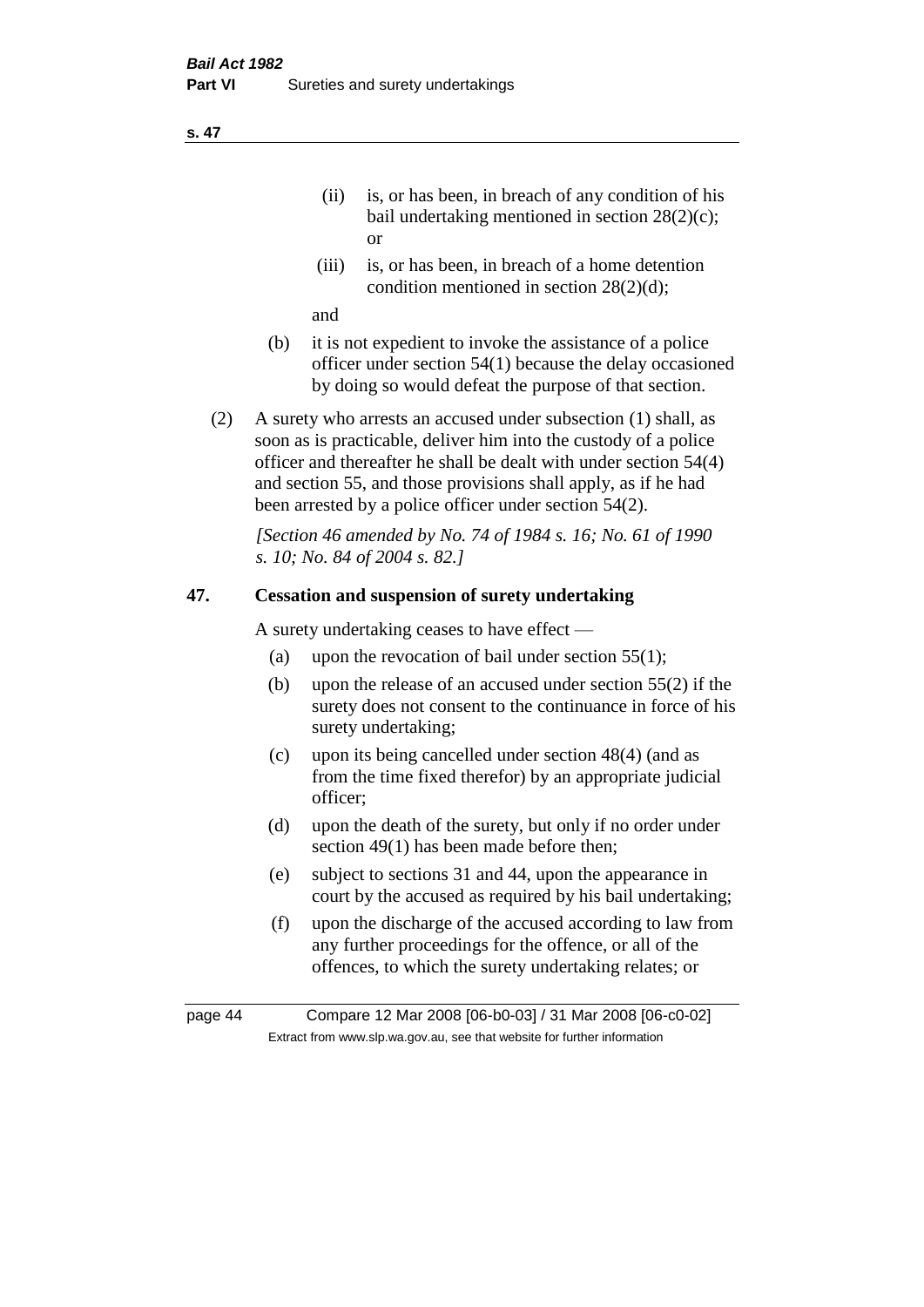(g) during any period before the time at which the accused is required to appear in court when he is in custody for any other offence or reason.

*[Section 47 amended by No. 84 of 2004 s. 82.]* 

### **48. Surety may apply for cancellation of his undertaking**

- (1) A surety may apply to an appropriate judicial officer for cancellation of his undertaking.
- (2) An application under subsection (1) may be made at any time before that specified, or deemed by section 31(3) to be specified, in the accused's bail undertaking for his appearance in court.
- (3) Upon an application being made under subsection (1) an appropriate judicial officer shall cause the accused to appear before him or another such officer and may issue a warrant or summons for that purpose.
- (4) Upon the appearance of the accused before the time mentioned in subsection (2) an appropriate judicial officer shall —
	- (a) cancel the surety undertaking; and
	- (b) exercise one of the powers set out in section  $55(1)(d)$ or (e).
- (5) An application under subsection (1) must be made, and proceedings on it are to be conducted —
	- (a) in a court of summary jurisdiction in accordance with regulations made under the *Criminal Procedure Act 2004*;
	- (b) in the Supreme Court or the District Court  $-\text{in}$ accordance with rules of court made under the *Criminal Procedure Act 2004*.

*[Section 48 amended by No. 59 of 2004 s. 141; No. 84 of 2004 s. 7 and 82.]* 

Compare 12 Mar 2008 [06-b0-03] / 31 Mar 2008 [06-c0-02] page 45 Extract from www.slp.wa.gov.au, see that website for further information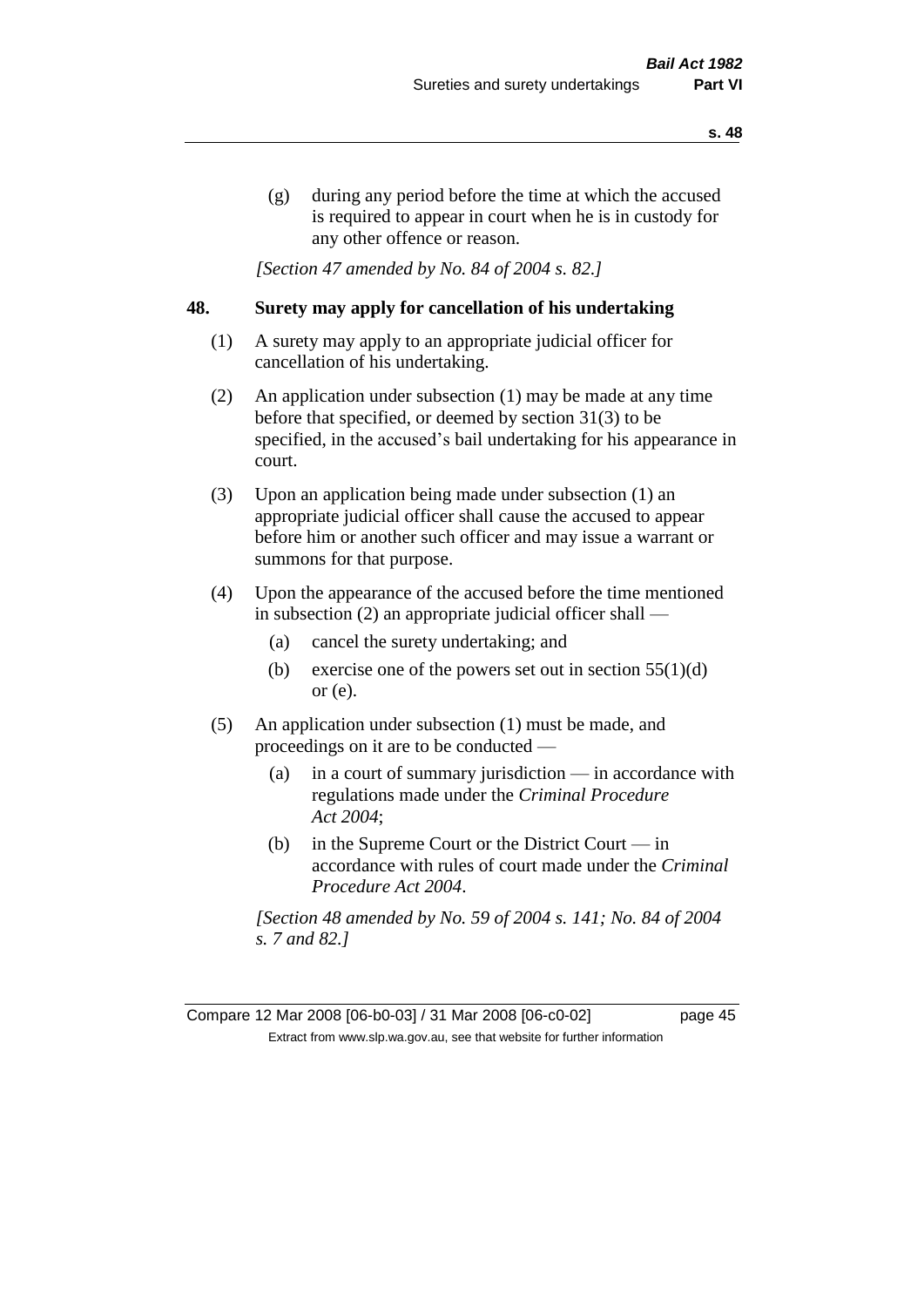#### **s. 49**

### **49. Forfeiture of money under surety's undertaking**

- (1) Where an accused has failed to comply with any requirement of his bail undertaking mentioned in section 28(2)(a) or (b)(ii) the following provisions of this section apply for the purpose of enforcing payment to the State of any sum thereupon payable by a surety in terms of his surety undertaking —
	- (a) the registrar of the court before which the accused failed to appear may apply to an appropriate judicial officer for an order that the sum be paid;
	- (b) that judicial officer shall summon the surety to appear before the court in which the judicial officer exercises jurisdiction to show cause why an order of forfeiture should not be made under this section;
	- (c) on the hearing of the application and upon proof of the surety's liability in terms of his undertaking, the judicial officer shall order forfeiture of the full amount specified in the undertaking unless the surety attends at the hearing and shows to the satisfaction of the judicial officer that there was reasonable cause for the failure of the accused to comply with the requirement to which the application relates;
	- (d) notwithstanding paragraph (c), the judicial officer may decline to make an order under that paragraph or may order forfeiture in part only where the surety attends and shows to the satisfaction of the judicial officer —
		- (i) that, by reason of a change of circumstances since the undertaking was entered into, an order for forfeiture, or for forfeiture in full (as the case may be), would cause excessive hardship to the surety or his dependants; and
		- (ii) that such hardship would not be relieved by the exercise of one or more of the powers conferred by section 59;

page 46 Compare 12 Mar 2008 [06-b0-03] / 31 Mar 2008 [06-c0-02] Extract from www.slp.wa.gov.au, see that website for further information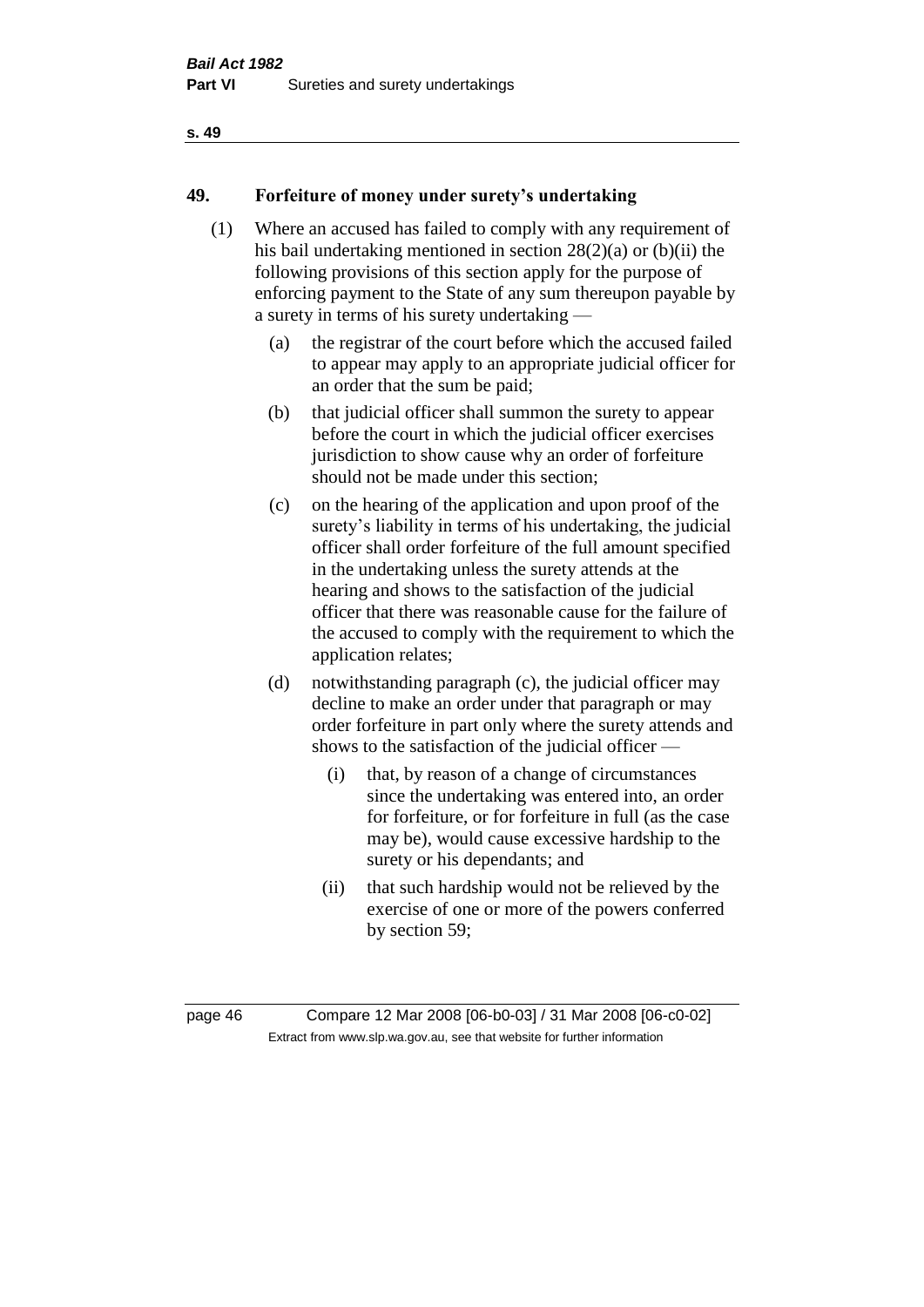- (e) an order may be made under this section whether or not the accused has been convicted of an offence against section 51(1) or (2) but if, after an order has been made, the surety satisfies the Governor that new facts have been discovered or new circumstances have arisen which show that there was reasonable cause for the failure of the accused as mentioned in paragraph (c), the Governor may exercise the power in section 139 of the *Sentencing Act 1995* as if the forfeiture were one to which that section applied.
- (2) An application under subsection (1) must be made, and proceedings on it are to be conducted —
	- (a) in a court of summary jurisdiction in accordance with regulations made under the *Criminal Procedure Act 2004*;
	- (b) in the Supreme Court or the District Court in accordance with rules of court made under the *Criminal Procedure Act 2004*.
- (3) Without prejudice to the recovery of such an amount as a civil debt due to the State, any amount to be paid under an order made under this section is to be paid, and its payment may be enforced under Part 5 of the *Fines, Penalties and Infringement Notices Enforcement Act 1994*, unless an order has been made under subsection (4).
- (4) If under this section the Supreme Court or the District Court makes an order requiring the payment of money, the court may make an order under section 59 of the *Sentencing Act 1995* in respect of the amount payable and for that purpose that section, with any necessary changes, applies as if the amount were a fine imposed on the surety.

*[Section 49 amended by No. 74 of 1984 s. 17; No. 92 of 1994 s. 5; No. 78 of 1995 s. 8; No. 65 of 2003 s. 121(3); No. 74 of 2003 s. 29; No. 59 of 2004 s. 141; No. 84 of 2004 s. 8, 11 and 82.]* 

Compare 12 Mar 2008 [06-b0-03] / 31 Mar 2008 [06-c0-02] page 47 Extract from www.slp.wa.gov.au, see that website for further information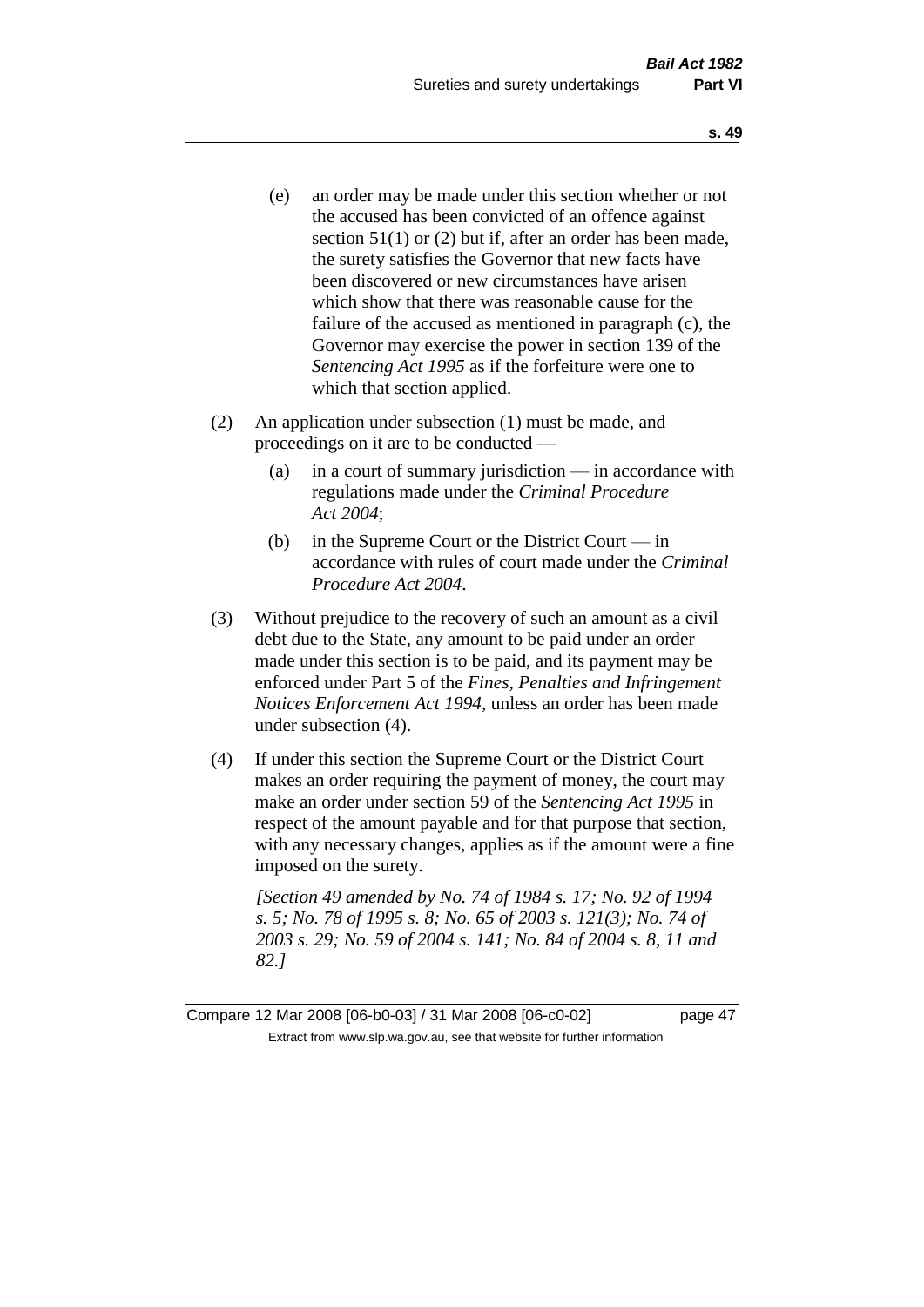#### **s. 50**

### **50. Offence to indemnify surety**

(1) If a person indemnifies, or agrees to indemnify, a surety or proposed surety against any liability which the surety or proposed surety may incur under this Act (including this section) he and the surety or proposed surety and any person with whom he agrees as aforesaid each commits an offence.

Penalty: \$1 000 or imprisonment for 12 months or both.

- (2) An offence is committed under subsection  $(1)$ 
	- (a) whether the agreement is made before or after the surety undertaking is entered into and whether or not a proposed surety actually becomes a surety; and
	- (b) whether the compensation is to be in money or in money's worth.
- (3) An offence is not committed under subsection (1) by a surety or proposed surety if he shows —
	- (a) that he had no knowledge of an agreement within the meaning of subsection (1) proposed to be entered into between 2 other persons; or
	- (b) that having such knowledge he took all steps reasonably available to him to prevent the agreement being entered into.

*[Section 50 amended by No. 74 of 1984 s. 18.]* 

page 48 Compare 12 Mar 2008 [06-b0-03] / 31 Mar 2008 [06-c0-02] Extract from www.slp.wa.gov.au, see that website for further information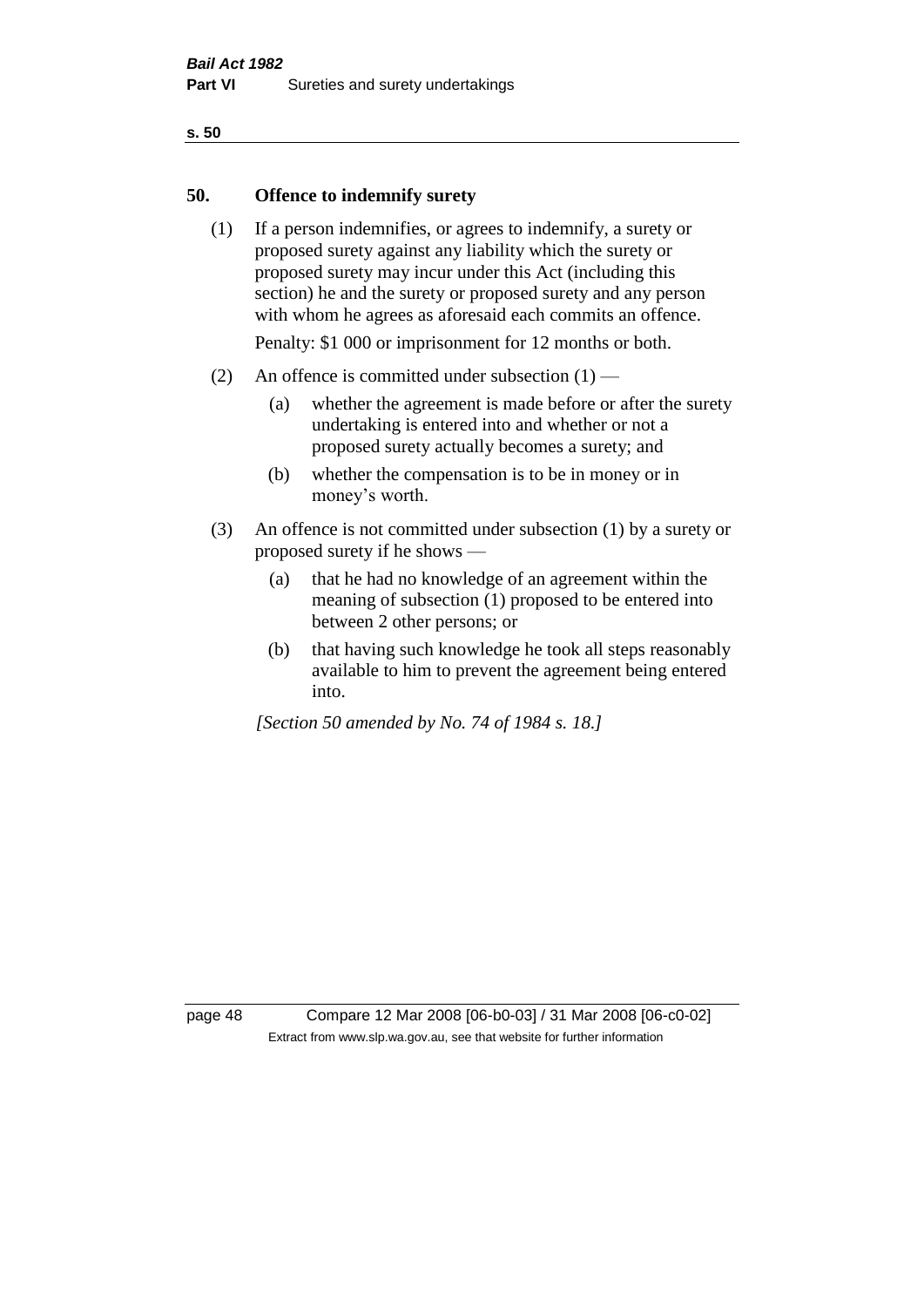#### **s. 50A**

# **Part VIA — Administration of home detention conditions**

*[Heading inserted by No. 61 of 1990 s. 11.]* 

#### **50A. Powers of CEO (corrections)**

The CEO (corrections) has all of the powers conferred under this Act on a community corrections officer and may review, vary, or rescind a direction given by a community corrections officer.

*[Section 50A inserted by No. 61 of 1990 s. 11; amended by No. 31 of 1993 s. 9; No. 65 of 2006 s. 53.]* 

*[50B. Repealed by No. 78 of 1995 s. 8.]* 

### **50C. Powers and duties of community corrections officers**

- (1) A community corrections officer may give such reasonable directions to an accused subject to a home detention condition as are necessary for the proper administration of the condition and any other condition imposed on the grant of bail to the accused including, without limiting the generality of the foregoing, directions as to —
	- (a) when the accused may leave the place where he is required by the home detention condition to remain;
	- (b) the period of any authorised absence from the place where he is required by the home detention condition to remain;
	- (c) when the accused shall return to the place where he is required by the home detention condition to remain;
	- (d) the method of travel to be used by the accused during any absence from the place where he is required by the home detention condition to remain; and
	- (e) the manner in which the accused shall report his whereabouts.

Compare 12 Mar 2008 [06-b0-03] / 31 Mar 2008 [06-c0-02] page 49 Extract from www.slp.wa.gov.au, see that website for further information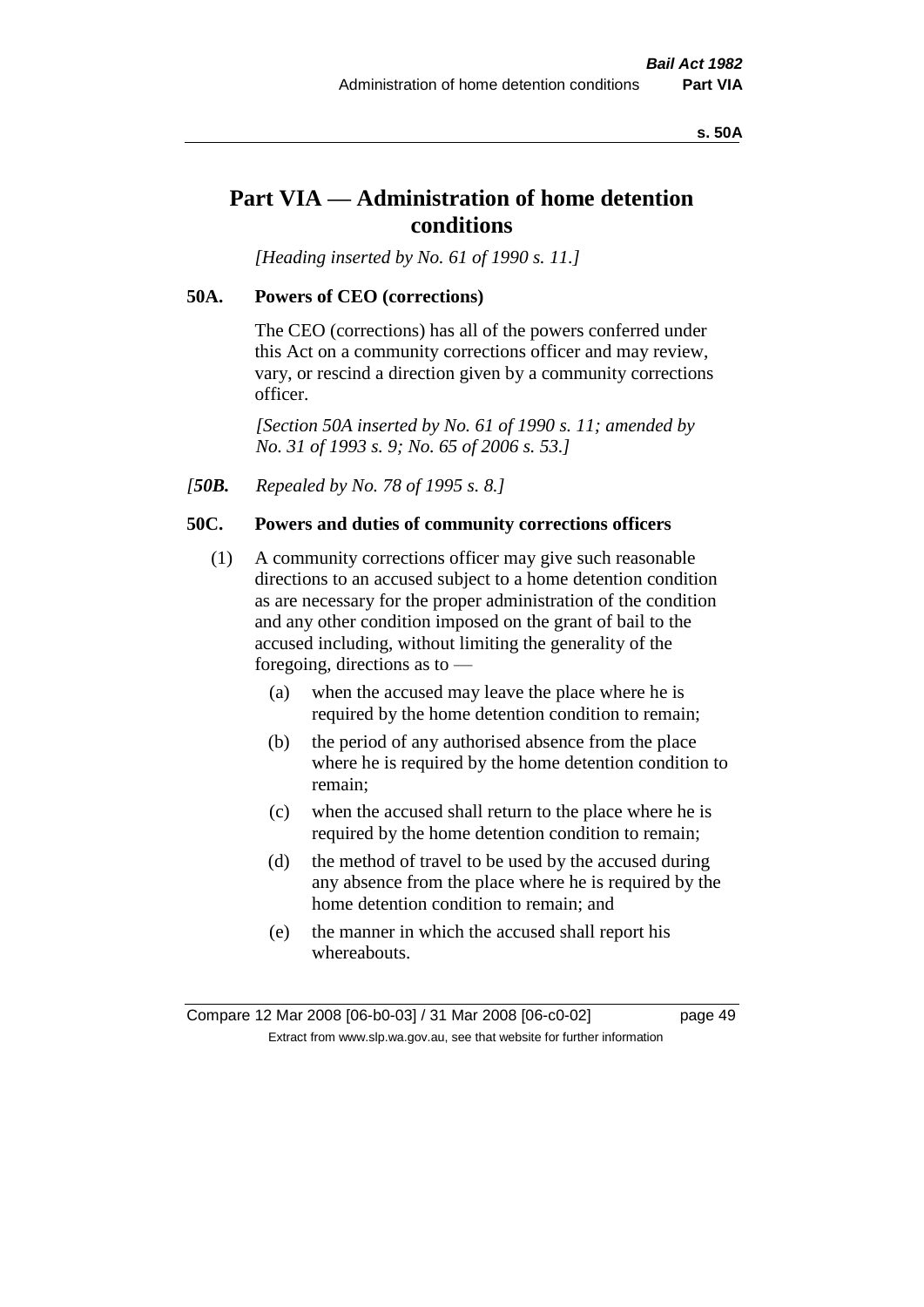**s. 50C**

| (2)     | For the purpose of ascertaining whether or not an accused is<br>complying with a home detention condition or any direction<br>given pursuant to subsection (1), a community corrections<br>officer may, at any time — |                                                                                                                                                                              |  |  |
|---------|-----------------------------------------------------------------------------------------------------------------------------------------------------------------------------------------------------------------------|------------------------------------------------------------------------------------------------------------------------------------------------------------------------------|--|--|
|         | (a)                                                                                                                                                                                                                   | enter or telephone the place where the accused is<br>required by a home detention condition to remain;                                                                       |  |  |
|         | (b)                                                                                                                                                                                                                   | enter or telephone the accused's place of employment or<br>any other place where the accused is permitted or<br>required to attend; or                                       |  |  |
|         | (c)                                                                                                                                                                                                                   | question any person at any place referred to in<br>paragraph $(a)$ or $(b)$ .                                                                                                |  |  |
| (3)     | A person who $-$                                                                                                                                                                                                      |                                                                                                                                                                              |  |  |
|         | (a)                                                                                                                                                                                                                   | hinders a person exercising powers under subsection (2);<br><sub>or</sub>                                                                                                    |  |  |
|         | (b)                                                                                                                                                                                                                   | fails to answer a question put pursuant to<br>subsection $(2)(c)$ or gives an answer that the person<br>knows is false or misleading in a material particular,               |  |  |
|         | commits an offence.                                                                                                                                                                                                   |                                                                                                                                                                              |  |  |
|         | Penalty: \$2 000 and imprisonment for 12 months.                                                                                                                                                                      |                                                                                                                                                                              |  |  |
| (4)     | A community corrections officer —                                                                                                                                                                                     |                                                                                                                                                                              |  |  |
|         | (a)                                                                                                                                                                                                                   | shall keep such records and make such returns and<br>reports in relation to accused persons subject to home<br>detention conditions as the CEO (corrections) directs;<br>and |  |  |
|         | (b)                                                                                                                                                                                                                   | shall make any records relating to a defendant subject to<br>a home detention condition available on the request of<br>the CEO (corrections) to him.                         |  |  |
|         |                                                                                                                                                                                                                       | [Section 50C inserted by No. 61 of 1990 s. 11; amended by<br>No. 31 of 1993 s. 9; No. 50 of 2003 s. 37(3); No. 84 of 2004<br>s. 82 and 83(3); No. 65 of 2006 s. 53.]         |  |  |
|         |                                                                                                                                                                                                                       |                                                                                                                                                                              |  |  |
| page 50 |                                                                                                                                                                                                                       | Compare 12 Mar 2008 [06-b0-03] / 31 Mar 2008 [06-c0-02]<br>Extract from www.slp.wa.gov.au, see that website for further information                                          |  |  |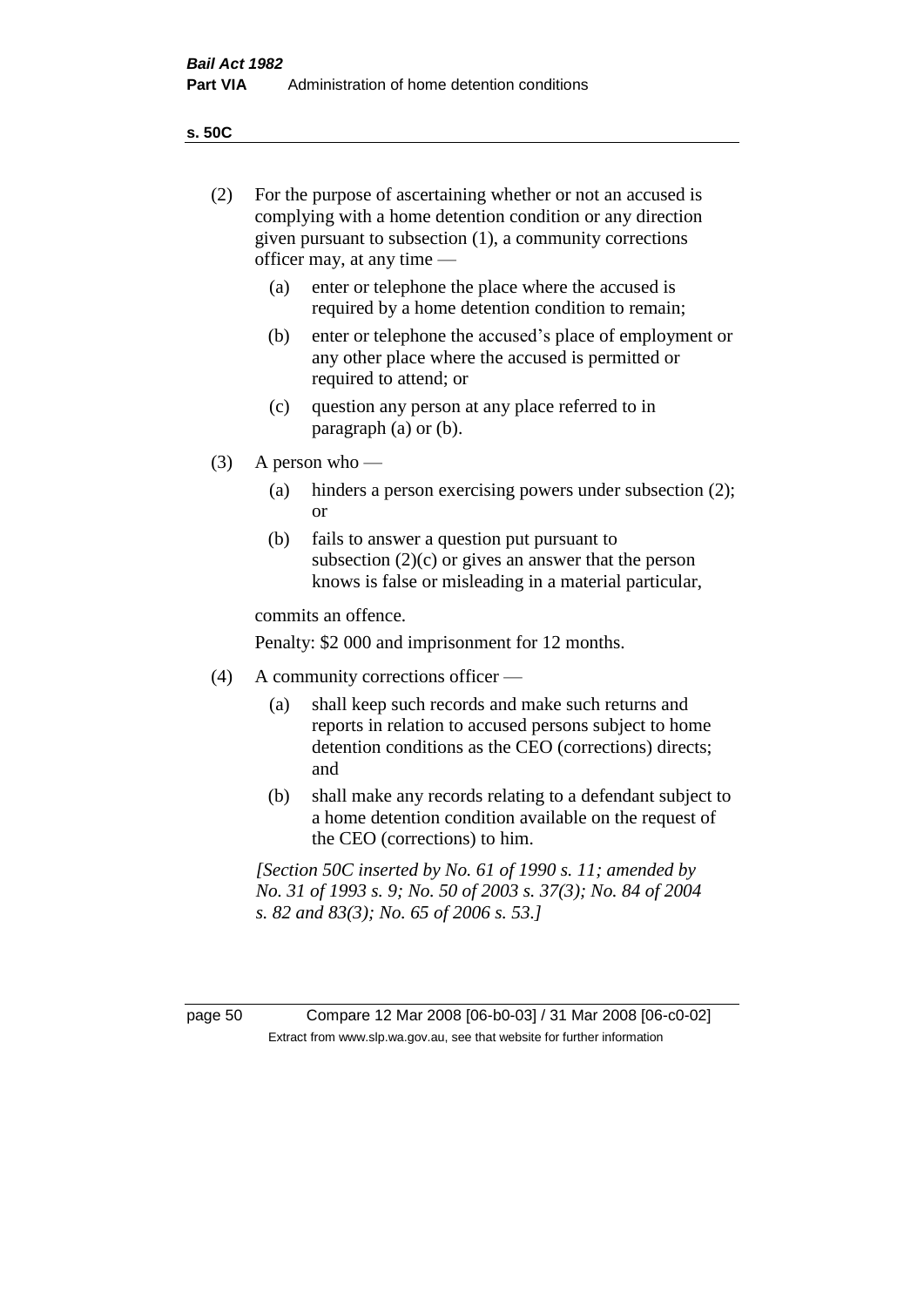#### **50D. Powers of members of the Police Force**

- (1) For the purpose of ascertaining whether or not an accused is complying with a home detention condition, a member of the Police Force may —
	- (a) require the accused to produce a copy of his bail undertaking and any notice by the CEO (corrections) under section 50E(a) for inspection; and
	- (b) require the accused to explain why he is absent from the place where he is required by the home detention condition to remain.
- (2) An accused who fails to comply with subsection  $(1)(a)$  or who fails to explain when required to do so under subsection (1)(b) or who gives an explanation that the accused knows is false or misleading in a material particular, commits an offence.

Penalty: \$2 000.

*[Section 50D inserted by No. 61 of 1990 s. 11; amended by No. 31 of 1993 s. 9; No. 50 of 2003 s. 37(4); No. 84 of 2004 s. 82; No. 65 of 2006 s. 53.]* 

### **50E. CEO (corrections) may substitute a different place of detention and apply conditions**

The CEO (corrections) may, at any time, by notice in writing given to an accused granted bail subject to a home detention condition —

- (a) substitute a different place for the place where an accused is required by a home detention condition to remain;
- (b) require the accused to comply with such of the conditions specified in the list provided to the accused under section 24A(4) as are specified in the notice.

*[Section 50E inserted by No. 61 of 1990 s. 11; amended by No. 31 of 1993 s. 9; No. 84 of 2004 s. 82; No. 65 of 2006 s. 53.]*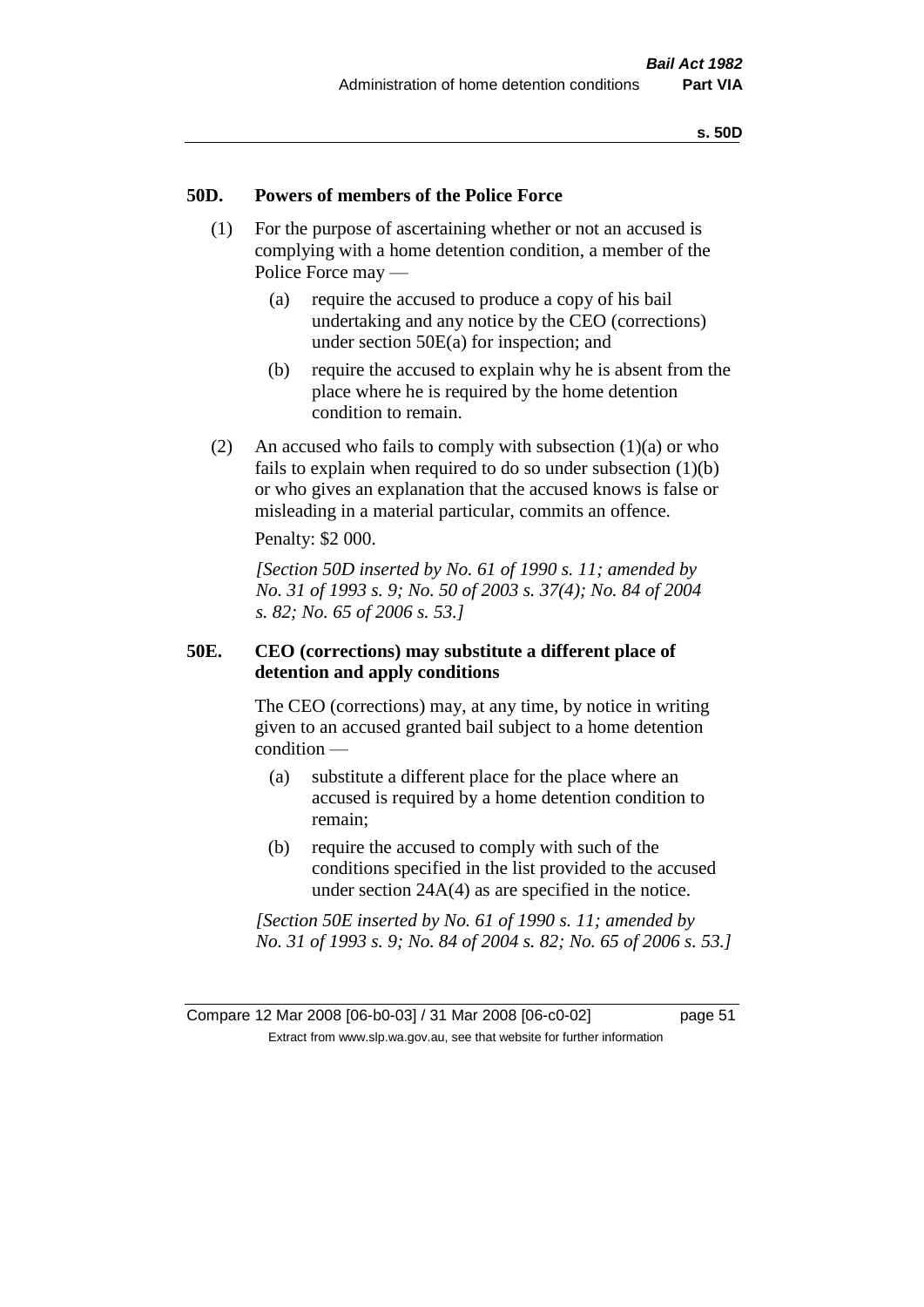| ۰.<br>×<br>-<br>۰.<br>× |  |
|-------------------------|--|
|-------------------------|--|

#### **50F. CEO (corrections) may revoke bail**

- (1) Where a home detention condition has been imposed as a condition on a grant of bail to an accused the CEO (corrections) may, in his absolute discretion, by instrument signed by him and if practicable, given to the accused, revoke the bail.
- (2) Without limiting the generality of subsection (1), the power to revoke bail may be exercised where the accused —
	- (a) is not likely to comply with any requirement of his bail undertaking mentioned in section  $28(2)(a)$  or (b); or
	- (b) is, or has been, or is likely to be in breach of any condition of his bail undertaking mentioned in section  $28(2)(c)$ .
- (3) Subject to subsection (4), where the CEO (corrections) revokes bail he shall include a statement of his reasons for the cancellation in the instrument cancelling the bail.
- (4) Where the CEO (corrections) is of the opinion that it would be in the interest of the accused or any other person, or the public, to withhold from the accused any or all of the reasons referred to in subsection (3), the CEO (corrections) may so withhold the reason or reasons.
- (5) Where the CEO (corrections) revokes bail, he may, whenever necessary, issue a warrant directed to all members of the Police Force to have the accused arrested and brought before an appropriate judicial officer.

*[Section 50F inserted by No. 61 of 1990 s. 11; amended by No. 31 of 1993 s. 9; No. 84 of 2004 s. 82; No. 65 of 2006 s. 53.]* 

#### **50G. Procedure on arrest after revocation of bail**

(1) An accused arrested pursuant to a warrant issued under section 50F shall be taken as soon as is practicable before an appropriate judicial officer unless he is arrested less than

page 52 Compare 12 Mar 2008 [06-b0-03] / 31 Mar 2008 [06-c0-02] Extract from www.slp.wa.gov.au, see that website for further information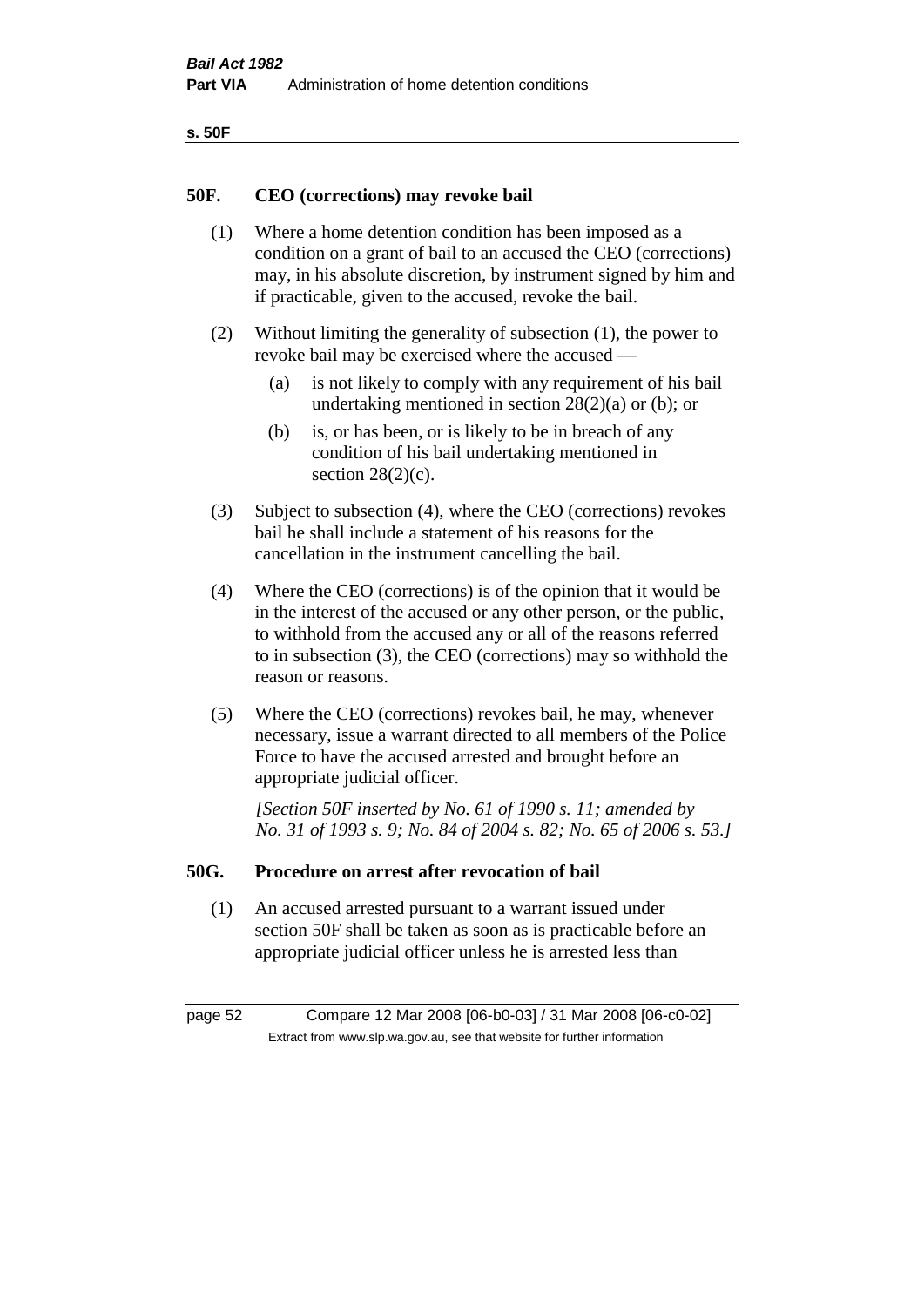24 hours before the time at which he is due to appear in accordance with his bail undertaking, in which case he shall be held in custody and brought before an appropriate judicial officer at that time.

- (2) The judicial officer before whom an accused appears under this section may —
	- (a) remand the accused in custody to appear at the time and place specified, or deemed by section 31(3) to be specified, in his bail undertaking; or
	- (b) grant fresh bail to the accused in accordance with this Act, other than clause 2 of Part B of Schedule 1.

*[Section 50G inserted by No. 61 of 1990 s. 11; amended by No. 45 of 1993 s. 12; No. 84 of 2004 s. 82.]* 

### **50H. Exclusion of the rules of natural justice**

The rules known as the rules of natural justice (including any duty of procedural fairness) do not apply to or in relation to the doing or omission of any act, matter or thing under this Part by the CEO (corrections).

*[Section 50H inserted by No. 61 of 1990 s. 11; amended by No. 31 of 1993 s. 9; No. 65 of 2006 s. 53.]* 

### **50J. Delegation by CEO (corrections)**

The CEO (corrections) may, either generally or as otherwise provided by the instrument of delegation, by writing signed by him, delegate to any person any power or duty under this Part, other than this power of delegation.

*[Section 50J inserted by No. 61 of 1990 s. 11; amended by No. 31 of 1993 s. 9; No. 65 of 2006 s. 53.]* 

## **50K. Retrieval of monitoring equipment**

If under rules made under section 50L any device or equipment has been installed at the place where an accused is required by a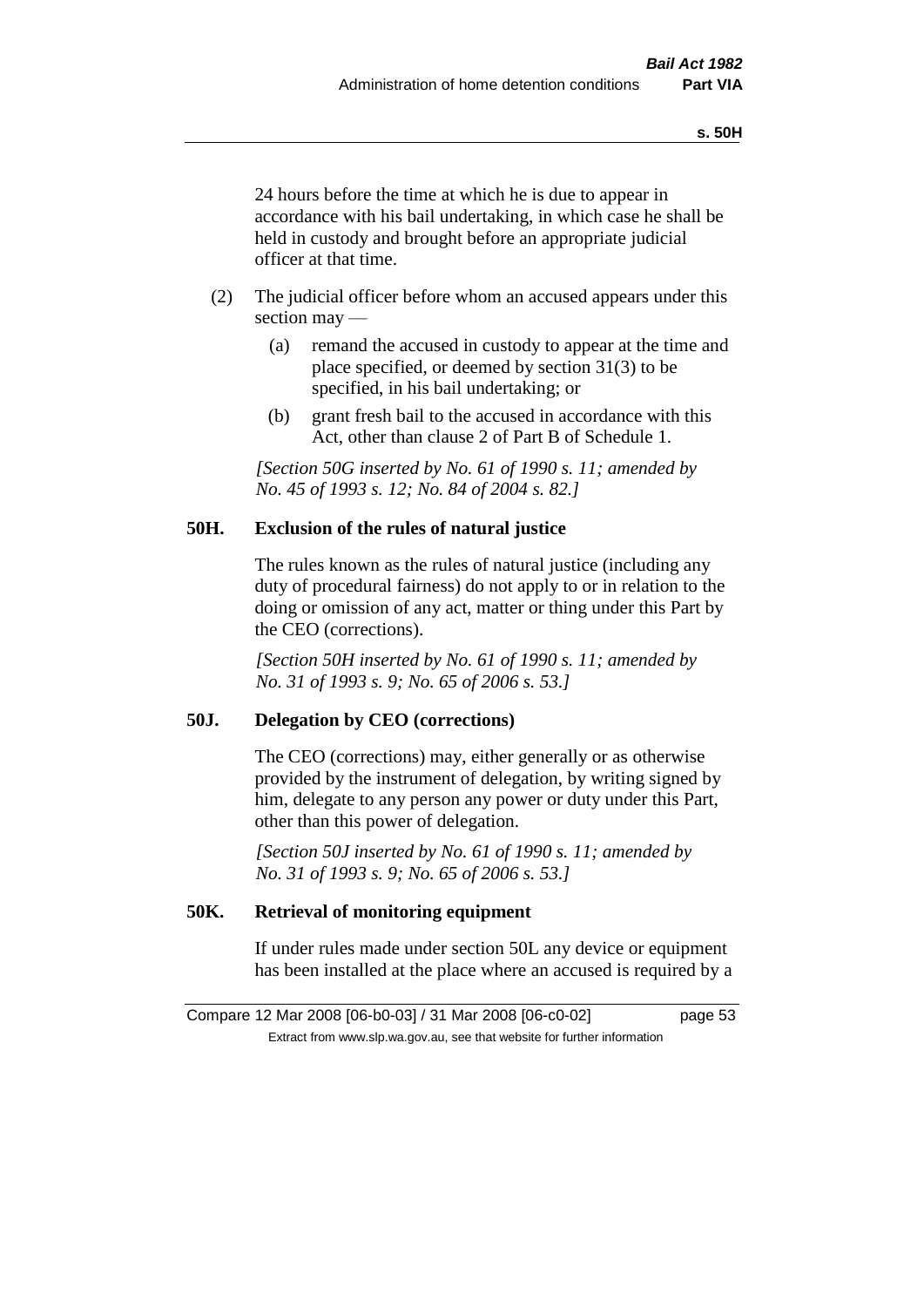#### **s. 50L**

home detention condition to remain, section 118 of the *Sentence Administration Act 2003* applies.

*[Section 50K inserted by No. 78 of 1995 s. 8; amended by No. 50 of 2003 s. 29(3); No. 84 of 2004 s. 82.]* 

## **50L. Rules**

- (1) The CEO (corrections) may, with the approval of the Minister, make rules for the purposes of this Part which may provide for the manner of ensuring that accused persons are complying with home detention conditions and for conditions to be applied to accused persons granted bail subject to home detention conditions including conditions —
	- (a) requiring a defendant to wear any device;
	- (b) requiring a defendant to permit the CEO (corrections) to install any device or equipment at the place where the defendant is required by a home detention condition to remain.
- (2) Rules made under this section may confer a discretionary authority on any person or class of persons.
- (3) Sections 41 and 42 of the *Interpretation Act 1984* do not apply to rules made under this section.

*[Section 50L inserted by No. 61 of 1990 s. 11; amended by No. 31 of 1993 s. 9; No. 84 of 2004 s. 82 and 83(3); No. 65 of 2006 s. 53.]* 

page 54 Compare 12 Mar 2008 [06-b0-03] / 31 Mar 2008 [06-c0-02] Extract from www.slp.wa.gov.au, see that website for further information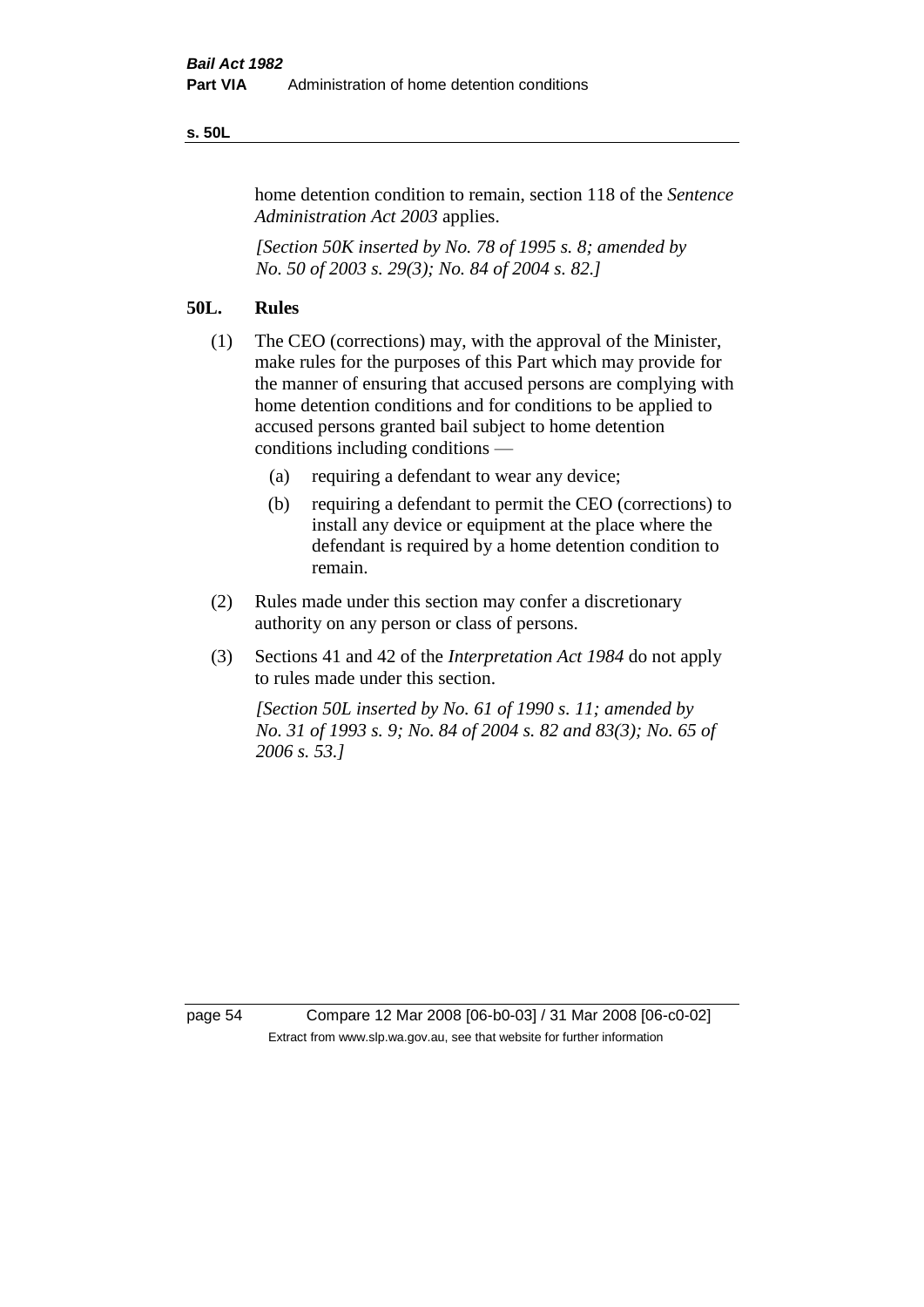# **Part VII — Enforcement of bail undertakings**

## **51. Offence to fail to comply with bail undertaking**

- (1) An accused who, without reasonable cause, fails to comply with the requirement of his bail undertaking mentioned in section 28(2)(a) commits an offence.
- (2) An accused who fails to comply with the requirement of his bail undertaking mentioned in section  $28(2)(b)(ii)$  commits an offence.
- $(2a)$  An accused
	- (a) whose bail undertaking includes any condition imposed for a purpose mentioned in clause  $2(2)(c)$  or (d) of Part D of Schedule 1; and
	- (b) who fails to comply with the condition,

commits an offence.

- (3) An accused shall not be convicted in his absence of an offence against this section.
- (4) An accused who is charged with an offence against subsection (1) or (2) may be convicted of the other of those offences if that other offence is proved by the evidence.
- (5) A prosecution for an offence against subsection (1), (2) or (2a) may be brought at any time.
- (6) A person who is convicted of an offence against subsection (1), (2) or (2a) is liable to a fine not exceeding \$10 000 or imprisonment for a term not exceeding 3 years, or both.
- (7) A court which convicts an accused of an offence against this section may, in addition to any penalty which it may impose, order that the accused pay such sum as it may fix in or towards defraying the costs and expenses of and consequent upon his apprehension following the failure to comply with his bail undertaking for which he was convicted.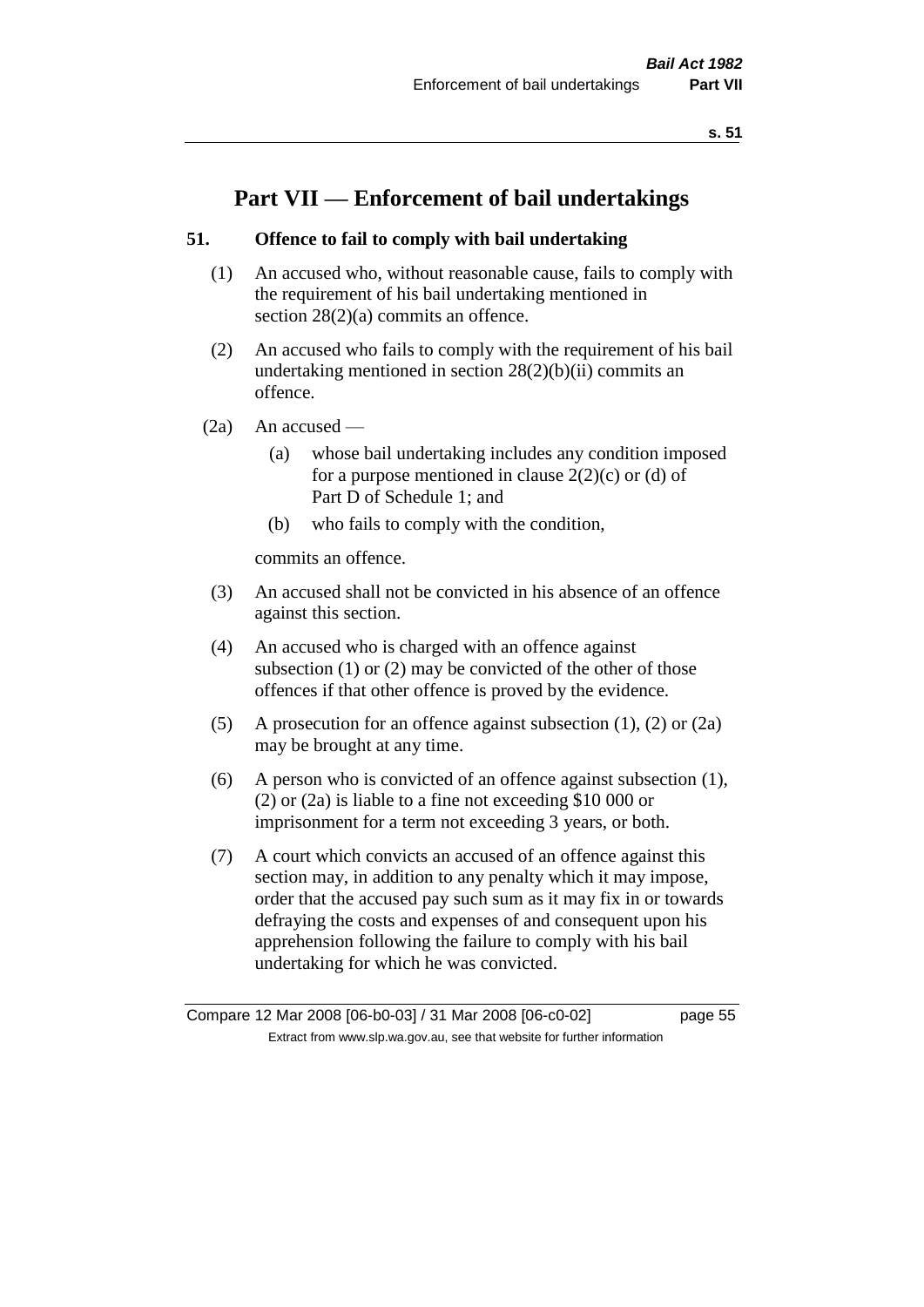#### **s. 52**

- (8) An order made under subsection (7)
	- (a) shall specify to whom and in what manner the sum shall be paid; and
	- (b) may be enforced as though the sum were a penalty imposed under this section.

*[Section 51 amended by No. 54 of 1998 s. 9; No. 59 of 2004 s. 141; No. 84 of 2004 s. 11 and 82.]*

### **52. Provisions as to summary proceedings before superior courts for an offence under section 51**

- (1) This section applies, notwithstanding any other Act, for the purpose of prosecuting an offence against section 51(1), (2) or (2a) where the court before which the accused is bound to appear at the time when he fails to comply with his bail undertaking is the Supreme Court or the District Court.
- (2) Where this section applies, the accused shall be dealt with summarily for the offence and shall be so dealt with —
	- (a) by a judge of the Supreme Court in any case where the accused was bound to appear before the General Division of the Supreme Court;
	- (ab) by a judge of appeal in any case where the accused was bound to appear before the Court of Appeal;
	- (b) by a judge of the District Court in any case where the accused was bound to appear before that Court.
- (3) A prosecution for an offence which is to be dealt with under this section shall be commenced by the authorised officer (as defined in section 80 of the *Criminal Procedure Act 2004*) who was conducting the proceedings in which the accused failed to comply with his bail undertaking —
	- (a) where subsection  $(2)(a)$  or (ab) applies, in the Supreme Court; and
	- (b) where subsection (2)(b) applies, in the District Court.

page 56 Compare 12 Mar 2008 [06-b0-03] / 31 Mar 2008 [06-c0-02] Extract from www.slp.wa.gov.au, see that website for further information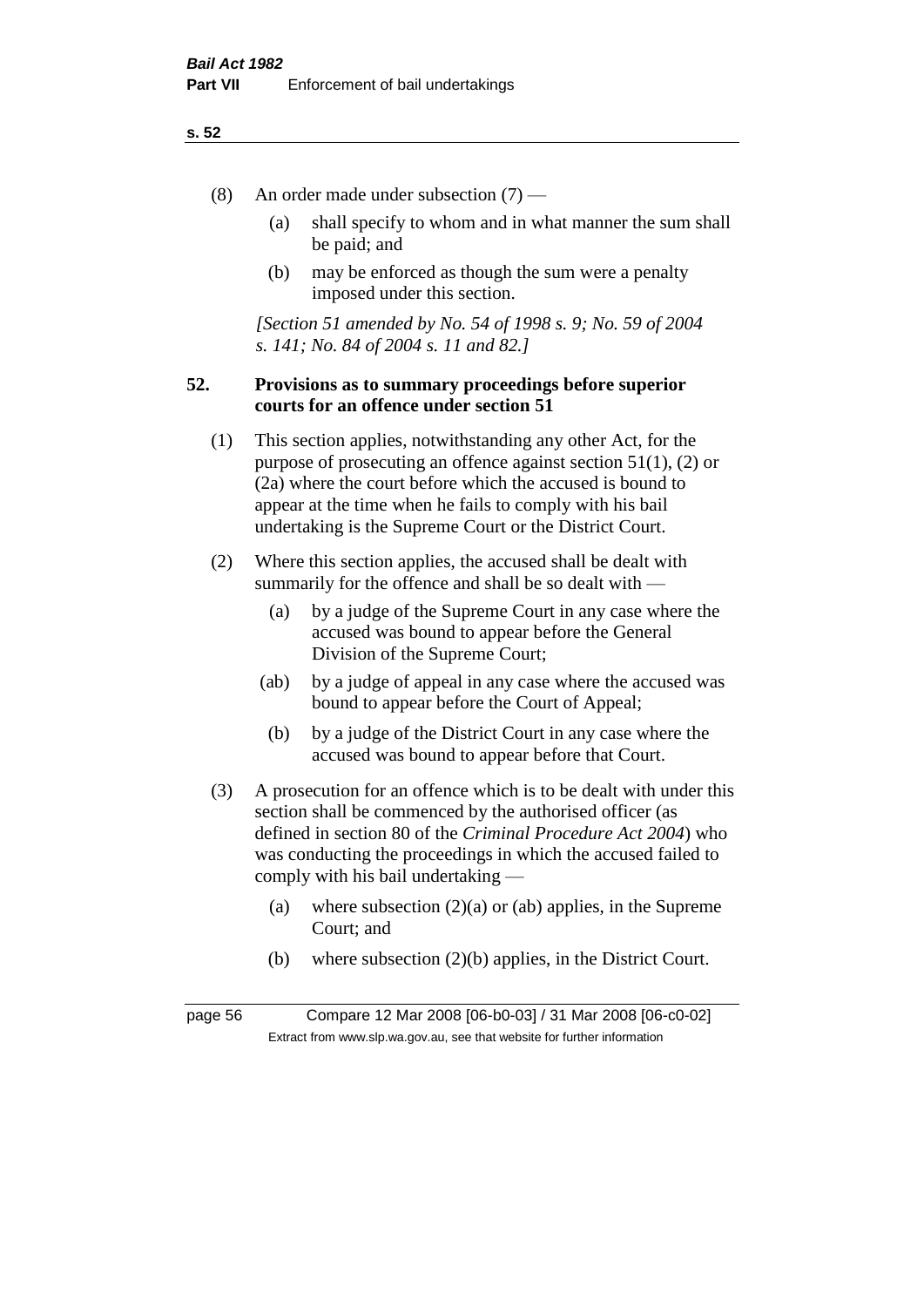- (4) Subject to section 51(3) and (5), a prosecution for an offence which is to be dealt with under this section is to be commenced and conducted under the *Criminal Procedure Act 2004* as if it were a prosecution of a simple offence in a court of summary jurisdiction.
- (5) If under section 51(6) or (7) the Supreme Court or the District Court imposes a pecuniary penalty the court may make an order under section 59 of the *Sentencing Act 1995* in respect of the amount payable.

*[Section 52 amended by No. 92 of 1994 s. 6; No. 78 of 1995 s. 8; No. 54 of 1998 s. 10; No. 45 of 2004 s. 28(2) and (4); No. 59 of 2004 s. 141; No. 84 of 2004 s. 11 and 82.]* 

#### **53. Appeals against decisions made under s. 52**

- (1) A person who is dissatisfied with a decision (as defined in section 6 of the *Criminal Appeals Act 2004*) made under section 52 may, with the leave of the Court of Appeal, appeal against it.
- (2) For the purposes of subsection (1), Part 2 of the *Criminal Appeals Act 2004*, with any necessary changes, applies as if —
	- (a) the decision referred to in subsection (1) were a decision of a court of summary jurisdiction;
	- (b) a reference in that Part to a court of summary jurisdiction were a reference to the court that made the decision referred to in subsection (1); and
	- (c) a reference in that Part to commencing an appeal were a reference to applying for leave to appeal.
- (3) Despite section 13(1) of the *Criminal Appeals Act 2004*, the appeal is to be dealt with by the Court of Appeal.

*[Section 53 inserted by No. 45 of 2004 s. 28(3); amended by No. 84 of 2004 s. 11 and 82.]*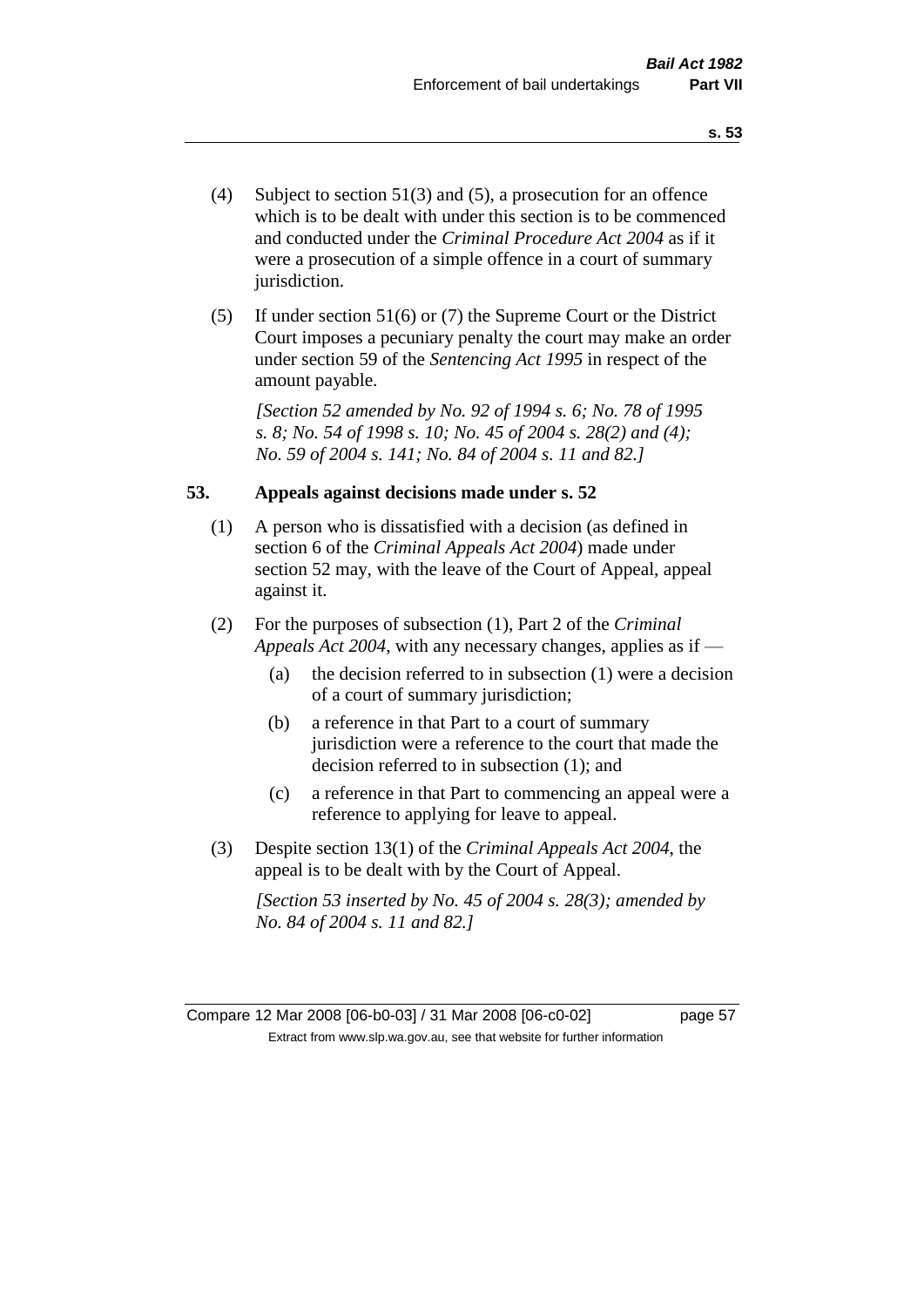#### **s. 54**

## **54. Accused on bail may be taken before a judicial officer for variation or revocation of bail**

- (1) A police officer may cause an accused who has been released on bail to appear before an appropriate judicial officer to show cause why his bail should not be varied or revoked if the police officer —
	- (a) has reasonable grounds to believe, or is notified in writing by a surety for the accused that the surety has reasonable grounds to believe, that the accused —
		- (i) is not likely to comply with any requirement of his bail undertaking mentioned in section  $28(2)(a)$  or (b);
		- (ii) is, or has been, or is likely to be in breach of any condition of his bail undertaking mentioned in section  $28(2)(c)$ ; or
		- (iii) is, or has been, in breach of a home detention condition mentioned in section 28(2)(d);
	- (b) has reasonable grounds to believe that
		- (i) any surety for the accused's appearance is no longer suitable under section 39 to be a surety, or is dead;
		- (ii) for any reason any security required under Part D of Schedule 1 is no longer sufficient; or
		- (iii) in a case where the accused has been granted bail for the purposes of an appeal, the accused has discontinued the appeal or has not prosecuted it with all due diligence.
- (2) For the purpose of causing an accused to appear before an appropriate judicial officer as provided in subsection (1) a police officer may —
	- (a) arrest the accused without warrant and bring him before an appropriate judicial officer; or

page 58 Compare 12 Mar 2008 [06-b0-03] / 31 Mar 2008 [06-c0-02] Extract from www.slp.wa.gov.au, see that website for further information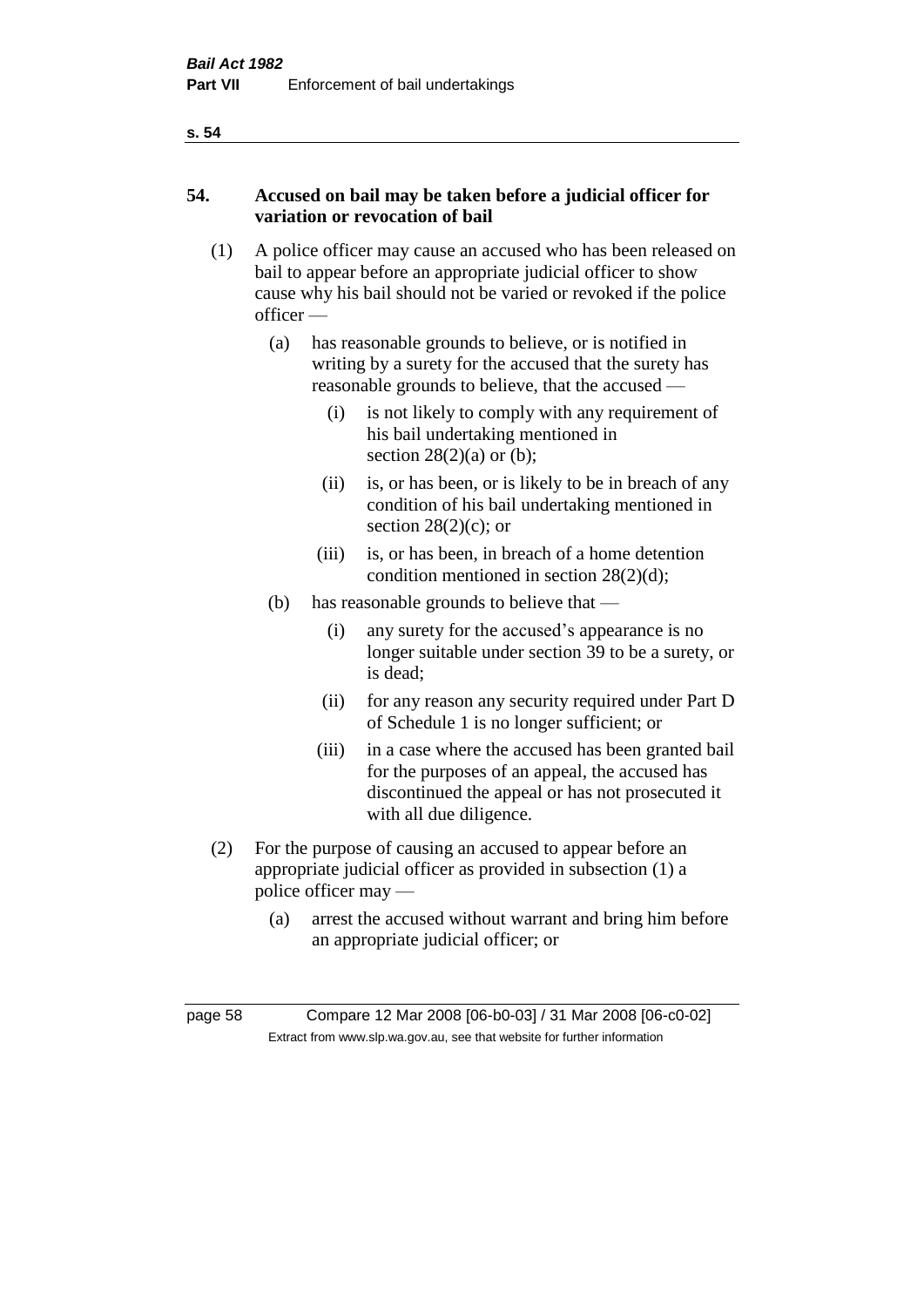- (b) apply to an appropriate judicial officer for a summons or warrant on any ground specified in subsection  $(1)$ .
- (3) An application under subsection (2)(b) must be made, and proceedings on it are to be conducted —
	- (a) in a court of summary jurisdiction in accordance with regulations made under the *Criminal Procedure Act 2004*;
	- (b) in the Supreme Court or the District Court  $-\text{in}$ accordance with rules of court made under the *Criminal Procedure Act 2004*.
- (4) An accused arrested under this section shall be taken as soon as is practicable before an appropriate judicial officer unless he is arrested less than 24 hours before the time at which he is due to appear in accordance with his bail undertaking, in which case he shall be held in custody and brought before an appropriate judicial officer at that time.

*[Section 54 amended by No. 33 of 1989 s. 18; No. 61 of 1990 s. 12; No. 45 of 1993 s. 12; No. 59 of 2004 s. 141; No. 84 of 2004 s. 9, 11 and 82.]* 

### **55. Powers of judicial officer to revoke or vary bail**

- (1) If the judicial officer before whom an accused appears under section 54 is satisfied that —
	- (a) the accused is not likely to comply with any requirement of his bail undertaking mentioned in section 28(2)(a) or (b);
	- (b) he is, or has been, or is likely to be, in breach of any condition of his bail undertaking mentioned in section  $28(2)(c)$ ;
	- (ba) he is, or has been, in breach of a home detention condition mentioned in section 28(2)(d); or
		- (c) any of the grounds set out in section  $54(1)(b)$  has been established,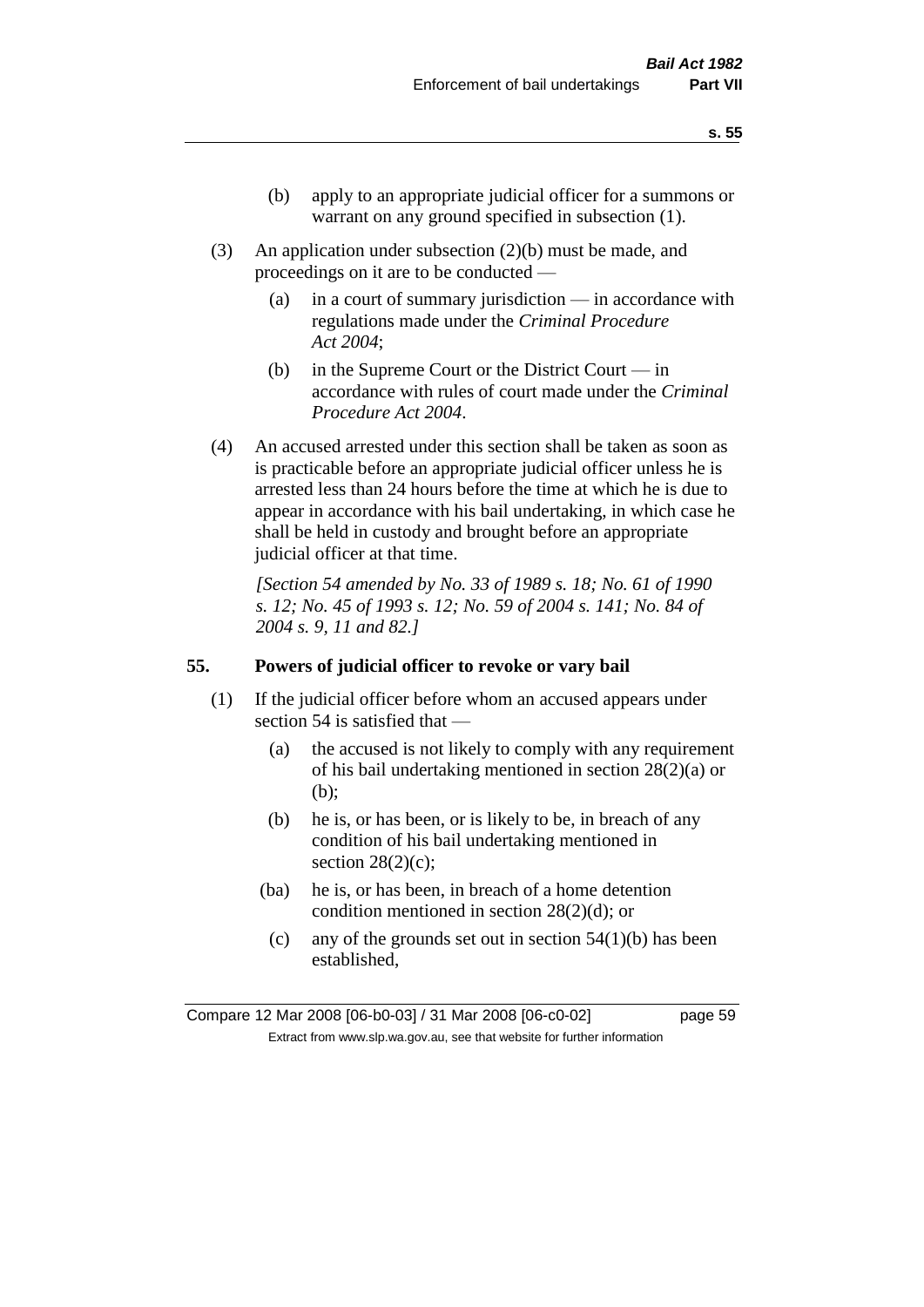he may —

- (d) revoke the bail and remand the accused in custody to appear at the time and place specified, or deemed by section 31(3) to be specified, in his bail undertaking; or
- (e) revoke the bail and grant fresh bail to the accused in accordance with this Act, other than clause 2 of Part B of Schedule 1.
- (2) If the judicial officer before whom the accused so appears is not satisfied as to any of the matters mentioned in subsection  $(1)(a)$ , (b), or (c) he shall release the accused on his existing bail undertaking and, with the consent in writing of the surety, on any existing surety undertaking.

*[Section 55 amended by No. 61 of 1990 s. 13; No. 45 of 1993 s. 12; No. 84 of 2004 s. 82.]* 

# **56. Warrant for arrest of absconding accused**

Where at any time after that specified in his bail undertaking for his appearance an accused has failed to comply with the requirements of his bail undertaking mentioned in section  $28(2)(a)$  or (b), the court before which he was required to appear may issue a warrant to arrest the accused and bring him before that court or a court of like jurisdiction.

*[Section 56 amended by No. 15 of 1988 s. 16; No. 84 of 2004 s. 82.]* 

# **57. Forfeiture of money under bail undertaking**

(1) Where an accused is convicted of an offence against section  $51(1)$ ,  $(2)$  or  $(2a)$ , the court by which he is convicted shall, whether or not an application is made therefor by the prosecutor, order that the full amount agreed to be forfeited, in the accused's bail undertaking, be forfeited to the State.

page 60 Compare 12 Mar 2008 [06-b0-03] / 31 Mar 2008 [06-c0-02] Extract from www.slp.wa.gov.au, see that website for further information

**s. 56**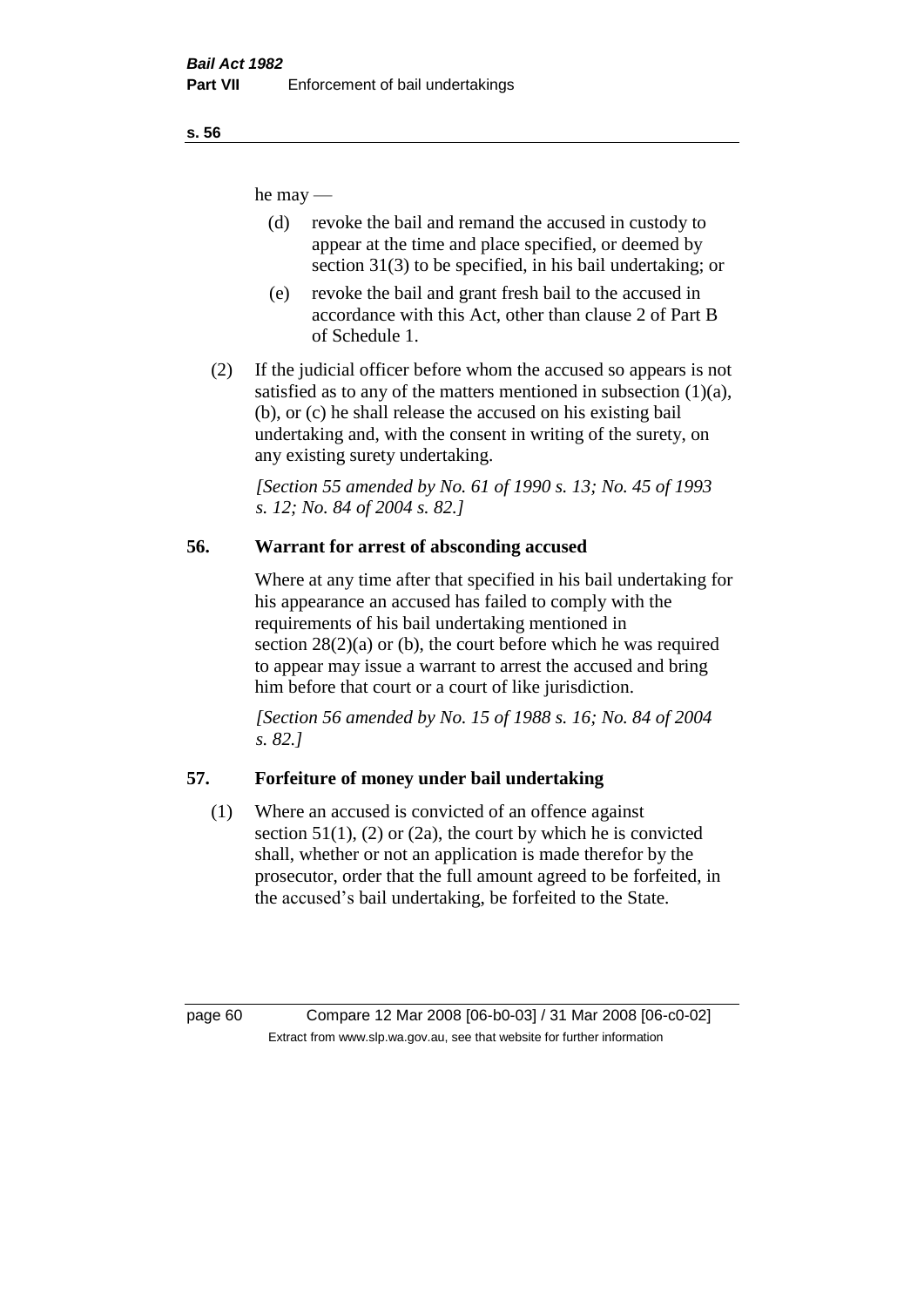- (2) Notwithstanding subsection (1), the court may decline to make an order thereunder or may order forfeiture in part only where the accused shows to the satisfaction of the judicial officer —
	- (a) that, by reason of a change of circumstances since the bail undertaking was entered into, an order for forfeiture, or for forfeiture in full (as the case may be), would cause excessive hardship to the accused or his dependants; and
	- (b) that such hardship would not be relieved by the exercise of one of the powers conferred by section 59.
- (3) Without prejudice to the recovery of such an amount as a civil debt due to the State, any amount to be paid under an order made under this section is to be paid, and its payment may be enforced under Part 5 of the *Fines, Penalties and Infringement Notices Enforcement Act 1994*, unless an order has been made under subsection (4).
- (4) If under this section the Supreme Court or the District Court makes an order requiring the payment of money, the court may make an order under section 59 of the *Sentencing Act 1995* in respect of the amount payable and for that purpose that section, with any necessary changes, applies as if the amount were a fine imposed on the accused.

*[Section 57 amended by No. 74 of 1984 s. 19; No. 92 of 1994 s. 7; No. 78 of 1995 s. 8; No. 54 of 1998 s. 11; No. 65 of 2003 s. 121(3); No. 84 of 2004 s. 82.]* 

## **58. Automatic forfeiture on expiration of one year after absconding**

- (1) If after the expiration of one year from the day on which the accused is required to appear in court in accordance with the requirement of his bail undertaking mentioned in section  $28(2)(a)$  he has not —
	- (a) been arrested under section 56; or
	- (b) appeared in court in accordance with the requirement of his bail undertaking mentioned in section 28(2)(b)(ii); or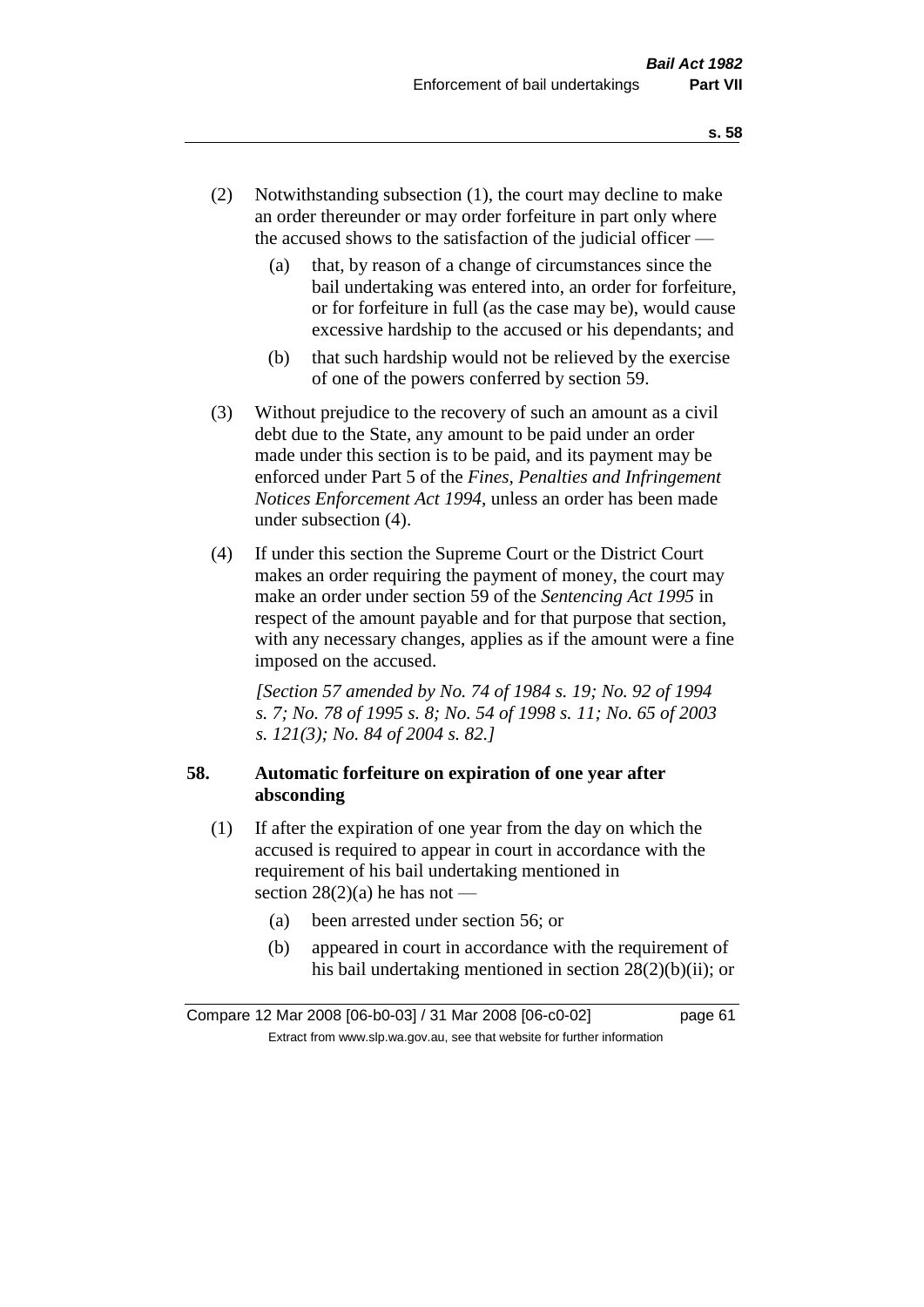(c) otherwise surrendered himself or been taken into custody to be dealt with on the charge or charges for which the bail undertaking was entered into,

the full amount specified in the bail undertaking shall, on the expiration of the said period, be forfeited to the State by virtue of this section without any order of the court or other formality.

(2) Upon the occurrence of a forfeiture under subsection (1) any security given by the accused may be resorted to by the State as if an order of forfeiture had been made under section 57(1).

*[Section 58 amended by No. 65 of 2003 s. 121(3); No. 84 of 2004 s. 82.]*

page 62 Compare 12 Mar 2008 [06-b0-03] / 31 Mar 2008 [06-c0-02] Extract from www.slp.wa.gov.au, see that website for further information

**s. 58**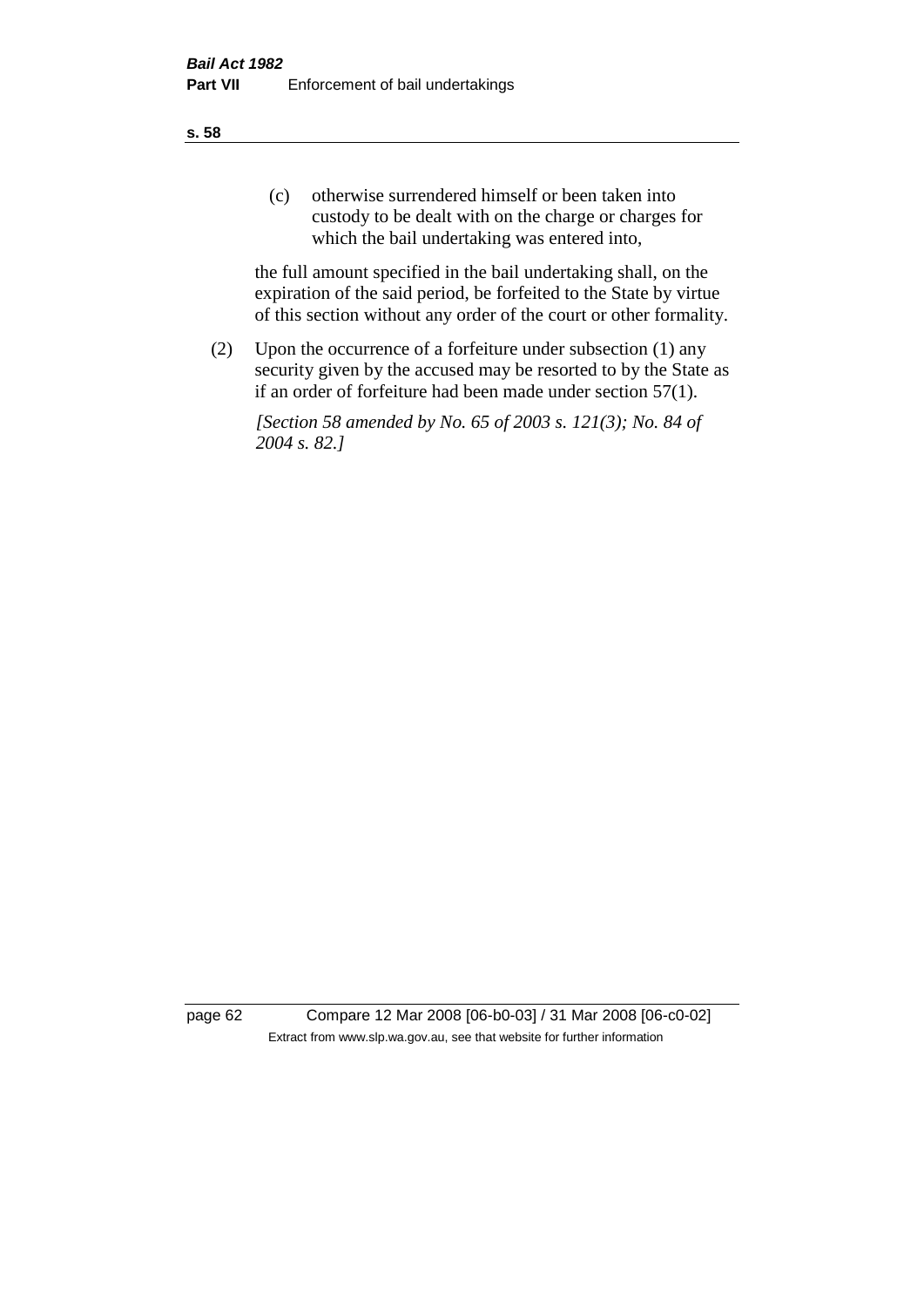# **Part VIII — Miscellaneous**

## **59. Further power of judicial officer in relation to enforcement of undertakings**

A court or an appropriate judicial officer who makes an order for forfeiture under section 49 or 57 may, when doing so, or at any time thereafter, further order —

- (a) that payment of any sum be made by specified instalments or be postponed to a specified date;
- (b) that any security given be applied in or towards payment of the sum forfeited; or
- (c) that the accused or the surety, as the case may be, do all such things and execute all such documents as may be necessary, or as may be specified in the order, for the purpose of vesting any security in the State or enabling the State to realize the same or to resort thereto to recover the sum forfeited,

and the court or an appropriate judicial officer may at any time vary or revoke an order made under paragraph (a), (b), or (c).

*[Section 59 amended by No. 65 of 2003 s. 121(3); No. 84 of 2004 s. 82.]*

## **60. Accused and surety to notify any change of address**

Where —

- (a) an accused who has been released on bail; or
- (b) a surety,

changes his place of residence, employment, or business from that appearing on his bail undertaking or surety undertaking he shall forthwith, in writing, notify details of the change to the registrar of the court before which, at the time when the change occurs, the accused is required to appear, and if without reasonable cause he fails to do so he commits an offence.

Penalty: \$1 000.

*[Section 60 amended by No. 50 of 2003 s. 37(5); No. 59 of 2004* 

Compare 12 Mar 2008 [06-b0-03] / 31 Mar 2008 [06-c0-02] page 63 Extract from www.slp.wa.gov.au, see that website for further information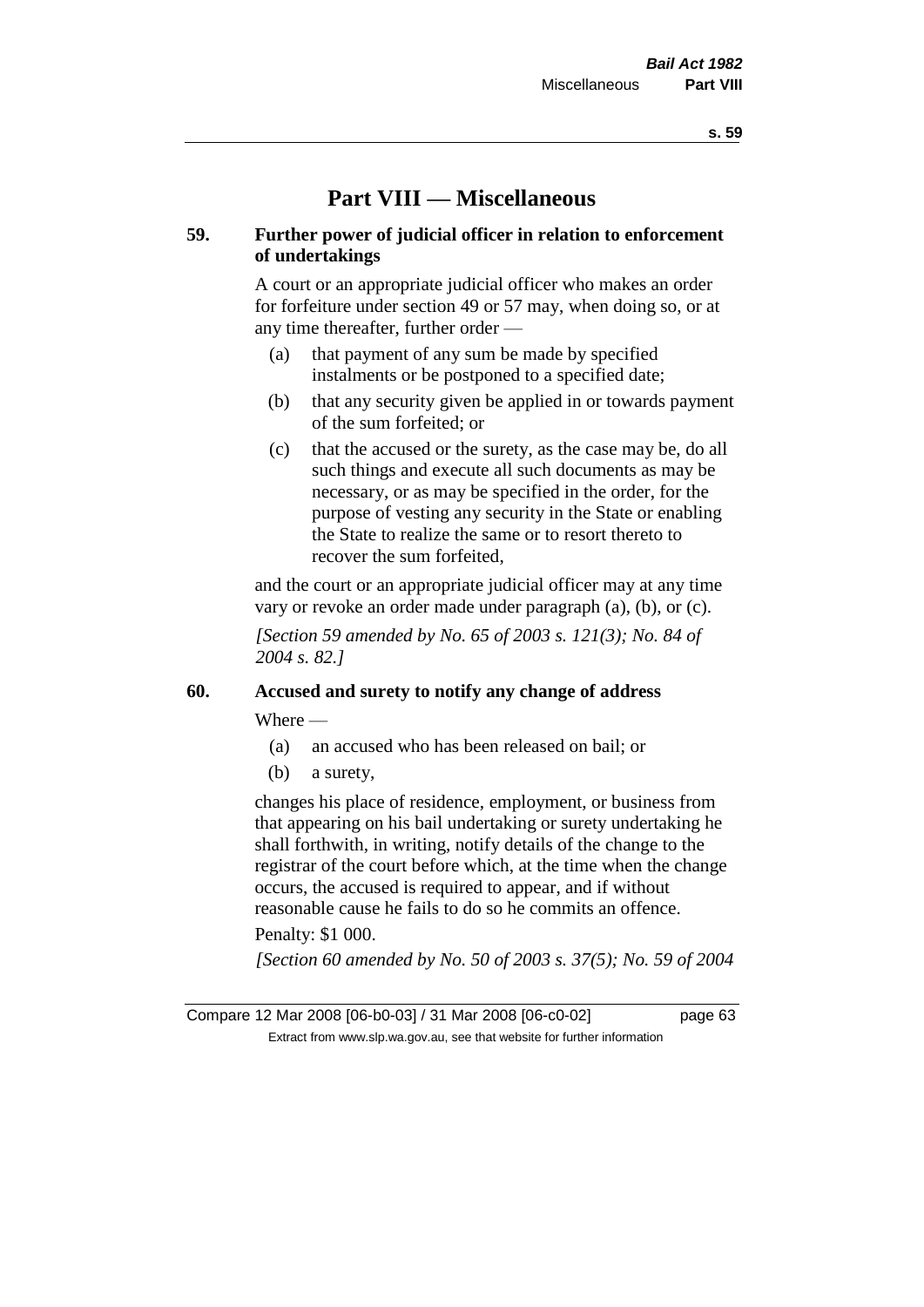**s. 61**

*s. 141; No. 84 of 2004 s. 82.]*

# **61. Offence of failing to bring arrested person before court or person able to grant bail**

- (1) A person to whom this section applies commits an offence if, having arrested another for an offence, he wilfully and without reasonable excuse fails to take that other person, or cause him to be taken, as soon as is practicable —
	- (a) before an authorised officer or judicial officer empowered by this Act to grant bail for that offence; or
	- (b) before a court.

Penalty: \$1 000 or imprisonment for 12 months or both.

- (2) This section applies to a person who
	- (a) is not empowered by this Act to grant bail for the offence or by reason of section 16; or
	- (b) being so empowered, elects to act under section 6(7).

*[Section 61 amended by No. 15 of 1988 s. 17; No. 59 of 2006 s. 4(4).]* 

# **62. Offence to give false information for bail purposes**

A person who for the purpose of obtaining —

- (a) a grant of bail for himself or a variation of the terms and conditions thereof; or
- (b) approval of himself as a surety,

makes any statement which he knows is false in a material particular, or recklessly makes any statement which is false in a material particular, commits an offence.

Penalty: \$1 000 or imprisonment for 12 months or both.

# **63. Protection of persons carrying out this Act**

A person shall not be liable in civil proceedings on account of anything done, or omitted to be done, by him in good faith in

page 64 Compare 12 Mar 2008 [06-b0-03] / 31 Mar 2008 [06-c0-02] Extract from www.slp.wa.gov.au, see that website for further information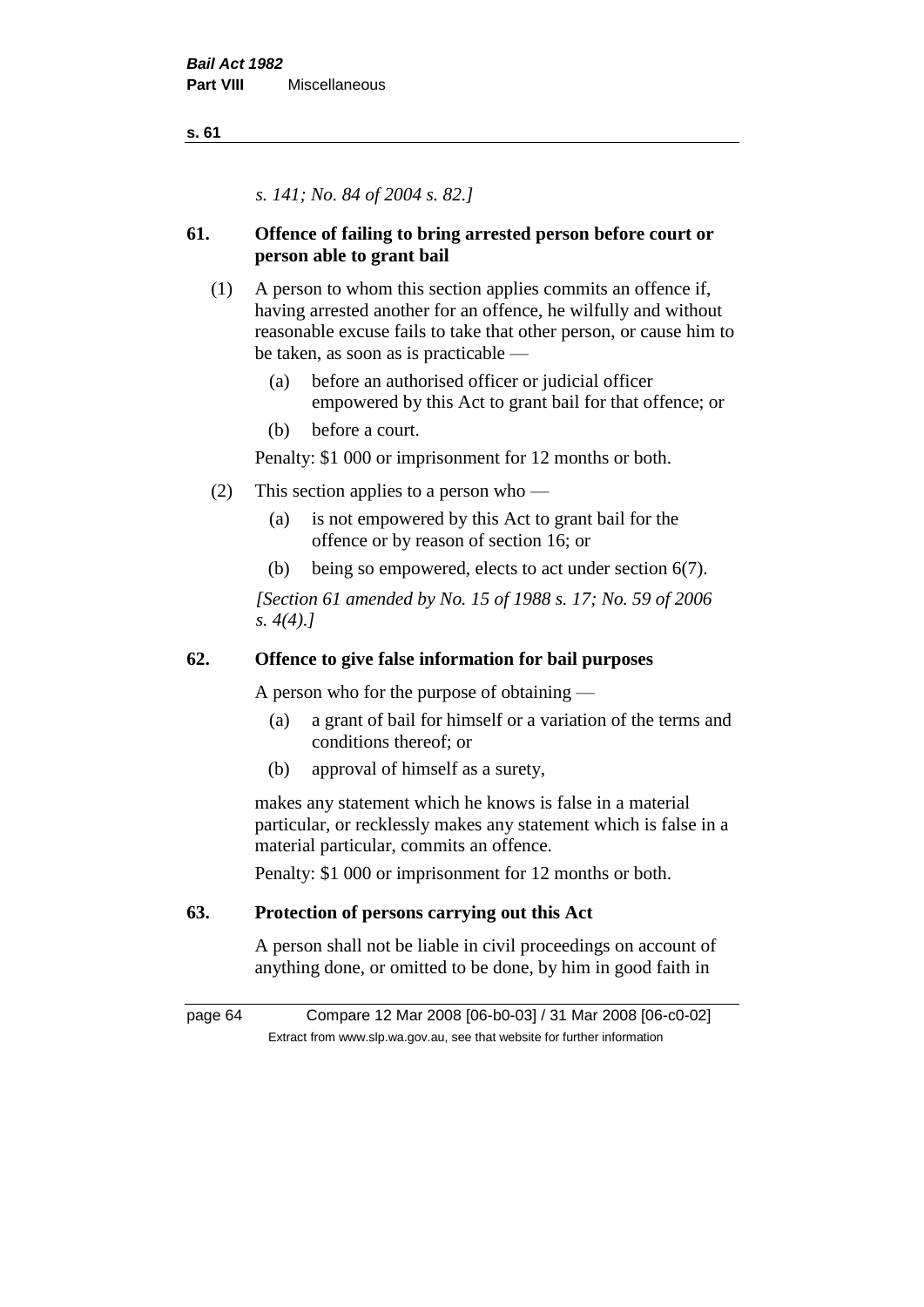the course of carrying out any provision of this Act, or purporting to be so done or omitted; but the liability (if any) of any other person (including the State or the Commonwealth) as his employer is not affected by this section and shall be determined as if it had not been passed.

*[Section 63 amended by No. 65 of 2003 s. 121(4).]*

### **64. Evidence of non-appearance etc. by an accused**

Where it is required for the purposes of this Act to prove —

- (a) that an accused did not appear before a particular court, at a particular place, on a particular day, at a particular time or during a particular period; or
- (b) the day, time or period when or during which an accused did appear before a particular court at a particular place,

a certificate as to any such matter, purporting to be signed by a judicial officer or registrar of the court before which the accused was required to appear, shall be evidence of the matter so certified.

*[Section 64 amended by No. 59 of 2004 s. 141; No. 84 of 2004 s. 82.]* 

## **65. Bail undertakings by minors**

A bail undertaking entered into by a person who is under the age of 18 years shall bind him as if he were of full age.

### **66. Abolition of other powers to grant bail**

- (1) Any power or duty that, at the commencement of this Act, exists apart from statute to grant bail to an accused awaiting an appearance in court for an offence, is abolished.
- (2) Subsection (1) has effect notwithstanding anything in section 16 of the *Supreme Court Act 1935*.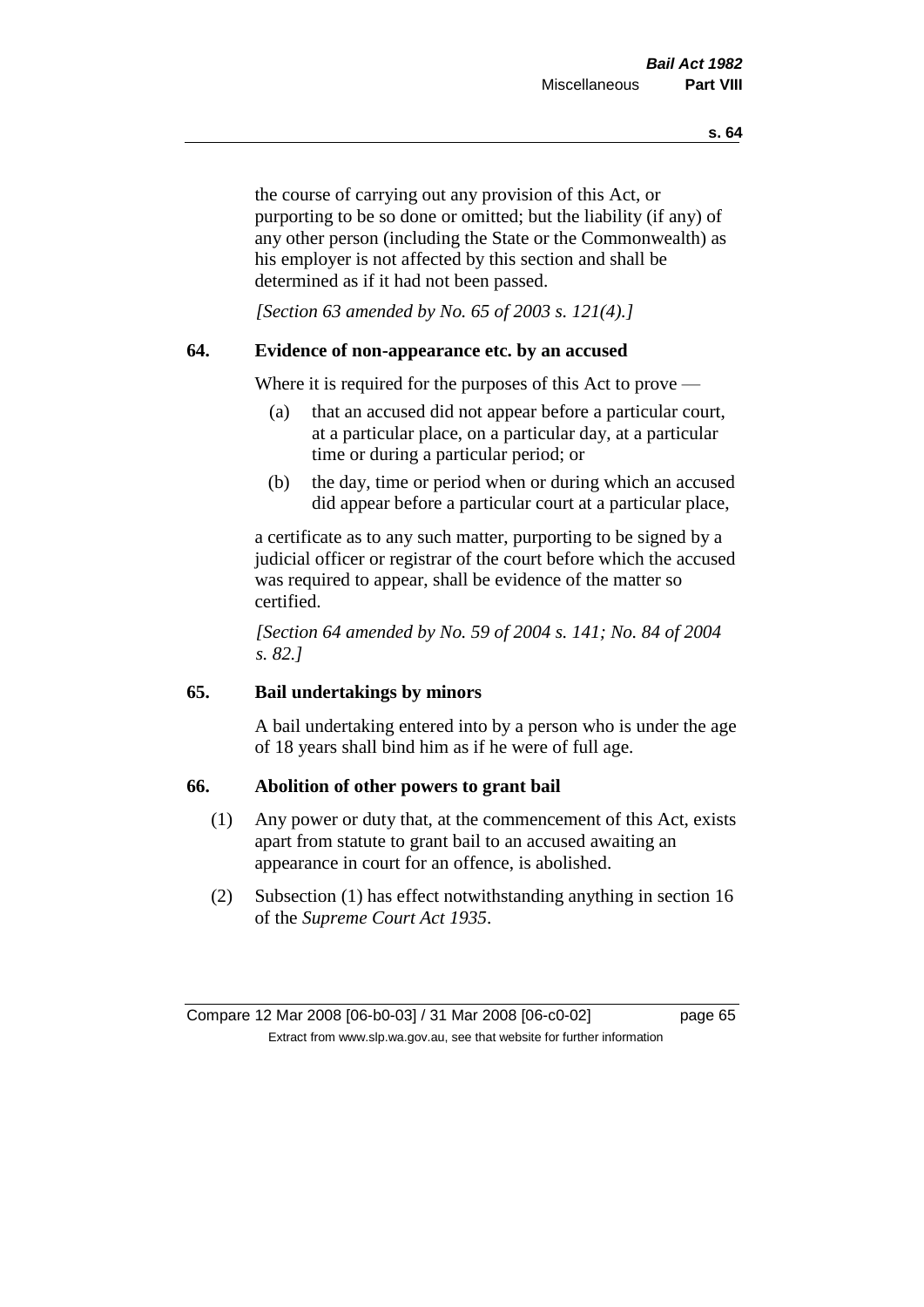#### **s. 66A**

(3) In subsection (1) **"statute"** means an Act of the Parliament of Western Australia, other than the *Supreme Court Act 1935*.

*[Section 66 amended by No. 84 of 2004 s. 82.]*

# **66A. Delegation by registrar**

- (1) The registrar of a court may, either generally or as otherwise provided by the instrument of delegation, by instrument signed by him, delegate to an officer of that court any function conferred on him by or under this Act other than —
	- (a) this power of delegation; or
	- (b) any function that a judicial officer has required him to perform personally.
- (2) The superintendent of a detention centre under the *Young Offenders Act 1994* may, either generally or as otherwise provided by the instrument of delegation, by instrument signed by him, delegate to an officer of the Public Sector agency principally assisting the Minister administering that Act in its administration any function conferred on him by or under this Act, other than this power of delegation.

*[Section 66A inserted by No. 15 of 1988 s. 18; amended by No. 49 of 1988 s. 89; No. 31 of 1993 s. 8; No. 59 of 2004 s. 141; No. 65 of 2006 s. 52.]* 

# **67. Regulations**

- (1) The Governor may make regulations, not inconsistent with this Act, prescribing such things as are required or permitted by this Act to be prescribed or as it is necessary or expedient to prescribe for the purposes thereof.
- (2) Without limiting the generality of subsection (1) regulations  $may$ —
	- (a) make provision for or with respect to the making of applications —
		- (i) for or in relation to bail;

page 66 Compare 12 Mar 2008 [06-b0-03] / 31 Mar 2008 [06-c0-02] Extract from www.slp.wa.gov.au, see that website for further information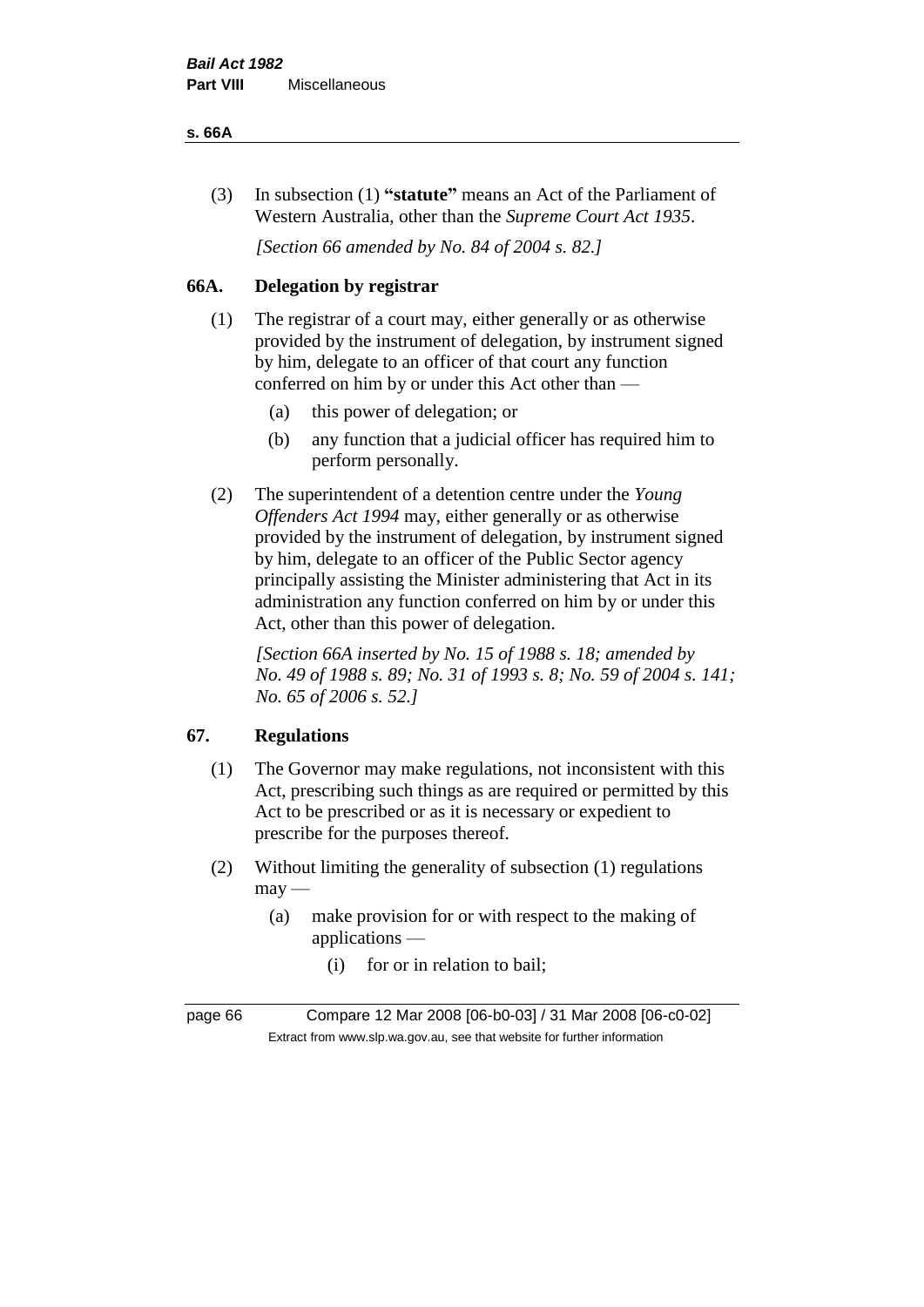- (ii) for the approval of sureties;
- (iii) for the approval of security to be given by accused persons and sureties;
- (iv) for the cancellation of a surety undertaking,

and for the manner in which such applications are to be made and the procedure to be followed on such applications;

- (b) for the purposes of clause 5 of Part A of Schedule 1, prescribe the officer or officers who may grant bail for any prescribed appearance or class of appearance in court by a defendant who is in custody;
- (c) make provision for, or with respect to the management, control, supervision and good order of premises established for the accommodation of persons to whom bail has been granted.
- (3) Regulations made under this section may provide that a contravention or failure to comply with a regulation constitutes an offence and may provide for penalties not exceeding a fine of \$500 for offences against the regulations.

*[Section 67 amended by No. 45 of 1993 s. 12; No. 84 of 2004 s. 83(3).]* 

*[68. Omitted under the Reprints Act 1984 s. 7(4)(g).]*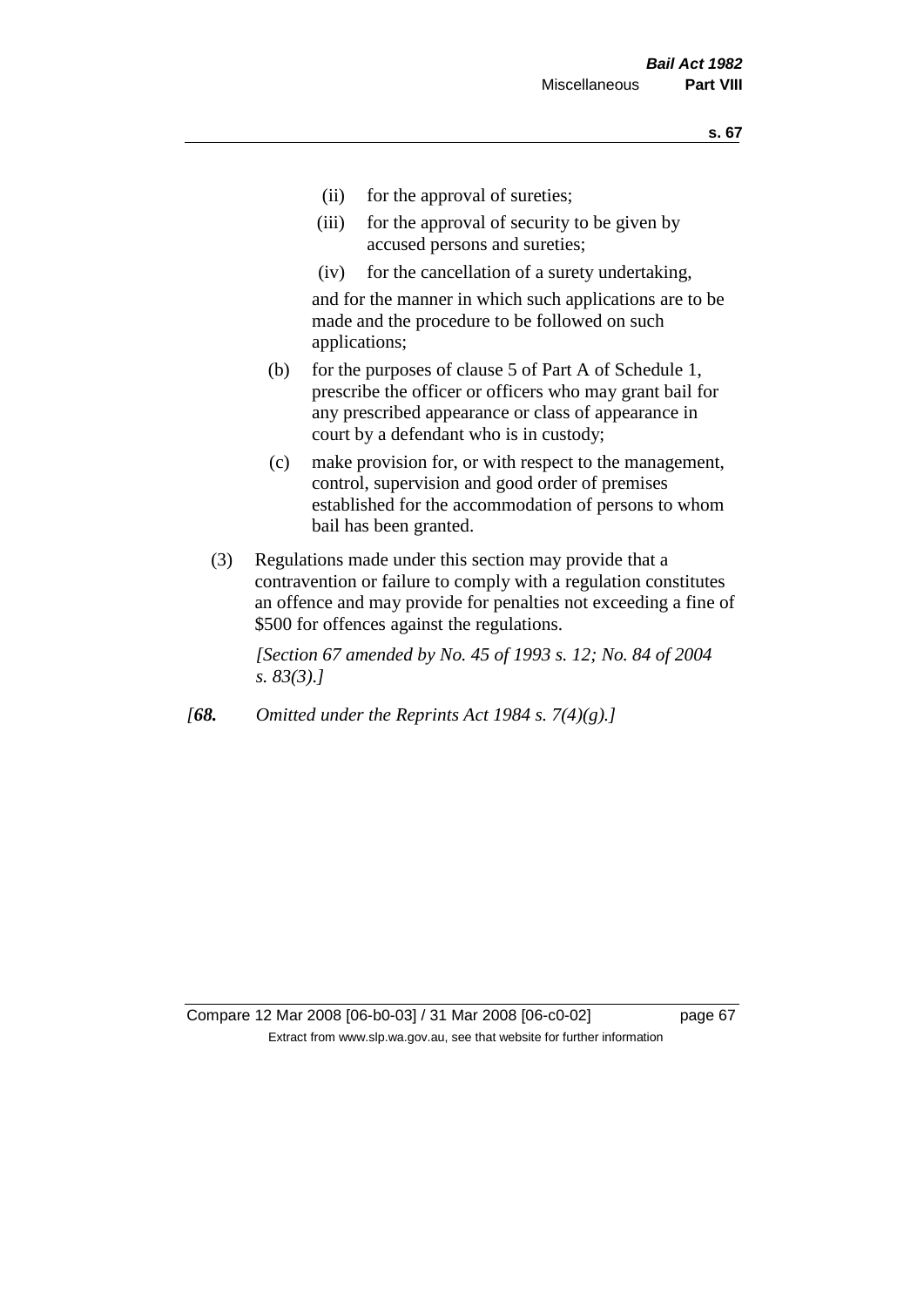# **Schedule 1**

*[Heading amended by No. 45 of 1993 s. 10(1).]*

[Sections 13 and 17]

# **Part A — Jurisdiction to grant bail**

| <b>First Column</b>           | <b>Second Column</b> |  |
|-------------------------------|----------------------|--|
| Appearances in court referred | By whom bail may be  |  |
| to in section 13              | granted              |  |

## **1. Initial appearance**

| (1) | The initial appearance in a<br>court of summary<br>jurisdiction or the Children's<br>Court by an accused in, or in<br>connection with,<br>proceedings for an offence. | In any case $-$<br>a justice; or<br>(a)<br>an authorised police<br>(b)<br>officer; and<br>in addition, in the case of a child,<br>an authorised community<br>services officer. |
|-----|-----------------------------------------------------------------------------------------------------------------------------------------------------------------------|--------------------------------------------------------------------------------------------------------------------------------------------------------------------------------|
|     |                                                                                                                                                                       | The initial announces in the Asiades of the District Count on a                                                                                                                |

(2) The initial appearance in the A judge of the District Court or a District Court or the Supreme Court, not being the initial appearance to which clause 3 applies.

judge of the Supreme Court, as the case requires.

*[Clause 1 amended by No. 15 of 1988 s. 19; No. 49 of 1988 s. 90(a)(i); No. 59 of 2004 s. 141; No. 84 of 2004 s. 10(1) and 82.]*

**2. Appearance after adjournment**

Appearance in any court or before The judicial officer who orders a judicial officer by an accused after any adjournment of proceedings for an offence, not being a committal under clause 3. the adjournment.

*[Clause 2 amended by No. 84 of 2004 s. 82.]*

page 68 Compare 12 Mar 2008 [06-b0-03] / 31 Mar 2008 [06-c0-02] Extract from www.slp.wa.gov.au, see that website for further information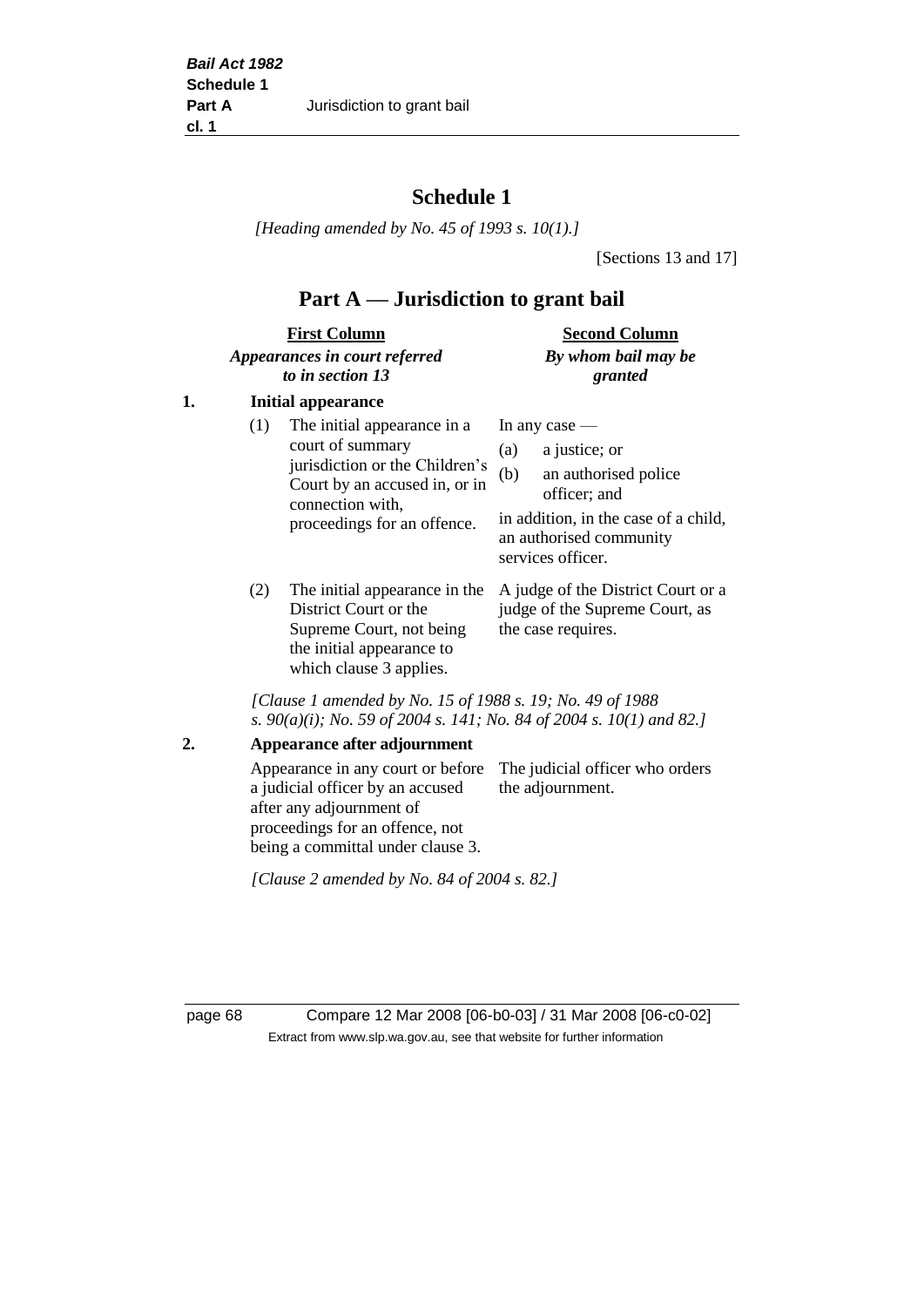# **First Column** *Appearances in court referred to in section 13*

## **Second Column** *By whom bail may be granted*

## **3. Appearance on committal to Supreme Court or District Court**

The initial appearance by an accused in the Supreme Court or District Court after he has been committed thereto under any Act to be tried or sentenced or otherwise dealt with.

The judicial officer who orders the committal.

*[Clause 3 amended by No. 84 of 2004 s. 82.]*

#### **4. Appearance in connection with appeal etc.**

| (1) | Appearance in connection<br>with an application or appeal<br>made under the <i>Criminal</i><br><i>Appeals Act 2004</i> or with<br>any order made in<br>determining the application<br>or appeal. | If the appeal is being determined<br>by a single judge of the Supreme<br>Court, a single judge of the<br>Supreme Court;<br>If the appeal is being determined<br>by the Court of Appeal, the Court<br>of Appeal or a single judge of<br>appeal. |
|-----|--------------------------------------------------------------------------------------------------------------------------------------------------------------------------------------------------|------------------------------------------------------------------------------------------------------------------------------------------------------------------------------------------------------------------------------------------------|
| (2) | Appearance in connection<br>with a rehearing of<br>proceedings ordered under<br>section 28 of the <i>Children's</i><br>Court of Western Australia<br>Act 1988.                                   | The Children's Court.                                                                                                                                                                                                                          |
| (3) | Appearance in connection<br>with the reconsideration of<br>an order under section 40 of<br>the Children's Court of<br>Western Australia Act 1988.                                                | The Children's Court constituted<br>by the President.                                                                                                                                                                                          |

*[Clause 4 inserted by No. 84 of 2004 s. 10(2).]*

Compare 12 Mar 2008 [06-b0-03] / 31 Mar 2008 [06-c0-02] page 69 Extract from www.slp.wa.gov.au, see that website for further information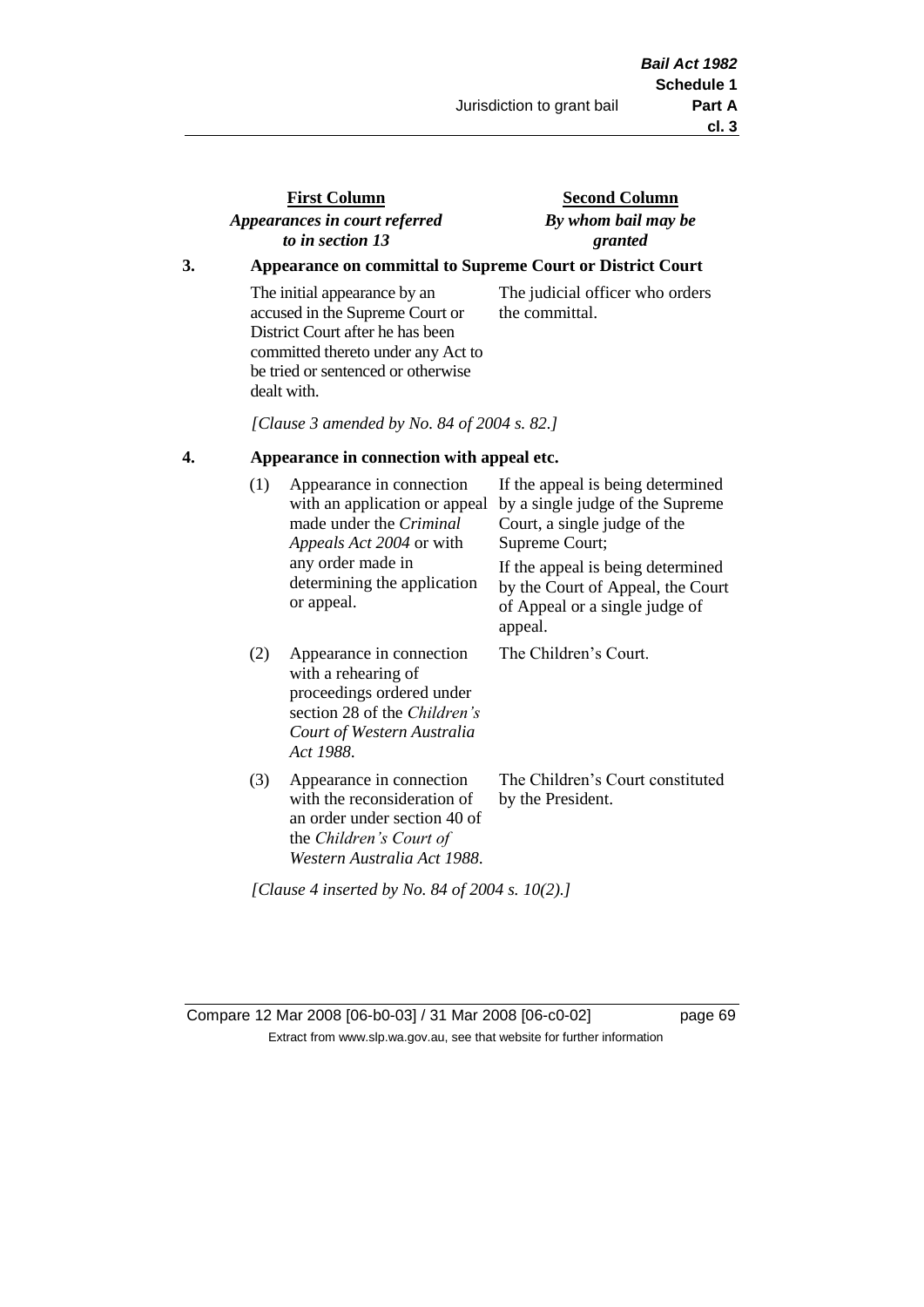|    | <b>First Column</b><br>Appearances in court referred<br>to in section 13                                                         | <b>Second Column</b><br>By whom bail may be<br>granted              |  |
|----|----------------------------------------------------------------------------------------------------------------------------------|---------------------------------------------------------------------|--|
| 5. | Appearance prescribed by regulation                                                                                              |                                                                     |  |
|    | Appearance in a court for any<br>other purpose or following any<br>other occurrence prescribed by<br>regulations under this Act. | The judicial or other officer<br>prescribed by such regulations.    |  |
| 6. | Appearances not otherwise provided for                                                                                           |                                                                     |  |
|    | Any appearance in a court not<br>otherwise provided for in this<br>Part or by regulations under this<br>Act.                     | The judicial officer who, or court<br>which, orders the appearance. |  |
| 7. | <b>Term used in this Part</b>                                                                                                    |                                                                     |  |
|    | In this Part, unless the contrary intention appears —                                                                            |                                                                     |  |
|    | $\mu$ is the contract of $\alpha$ in the contract of $\alpha$ is the contract of $\alpha$ is the contract of $\alpha$            |                                                                     |  |

- **"proceedings for an offence"** in clause 2 (but not in clause 1) includes any of the following proceedings relating to that offence —
	- (a) appeal proceedings;
	- (b) proceedings on a writ of *habeas corpus*; and
	- (c) proceedings on the re-appearance of an offender under section 50 of the *Sentencing Act 1995*.

*[Clause 7 inserted by No. 84 of 2004 s. 10(3).]*

# **Part B — Cessation of power to grant bail**

#### **1. Upon decision by judge, power of other officers ceases**

After a judge of the Supreme Court has granted or refused bail for an appearance by an accused the power to grant bail for that appearance ceases to be vested in any judicial officer whose jurisdiction is inferior to that of such judge or in any authorised officer.

*[Clause 1 amended by No. 84 of 2004 s. 82.]*

page 70 Compare 12 Mar 2008 [06-b0-03] / 31 Mar 2008 [06-c0-02] Extract from www.slp.wa.gov.au, see that website for further information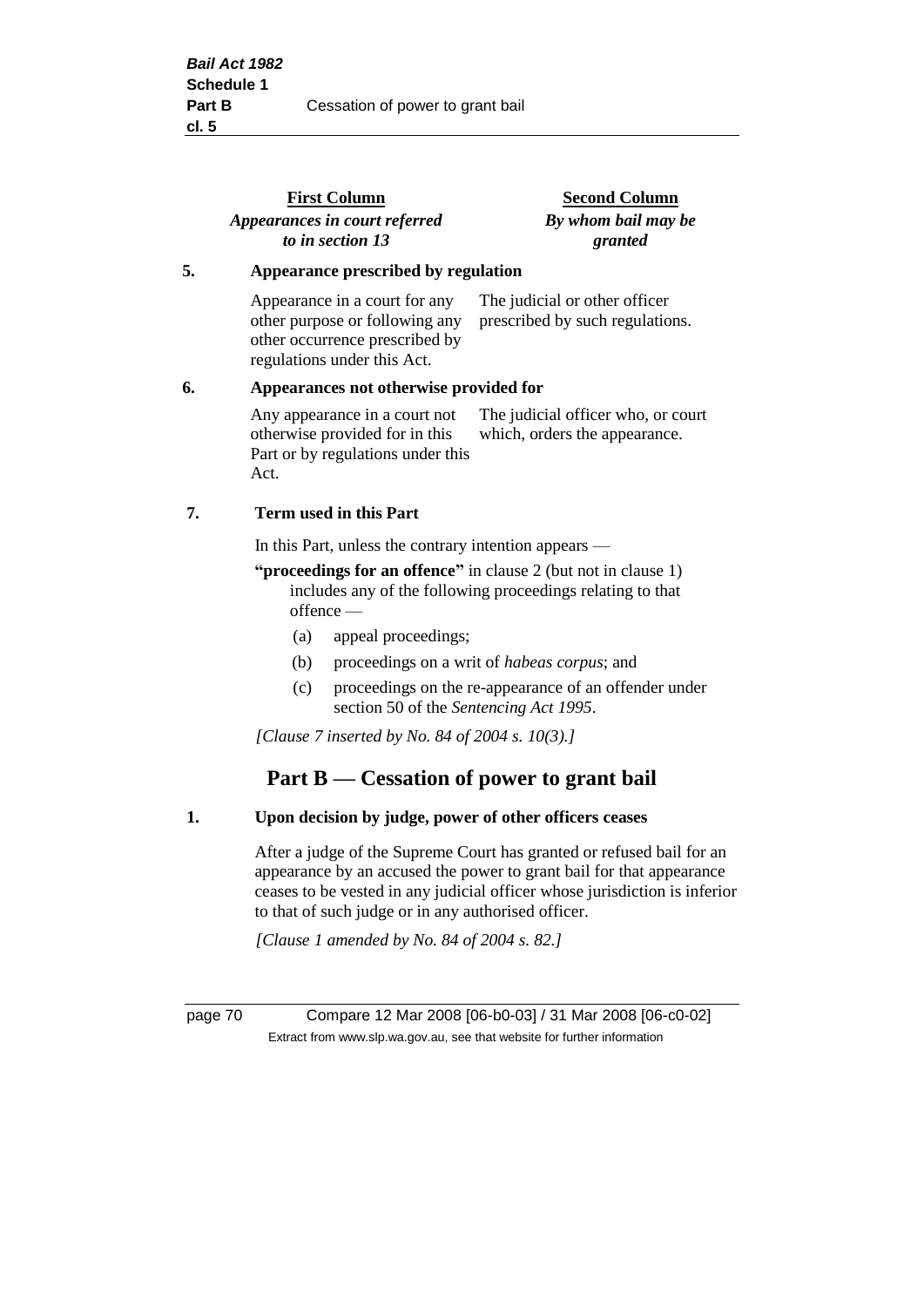### **2. Upon decision by judicial officer, his power and that of his peers ceases**

Except where clause 4 applies, the power to grant bail for an appearance by an accused ceases to be vested in any judicial officer (including a judge of the Supreme Court) after he, or another judicial officer whose jurisdiction is co-extensive with his, has granted or refused bail for that appearance.

*[Clause 2 amended by No. 84 of 2004 s. 82.]*

#### **3. Upon refusal by justice power of authorised officer or justice ceases**

After a justice has refused bail for an initial appearance by an accused, the power to grant bail for that appearance ceases to be vested in an authorised officer or another justice, but an authorised officer or a justice may grant bail for an initial appearance notwithstanding that one or more other authorised officers have previously refused bail for that appearance.

*[Clause 3 amended by No. 34 of 1988 s. 90(b); No. 59 of 2004 s. 141; No. 84 of 2004 s. 82.]*

#### **4. Judicial officer's powers where accused proves new facts or changed circumstances**

Notwithstanding clause 2, where an accused has been refused bail for an appearance or has been granted bail therefor on terms or conditions with which he is unable or unwilling to comply, the judicial officer who granted or refused bail or another judicial officer whose jurisdiction is co-extensive with his has power to grant bail for that appearance or to vary the terms or conditions of bail previously granted therefor if the accused makes application and satisfies him  $that -$ 

- (a) new facts have been discovered, new circumstances have arisen or the circumstances have changed since bail was previously granted or refused for that appearance;
- (b) he failed to adequately present his case for bail on the previous occasion when it was considered; or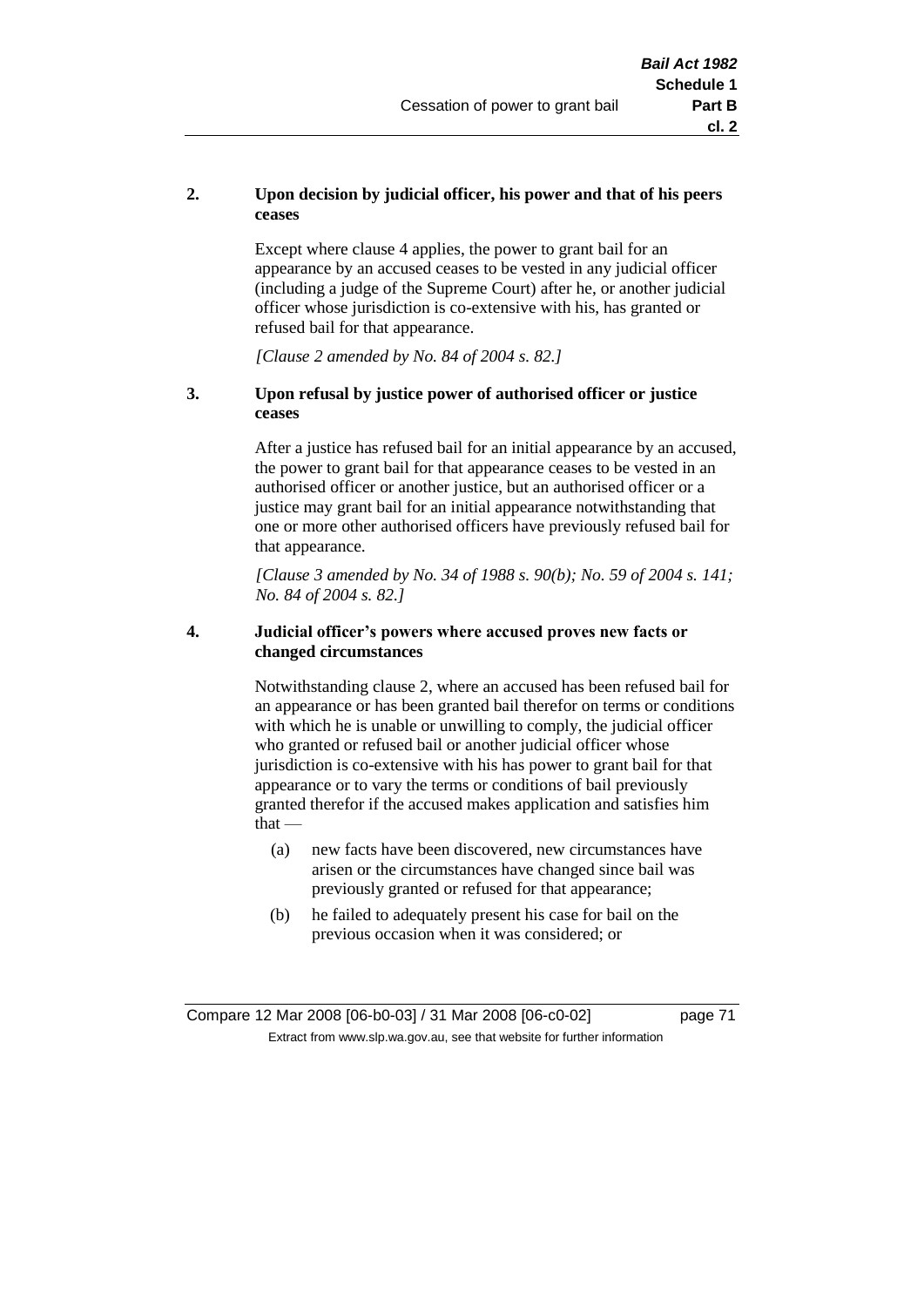(c) where bail was granted subject to a home detention condition, he has, since the previous occasion when his case for bail was considered, complied with the home detention condition for a period of one month or more.

*[Clause 4 amended by No. 61 of 1990 s. 14; No. 84 of 2004 s. 82.]*

# **Part C — Manner in which jurisdiction to be exercised**

Principles governing grant or refusal of bail

### **1. Bail before conviction to be at discretion of bail authority, except for a child**

Subject to clause 3A, the grant or refusal of bail to an accused, other than a child, who is in custody awaiting an appearance in court before conviction for an offence shall be at the discretion of the judicial officer or authorised officer in whom jurisdiction is vested, and that discretion shall be exercised having regard to the following questions as well as to any others which he considers relevant —

- (a) whether, if the accused is not kept in custody, he may
	- (i) fail to appear in court in accordance with his bail undertaking;
	- (ii) commit an offence;
	- (iii) endanger the safety, welfare, or property of any person; or
	- (iv) interfere with witnesses or otherwise obstruct the course of justice, whether in relation to himself or any other person;
- (b) whether the accused needs to be held in custody for his own protection;
- (c) whether the prosecutor has put forward grounds for opposing the grant of bail;
- (d) whether, as regards the period when the accused is on trial, there are grounds for believing that, if he is not kept in custody, the proper conduct of the trial may be prejudiced;
- (e) whether there is any condition which could reasonably be imposed under Part D which would —

page 72 Compare 12 Mar 2008 [06-b0-03] / 31 Mar 2008 [06-c0-02] Extract from www.slp.wa.gov.au, see that website for further information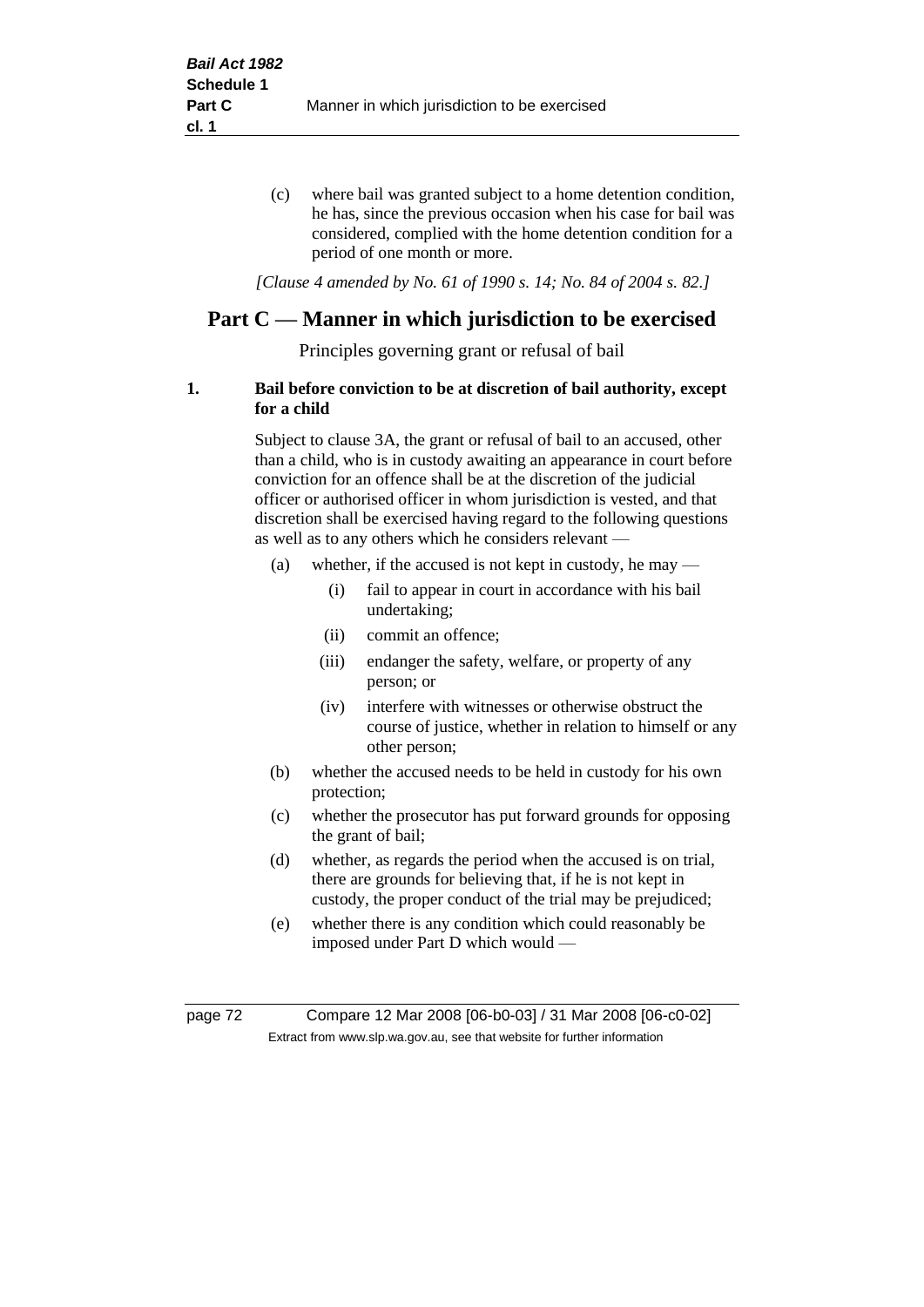- (i) sufficiently remove the possibility referred to in paragraphs (a) and (d);
- (ii) obviate the need referred to in paragraph (b); or
- (iii) remove the grounds for opposition referred to in paragraph (c);
- (f) where the accused is charged with an offence that is alleged to have been committed in respect of a child, whether a condition should be imposed under Part D requiring the accused to reside at a place other than the place where the child resides;
- (g) whether the alleged circumstances of the offence or offences amount to wrongdoing of such a serious nature as to make a grant of bail inappropriate.

*[Clause 1 amended by No. 14 of 1992 s. 11; No. 45 of 1993 s. 10(2)(a); No. 54 of 1998 s. 8(a) and (b); No. 84 of 2004 s. 82.]*

#### **2. Child to have qualified right to bail**

- $(1)$  In this clause
	- **"responsible person"** means a parent, relative, employer or other person who, in the opinion of the judicial officer or authorised officer, is in a position to both influence the conduct of the child and provide the child with support and direction.
- (2) Subject to subclause (3), a child accused who is in custody awaiting an appearance in court before conviction for an offence has a right to be granted bail unless —
	- (a) in the opinion of the judicial officer or authorised officer in whom jurisdiction is vested —
		- (i) one or more of the questions set out in clause  $1(a)$ , (b), (d) and (g) must be answered in the affirmative; and
		- (ii) there is no condition which he could reasonably impose under Part D which would satisfy the relevant provision of clause 1(e);
		- or
	- (b) there is no responsible person willing to enter into an undertaking of the kind described in subclause  $(3)(c)$ ,

Compare 12 Mar 2008 [06-b0-03] / 31 Mar 2008 [06-c0-02] page 73 Extract from www.slp.wa.gov.au, see that website for further information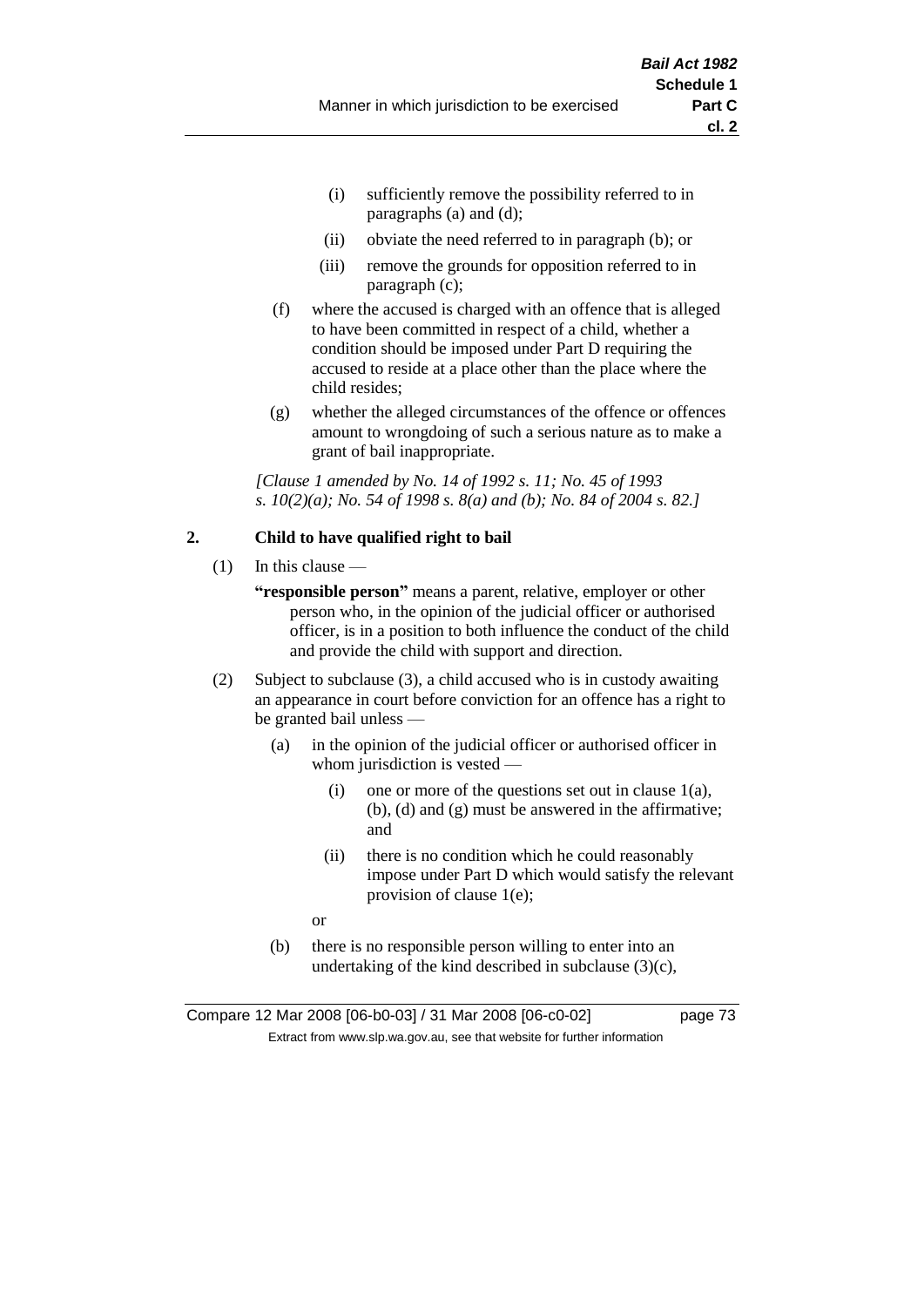and if the child is refused bail he shall be dealt with in accordance with section 19(2) of the *Young Offenders Act 1994*.

- (3) The right of a child accused under subclause (2) is subject to  $-$ 
	- (a) clause 3A; and
	- *[(b) deleted]*
	- (c) there being imposed as a condition on the grant of bail a requirement that before the release of the child on bail a responsible person undertakes in writing in the prescribed form to ensure that the child complies with any requirement of his bail undertaking mentioned in section 28(2)(a), (b), (c) and (d).
- (4) Subclauses (2)(b) and (3)(c) do not apply to a child accused if it appears to the judicial officer or authorised officer that the accused —
	- (a) is over the age of 17 years; and
	- (b) has sufficient maturity to live independently without the guidance or control of a parent or guardian.
- (5) For the purposes of this clause, the provisions of sections 46, 47, 48, 54, 55(2), 60 and  $67(2)(a)(iv)$  apply with all necessary changes as  $if -$ 
	- (a) references in those provisions to a surety and a surety undertaking were references to a responsible person and to an undertaking referred to in subclause (3)(c) respectively; and
	- (b) section  $54(1)(b)(i)$  read as follows
		- $\ddot{a}$
- (i) a person who has entered into an undertaking referred to in clause 2(3)(c) of Part C of Schedule 1 should no longer be regarded as a responsible person for the purposes of that clause, or is dead;

".

page 74 Compare 12 Mar 2008 [06-b0-03] / 31 Mar 2008 [06-c0-02] Extract from www.slp.wa.gov.au, see that website for further information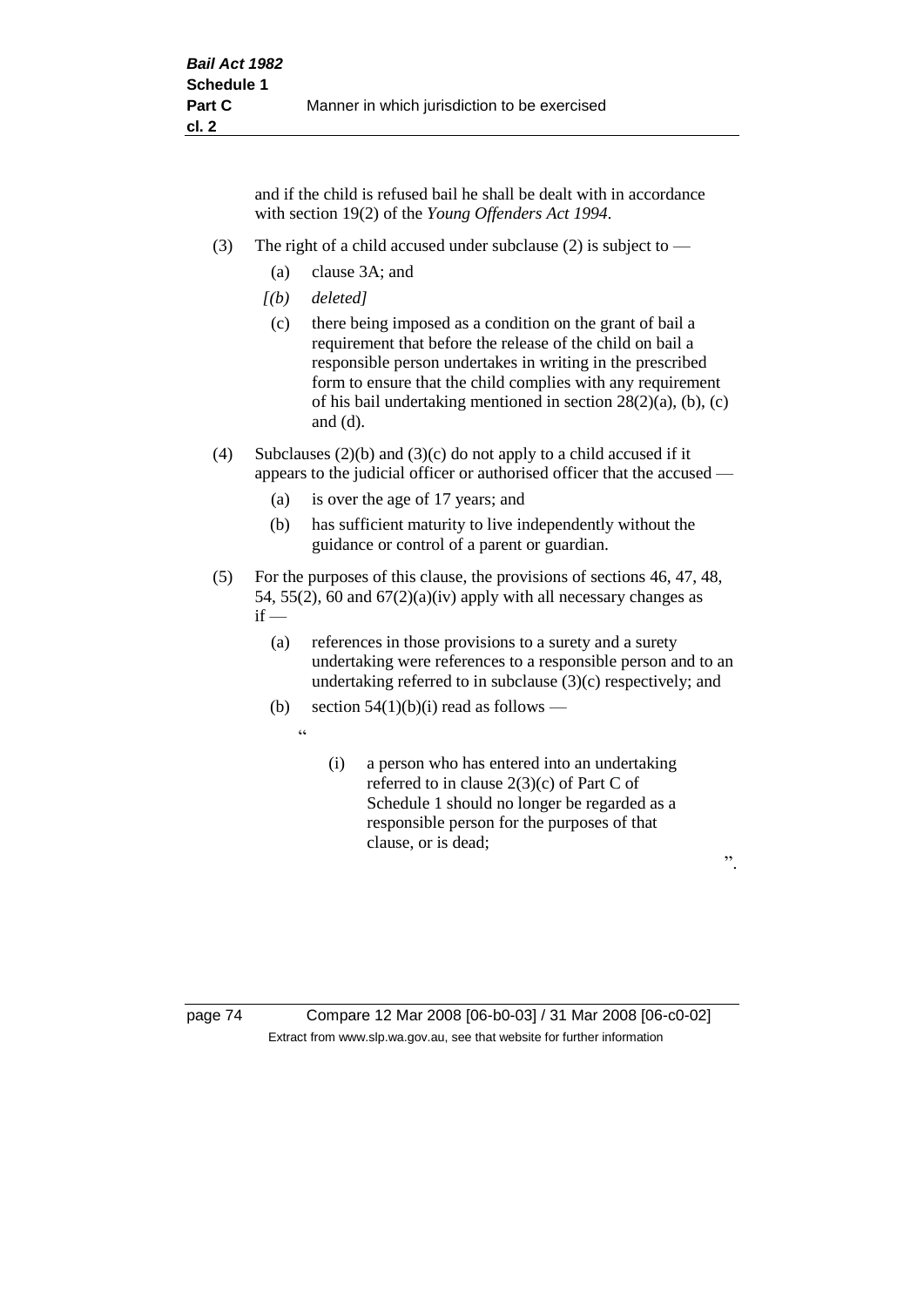(6) Where a child accused is released on bail his right to be at liberty is subject to the exercise of the powers in section 17A.

*[Clause 2 inserted by No. 45 of 1993 s. 10(2)(b); amended by No. 57 of 1997 s. 21(3)(a); No. 54 of 1998 s. 8(c); No. 34 of 2004 s. 251; No. 84 of 2004 s. 82.]*

#### **3. Matters relevant to consideration of clause 1(a)**

In considering whether an accused may do any of the things mentioned in clause 1(a), the judicial officer or authorised officer shall have regard to the following matters, as well as to any others which he considers relevant —

- (a) the nature and seriousness of the offence or offences (including any other offence or offences for which he is awaiting trial) and the probable method of dealing with the accused for it or them, if he is convicted;
- (b) the character, previous convictions, antecedents, associations, home environment, background, place of residence, and financial position of the accused;
- (c) the history of any previous grants of bail to him; and
- (d) the strength of the evidence against him.

*[Clause 3 amended by No. 84 of 2004 s. 82.]*

#### **3A. Bail where serious offence committed while accused on bail for another serious offence**

- (1) Notwithstanding clause 1 or 2 or any other provision of this Act, where —
	- (a) an accused is in custody awaiting an appearance in court before conviction for a serious offence; and
	- (b) the serious offence is alleged to have been committed while the accused was —
		- (i) on bail for; or
		- (ii) at liberty under an early release order made in respect of,

another serious offence,

Compare 12 Mar 2008 [06-b0-03] / 31 Mar 2008 [06-c0-02] page 75 Extract from www.slp.wa.gov.au, see that website for further information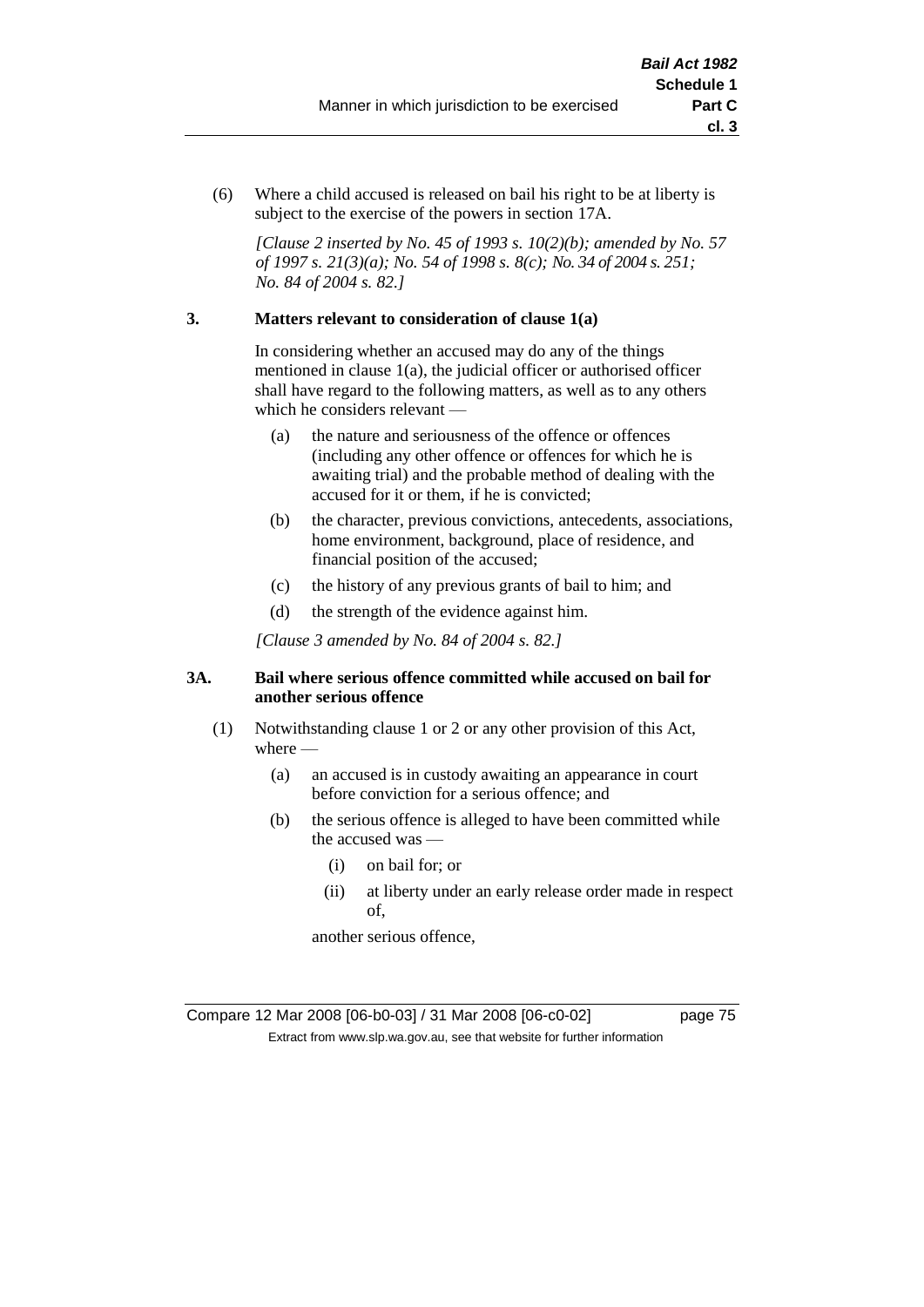the judicial officer or (if section 16A does not apply) the authorised officer in whom jurisdiction is vested shall refuse to grant bail for the serious offence referred to in paragraph (a) unless the judicial officer or authorised officer —

- (c) is satisfied that there are exceptional reasons why the accused should not be kept in custody and, if clause 3B applies, is so satisfied only after complying with that clause; and
- (d) is also satisfied that bail may properly be granted having regard to the provisions of clauses 1 and 3 or, in the case of a child accused, clauses 2 and 3.
- (2) Notwithstanding section 7(1), where an accused is refused bail under subclause (1) for an appearance for a serious offence his case for bail need not be considered again under that subsection for an appearance for that offence unless he satisfies the judicial officer who may order his detention that —
	- (a) new facts have been discovered, new circumstances have arisen or the circumstances have changed since bail was refused; or
	- (b) he failed to adequately present his case for bail on the occasion of that refusal.
- (3) Where a child accused is refused bail under subclause (1) he shall be dealt with in accordance with section 19(2) of the *Young Offenders Act 1994*.

*[Clause 3A inserted by No. 45 of 1993 s. 10(2)(c); amended by No. 57 of 1997 s. 21(3)(b); No. 54 of 1998 s. 7 and 13(1); No. 84 of 2004 s. 82.]*

### **3B. Determination of exceptional reasons under clause 3A(1)**

- (1) This clause applies where it appears to the judicial officer or (if section 16A does not apply) the authorised officer that all or any of the acts alleged to constitute a serious offence referred to in clause 3A(1)(b) would, if proved in the appropriate proceedings, amount to a breach by the accused of a protective condition or order.
- (2) The judicial officer or authorised officer shall, before making a decision that there are exceptional reasons for the purposes of

page 76 Compare 12 Mar 2008 [06-b0-03] / 31 Mar 2008 [06-c0-02] Extract from www.slp.wa.gov.au, see that website for further information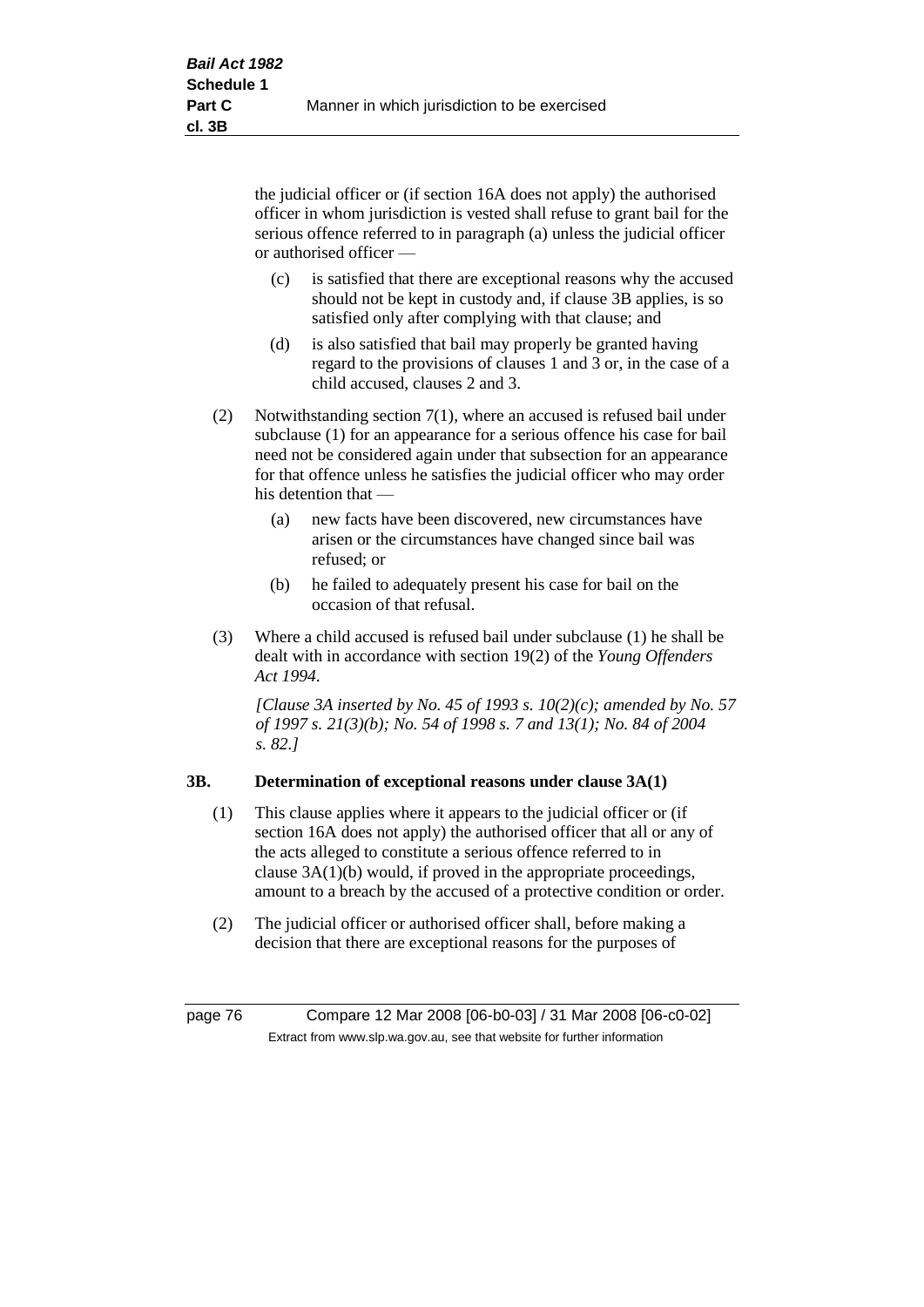clause  $3A(1)(c)$ , make enquiry, or cause enquiry to be made, whether there has already been —

- (a) any breach by the accused of the protective condition or order that has been proved in proceedings;
- (b) any alleged breach by the accused of the protective condition or order that has not been so proved, including an allegation that has not been the subject of a prosecution or any other communication to any relevant official; or
- (c) any alleged breach by the accused of any other protective condition or order that has been the subject of a prosecution.
- (3) On becoming aware of any such alleged breach, the judicial officer or authorised officer shall give each person for whose protection a protective condition or order referred to in subclause (2) was imposed or made (a **"relevant person"**) a reasonable opportunity to give evidence by affidavit on matters relating to that protective condition or order.
- (4) The judicial officer or authorised officer shall in making any decision for the purposes of clause  $3A(1)(c)$  —
	- (a) give due weight to  $-$ 
		- (i) any evidence given under subclause (3);
		- (ii) any adverse effect that a grant of bail to the accused would have on a relevant person; and
		- (iii) any difficulty that a relevant person might have in proving any future breach of a protective condition or order;
	- (b) consider whether it would be appropriate to refuse bail and make a hospital order under section 5 of the *Criminal Law (Mentally Impaired Accused) Act 1996*;
	- (c) in the case of a condition imposed for a purpose mentioned in clause 2(2)(c) or (d) of Part D, treat any alleged breach of the condition as a serious matter even if the conduct alleged to amount to the breach in itself appears to be trivial; and

Compare 12 Mar 2008 [06-b0-03] / 31 Mar 2008 [06-c0-02] page 77 Extract from www.slp.wa.gov.au, see that website for further information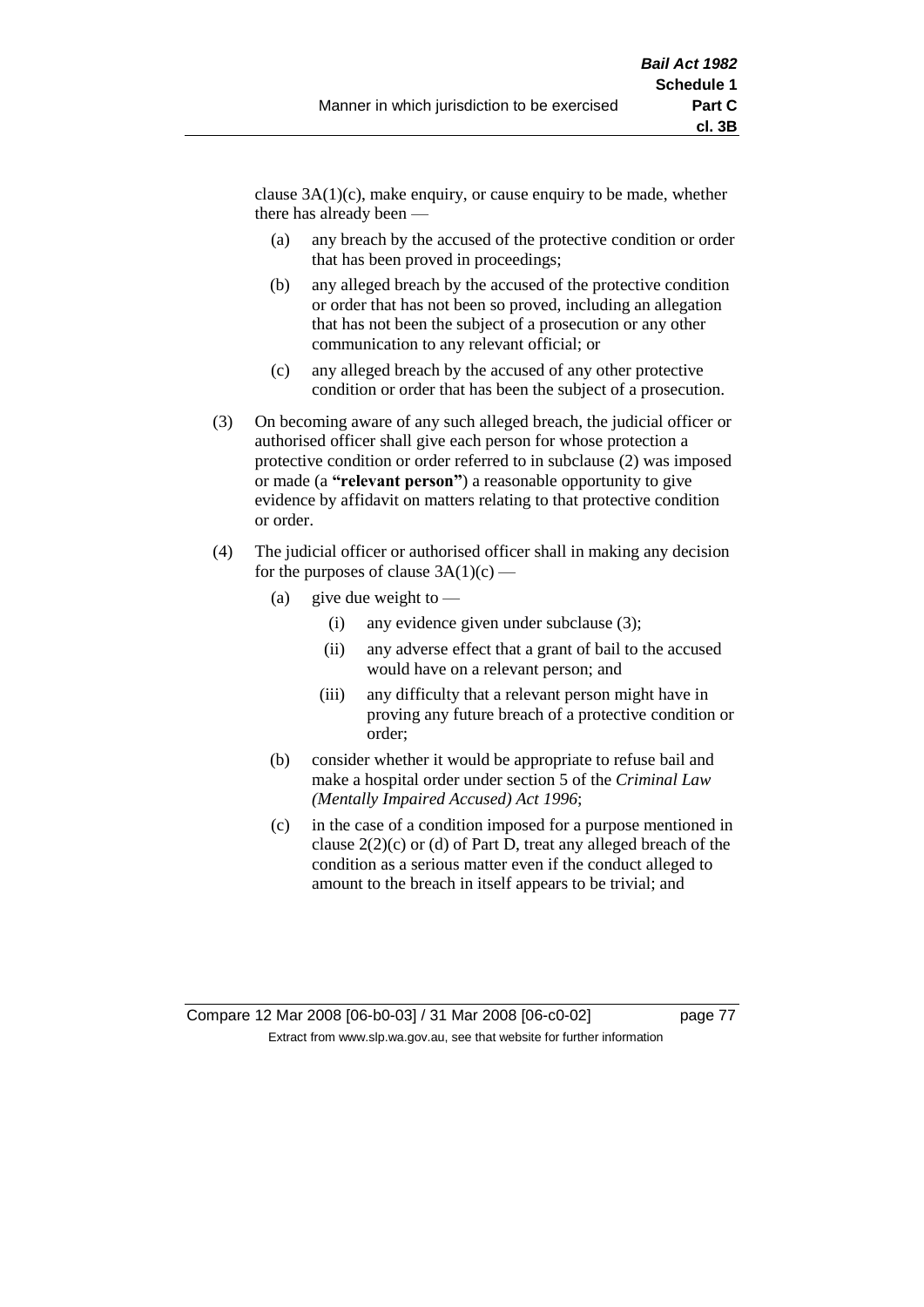- (d) consider whether any alleged breach of a protective condition or order that has occurred shows that the purpose of the condition or order has not been achieved and that the accused should be kept in custody.
- (5) The provisions of this clause do not limit the matters that the judicial officer or authorised officer may take into account for the purposes of clause  $3A(1)(c)$ .
- (6) In this clause —

#### **"protective condition or order"** means —

- (a) a condition imposed for a purpose mentioned in clause  $2(2)(c)$  or (d) of Part D;
- (b) a violence restraining order or a police order under the *Restraining Orders Act 1997*; or
- (c) a Part VII order under the *Justices Act*  $1902^{2}$ 
	- (i) that under section 86 of the *Restraining Orders Act 1997* is taken to be a misconduct restraining order under that Act; and
	- (ii) that shows on the face of the order that the causing or threatening of personal injury by the accused was a ground for the making of the order.

*[Clause 3B inserted by No. 54 of 1998 s. 13(2); amended by No. 38 of 2004 s. 60; No. 59 of 2004 s. 141; No. 84 of 2004 s. 11 and 82.]*

#### **4. When bail to be granted after conviction**

In deciding whether or not to grant bail to an accused who is in custody waiting to be sentenced or otherwise dealt with for an offence of which he has been convicted or awaiting the disposal of appeal proceedings, the judicial officer shall, subject to clauses 5 and 6, consider whether -

- (a) in the case of an accused waiting to be sentenced, there is a strong likelihood that he will impose a non-custodial sentence; or
- (b) in either case, there are exceptional reasons why the accused should not be kept in custody,

page 78 Compare 12 Mar 2008 [06-b0-03] / 31 Mar 2008 [06-c0-02] Extract from www.slp.wa.gov.au, see that website for further information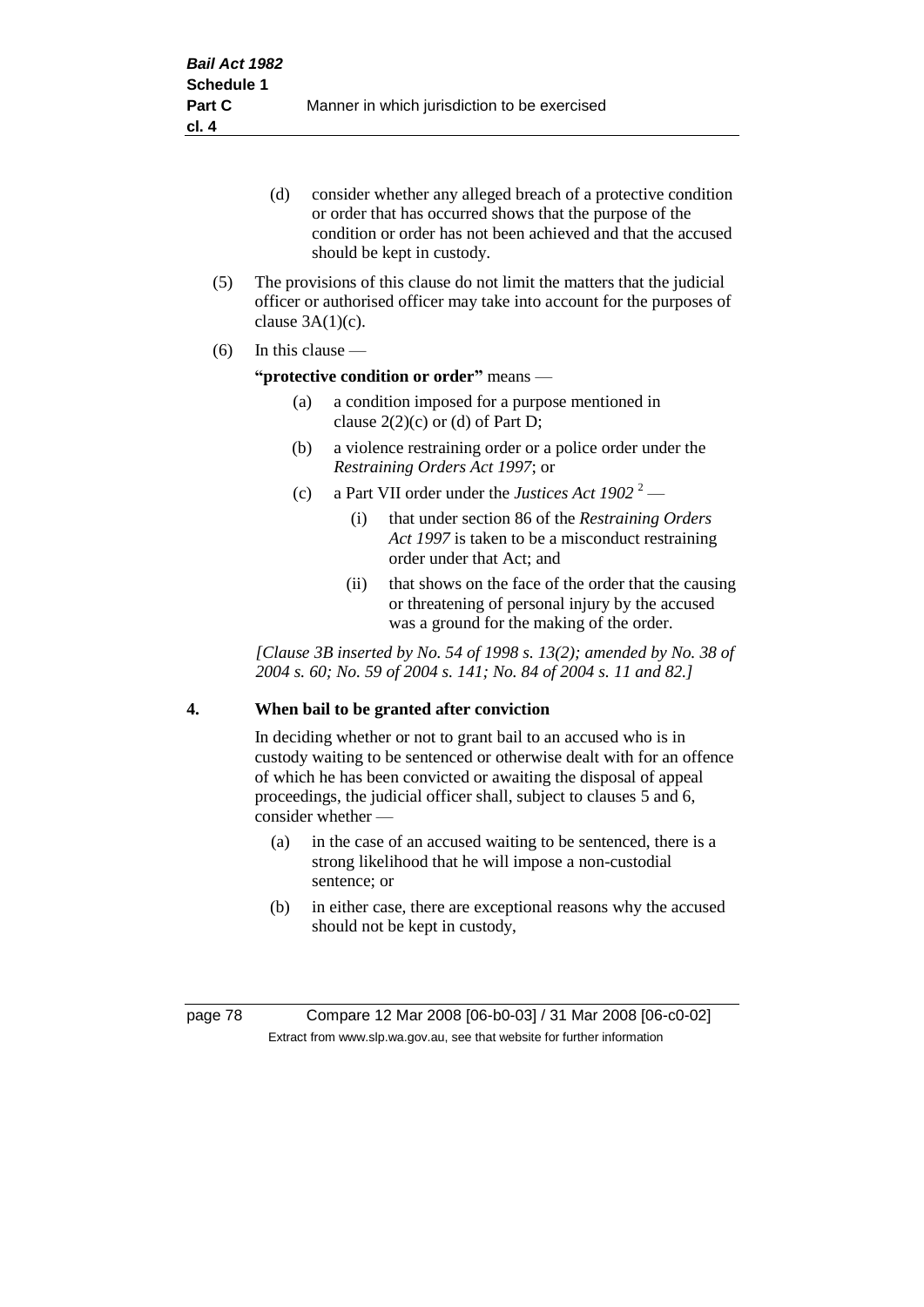**cl. 5**

and shall only grant bail to him if he is satisfied that —

- (c) in the case of an accused waiting to be sentenced, at least one of those reasons exists and, in the case of an appellant, the reason mentioned in paragraph (b) exists; and
- (d) he may properly do so having regard to the provisions of clauses 1 and 3 or, in the case of a child, clauses 2 and 3.

*[Clause 4 amended by No. 84 of 2004 s. 82.]*

#### **5. Exception for bail for an appeal under the** *Criminal Appeals Act 2004* **Part 2**

Clause 4 does not apply to the bail of a person who is awaiting the disposal of appeal proceedings under Part 2 of the *Criminal Appeals Act 2004*; such a person shall be deemed for the purposes of this Part to be awaiting an appearance in court before conviction for an offence.

*[Clause 5 inserted by No. 33 of 1989 s. 18; amended by No. 59 of 2004 s. 141; No. 84 of 2004 s. 11.]*

### **6. Bail of people on community orders etc.**

For the purpose of determining whether clause 4 applies, a person in custody —

- (a) under section 50, 79, 84E, 128, 129 or 132 of the *Sentencing Act 1995* in connection with a possible breach of a conditional release order, a sentence of suspended imprisonment or conditional suspended imprisonment or a community order imposed under that Act; or
- (b) under section 43 of the *Young Offenders Act 1994* in respect of an alleged breach of a youth community based order, an intensive youth supervision order or a conditional release order made under that Act,

is to be taken as not having been convicted of the offence for which the sentence was imposed.

*[Clause 6 inserted by No. 78 of 1995 s. 8; amended by No. 27 of 2004 s. 13(3).]*

Compare 12 Mar 2008 [06-b0-03] / 31 Mar 2008 [06-c0-02] page 79 Extract from www.slp.wa.gov.au, see that website for further information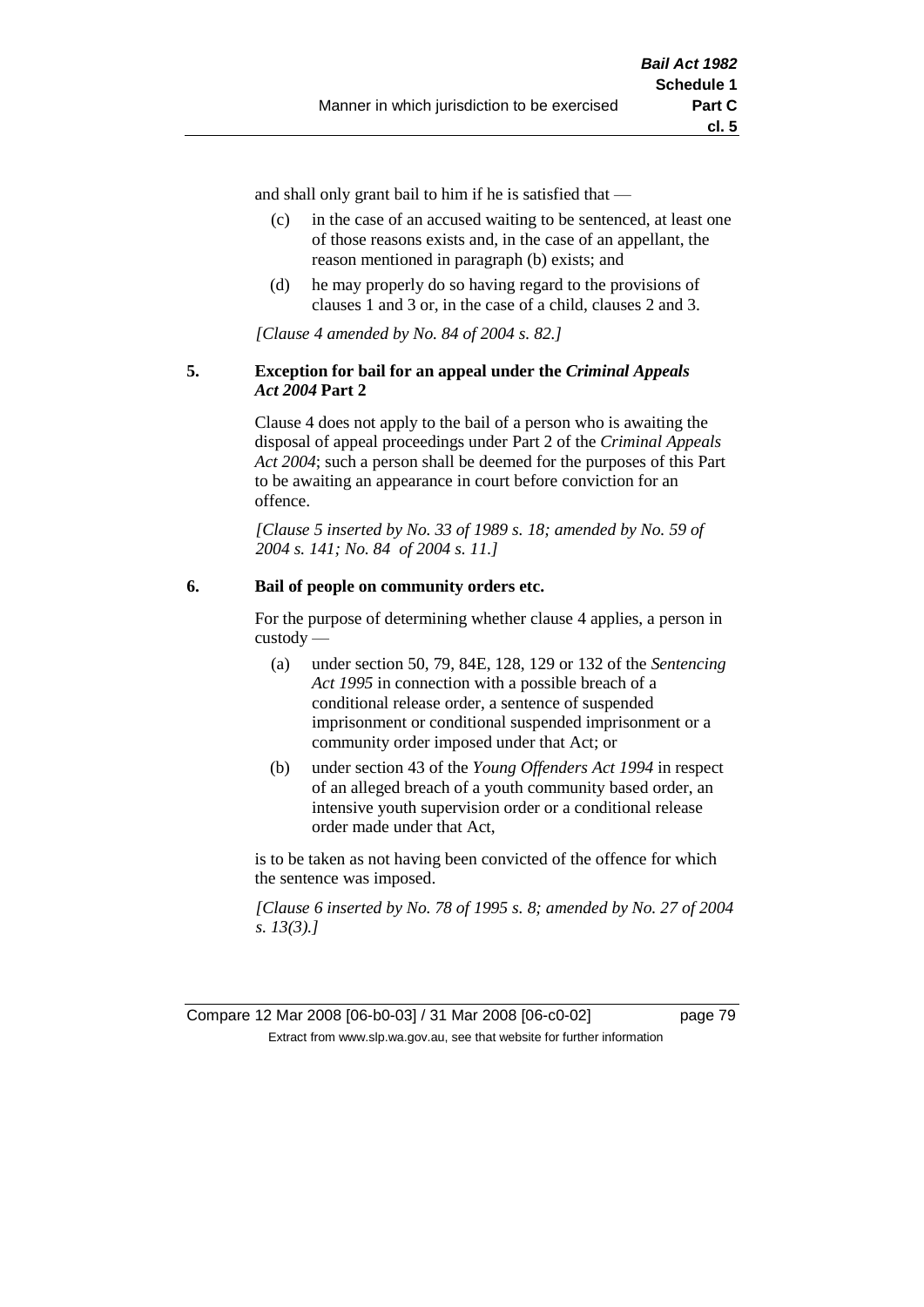Limitation on period of bail

### **7. Bail for initial appearance to be for not more than 7 days**

In fixing the terms of bail of an accused for his initial appearance in court for an offence, a justice or an authorised officer shall require him to make the appearance within the period of 7 days commencing on and including the day on which the accused was arrested for the offence.

*[Clause 7 amended by No. 84 of 2004 s. 82.]*

#### **8. Bail on adjournment in court of summary jurisdiction to be for not more than 30 days except by consent**

In fixing the terms of bail of an accused for an appearance in court after an adjournment of proceedings for an offence, a judicial officer sitting as a court of summary jurisdiction shall require him to make the appearance within the period of 30 days commencing on and including the day on which the proceedings are adjourned, unless the accused consents to appear on a later day.

*[Clause 8 amended by No. 49 of 1988 s. 90(c); No. 59 of 2004 s. 141; No. 84 of 2004 s. 82.]*

#### **9. Provision as to calculation of time**

The periods specified in clauses 7 and 8 shall be calculated to include any Sunday or public holiday.

# **Part D — Conditions which may be imposed on a grant of bail**

### **1. Conditions as to forfeiture and giving security may be imposed on the accused and sureties**

- (1) A judicial officer or authorised officer, on a grant of bail, may impose conditions under this clause if he considers that it is desirable to do so to ensure the performance of the accused's bail undertaking.
- (2) If a judicial officer or authorised officer considers that it is desirable as mentioned in subclause (1), he may in addition to releasing the

page 80 Compare 12 Mar 2008 [06-b0-03] / 31 Mar 2008 [06-c0-02] Extract from www.slp.wa.gov.au, see that website for further information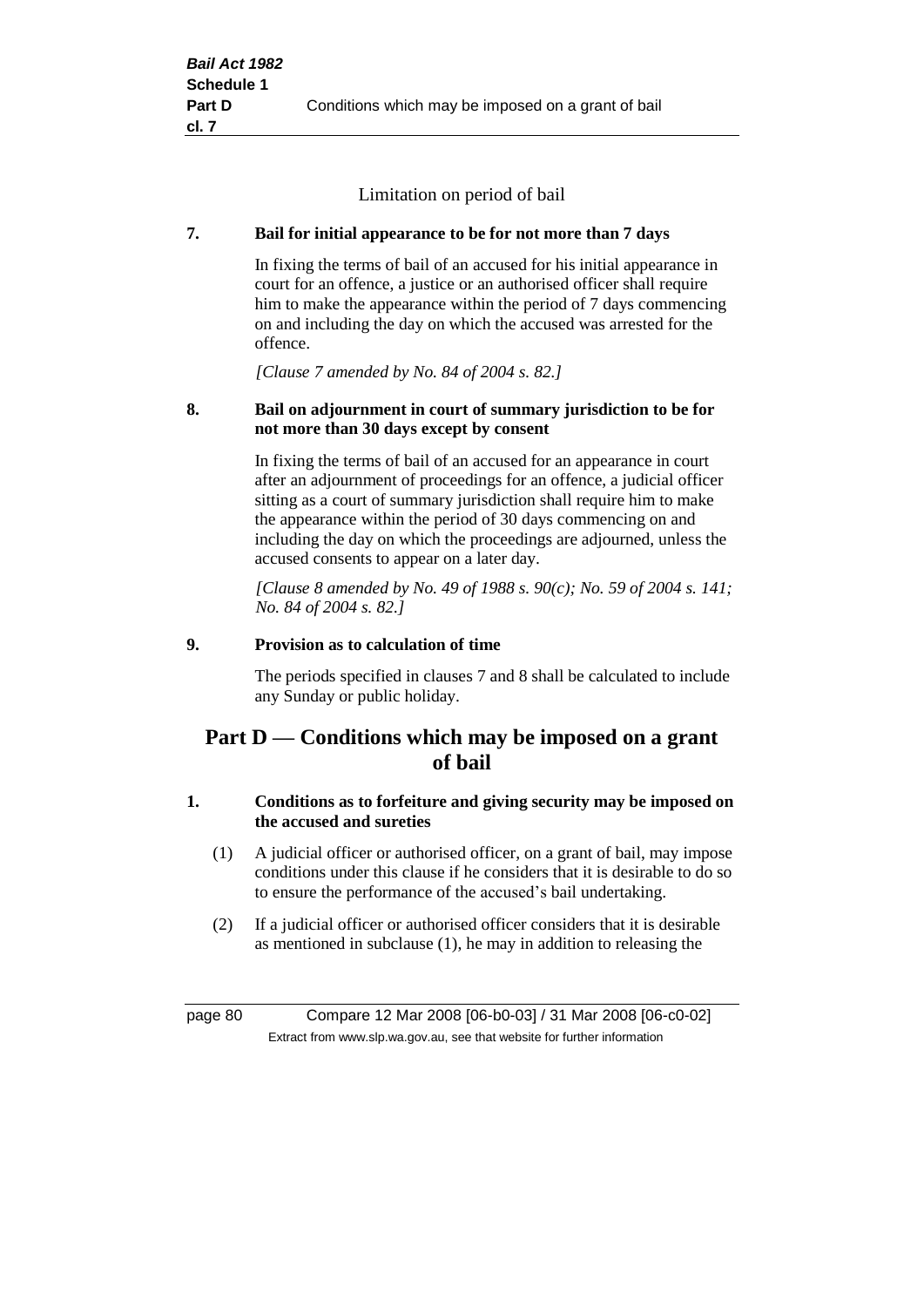accused on his bail undertaking impose any one or more of the following conditions —

- (a) that the accused in his bail undertaking agree to forfeit a specified amount of money if he fails to comply with any requirement of his bail undertaking mentioned in section  $28(2)(a)$  or  $(b)(ii)$ ;
- (b) that a surety or a specified number of sureties enter into a surety undertaking or surety undertakings whereby he or they agree to forfeit a specified amount or specified amounts of money if the accused fails to comply with any requirement of his bail undertaking mentioned in section  $28(2)(a)$  or (b)(ii);
- (c) that any of them the accused and the surety or sureties give security of a specified value, including the deposit of a specified amount of cash, for the performance of their respective obligations;
- (d) that any of them the accused and the surety or sureties deposit with a specified officer any specified passbook or document relating to the title to, or ownership of, any account or other asset offered as security for the performance of their respective obligations; or
- (e) that any of them the accused and the surety or sureties, at his or their own expense or otherwise, enter into such mortgage, charge, assignment or other transaction, or take such other step, as may be required, including completion of the necessary documents, to render any security effective and enforceable by the State.
- (3) The nature and sufficiency of any security, and the documentation therefor, required under subclause (2) shall be determined by the judicial officer or authorised officer who imposed the condition or, if no determination is so made —
	- (a) by the person before whom the bail undertaking is entered into, where the security is to be given by the accused; and
	- (b) where the security is to be given by a surety, by any person authorised under section 36 to approve the surety or before whom the surety undertaking is entered into.
- (4) When a bail undertaking ceases to have effect as provided in section 34(a) to (d), or upon an accused being acquitted of a charge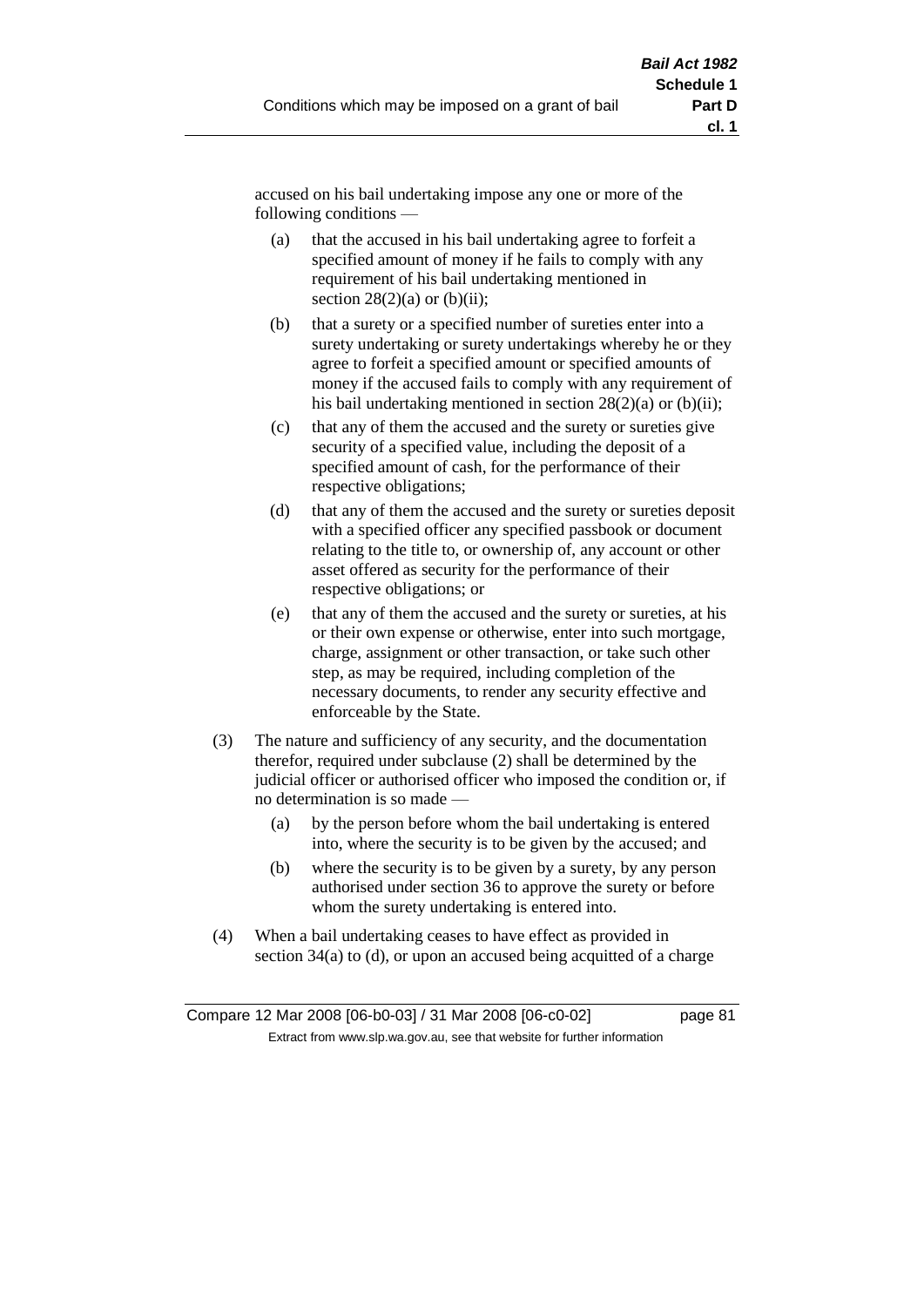under section 51(1) or (2) or discharged from further proceedings therefor, each of them the accused, or where section 34(b) applies his personal representative, and any surety is entitled to have returned to him any security given under subclause (2).

(5) When a surety undertaking ceases to have effect as provided in section 47(a) to (f), a surety is entitled to have returned to him any security given under subclause (2).

*[Clause 1 amended by No. 65 of 2003 s. 121(3); No. 84 of 2004 s. 82.]*

#### **2. Other conditions which may be imposed**

- (1) A judicial officer or authorised officer, on a grant of bail, may impose conditions —
	- (a) to be complied with before the accused is released on bail or while the accused is on bail;
	- (b) as to the accused's conduct while on bail; or
	- (c) as to where the accused shall reside while on bail,

if he considers that it is desirable for any purpose mentioned in subclause (2), (2b), (3) or (4).

- (1a) Without limiting subclause (1), a judicial officer or authorised officer shall, on a grant of bail to a child accused, consider whether it is desirable for any purpose mentioned in subclause (2) to impose a condition as to —
	- (a) any period in each day during which the child is to remain at a particular place;
	- (b) any person with whom the child is not to associate or communicate;
	- (c) any place that the child is not to frequent;
	- (d) the attendance by the child at a school or other educational institution; or
	- (e) any other matter,

and the judicial officer or authorised officer may impose any such condition.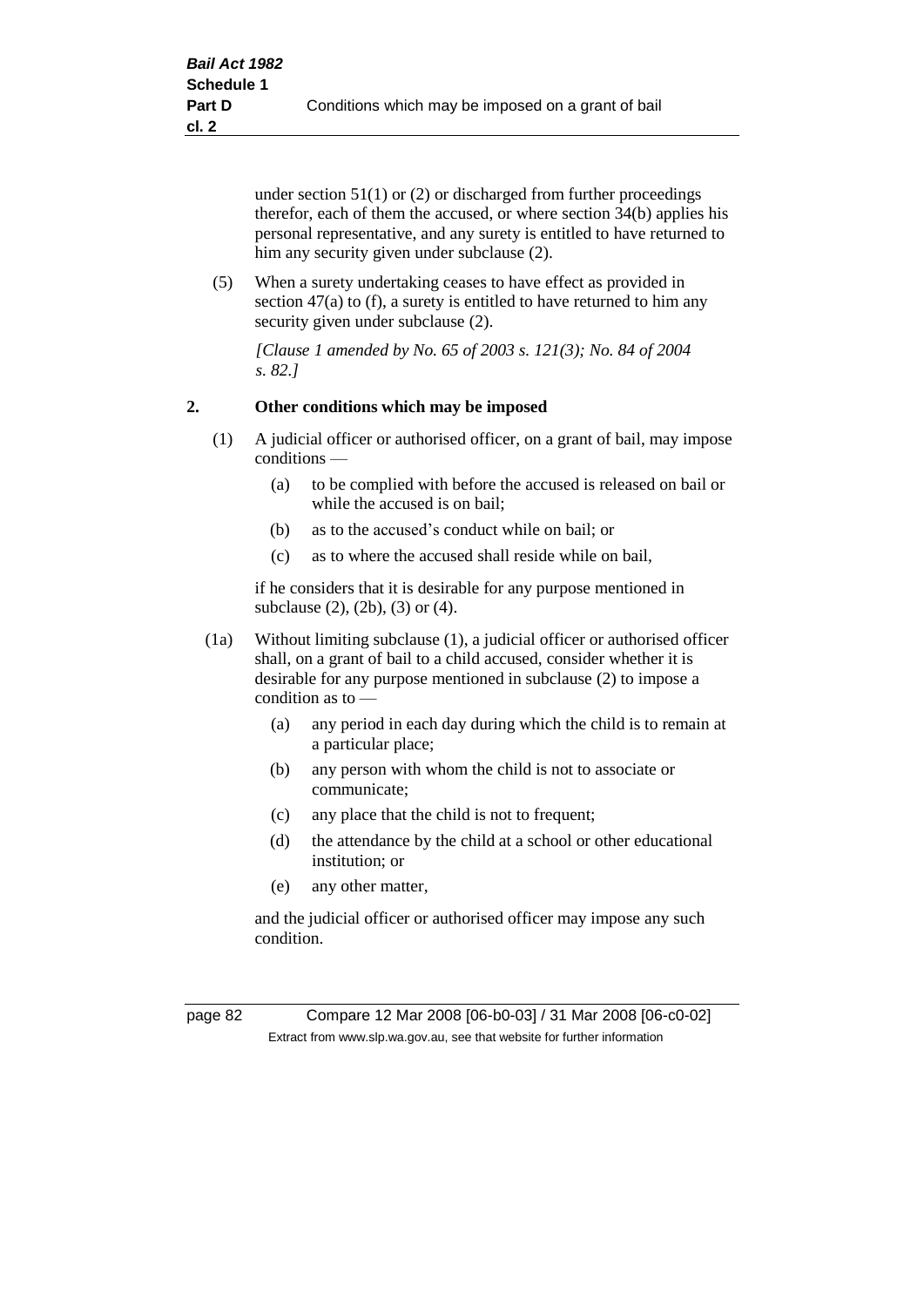- (2) Any condition may be imposed under subclause (1) or (1a) to ensure that an accused —
	- (a) appears in court in accordance with his bail undertaking;
	- (b) does not while on bail commit an offence;
	- (c) does not endanger the safety, welfare or property of any person;
	- (d) does not interfere with witnesses or otherwise obstruct the course of justice, whether in relation to himself or any other person; or
	- (e) as regards the period when the accused is on trial, does not prejudice the proper conduct of the trial.
- (2a) Before imposing a condition on a grant of bail for a purpose mentioned in subclause (2)(c) or (d) a judicial officer or authorised officer is to consider whether that purpose would be better served, or could be better assisted, by a restraining order made under the *Restraining Orders Act 1997* and whether, in the case of a judicial officer, to exercise the power in section 63 of that Act or, in the case of an authorised officer, to make a telephone application under that Act.
- (2b) Where a judicial officer is of the opinion that the accused should while on bail -
	- (a) be counselled for a behavioural problem; or
	- (b) attend a course or programme that may assist with such a problem,

the judicial officer may under subclause (1) impose a condition for that purpose that requires the accused to —

- (c) attend a prescribed person to be counselled; or
- (d) attend a prescribed course or programme,

that is specified by the judicial officer in the condition.

(3) Where a judicial officer who grants bail to an accused is of the opinion that the accused's physical condition ought to be examined the officer may, under subclause (1), impose any condition which the officer considers desirable for the purpose of ensuring that the accused is examined by a medical practitioner.

Compare 12 Mar 2008 [06-b0-03] / 31 Mar 2008 [06-c0-02] page 83 Extract from www.slp.wa.gov.au, see that website for further information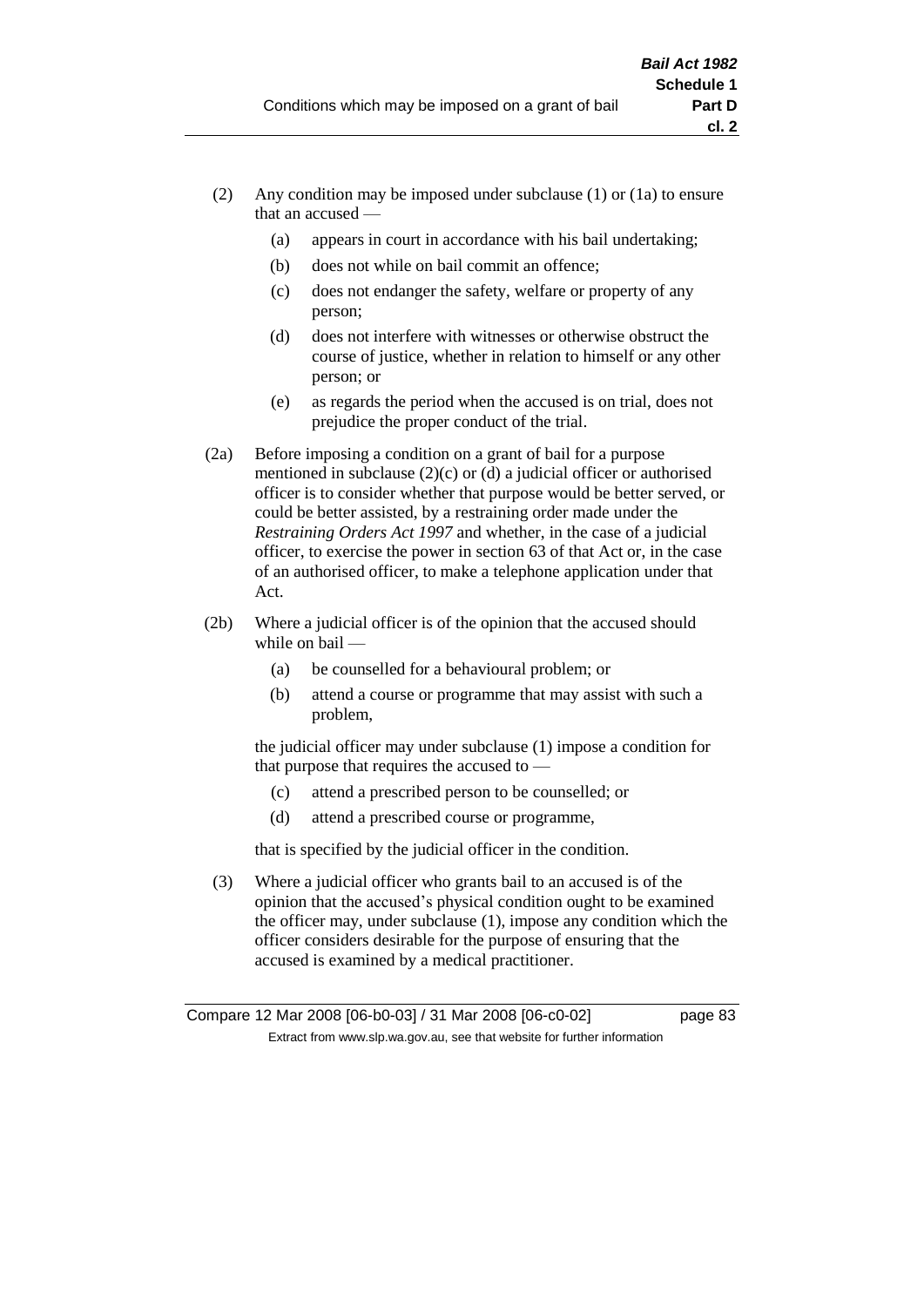- (3a) Where a judicial officer who grants bail to an accused is of the opinion that the accused's mental condition ought to be examined the officer may, under subclause (1), impose any condition which the officer considers desirable for the purpose of ensuring that the accused's mental condition is examined including a condition —
	- (a) that the accused be examined by a medical practitioner or an authorised mental health practitioner (as defined in the *Mental Health Act 1996*) for the purpose of deciding whether to make a referral under section 29 of that Act;
	- (b) that the accused be admitted to an authorised hospital (as defined in the *Mental Health Act 1996*);
	- (c) that the accused be examined by a psychiatrist.
- (4) Where a judicial officer is of the opinion that an accused is suffering from alcohol or drug abuse and is in need of care or treatment either on that account, or to enable him to be prepared for his trial, the judicial officer may, under subclause (1), impose any condition which he considers desirable for the purpose of ensuring that the accused receives such care or treatment, including that he lives in, or from time to time attends at, a specified institution or place in order to receive such care or treatment.
- (5) Where a judicial officer imposes a condition for a purpose mentioned in subclause (2b), (3), (3a) or (4), the judicial officer shall cause to be sent to the person who is to counsel or examine the accused, or the place at which the accused is to attend, a statement of the reasons for imposing the condition.
- (6) Where a condition is imposed under this clause that an accused shall reside in premises established for the accommodation of persons to whom bail has been granted, that condition shall be deemed to include a further condition that the accused shall comply with such rules as are for the time being laid down for the maintenance of the good order of those premises, whether such rules are made under section 67 or by the authority responsible for the good order of the premises.
- (7) In this clause —

**"medical practitioner"** means a medical practitioner within the meaning of the *Medical Act 1894*; and

page 84 Compare 12 Mar 2008 [06-b0-03] / 31 Mar 2008 [06-c0-02] Extract from www.slp.wa.gov.au, see that website for further information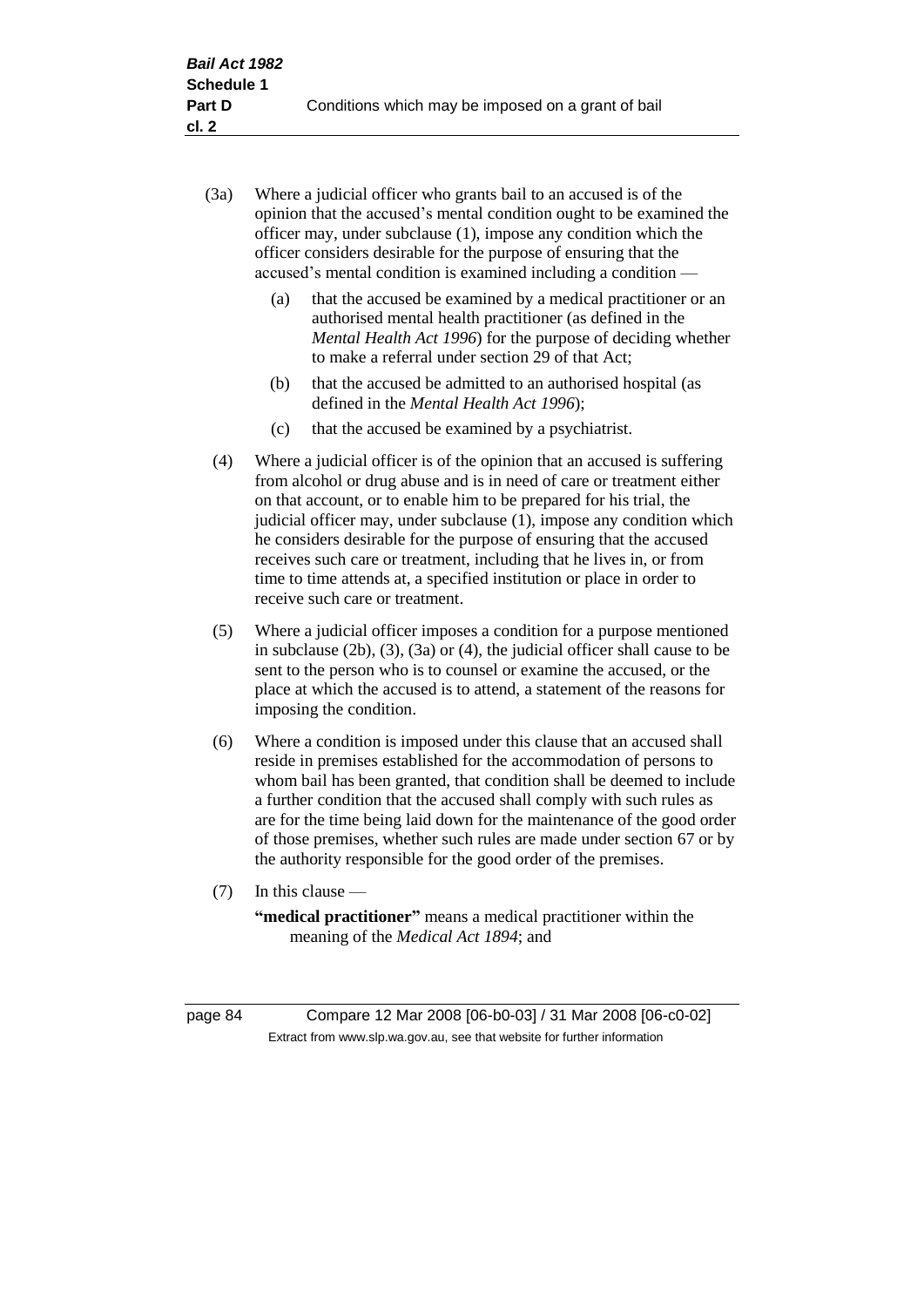**"psychiatrist"** has the same meaning as it has in the *Mental Health Act 1996*.

*[Clause 2 amended by No. 45 of 1993 s. 10(3); No. 69 of 1996 s. 3; No. 54 of 1998 s. 12; No. 84 of 2004 s. 82.]*

#### **3. Home detention condition may be imposed**

- (1) A judicial officer may, subject to this clause, impose a home detention condition as a condition on a grant of bail.
- (2) A home detention condition shall not be imposed unless the accused is over the age of 17 years and the judicial officer is satisfied —
	- (a) after considering a report from a community corrections officer about the accused and his circumstances, that the accused is suitable to be subject to a home detention condition;
	- (b) that the place where it is proposed the accused will remain while subject to the home detention condition is a suitable place; and
	- (c) that unless a home detention condition is imposed, the accused will not be released on bail.
- (3) A home detention condition is a condition that while the accused is on bail the accused shall —
	- (a) remain at and not leave the place specified in the bail record form and in the bail undertaking (or in a notice under section 50E) until the time specified, or deemed by section 31(3) to be specified, in the bail undertaking except —
		- (i) to work in gainful employment approved by a community corrections officer;
		- (ii) with the approval of a community corrections officer, to seek gainful employment;
		- (iii) to obtain urgent medical or dental treatment for the accused;
		- (iv) for the purpose of averting or minimizing a serious risk of death or injury to the accused or to another person;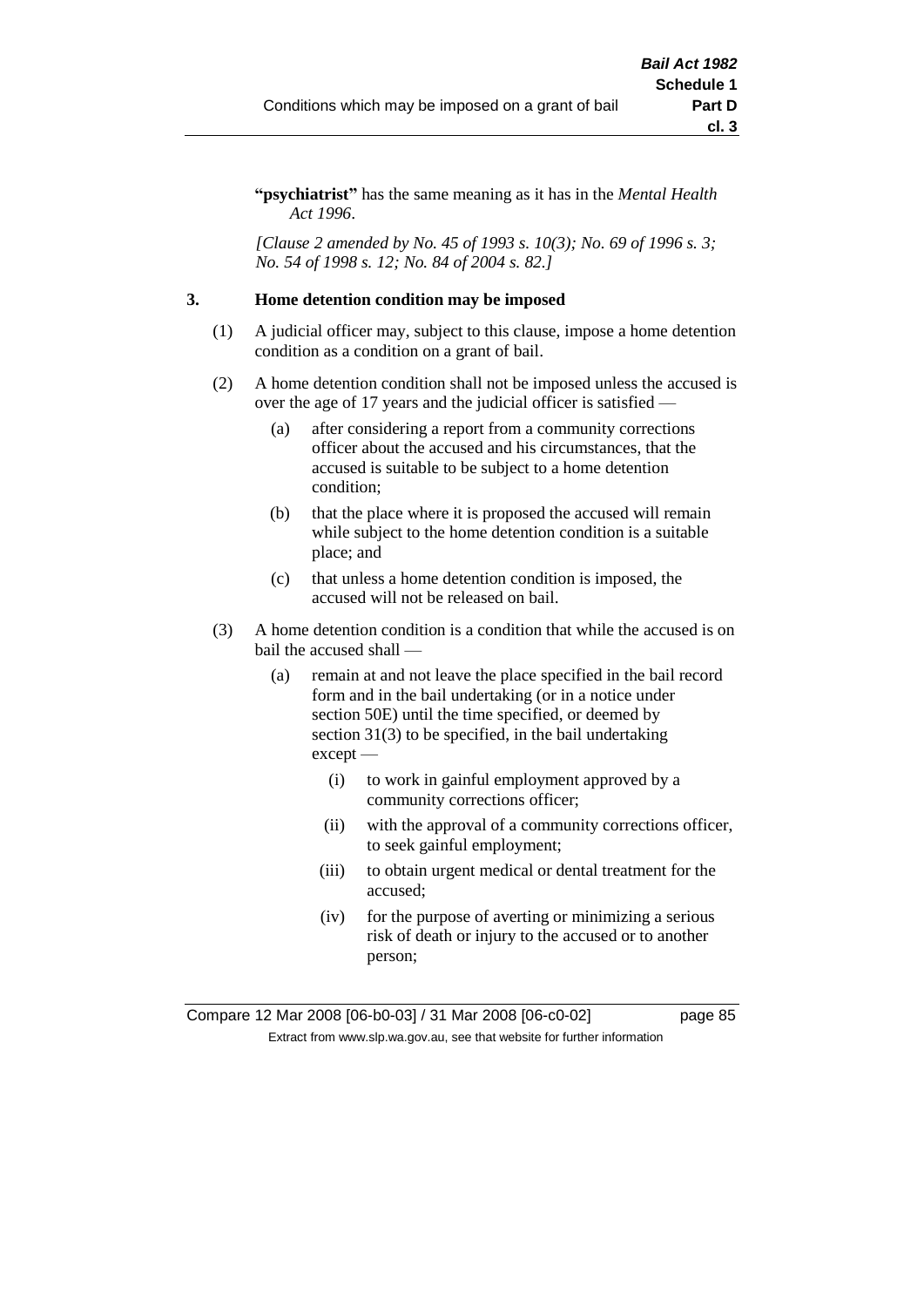|     | (v)                                                                                                                                                            | to obey an order issued under a written law (such as a<br>summons) requiring the accused's presence<br>elsewhere;                                                                                                     |  |
|-----|----------------------------------------------------------------------------------------------------------------------------------------------------------------|-----------------------------------------------------------------------------------------------------------------------------------------------------------------------------------------------------------------------|--|
|     | (vi)                                                                                                                                                           | for a purpose approved of by a community<br>corrections officer; or                                                                                                                                                   |  |
|     | (vii)                                                                                                                                                          | on the direction of a community corrections officer;                                                                                                                                                                  |  |
| (b) |                                                                                                                                                                | not leave the State;                                                                                                                                                                                                  |  |
| (c) | comply with every reasonable direction of a community<br>corrections officer;                                                                                  |                                                                                                                                                                                                                       |  |
| (d) | comply with such of the conditions specified in the list<br>provided under section $24A(4)$ as may be specified in a notice<br>given under section 50E(b); and |                                                                                                                                                                                                                       |  |
| (e) |                                                                                                                                                                | when requested to do so, produce a copy of his bail<br>undertaking and any notice by the CEO (corrections) under<br>section 50E for inspection by a community corrections officer<br>or a member of the Police Force. |  |
|     |                                                                                                                                                                | [Clause 3 inserted by No. 61 of 1990 s. 15; amended by No. 31 of<br>1993 s. 9; No. 84 of 2004 s. 82; No. 65 of 2006 s. 53.]                                                                                           |  |

page 86 Compare 12 Mar 2008 [06-b0-03] / 31 Mar 2008 [06-c0-02] Extract from www.slp.wa.gov.au, see that website for further information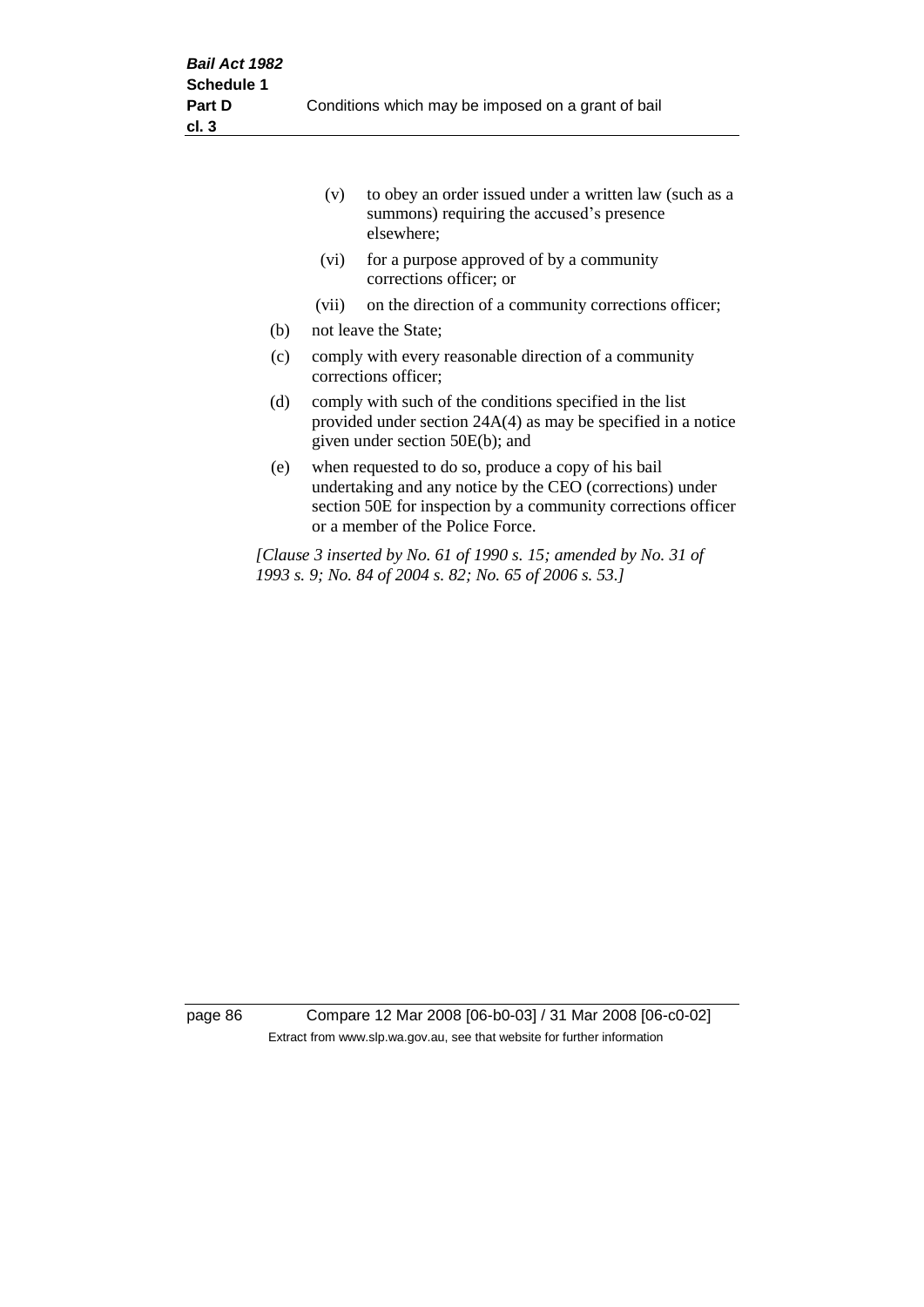**cl. 1**

# **Schedule 2**

*[Heading inserted by No. 45 of 1993 s. 11.]*

[Section 3(1)]

# **Serious offences**

|    | <b>Enactment</b>             | <b>Description of offence</b>                                                    |
|----|------------------------------|----------------------------------------------------------------------------------|
| 1. | <b>The Criminal Code</b>     |                                                                                  |
|    | s. 278 (as read with s. 282) | Wilful murder                                                                    |
|    | s. 279 (as read with s. 282) | Murder                                                                           |
|    | s. 280 (as read with s. 287) | Manslaughter                                                                     |
|    | s. 292                       | Disabling in order to commit<br>indictable offence                               |
|    | s. 294                       | Acts intended to cause grievous<br>bodily harm or to resist or prevent<br>arrest |
|    | s. 297                       | Grievous bodily harm                                                             |
|    | s. 301                       | Wounding and similar acts                                                        |
|    | s. $304(2)$                  | Acts or omissions, with intent to<br>harm, causing bodily harm or<br>danger      |
|    | s. 317                       | Assault occasioning bodily harm                                                  |
|    | s. $317A(a)$                 | Assault with intent to commit or<br>facilitate a crime                           |
|    | s. $317A(b)$                 | Assault with intent to do grievous<br>bodily harm                                |
|    | s. 318                       | Serious assaults                                                                 |
|    | s. 323                       | Indecent assault                                                                 |
|    | s. 324                       | Aggravated indecent assault                                                      |
|    | s. 325                       | Sexual penetration without consent                                               |
|    |                              |                                                                                  |

Compare 12 Mar 2008 [06-b0-03] / 31 Mar 2008 [06-c0-02] page 87 Extract from www.slp.wa.gov.au, see that website for further information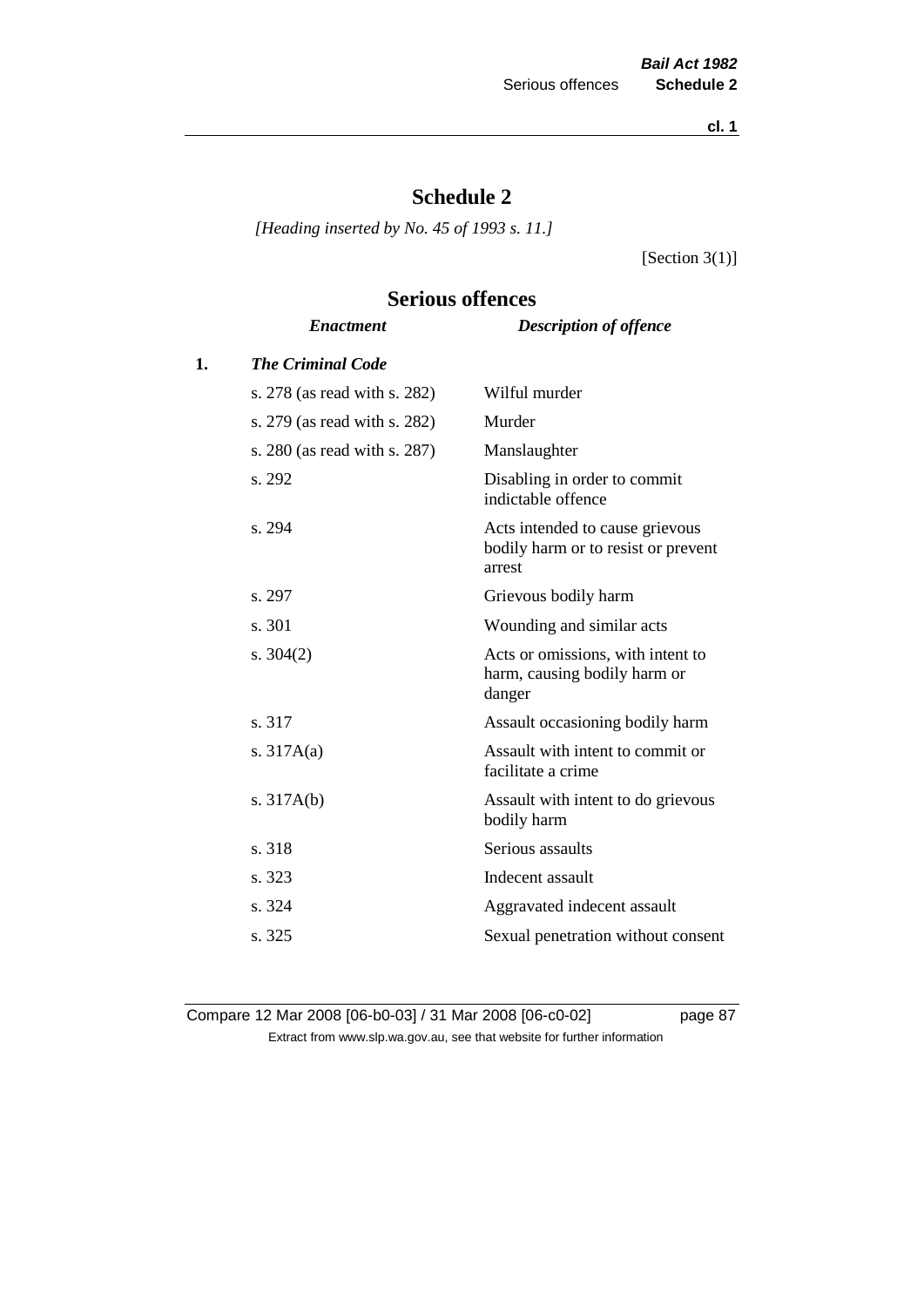**cl. 2**

|     | <b>Enactment</b>                | <b>Description of offence</b>                                                                                                                      |
|-----|---------------------------------|----------------------------------------------------------------------------------------------------------------------------------------------------|
|     | s. 326                          | Aggravated sexual penetration<br>without consent                                                                                                   |
|     | s. 331B                         | Sexual servitude                                                                                                                                   |
|     | s. 331C                         | Conducting business involving<br>sexual servitude                                                                                                  |
|     | s. 331D                         | Deceptive recruiting for<br>commercial sexual services                                                                                             |
|     | s. 332                          | Kidnapping                                                                                                                                         |
|     | s. 333                          | Deprivation of liberty                                                                                                                             |
|     | s. 338E                         | Stalking                                                                                                                                           |
|     | s. 378                          | Stealing a motor vehicle                                                                                                                           |
|     | s. 392                          | Robbery                                                                                                                                            |
|     | s. 393                          | Assault with intent to rob                                                                                                                         |
|     | s. 401                          | <b>Burglary</b>                                                                                                                                    |
|     | s. 444                          | Criminal damage, if the property is<br>destroyed or damaged by fire                                                                                |
| 2.  | <b>Bush Fires Act 1954</b>      |                                                                                                                                                    |
|     | s. 32                           | Wilfully lighting a fire or causing a<br>fire to be lit under such<br>circumstances as to be likely to<br>injure or damage a person or<br>property |
| 2a. | <b>Misuse of Drugs Act 1981</b> |                                                                                                                                                    |
|     | s. $6(1)$                       | Offences concerned with<br>prohibited drugs generally                                                                                              |
|     | s. $7(1)$                       | Offences concerned with<br>prohibited plants generally                                                                                             |
|     | s. $33(1)(a)$                   | Attempting to commit an offence<br>under section $6(1)$ or $7(1)$                                                                                  |
|     |                                 |                                                                                                                                                    |

# page 88 Compare 12 Mar 2008 [06-b0-03] / 31 Mar 2008 [06-c0-02] Extract from www.slp.wa.gov.au, see that website for further information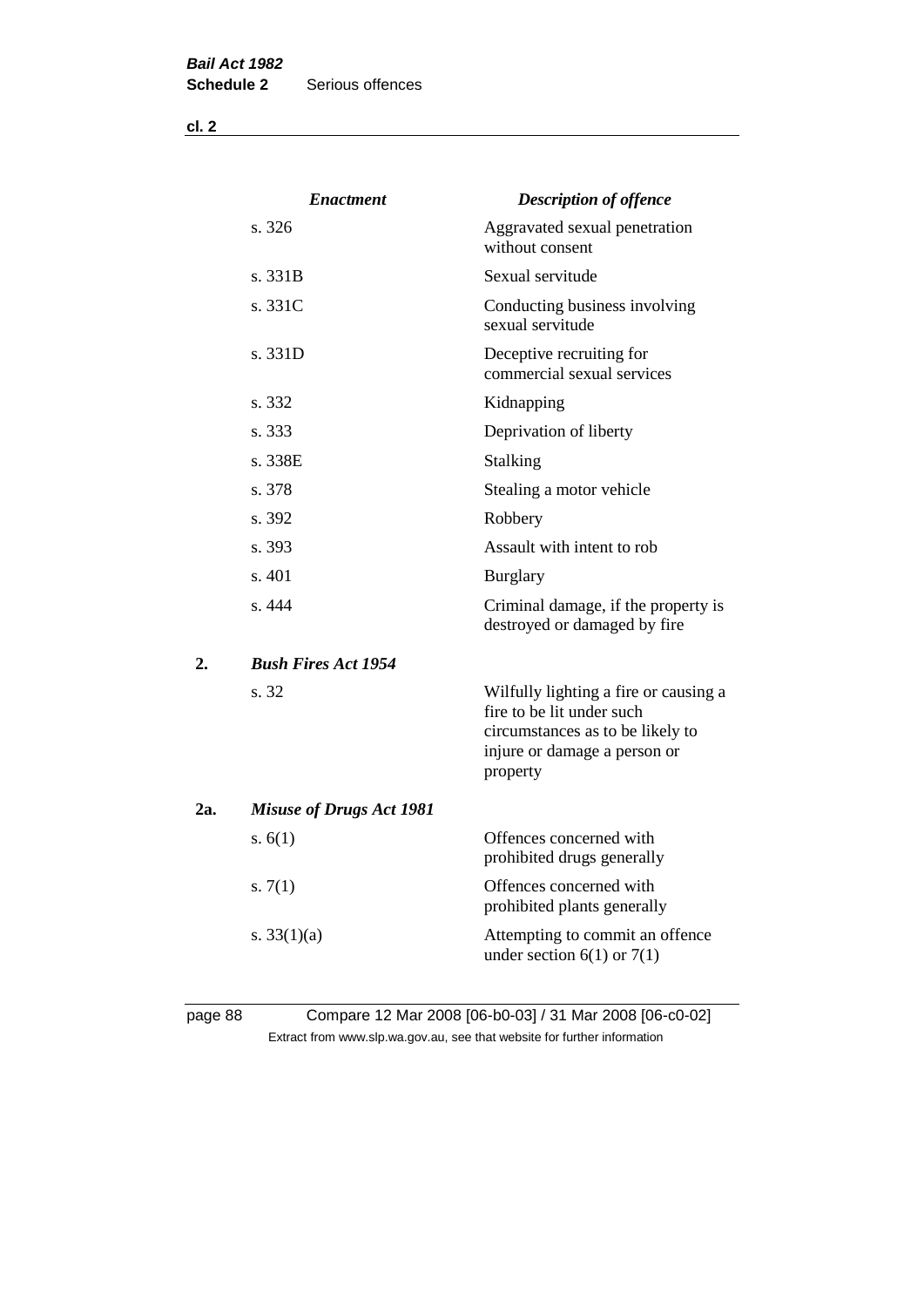#### **cl. 2b**

|     | <b>Enactment</b>                                                      |                                                                          | <b>Description of offence</b>                                                                                                                                  |  |  |
|-----|-----------------------------------------------------------------------|--------------------------------------------------------------------------|----------------------------------------------------------------------------------------------------------------------------------------------------------------|--|--|
|     | s. $33(2)(a)$                                                         |                                                                          | Conspiracy to commit an offence<br>under s. $6(1)$ or $7(1)$                                                                                                   |  |  |
| 2b. | <b>Restraining Orders Act 1997</b>                                    |                                                                          |                                                                                                                                                                |  |  |
|     | s. $61(1)$                                                            | order                                                                    | Breach of a violence restraining                                                                                                                               |  |  |
|     | s. $61(2a)$                                                           |                                                                          | Breach of a police order                                                                                                                                       |  |  |
|     | s. $86(2)$                                                            | Breach of a Part VII order under<br>the Justices Act 1902 <sup>2</sup> — |                                                                                                                                                                |  |  |
|     |                                                                       | (a)                                                                      | that under section 86 of the<br><b>Restraining Orders Act 1997</b><br>is taken to be a misconduct<br>restraining order under that<br>Act; and                  |  |  |
|     |                                                                       | (b)                                                                      | that shows on the face of the<br>order that the causing or<br>threatening of personal<br>injury by the accused was a<br>ground for the making of the<br>order. |  |  |
| 3.  | <b>Road Traffic Act 1974</b>                                          |                                                                          |                                                                                                                                                                |  |  |
|     | s. 59                                                                 | Dangerous driving causing death,<br>injury, etc.                         |                                                                                                                                                                |  |  |
|     | s. 59A                                                                | harm                                                                     | Dangerous driving causing bodily                                                                                                                               |  |  |
|     | $I$ Schodule 2 inserted by No. 45 of 1002 s. 11; amended by No. 82 of |                                                                          |                                                                                                                                                                |  |  |

*[Schedule 2 inserted by No. 45 of 1993 s. 11; amended by No. 82 of 1994 s. 13; No. 38 of 1998 s. 4(2); No. 54 of 1998 s. 15; No. 23 of 2001 s. 10(1); No. 4 of 2004 s. 24 and 26; No. 38 of 2004 s. 61; No. 62 of 2004 s. 9(1); No. 84 of 2004 s. 82.]* 

| Compare 12 Mar 2008 [06-b0-03] / 31 Mar 2008 [06-c0-02]                  |
|--------------------------------------------------------------------------|
| Extract from www.slp.wa.gov.au, see that website for further information |

page 89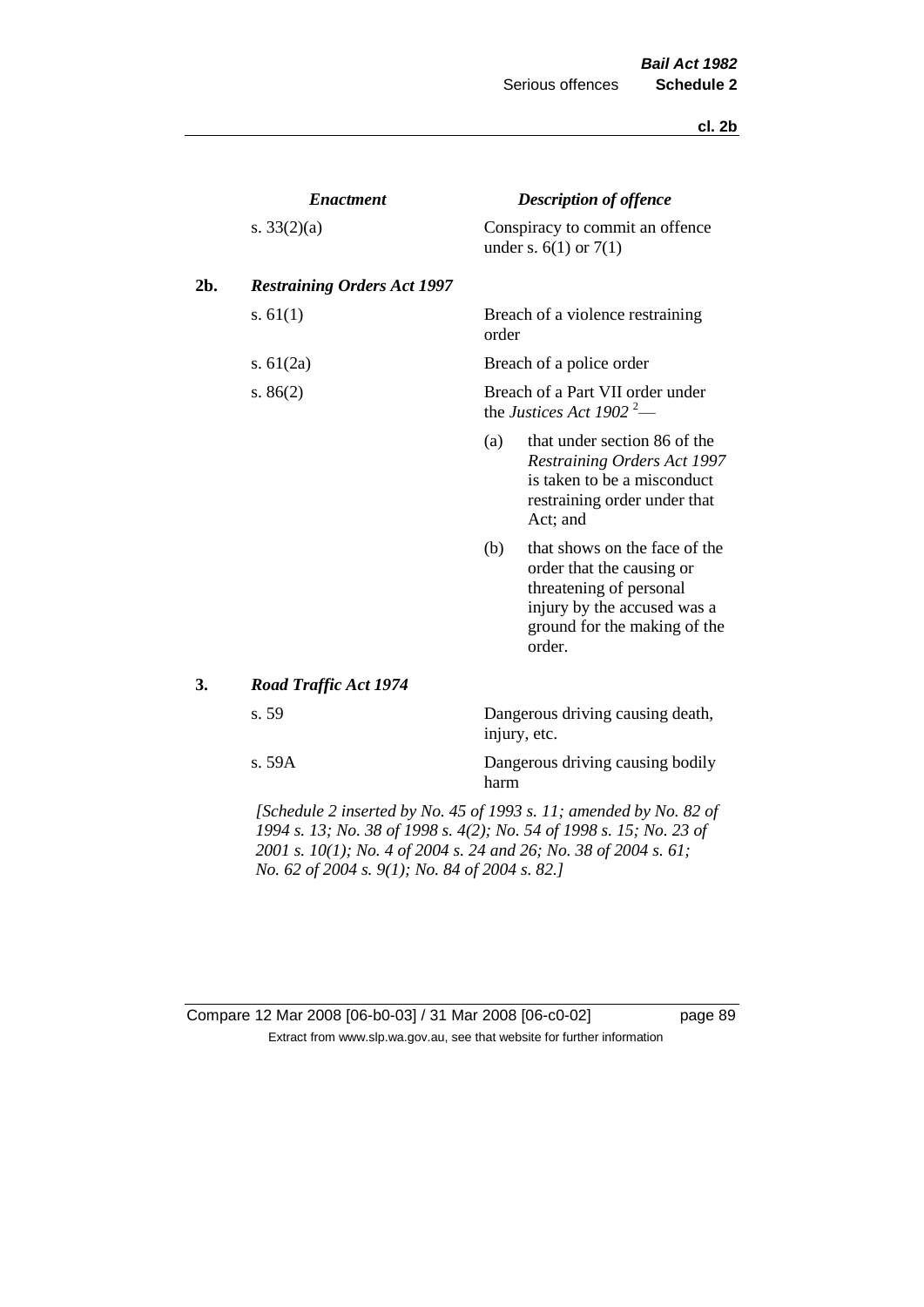# **Notes**

<sup>1</sup> This is a compilation of the *Bail Act 1982* and includes the amendments made by the other written laws referred to in the following table  $\frac{1}{a}$ , The table also contains information about any reprint.

## **Compilation table**

| <b>Short title</b>                                                                                                                                   | <b>Number</b><br>and year | Assent     | Commencement                                                               |
|------------------------------------------------------------------------------------------------------------------------------------------------------|---------------------------|------------|----------------------------------------------------------------------------|
| Bail Act 1982                                                                                                                                        | 86 of 1982                |            | 18 Nov 1982 6 Feb 1989 (see s. 2 and<br>Gazette 27 Jan 1989 p. 263)        |
| Acts Amendment<br>(Abolition of Capital)<br>Punishment) Act 1984<br>Pt. III                                                                          | 52 of 1984                | 5 Sep 1984 | 3 Oct 1984                                                                 |
| <b>Bail Amendment</b><br>Act 1984 <sup>4</sup>                                                                                                       | 74 of 1984                |            | 29 Nov 1984 6 Feb 1989 (see s. 2 and<br><i>Gazette</i> 27 Jan 1989 p. 263) |
| <b>Bail Amendment</b><br>Act 1988                                                                                                                    | 15 of 1988                | 6 Sep 1988 | 6 Feb 1989 (see s. 2 and<br><i>Gazette</i> 27 Jan 1989 p. 263)             |
| Reprint of the Bail Act 1982 under the Reprints Act 1984 and s. 21 of the Bail<br>Amendment Act 1988 <sup>5</sup> (includes amendments listed above) |                           |            |                                                                            |
| Criminal Law<br>Amendment Act 1988                                                                                                                   | 70 of 1988                |            | 15 Dec 1988 6 Feb 1989 (see s. 2(2)(b) and<br>Gazette 27 Jan 1989 p. 263). |

| Amendment Act 1988<br>Pt.4                                                        |            | 10.0001700  | $\sigma$ 1 co 1,000 (500 $\sigma$ = $(2/10)$ and<br>Gazette 27 Jan 1989 p. 263) |
|-----------------------------------------------------------------------------------|------------|-------------|---------------------------------------------------------------------------------|
| Acts Amendment<br>(Children's Court)<br>Act 1988 Pt. 13                           | 49 of 1988 | 22 Dec 1988 | 1 Dec 1989 (see s. 2 and<br>Gazette 24 Nov 1989 p. 4327)                        |
| Justices Amendment<br>Act 1989 s. 18                                              | 33 of 1989 |             | 22 Dec 1989 1 Jun 1991 (see s. 2 and<br><i>Gazette</i> 17 May 1991 p. 2455)     |
| <b>Community Corrections</b><br><b>Legislation Amendment</b><br>Act 1990 Pt. 2    | 61 of 1990 | 17 Dec 1990 | 3 Apr 1991 (see s. 2 and<br>Gazette 22 Mar 1991 p. 1209)                        |
| Child Welfare<br>Amendment Act<br>$(No. 2)$ 1990 s. 15                            | 83 of 1990 | 22 Dec 1990 | 1 Aug 1991 (see s. 2 and<br>Gazette 1 Aug 1991 p. 3983)                         |
| Children's Court of<br>Western Australia<br>Amendment Act<br>$(No. 2)$ 1991 s. 21 | 15 of 1991 | 21 Jun 1991 | 9 Aug 1991 (see s. 2(2) and<br>Gazette 9 Aug 1991 p. 4101)                      |

**Reprint of the** *Bail Act 1982* **as at 17 Oct 1991** (includes amendments listed above)

page 90 Compare 12 Mar 2008 [06-b0-03] / 31 Mar 2008 [06-c0-02] Extract from www.slp.wa.gov.au, see that website for further information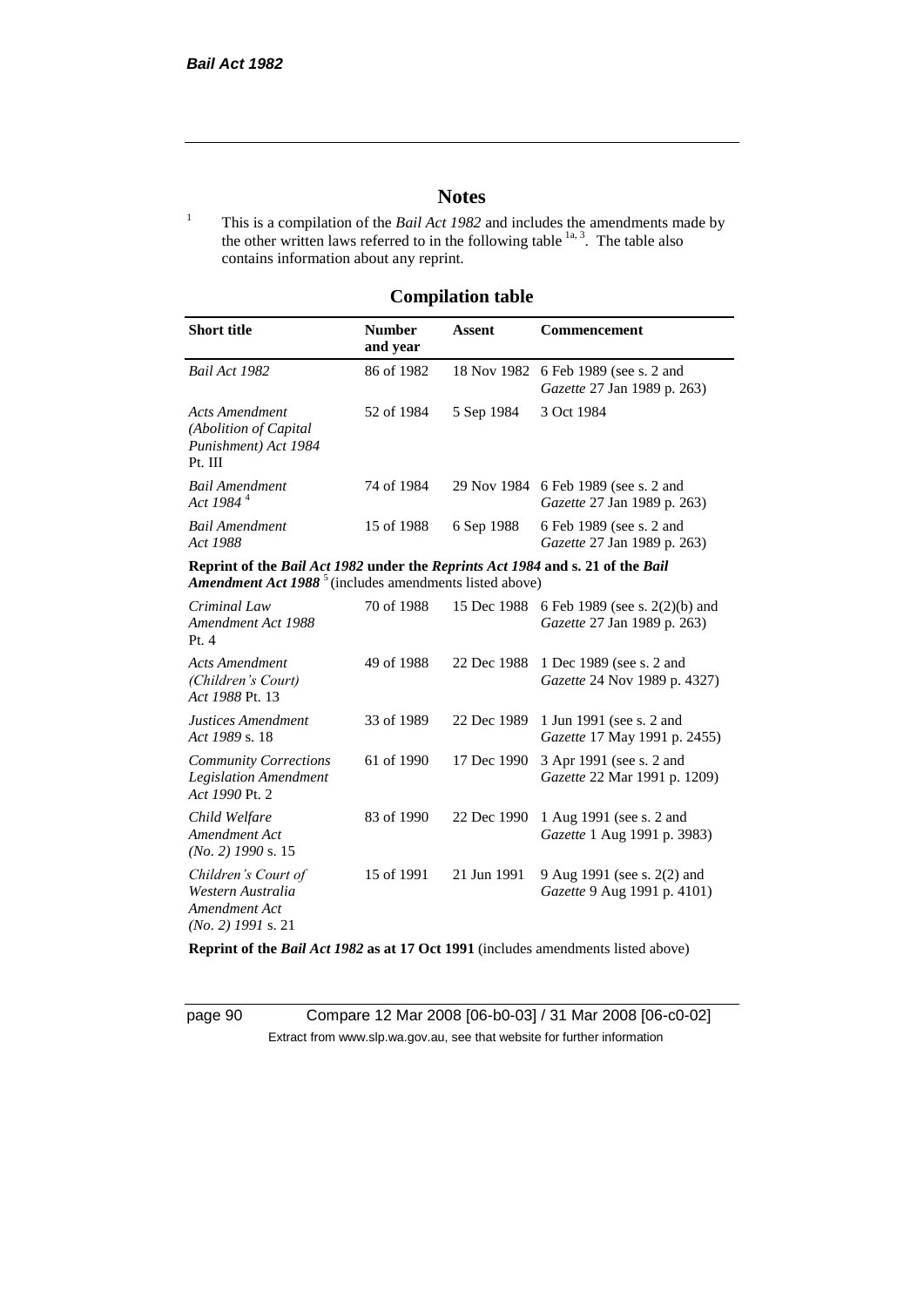| <b>Short title</b>                                                                         | <b>Number</b><br>and year | <b>Assent</b> | <b>Commencement</b>                                                                                                                                                        |
|--------------------------------------------------------------------------------------------|---------------------------|---------------|----------------------------------------------------------------------------------------------------------------------------------------------------------------------------|
| Acts Amendment (Sexual<br>Offences) Act 1992 Pt. 3                                         | 14 of 1992                | 17 Jun 1992   | 1 Aug 1992 (see s. 2 and<br>Gazette 28 Jul 1992 p. 3671)                                                                                                                   |
| <b>Acts Amendment</b><br>(Ministry of Justice)<br>Act 1993 Pt. 3 <sup>6</sup>              | 31 of 1993                | 15 Dec 1993   | 1 Jul 1993 (see s. 2)                                                                                                                                                      |
| Criminal Procedure<br>Amendment Act 1993<br>Pt. $2^7$                                      | 45 of 1993                | 20 Dec 1993   | Act other than s. 7-9 and<br>$10(2)(b)$ : 17 Jan 1994 (see<br>s. $2(1)$ ;<br>s. 7-9 and $10(2)(b)$ : 4 Mar 1994<br>(see s. $2(2)$ and <i>Gazette</i><br>4 Mar 1994 p. 915) |
| Criminal Law<br>Amendment Act 1994<br>s. $13(1)$ and $(2)$                                 | 82 of 1994                | 23 Dec 1994   | 20 Jan 1995 (see s. 2(2))                                                                                                                                                  |
| Acts Amendment (Fines,<br>Penalties and<br><b>Infringement Notices</b> )<br>Act 1994 Pt. 3 | 92 of 1994                | 23 Dec 1994   | 1 Jan 1995 (see s. 2(1) and<br>Gazette 30 Dec 1994 p. 7211)                                                                                                                |
| Sentencing<br>(Consequential<br>Provisions) Act 1995 Pt. 5                                 | 78 of 1995                | 16 Jan 1996   | 4 Nov 1996 (see s. 2 and<br>Gazette 25 Oct 1996 p. 5632)                                                                                                                   |
| Coroners Act 1996 s. 61                                                                    | 2 of 1996                 |               | 24 May 1996 7 Apr 1997 (see s. 2 and<br>Gazette 18 Mar 1997 p. 1529)                                                                                                       |
| <b>Mental Health</b><br>(Consequential<br>Provisions) Act 1996 Pt. 2                       | 69 of 1996                |               | 13 Nov 1996 13 Nov 1997 (see s. 2)                                                                                                                                         |

**Reprint of the** *Bail Act 1982* **as at 13 Mar 1997** (includes amendments listed above except those in the *Coroners Act 1996* and the *Mental Health (Consequential Provisions) Act 1996*) (corrections in *Gazette* 25 Jul 1997 p. 3909 and 14 Nov 1997 p. 6426)

*Statutes (Repeals and Minor Amendments) Act 1997* s. 21 57 of 1997 15 Dec 1997 15 Dec 1997 (see s. 2(1)) *Criminal Law Amendment Act (No. 1) 1998* s. 4(2) 38 of 1998 25 Sep 1998 23 Oct 1998

Compare 12 Mar 2008 [06-b0-03] / 31 Mar 2008 [06-c0-02] page 91 Extract from www.slp.wa.gov.au, see that website for further information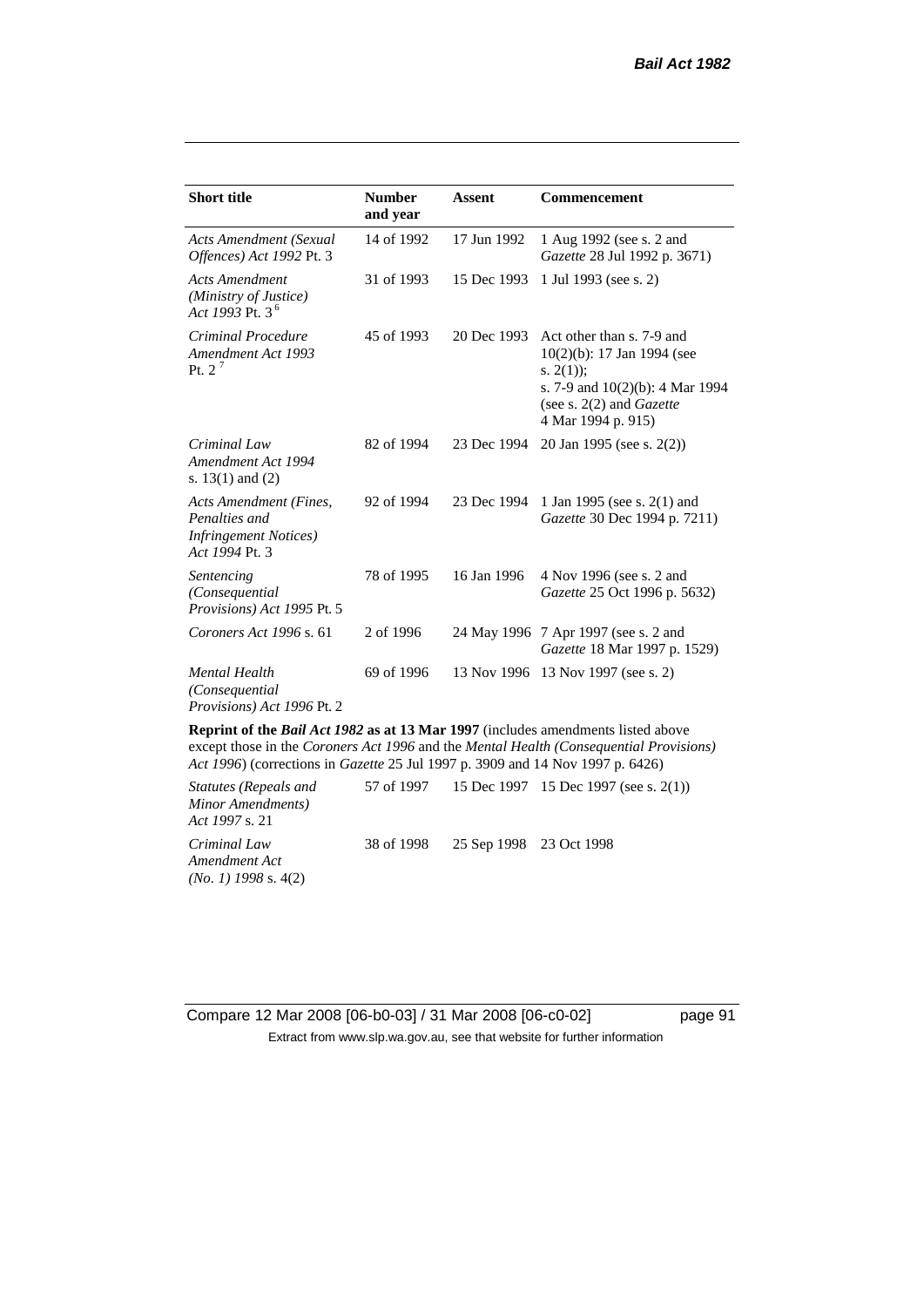| <b>Short title</b>                                                                                                                                 | <b>Number</b><br>and year | Assent      | Commencement                                                                                                                                                                                                                                                                                                                                            |
|----------------------------------------------------------------------------------------------------------------------------------------------------|---------------------------|-------------|---------------------------------------------------------------------------------------------------------------------------------------------------------------------------------------------------------------------------------------------------------------------------------------------------------------------------------------------------------|
| <b>Bail Amendment</b><br>Act 1998 <sup>8</sup>                                                                                                     | 54 of 1998                | 11 Jan 1999 | s. 1 and 2: 11 Jan 1999;<br>Pt. 4 and 7: 15 May 1999<br>(see s. 2 and <i>Gazette</i> )<br>11 May 1999 p. 1905);<br>Pt. 2, 3 and 5 (other than s. 12):<br>8 Mar 2000 (see s. 2 and<br>Gazette 7 Mar 2000 p. 1039);<br>s. 12: 1 Sep 2000 (see s. 2 and<br>Gazette 29 Aug 2000 p. 4985);<br>Pt. 6: 4 Dec 2000 (see s. 2 and<br>Gazette 4 Dec 2000 p. 6799) |
| Reprint of the Bail Act 1982 as at 27 Aug 1999 (includes amendments listed above<br>except those in the Bail Amendment Act 1998 Pt. 2, 3, 5 and 6) |                           |             |                                                                                                                                                                                                                                                                                                                                                         |
| Court Security and<br><b>Custodial Services</b><br>(Consequential<br>Provisions) Act 1999 Pt. 3                                                    | 47 of 1999                | 8 Dec 1999  | 18 Dec 1999 (see s. 2 and<br>Gazette 17 Dec 1999 p. 6175-6)                                                                                                                                                                                                                                                                                             |
| Criminal Law Amendment<br>Act 2001 s. $10(1)$                                                                                                      | 23 of 2001                | 26 Nov 2001 | 24 Dec 2001                                                                                                                                                                                                                                                                                                                                             |
| Criminal Investigation<br>(Identifying People)<br>Act 2002 s. 96                                                                                   | 6 of 2002                 | 4 Jun 2002  | 20 Nov 2002 (see s. 2 and<br>Gazette 19 Nov 2002 p. 5505)                                                                                                                                                                                                                                                                                               |
| Criminal Law (Procedure)<br>Amendment Act 2002 Pt. 4<br>Div. 1                                                                                     | 27 of 2002                | 25 Sep 2002 | 27 Sep 2002 (see s. 2 and<br>Gazette 27 Sep 2002 p. 4875)                                                                                                                                                                                                                                                                                               |
| Sentencing Legislation<br>Amendment and Repeal<br>Act 2003 s. 29(3) and 37                                                                         | 50 of 2003                | 9 Jul 2003  | s. 29(3): 31 Aug 2003 (see s. 2)<br>and Gazette 29 Aug 2003<br>p. 3833);<br>s. 37: 15 May 2004 (see s. 2 and<br>Gazette 14 May 2004 p. 1445)                                                                                                                                                                                                            |
| Acts Amendment and<br>Repeal (Courts and Legal<br>Practice) Act 2003 s. 88<br>and 121 $9$                                                          | 65 of 2003                | 4 Dec 2003  | 1 Jan 2004 (see s. 2 and Gazette<br>30 Dec 2003 p. 5722)                                                                                                                                                                                                                                                                                                |
| <b>Statutes (Repeals and</b><br>Minor Amendments)<br>Act 2003 s. 29                                                                                | 74 of 2003                | 15 Dec 2003 | 15 Dec 2003 (see s. 2)                                                                                                                                                                                                                                                                                                                                  |
| Criminal Code Amendment<br>Act 2004 s. 24, 26 and 58                                                                                               | 4 of 2004                 | 23 Apr 2004 | 21 May 2004 (see s. 2)                                                                                                                                                                                                                                                                                                                                  |

page 92 Compare 12 Mar 2008 [06-b0-03] / 31 Mar 2008 [06-c0-02] Extract from www.slp.wa.gov.au, see that website for further information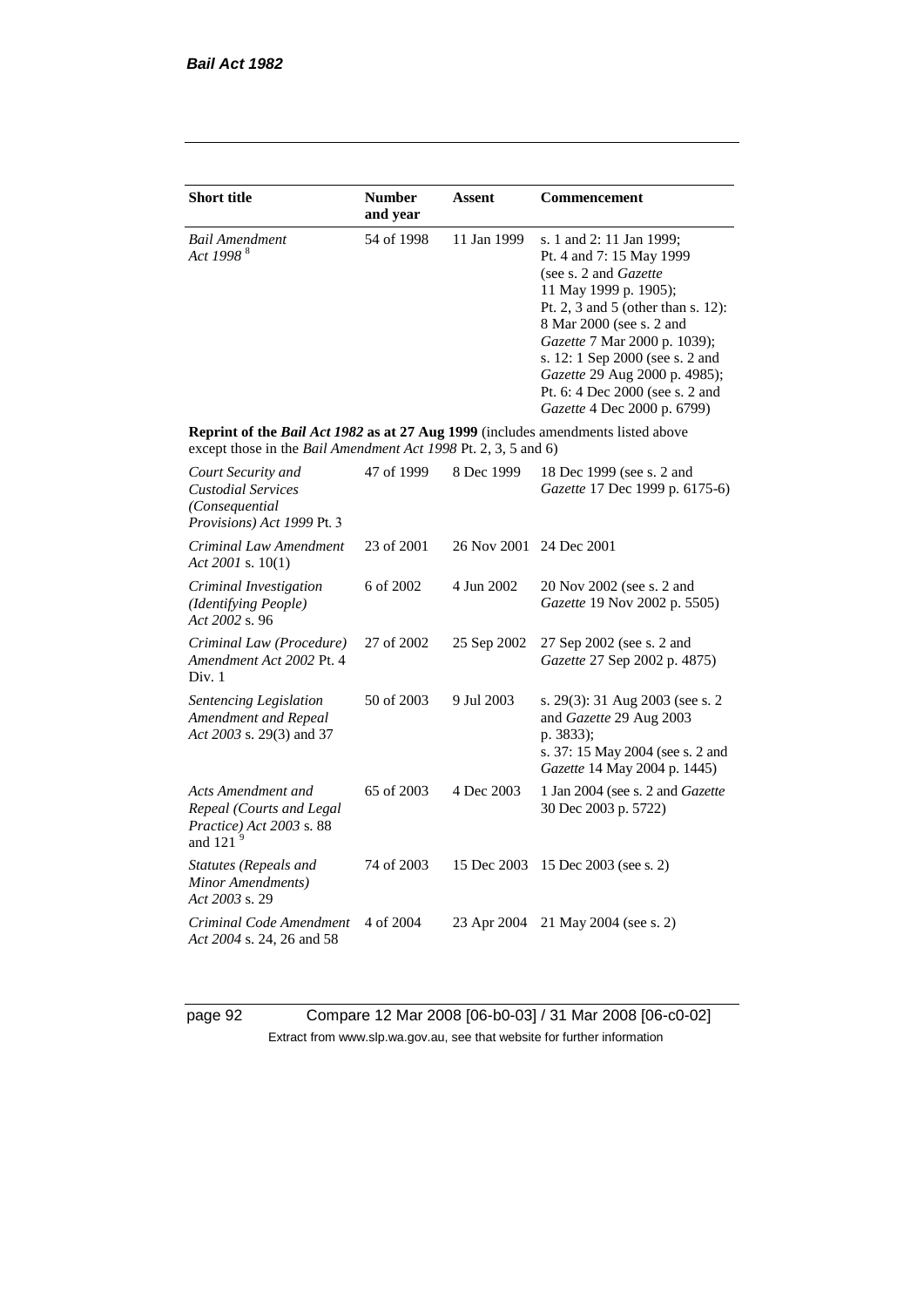| <b>Short title</b>                                                                                                                                                                                                                                                       | <b>Number</b><br>and year | <b>Assent</b> | <b>Commencement</b>                                                                                                                                                                                                                                      |  |
|--------------------------------------------------------------------------------------------------------------------------------------------------------------------------------------------------------------------------------------------------------------------------|---------------------------|---------------|----------------------------------------------------------------------------------------------------------------------------------------------------------------------------------------------------------------------------------------------------------|--|
| Sentencing Legislation<br>Amendment Act 2004 s. 13                                                                                                                                                                                                                       | 27 of 2004                | 14 Oct 2004   | 31 May 2006 (see s. 2 and<br>Gazette 30 May 2006 p. 1965)                                                                                                                                                                                                |  |
| Children and Community<br>Services Act 2004 s. 251                                                                                                                                                                                                                       | 34 of 2004                | 20 Oct 2004   | 1 Mar 2006 (see s. 2 and<br>Gazette 14 Feb 2006 p. 695)                                                                                                                                                                                                  |  |
| <b>Acts Amendment (Family</b><br>and Domestic Violence)<br>Act 2004 Pt. 3                                                                                                                                                                                                | 38 of 2004                | 9 Nov 2004    | 1 Dec 2004 (see s. 2 and<br>Gazette 26 Nov 2004 p. 5309)                                                                                                                                                                                                 |  |
| Acts Amendment (Court of<br>Appeal) Act 2004 s. 28                                                                                                                                                                                                                       | 45 of 2004                | 9 Nov 2004    | s. $28(1)$ , (2) and (4) (other than<br>the amendment to s. $7A(1)$ :<br>1 Feb 2005 (see. s. 2 and<br>Gazette 14 Jan 2005 p. 163);<br>s. $28(3)$ and $(4)$ (the<br>amendment to s. $7A(1)$ :<br>2 May 2005 (see. s. 2 and<br>Gazette 14 Jan 2005 p. 163) |  |
| <b>Courts Legislation</b><br>Amendment and Repeal<br>Act 2004 s. 141 <sup>10</sup>                                                                                                                                                                                       | 59 of 2004                | 23 Nov 2004   | 1 May 2005 (see s. 2 and<br>Gazette 31 Dec 2004 p. 7128)                                                                                                                                                                                                 |  |
| Misuse of Drugs<br>Amendment Act 2004 s. 9(1)                                                                                                                                                                                                                            | 62 of 2004                | 24 Nov 2004   | 1 Jan 2005 (see s. 2 and <i>Gazette</i><br>10 Dec 2004 p. 5965)                                                                                                                                                                                          |  |
| Criminal Procedure and<br>Appeals (Consequential and<br>Other Provisions) Act 2004<br>Pt. 3 and s. 82 and 83                                                                                                                                                             | 84 of 2004                | 16 Dec 2004   | 2 May 2005 (see s. 2 and<br>Gazette 31 Dec 2004 p. 7129<br>(correction in Gazette<br>7 Jan 2005 p. 53))                                                                                                                                                  |  |
| <b>Reprint 5: The Bail Act 1982 as at 1 Apr 2005</b> (includes amendments listed above except<br>those in the Sentencing Legislation Amendment Act 2004, the Acts Amendment (Court of<br>Appeal) Act 2004 s. 28(3) and (4) (the amendment to s. 7A(1)), the Children and |                           |               |                                                                                                                                                                                                                                                          |  |

*Community Services Act 2004*, the *Courts Legislation Amendment and Repeal Act 2004* and the *Criminal Procedure and Appeals (Consequential and Other Provisions) Act 2004*)

| Planning and Development<br>(Consequential and<br><b>Transitional Provisions</b> )<br>Act 2005 s. 15 | 38 of 2005 |            | 12 Dec 2005 9 Apr 2006 (see s. 2 and<br><i>Gazette</i> 21 Mar 2006 p. 1078) |
|------------------------------------------------------------------------------------------------------|------------|------------|-----------------------------------------------------------------------------|
| Criminal Investigation<br>(Consequential Provisions)<br>Act 2006 Pt. 2                               | 59 of 2006 |            | 16 Nov 2006 1 Jul 2007 (see s. 2 and <i>Gazette</i><br>22 Jun 2007 p. 2838) |
| <i>Prisons and Sentencing</i><br><b>Legislation Amendment</b><br>Act 2006 Pt. 5                      | 65 of 2006 | 8 Dec 2006 | 4 Apr 2007 (see s. 2 and <i>Gazette</i><br>3 Apr 2007 p. 1491)              |

Compare 12 Mar 2008 [06-b0-03] / 31 Mar 2008 [06-c0-02] page 93 Extract from www.slp.wa.gov.au, see that website for further information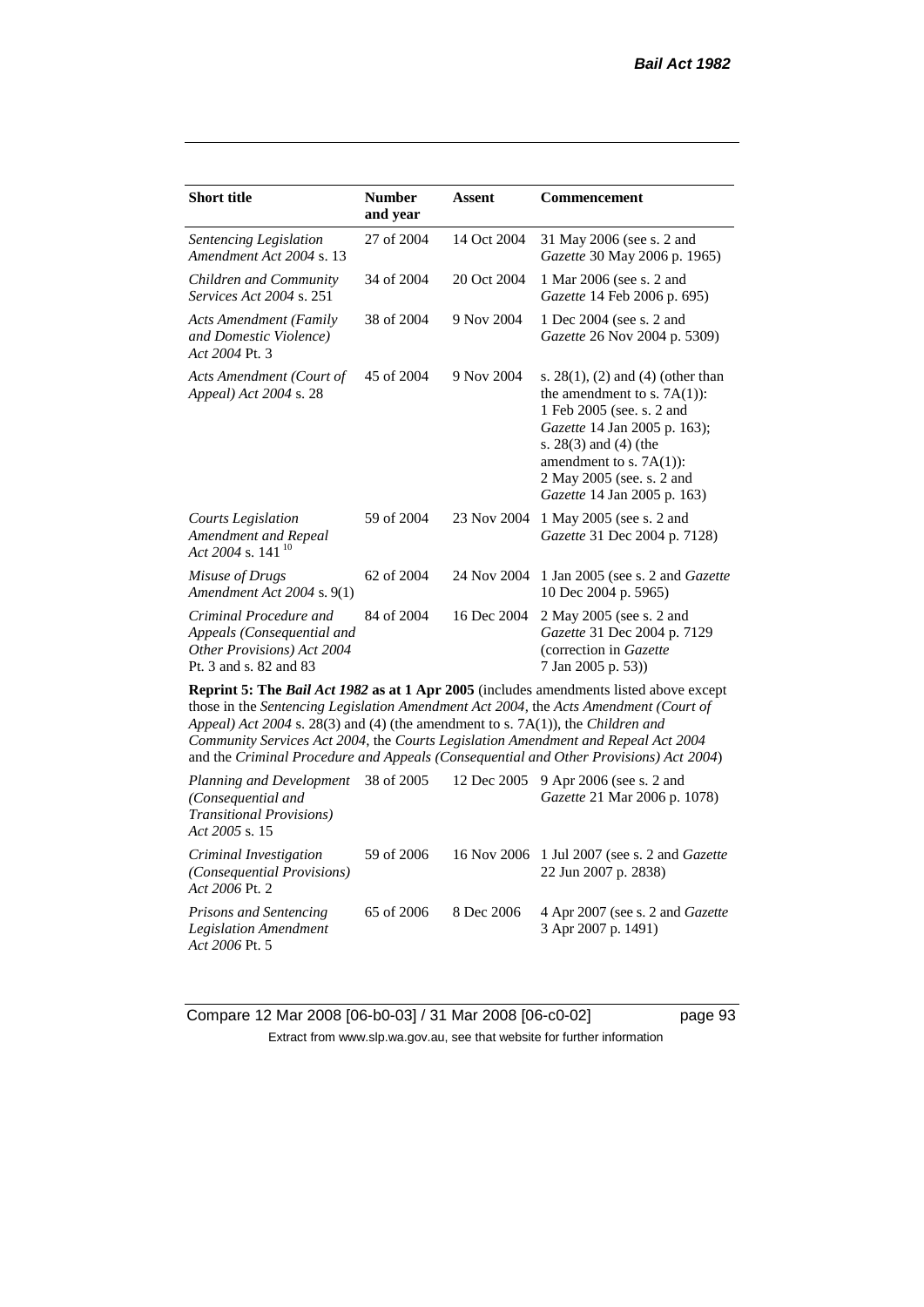| <b>Short title</b>                                                                       | <b>Number</b><br>and vear | Assent | <b>Commencement</b> |  |
|------------------------------------------------------------------------------------------|---------------------------|--------|---------------------|--|
| <b>Reprint 6: The Bail Act 1982 as at 14 Sep 2007</b> (includes amendments listed above) |                           |        |                     |  |

<sup>1a</sup> On the date as at which this compilation was prepared, provisions referred to in the following table had not come into operation and were therefore not included in this compilation. For the text of the provisions see the endnotes referred to in the table.

| Provisions that have not come into operation |  |  |  |
|----------------------------------------------|--|--|--|
|----------------------------------------------|--|--|--|

| <b>Short title</b>                                                                              | Number<br>and year | Assent      | <b>Commencement</b>                     |
|-------------------------------------------------------------------------------------------------|--------------------|-------------|-----------------------------------------|
| <b>Machinery of Government</b><br>(Miscellaneous<br>Amendments) Act 2006<br>Pt. 3 Div. $1^{11}$ | 28 of 2006         | 26 Jun 2006 | To be proclaimed (see s. 2)             |
| Criminal Law and Evidence<br>Amendment Act 2008 s. 56 <sup>13</sup>                             | 2 of 2008          |             | 12 Mar 2008 To be proclaimed (see s. 2) |
| <b>Bail Amendment Act 2008</b><br><b>Pt.</b> $2^{14}$                                           | 6 of 2008          |             | 31 Mar 2008 To be proclaimed (see s. 2) |

<sup>2</sup> The short title of the *Justices Act 1902* was changed to the *Criminal Procedure (Summary) Act 1902* by the *Courts Legislation Amendment and Repeal Act 2004*  s. 25. The Act was then repealed by the *Criminal Procedure and Appeal (Consequential and Other Provisions) Act 2004.*

- <sup>3</sup> The amendment in the *Sentencing Legislation Amendment and Repeal Act 1999* s. 26 had not come into operation when it was repealed by the *Sentencing Legislation Amendment and Repeal Act 2003* s. 31.
- <sup>4</sup> The *Bail Amendment Act 1984* s. 10 and 11 were repealed by the *Bail Amendment Act 1988* s. 20.
- <sup>5</sup> The *Bail Act 1982* was not in operation at the time when the reprint was compiled, but the reprinting was authorised by s. 21 of the *Bail Amendment Act 1988*.
- <sup>6</sup> The *Acts Amendment (Ministry of Justice) Act 1993* Pt. 19 is a transitional provision that is of no further effect.

page 94 Compare 12 Mar 2008 [06-b0-03] / 31 Mar 2008 [06-c0-02] Extract from www.slp.wa.gov.au, see that website for further information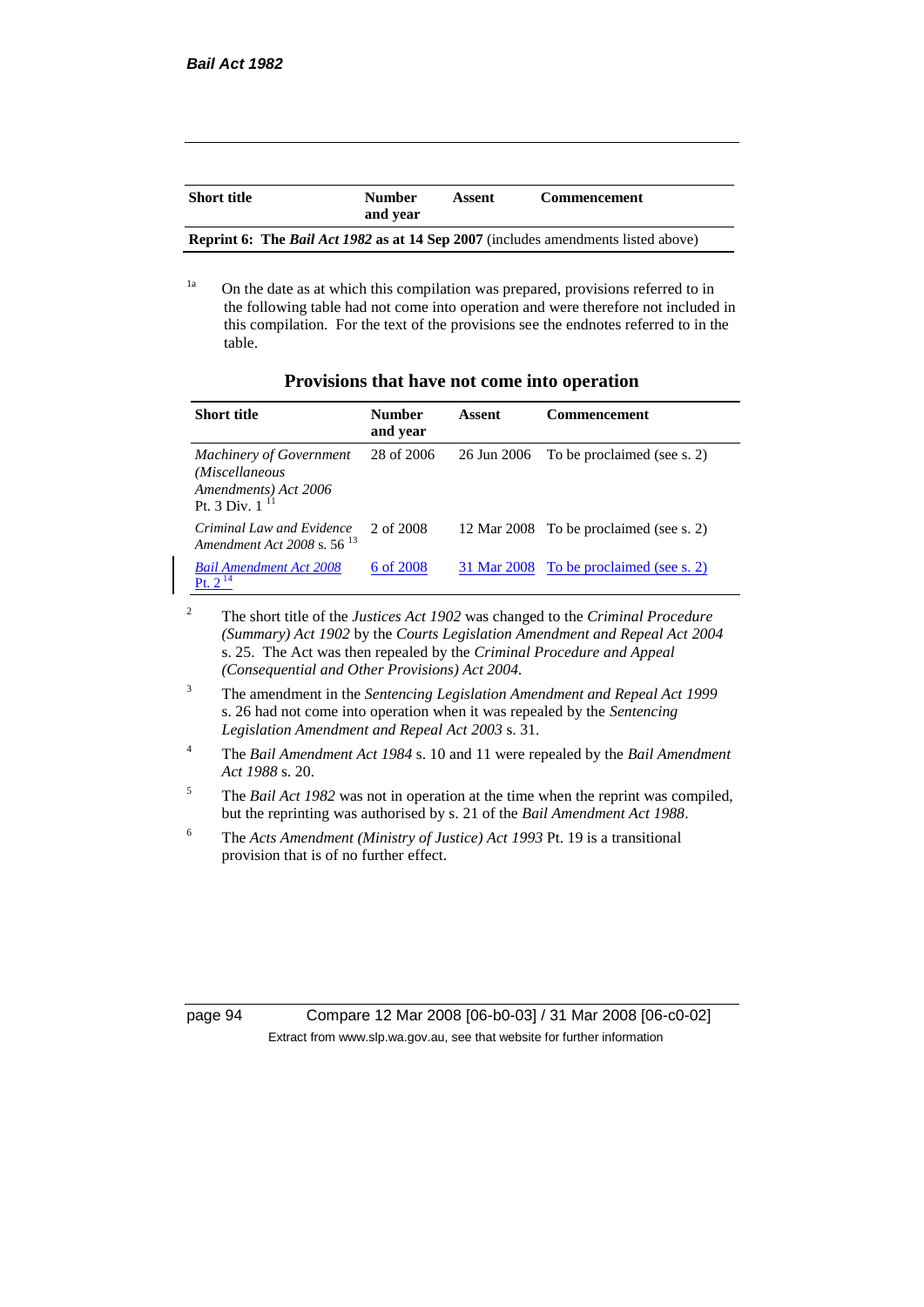<sup>7</sup> The *Criminal Procedure Amendment Act 1993* s. 13 reads as follows:

#### **13. Transitional**

- (1) The amendments to the principal Act effected by a provision of this Part apply in relation to —
	- (a) a child arrested for any offence; and
	- (b) a person, other than a child, arrested for a serious offence,

on or after the day on which that provision comes into operation.

- (2) In subsection (1) **"child"** and **"serious offence"** have the same meanings as in the principal Act.
- <sup>8</sup> The *Bail Amendment Act 1998* s. 6(2) is a transitional provision that is of no further effect.
- <sup>9</sup> The *Acts Amendment and Repeal (Courts and Legal Practice) Act 2003* s. 97 reads as follows:

 $\epsilon$ 

 $\alpha$ 

#### **97. References to Crown Solicitor**

If in a written law or other document or instrument there is a reference to the Crown Solicitor that reference may, where the context so requires, be read as if it had been amended to be a reference to the State Solicitor.

".

".

- <sup>10</sup> The amendment in the *Courts Legislation Amendment and Repeal Act 2004* s. 141 (amending Sch. 1 Pt. A cl. 4) is not included because the clause it sought to amend had been amended by the *Acts Amendment (Court of Appeal) Act 2004* s. 28(4) before the amendment purported to come into operation.
- <sup>11</sup> On the date as at which this compilation was prepared, the *Machinery of Government (Miscellaneous Amendments) Act 2006* Pt. 3 Div. 1 had not come into operation. It reads as follows:

#### $\alpha$

#### **Part 3 — Attorney General, and Justice**

#### **Division 1 —** *Bail Act 1982*

#### **30. The Act amended**

The amendments in this Division are to the *Bail Act 1982*.

Compare 12 Mar 2008 [06-b0-03] / 31 Mar 2008 [06-c0-02] page 95 Extract from www.slp.wa.gov.au, see that website for further information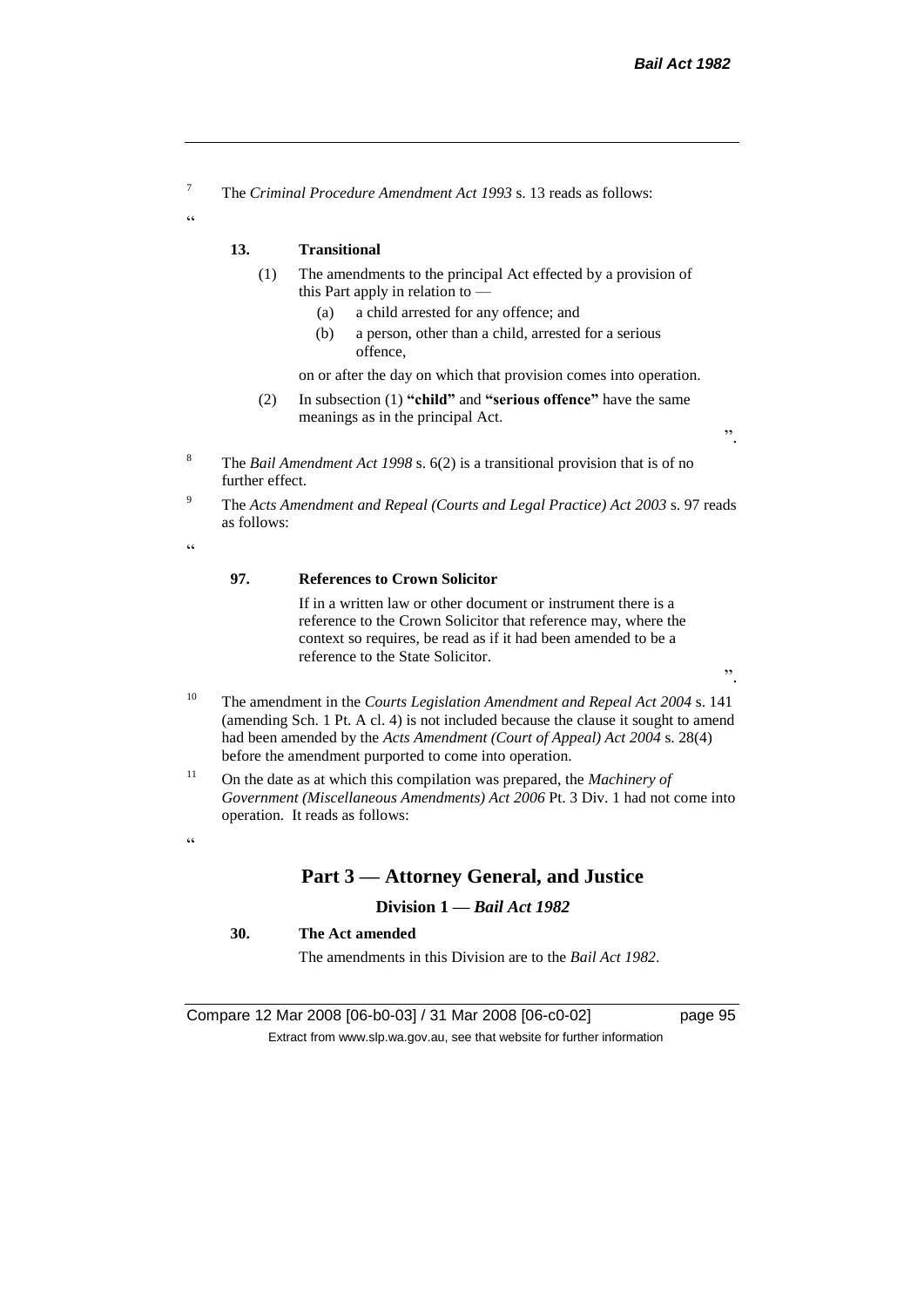#### **31. Section 3 amended**

- (1) Section 3(1) is amended as follows:
	- (a) by inserting the following definitions in the appropriate alphabetical positions —
- $\epsilon$

**"CEO"** means the chief executive officer of the Department; **"Department"** means the department of the Public Service principally assisting in the administration of this Act;

";

".

- (b) in the definition of "authorised community services officer" in paragraph (a) by deleting "(Justice)" in both places where it occurs <sup>12</sup>;
- (c) by deleting the definition of "CEO (Justice)"  $^{12}$ .
- (2) Section  $3(5)$  is amended by deleting "department of which he is the chief executive officer" and inserting instead —
	- " Department ".

#### **32. Section 66A amended** <sup>12</sup>

Section 66A(2) is amended by deleting "department of which the CEO (Justice) is the chief executive officer" and inserting instead —

" Department ".

"  $CEO$  "

#### **33. Various references to CEO (Justice) changed to CEO** <sup>12</sup>

Each provision listed in the Table to this section is amended by deleting "CEO (Justice)" in each place where it occurs and inserting instead —

| <b>Table</b><br>s. 50E<br>s. $3(5)$<br>s. $24A(4)$<br>s. $50F(1)$ , (3), (4) and (5)<br>s. 27A<br>s. 50H<br>s. 50A<br>s. 50J<br>s. $50C(4)(a)$ and (b)<br>s. $50L(1)$ |  |
|-----------------------------------------------------------------------------------------------------------------------------------------------------------------------|--|
|                                                                                                                                                                       |  |
|                                                                                                                                                                       |  |
|                                                                                                                                                                       |  |
|                                                                                                                                                                       |  |
|                                                                                                                                                                       |  |
|                                                                                                                                                                       |  |
| Sch. 1 Part D cl. $3(3)(e)$<br>s. $50D(1)(a)$                                                                                                                         |  |
| The headings to sections 27A, 50A, 50E, 50F and 50J will be altered by<br>Note:<br>deleting "(Justice)".                                                              |  |

<sup>12</sup> The amendments to the *Bail Act 1982* in the *Machinery of Government (Miscellaneous Amendments) Act 2006* Pt. 3 Div. 1 cl. 31(1)(b) and (c), cl. 32

page 96 Compare 12 Mar 2008 [06-b0-03] / 31 Mar 2008 [06-c0-02] Extract from www.slp.wa.gov.au, see that website for further information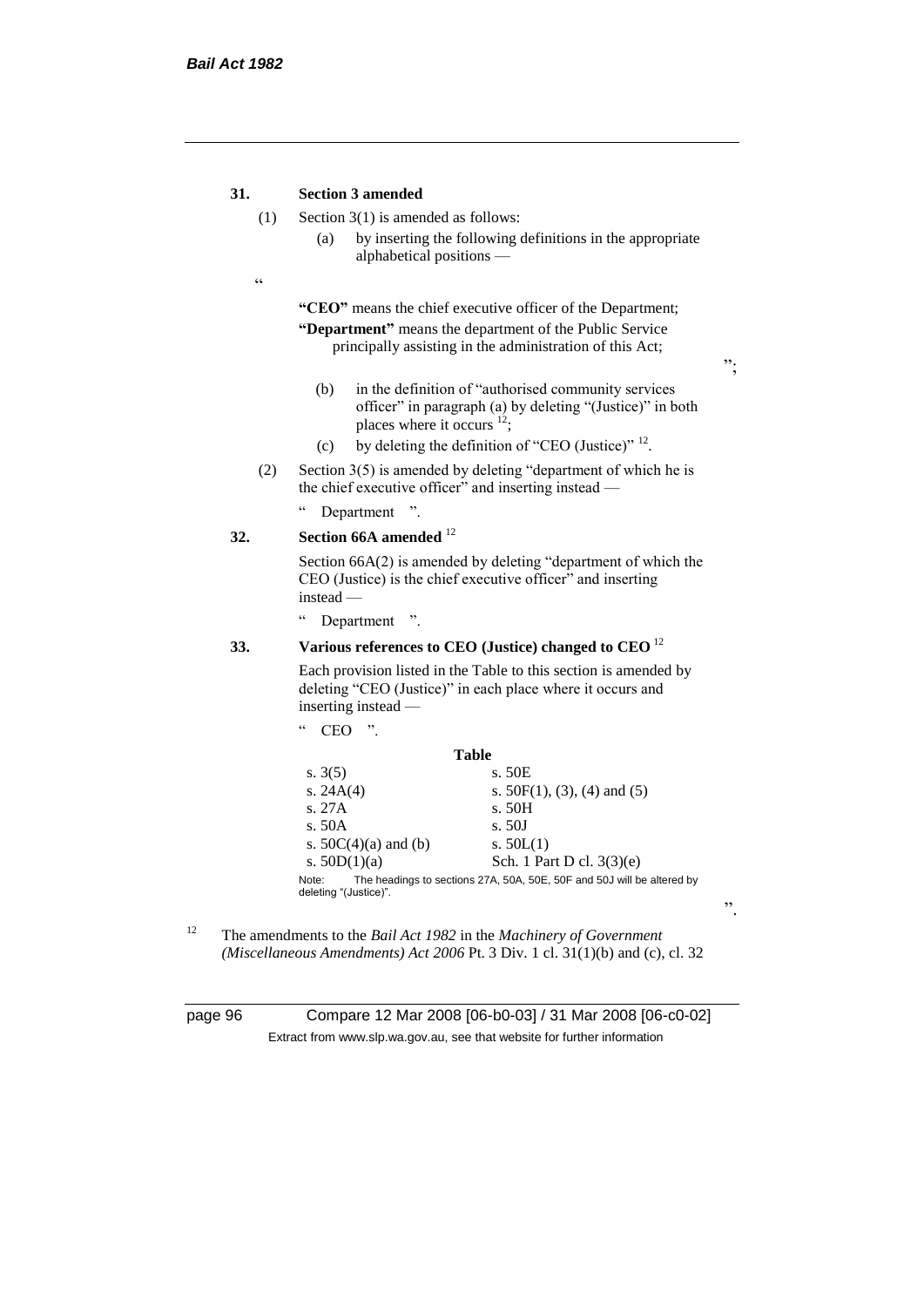and 33 would conflict with amendments by the *Prisons and Sentencing Legislation Amendment Act 2006* Pt. 5.

<sup>13</sup> On the date as at which this compilation was prepared, the *Criminal Law and Evidence Amendment Act 2008* s. 56 had not come into operation. It reads as follows:

 $\alpha$ 

#### **56.** *Bail Act 1982* **amended**

- (1) The amendments in this section are to the *Bail Act 1982*.
- (2) Section 50C(4)(b) is amended by deleting "a defendant" and inserting instead —
	- " an accused ".
- (3) Section 50L(1) is amended by deleting "a defendant" in each place where it occurs and in each place inserting instead —
	- " an accused ".
- (4) Section 50L(1)(b) is amended by deleting "the defendant" and inserting instead —
	- " the accused ".
- (5) Section 52(4) is amended by deleting "jurisdiction." and inserting instead —

 $\epsilon$ 

jurisdiction, but —

- (a) no fees shall be charged by the Supreme Court or District Court for or in respect of any act or proceeding that relates to the prosecution; and
- (b) the Supreme Court or District Court cannot order a party to the prosecution to pay another party's costs of or relating to the prosecution, except under section 166(2) of the *Criminal Procedure Act 2004*.
- (6) Section 67(2)(b) is amended by deleting "a defendant" and inserting instead —
	- " an accused ".

Compare 12 Mar 2008 [06-b0-03] / 31 Mar 2008 [06-c0-02] page 97 Extract from www.slp.wa.gov.au, see that website for further information

".

".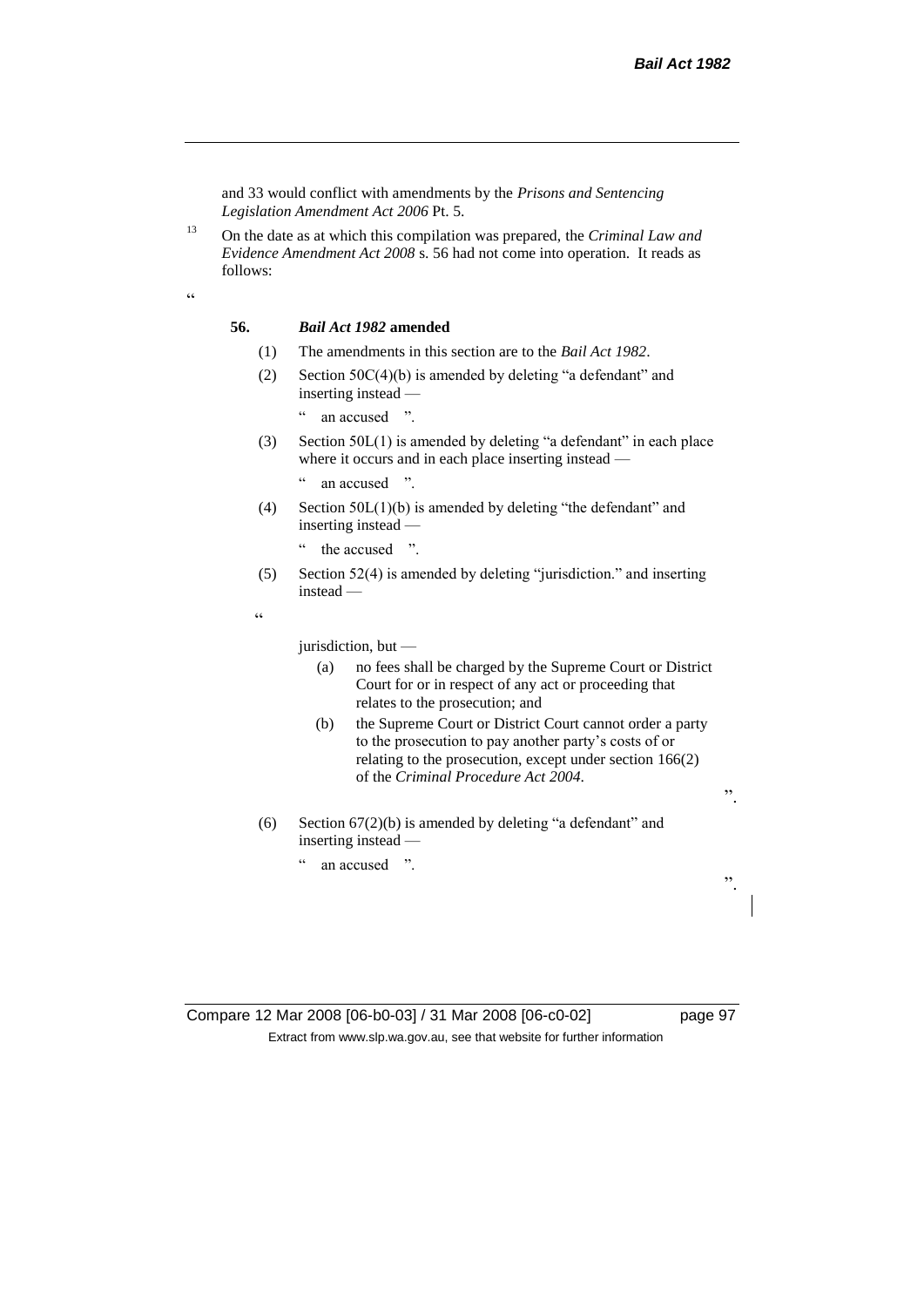| 14                        | On the date as at which this compilation was prepared, the Bail Amendment<br>Act 2008 Pt. 2 had not come into operation. It reads as follows:                                                                                                       |
|---------------------------|-----------------------------------------------------------------------------------------------------------------------------------------------------------------------------------------------------------------------------------------------------|
| ۷Ć                        |                                                                                                                                                                                                                                                     |
|                           | Part 2 - Bail Act 1982 amended                                                                                                                                                                                                                      |
| 3.                        | The Act amended in this Part                                                                                                                                                                                                                        |
|                           | The amendments in this Part are to the <i>Bail Act 1982</i> .                                                                                                                                                                                       |
| 4.                        | <b>Section 3 amended</b>                                                                                                                                                                                                                            |
|                           | Section $3(1)$ is amended as follows:                                                                                                                                                                                                               |
|                           | by deleting the definition of "appropriate judicial officer"<br>(a)<br>and inserting instead —                                                                                                                                                      |
| $\pmb{\zeta} \pmb{\zeta}$ |                                                                                                                                                                                                                                                     |
|                           | "appropriate judicial officer" means -                                                                                                                                                                                                              |
|                           | subject to paragraphs $(b)$ , $(c)$ and $(d)$ , a judicial officer<br>(a)<br>who is empowered to exercise jurisdiction in the court<br>before which the accused is required to appear<br>pursuant to his bail undertaking; or                       |
|                           | if the court is the Court of Appeal, a judge of appeal;<br>(b)                                                                                                                                                                                      |
|                           | <b>or</b>                                                                                                                                                                                                                                           |
|                           | except in section 49, a Judge of the Supreme Court or<br>(c)<br>of the Children's Court, as the case may require, in<br>any case where —                                                                                                            |
|                           | under section 15 only a Judge of the Supreme<br>(i)<br>Court or of the Children's Court has power to<br>grant bail; or                                                                                                                              |
|                           | (ii) a judicial officer has exercised the power<br>contained in section $31(2)(d)$ ,                                                                                                                                                                |
|                           | for the appearance in question; or                                                                                                                                                                                                                  |
|                           | except in section 49, a Judge of the Supreme Court, of<br>(d)<br>the District Court, or of the Children's Court, as the<br>case may require, in any case where such a Judge has<br>granted bail under section 14 for the appearance in<br>question; |
|                           | $\overline{\mathcal{P}}$<br>in the definition of "court" by deleting paragraph (c) and<br>(b)<br>inserting instead —                                                                                                                                |
|                           | $\epsilon$<br>the Coroner's Court of Western Australia;<br>(c)                                                                                                                                                                                      |

page 98 Compare 12 Mar 2008 [06-b0-03] / 31 Mar 2008 [06-c0-02] Extract from www.slp.wa.gov.au, see that website for further information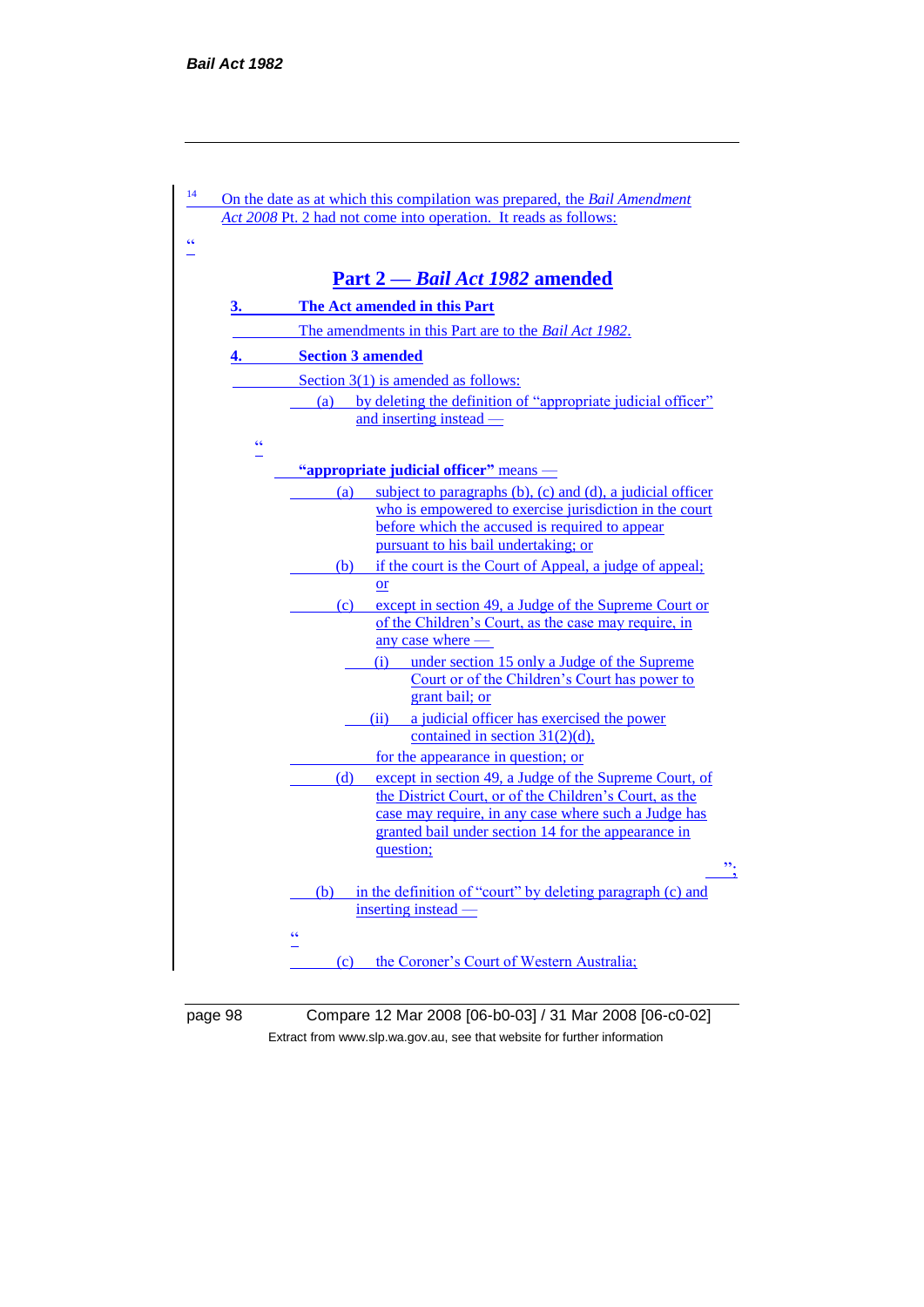

Compare 12 Mar 2008 [06-b0-03] / 31 Mar 2008 [06-c0-02] page 99 Extract from www.slp.wa.gov.au, see that website for further information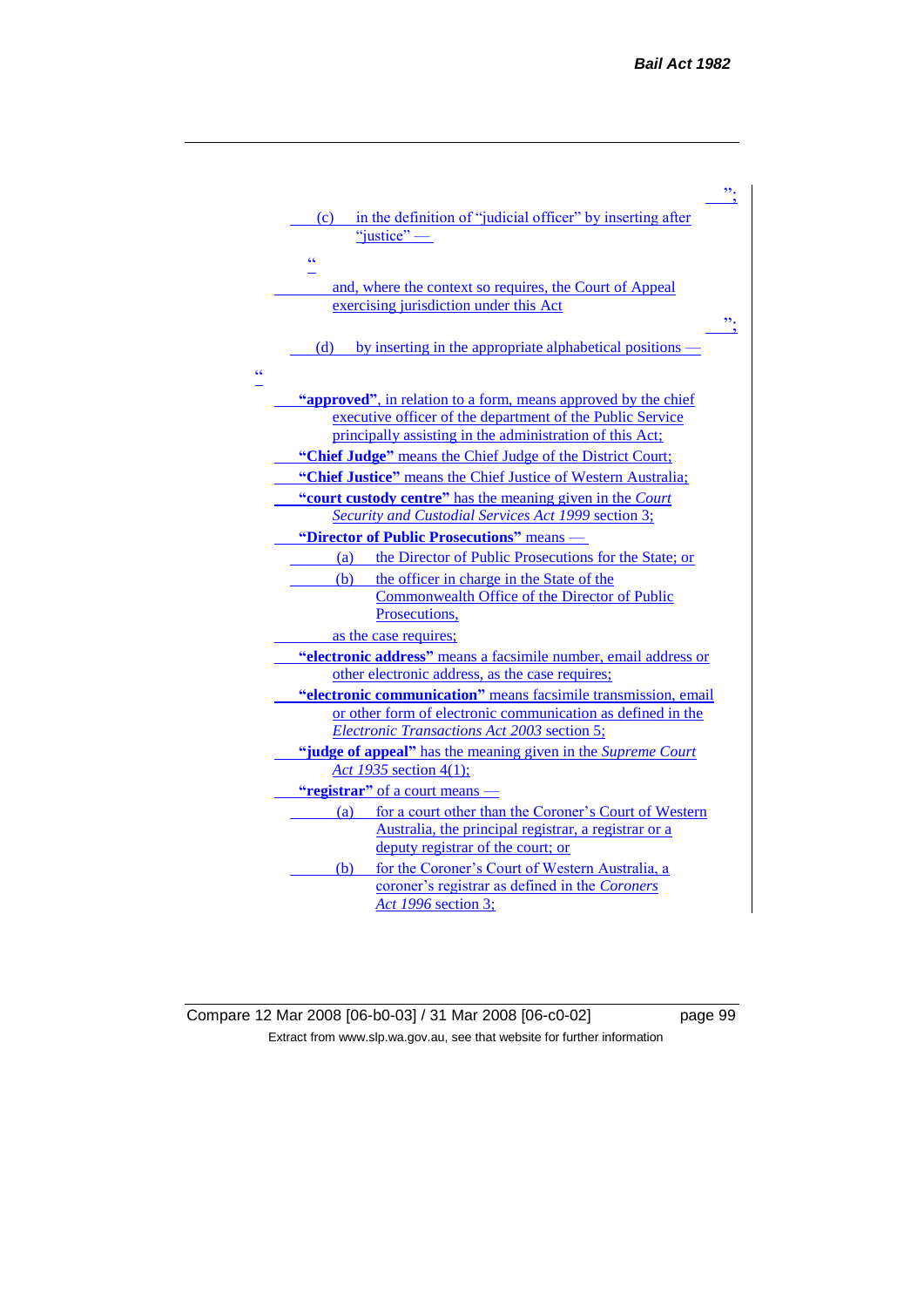

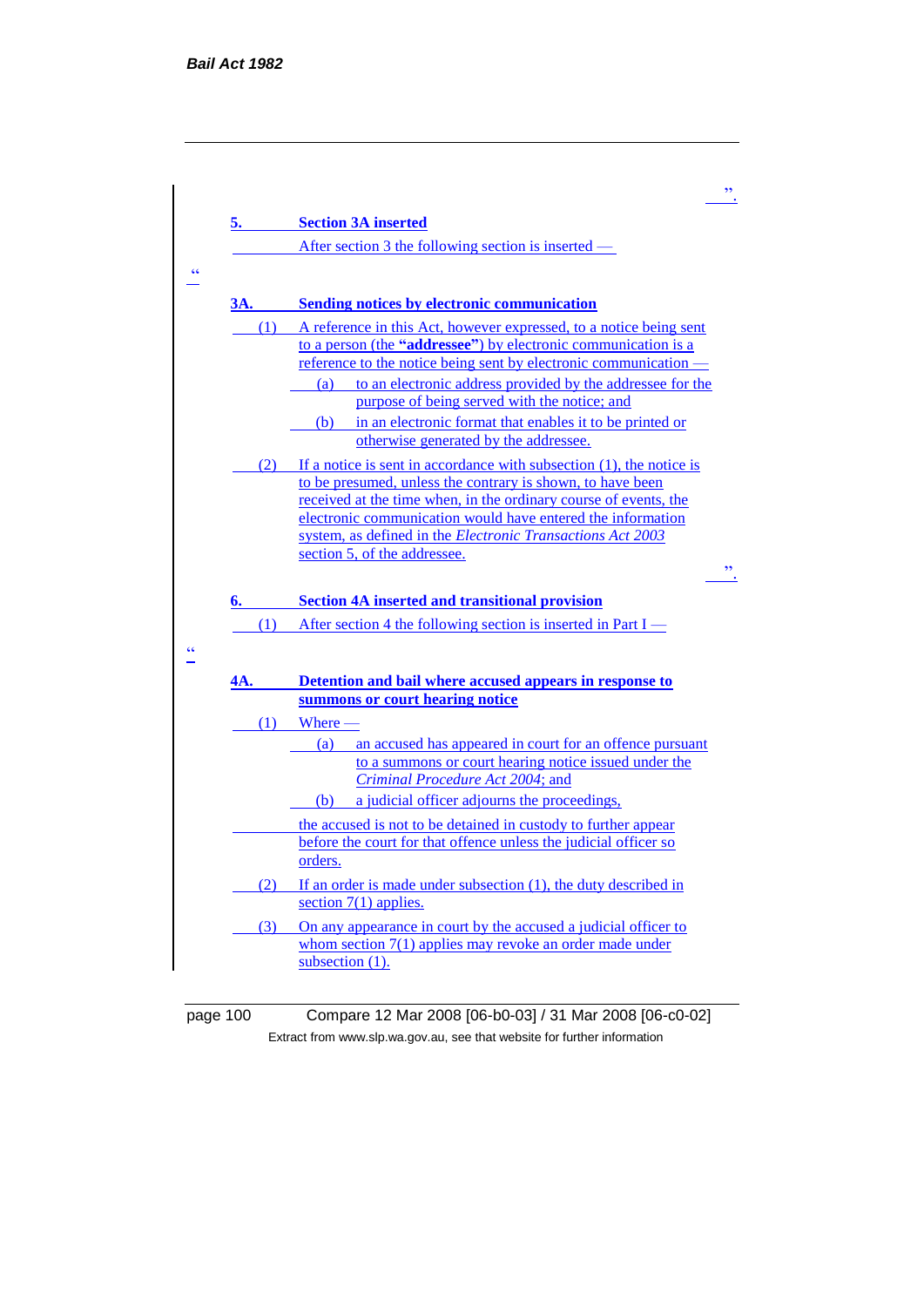|     | ,,                                                                                                                                                                                                                                                                                                                   |
|-----|----------------------------------------------------------------------------------------------------------------------------------------------------------------------------------------------------------------------------------------------------------------------------------------------------------------------|
| (2) | The <i>Bail Act 1982</i> section 4A as inserted by subsection (1) applies<br>to appearances in court referred to in subsection $(1)(a)$ of that<br>section that occur after the commencement of this section.                                                                                                        |
|     | <b>Section 5 amended</b>                                                                                                                                                                                                                                                                                             |
|     | Section $5(2)$ is amended by deleting "7(3)" and inserting<br>instead —                                                                                                                                                                                                                                              |
|     | ćć<br>7B, 7C, 7E ".                                                                                                                                                                                                                                                                                                  |
|     | <b>Section 7 amended</b>                                                                                                                                                                                                                                                                                             |
| (1) | Section $7(1)$ is amended as follows:<br>(a) by deleting "(including detention during the period of his<br>$trial$ ";                                                                                                                                                                                                |
|     | (b) by deleting "subsection $(2)$ " and inserting instead —<br>section 7B, 7C or 7E "                                                                                                                                                                                                                                |
| (2) | Section $7(2)$ , (3) and (4) are repealed.                                                                                                                                                                                                                                                                           |
| (3) | Section 7(5) is amended by deleting "power conferred by<br>section 9 $"$ and inserting instead —                                                                                                                                                                                                                     |
|     | ¢¢<br>powers conferred by sections 7A and 9 ".                                                                                                                                                                                                                                                                       |
| 9.  | Section 7A replaced by sections 7A to 7F, related amendments<br>to sections 8 and 21 and transitional provisions                                                                                                                                                                                                     |
| (1) | Section 7A is repealed and the following sections are inserted<br>instead —                                                                                                                                                                                                                                          |
| 7A. | Bail may be dispensed with by court                                                                                                                                                                                                                                                                                  |
| (1) | A judicial officer referred to in section $7(1)$ may, instead of<br>discharging the duty imposed by that subsection, dispense with the<br>requirement for bail for an appearance in court for an offence by<br>an accused if the judicial officer -<br>has jurisdiction to do so under section $13A(1)$ ; and<br>(a) |
|     | (b)<br>may properly do so under section 13A(2).                                                                                                                                                                                                                                                                      |
| (2) | Where the requirement for bail is dispensed with under this<br>section, the accused has a right to be at liberty until the accused is<br><u>required to appear before a court for the offence, but subject to —</u><br>(a) section 59A; and                                                                          |
|     | (b)<br>any requirement that the accused be in custody for some<br>other offence or reason.                                                                                                                                                                                                                           |

 $\frac{1}{1}$ 

Compare 12 Mar 2008 [06-b0-03] / 31 Mar 2008 [06-c0-02] page 101 Extract from www.slp.wa.gov.au, see that website for further information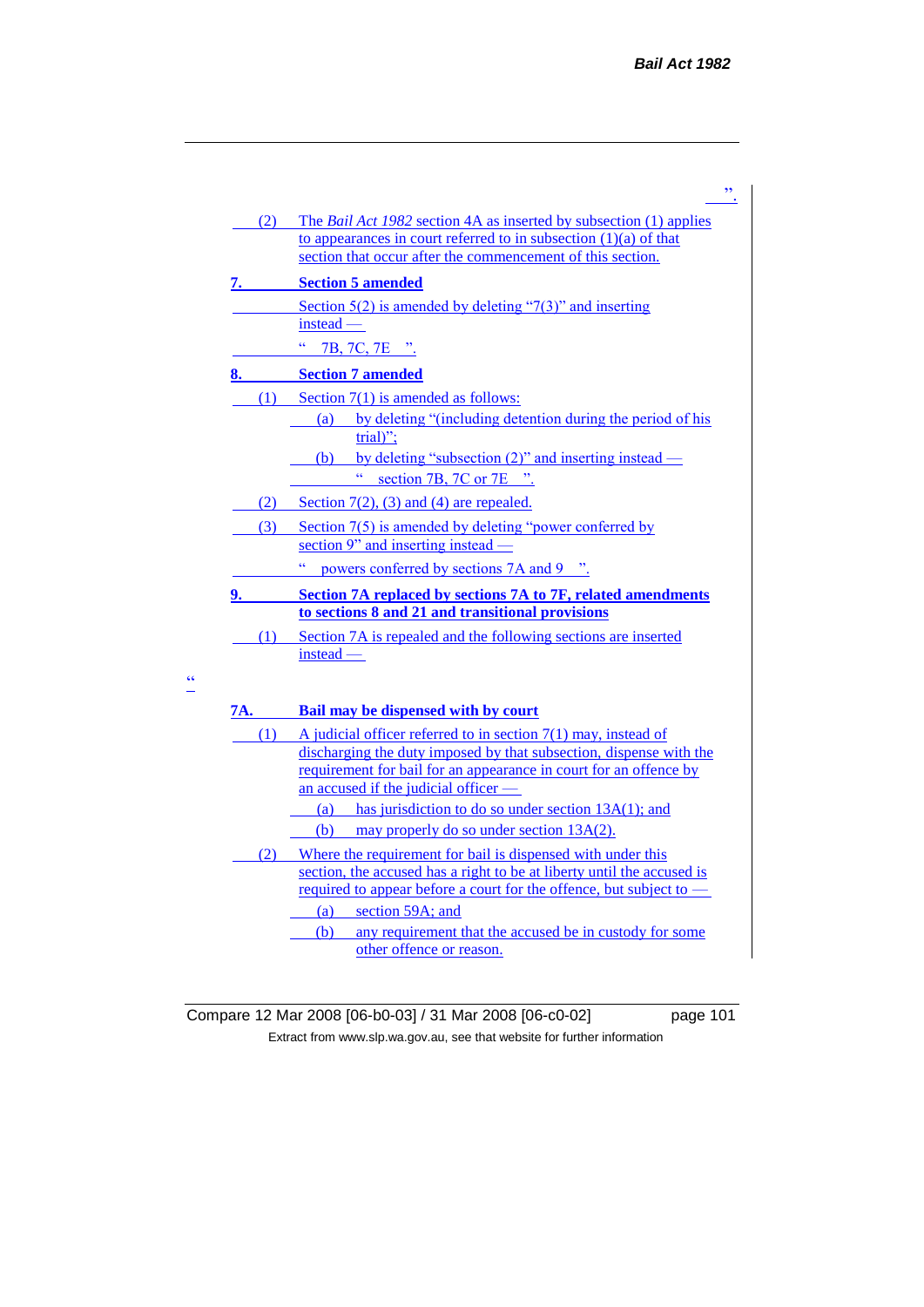| 7B. | <b>Special provision for adult accused in murder cases</b>                                                                                  |
|-----|---------------------------------------------------------------------------------------------------------------------------------------------|
| (1) | In this section $-$                                                                                                                         |
|     | "Judge" means a Judge of the Supreme Court.                                                                                                 |
|     | $(2)$ This section applies where —                                                                                                          |
|     | an accused is in custody for an offence of wilful murder<br>(a)                                                                             |
|     | or murder so that under section 15 only a Judge has<br>power to grant bail; and                                                             |
|     | the accused is not a child.<br>(b)                                                                                                          |
| (3) | Where this section applies the accused, or a person on the                                                                                  |
|     | accused's behalf, may make an application to a Judge for bail at                                                                            |
|     | any time before conviction for the offence.                                                                                                 |
| (4) | Upon an accused's initial appearance in court for an offence of                                                                             |
|     | wilful murder or murder, the judicial officer who may order the                                                                             |
|     | accused's detention in custody is under a duty to inform the<br>accused of the right conferred by subsection (3).                           |
| (5) | $Where$ —                                                                                                                                   |
|     | (a)<br>an accused's case for bail has been considered by a Judge                                                                            |
|     | on an application under subsection (3); and                                                                                                 |
|     | (b)<br>bail has been refused,                                                                                                               |
|     | the accused's case for bail shall not be considered on any                                                                                  |
|     | subsequent occasion in the same case when the accused's                                                                                     |
|     | continued detention may be ordered unless subsection (6) applies.                                                                           |
| (6) | The accused's case for bail shall again be considered by a Judge if<br>the accused, or a person on the accused's behalf, applies to a Judge |
|     | and satisfies the Judge that —                                                                                                              |
|     | new facts have been discovered, new circumstances have<br>(a)                                                                               |
|     | arisen or the circumstances have changed since bail was                                                                                     |
|     | refused; or<br>the accused failed to adequately present the accused's<br>(b)                                                                |
|     | case for bail on the previous occasion.                                                                                                     |
| (7) | Where -                                                                                                                                     |
|     | an accused's case for bail has been considered by a Judge<br>(a)                                                                            |
|     | on an application under subsection (3); and                                                                                                 |
|     | bail has been granted,<br>(b)                                                                                                               |
|     | on any subsequent appearance in the same case a judicial officer                                                                            |
|     | may order, notwithstanding section 15, that bail is to continue on<br>the same terms and conditions.                                        |
|     | The accused is to be taken before a Judge for the purposes of an                                                                            |
| (8) |                                                                                                                                             |

page 102 Compare 12 Mar 2008 [06-b0-03] / 31 Mar 2008 [06-c0-02] Extract from www.slp.wa.gov.au, see that website for further information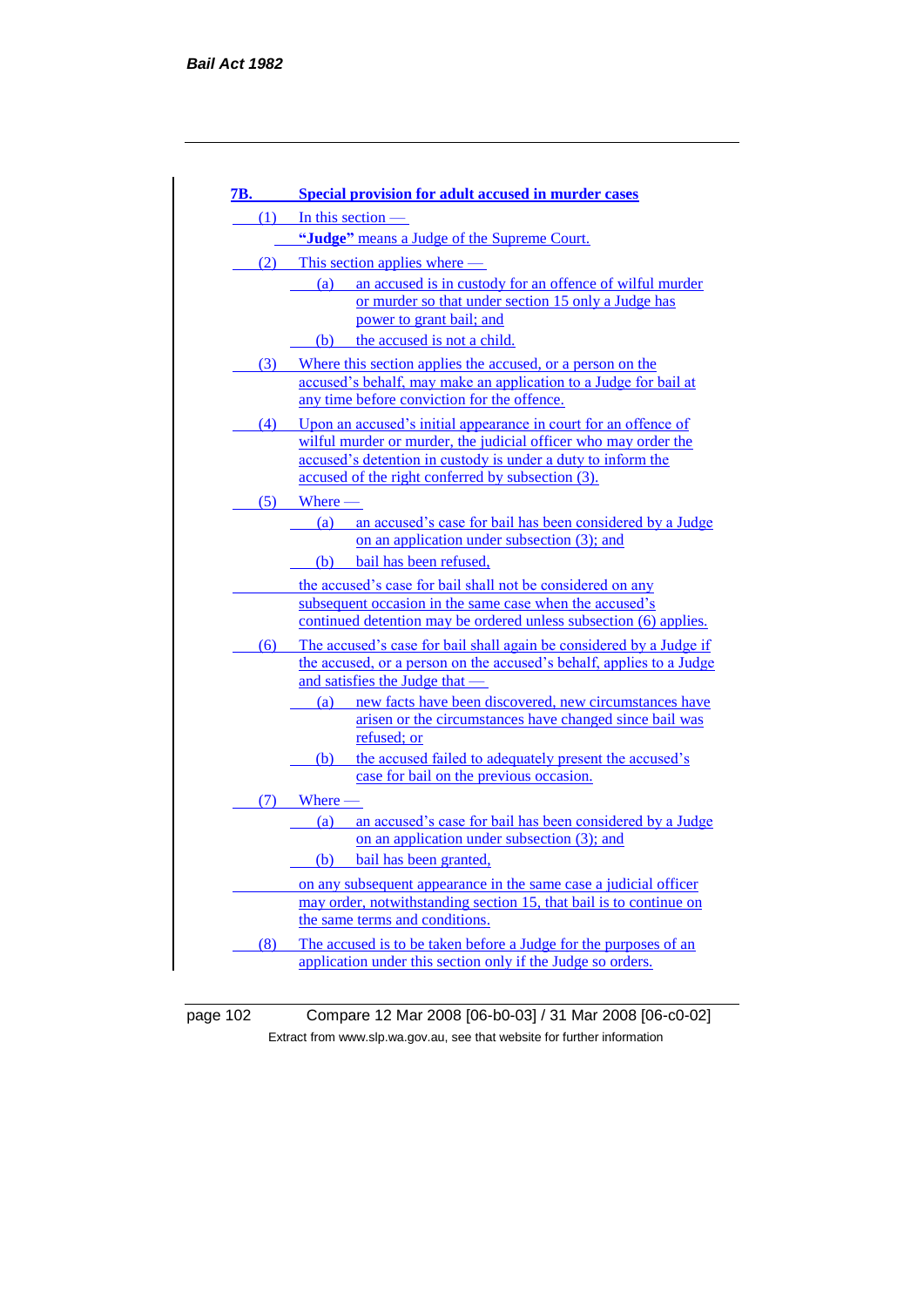| 7C. | <b>Special provision for child accused in murder cases</b>                                                                                                                                                                                                                                                                                                                                                             |
|-----|------------------------------------------------------------------------------------------------------------------------------------------------------------------------------------------------------------------------------------------------------------------------------------------------------------------------------------------------------------------------------------------------------------------------|
| (1) | This section applies where a child accused is in custody for an<br>offence of wilful murder or murder so that under section 15 only a<br>Judge of the Children's Court has power to grant bail.                                                                                                                                                                                                                        |
| (2) | Where this section applies, the judicial officer referred to in<br>section 7(1) other than a Judge of the Children's Court, shall,<br>whether or not an application for bail is made by the accused or on<br>the accused's behalf, cause the accused to be taken as soon as is<br>practicable before a Judge of the Children's Court for the purpose<br>of having the accused's case for bail considered by the Judge. |
| (3) | Notwithstanding subsection (2), where -<br>the duty described in that subsection has been discharged<br>(a)<br>once in relation to a child accused's case for bail; and                                                                                                                                                                                                                                                |
|     | (b) bail has on that occasion been refused by a Judge of the<br>Children's Court,<br>the accused's case for bail need not be considered on any                                                                                                                                                                                                                                                                         |
|     | subsequent occasion in the same case when the accused's<br>continued detention may be ordered unless subsection (4) applies.                                                                                                                                                                                                                                                                                           |
| (4) | On a subsequent occasion the accused may apply to the judicial<br>officer who may order the accused's continued detention for a<br>reconsideration of the accused's case for bail on the ground that -                                                                                                                                                                                                                 |
|     | new facts have been discovered, new circumstances have<br>(a)<br>arisen or the circumstances have changed since bail was<br>refused on the occasion mentioned in subsection (3); or<br>the accused failed to adequately present the accused's<br>(b)                                                                                                                                                                   |
|     | case for bail on that occasion.                                                                                                                                                                                                                                                                                                                                                                                        |
| (5) | If the judicial officer is satisfied as to one or more of those<br>grounds the judicial officer shall cause the accused to be taken as<br>soon as is practicable before a Judge of the Children's Court for<br>the purpose of having the accused's case for bail considered by the<br>Judge.                                                                                                                           |
| 7D. | <b>Previous decision may be adopted</b>                                                                                                                                                                                                                                                                                                                                                                                |
| (1) | Notwithstanding section $7(1)$ , after —                                                                                                                                                                                                                                                                                                                                                                               |
|     | the duty described in that subsection has been discharged<br>(a)<br>once in relation to an accused's case for bail; or<br>a Judge of the Children's Court has considered the case<br>(b)                                                                                                                                                                                                                               |
|     | under section 15,                                                                                                                                                                                                                                                                                                                                                                                                      |
|     | it is sufficient on any subsequent consideration of bail in the same<br>case for a judicial officer, including a Judge of the Children's                                                                                                                                                                                                                                                                               |

Compare 12 Mar 2008 [06-b0-03] / 31 Mar 2008 [06-c0-02] page 103 Extract from www.slp.wa.gov.au, see that website for further information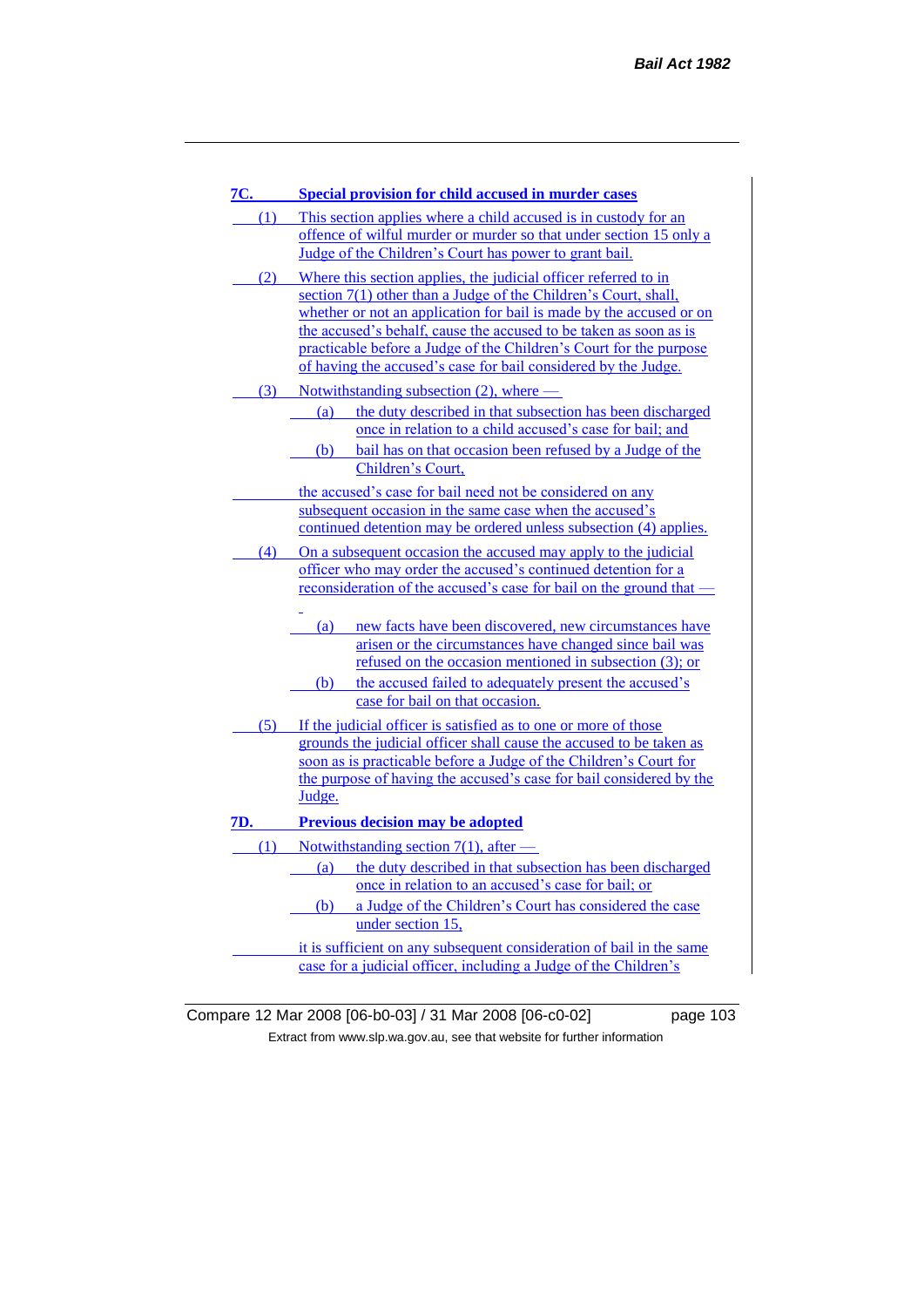|     | Court acting under section 15, to make inquiry of the accused in                                                                          |
|-----|-------------------------------------------------------------------------------------------------------------------------------------------|
|     | terms of subsection (2).                                                                                                                  |
|     | (2) The inquiry to be so made is $-$                                                                                                      |
|     | whether any new fact has been discovered or new<br>(a)                                                                                    |
|     | circumstance has arisen, or whether the circumstances                                                                                     |
|     | have changed, since bail was previously granted or                                                                                        |
|     | refused; and                                                                                                                              |
|     | whether the accused considers that the accused failed to<br>(b)<br>adequately present the accused's case for bail on a                    |
|     | previous occasion.                                                                                                                        |
|     | (3) Unless the judicial officer is satisfied that there is any reason of                                                                  |
|     | the kind mentioned in subsection (2) for not doing so, the judicial                                                                       |
|     | officer may adopt the decision previously made in the case, but                                                                           |
|     | with power to make such variations of the terms and conditions of<br>bail as the judicial officer thinks fit.                             |
|     |                                                                                                                                           |
| 7E. | <b>Bail during trial</b>                                                                                                                  |
| (1) | $Where$ —                                                                                                                                 |
|     | $\left( \mathbf{a}\right)$<br>an accused has been refused bail for the accused's<br>appearance for trial for an offence; and              |
|     | (b) the trial extends beyond one day,                                                                                                     |
|     |                                                                                                                                           |
|     | a judicial officer referred to in section $7(1)$ need not comply with<br>that subsection unless the accused, or a person on the accused's |
|     | behalf, applies for bail.                                                                                                                 |
|     | $(2)$ In subsection $(1)$ —                                                                                                               |
|     | "trial" means that part of proceedings for an offence when                                                                                |
|     | evidence is being received by the court in respect of the                                                                                 |
|     | offence and also extends to any time when -                                                                                               |
|     | (a) legal argument is being heard; or                                                                                                     |
|     | (b) a judicial officer or a jury is deliberating.                                                                                         |
| 7F. | Bail for appeal from courts of summary jurisdiction                                                                                       |
|     | (1) If a person is in custody and an appeal has been commenced under                                                                      |
|     | the Criminal Appeals Act 2004 Part 2 in connection with the                                                                               |
|     | decision by virtue of which the person is in custody, the person<br>may apply for bail -                                                  |
|     | (a) if the appeal is to be heard and determined by the Court                                                                              |
|     | of Appeal or if an application has been made to the Court                                                                                 |
|     | of Appeal for leave to appeal to the Court of Appeal —                                                                                    |
|     | to a judge of appeal; or                                                                                                                  |
|     | (b) in any other case — to a Judge of the Supreme Court.                                                                                  |
|     |                                                                                                                                           |

page 104 Compare 12 Mar 2008 [06-b0-03] / 31 Mar 2008 [06-c0-02] Extract from www.slp.wa.gov.au, see that website for further information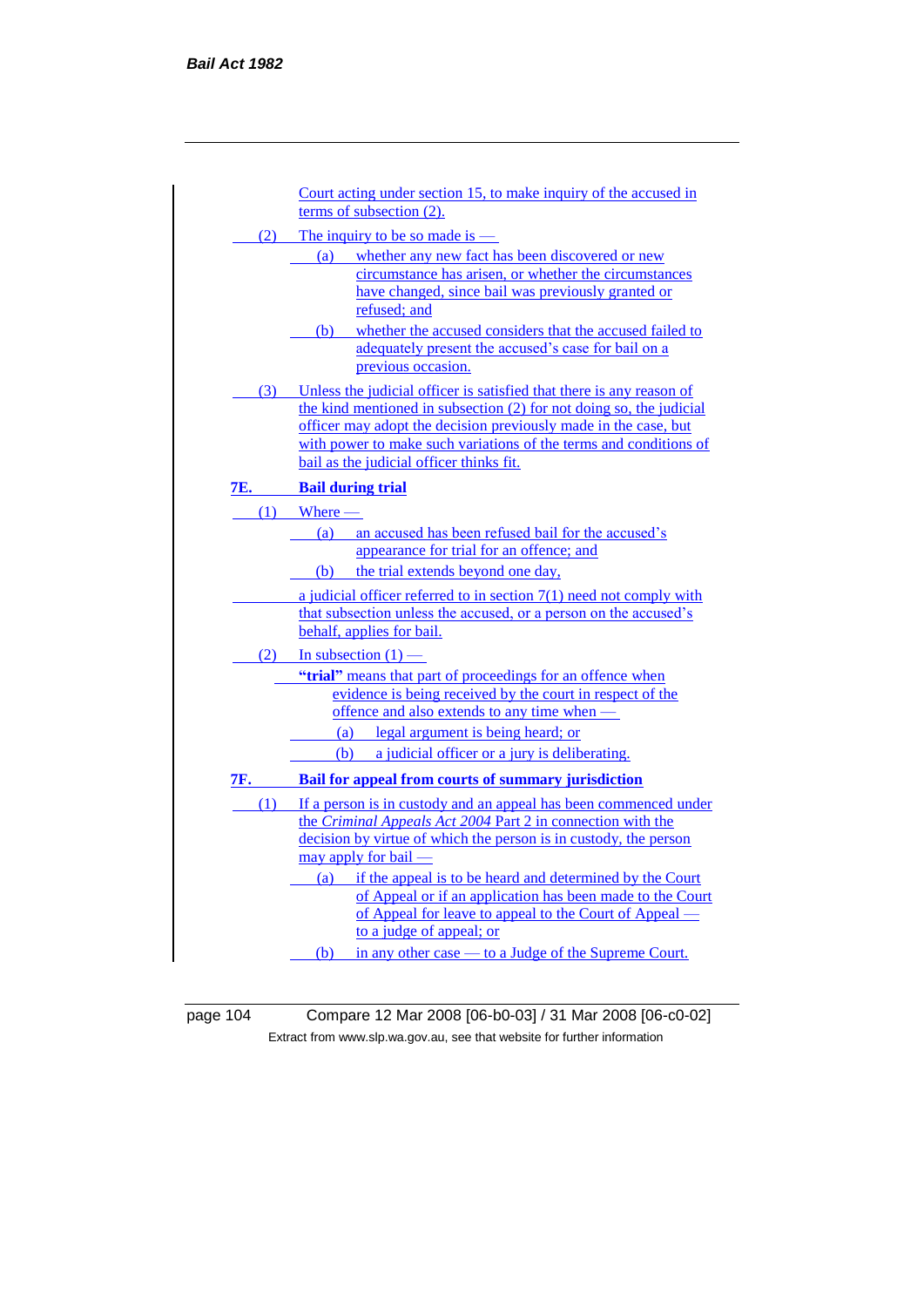| (2) | Bail shall not be granted to an applicant for bail under                                                                |
|-----|-------------------------------------------------------------------------------------------------------------------------|
|     | subsection $(1)$ unless —                                                                                               |
|     | the applicant has given notice of the application for bail<br>(a)                                                       |
|     | $\mathsf{to}$ —                                                                                                         |
|     | (i)<br>the Director of Public Prosecutions; or                                                                          |
|     | the State Solicitor,<br>(ii)                                                                                            |
|     | as the case may require; and                                                                                            |
|     | that official has been given an opportunity to be heard on<br>(b)                                                       |
|     | the application.                                                                                                        |
|     | $\overline{\phantom{a}}$                                                                                                |
| (2) | Section $8(5)$ is amended by deleting "7A(1)" and inserting                                                             |
|     | $instead -$                                                                                                             |
|     | ćć                                                                                                                      |
|     | $7F(1)$ ".                                                                                                              |
| (3) | Section $21(2)$ is amended as follows:                                                                                  |
|     | (a)<br>after paragraph (a) by inserting $-$                                                                             |
|     | or $\dddot{ }$ :                                                                                                        |
|     | by deleting paragraph (b) and "or" after it and inserting<br>(b)                                                        |
|     | instead —                                                                                                               |
|     | $\pmb{\zeta} \pmb{\zeta}$                                                                                               |
|     | the Director of Public Prosecutions or the State Solicitor<br>(b)                                                       |
|     |                                                                                                                         |
|     |                                                                                                                         |
|     | to receive notice and be heard under section 7F(2); or<br>,,                                                            |
|     |                                                                                                                         |
| (4) | The Bail Act 1982 section 7A as inserted by subsection (1) applies                                                      |
|     | in relation to appearances in court coming within the Bail                                                              |
|     | Act 1982 section 7(1) that occur after the commencement of this                                                         |
|     | section.                                                                                                                |
| (5) | The <i>Bail Act 1982</i> section 7B(3) as inserted by subsection (1)                                                    |
|     | applies so as to enable an accused who is detained in custody after                                                     |
|     | the commencement of this section to make an application allowed                                                         |
|     | for by that subsection.                                                                                                 |
| (6) | The <i>Bail Act 1982</i> section $7B(4)$ as inserted by subsection $(1)$                                                |
|     | applies in relation to appearances in court coming within that                                                          |
|     | subsection that occur after the commencement of this section.                                                           |
| (7) | The <i>Bail Act 1982</i> section $7B(5)$ as inserted by subsection $(1)$                                                |
|     | applies in relation to an accused who is in custody on the                                                              |
|     | commencement of this section as if the reference in                                                                     |
|     | section $7B(5)(a)$ to an application under subsection (3) included a                                                    |
|     | reference to an application under the Bail Act 1982 as in force<br>immediately before the commencement of this section. |

Compare 12 Mar 2008 [06-b0-03] / 31 Mar 2008 [06-c0-02] page 105 Extract from www.slp.wa.gov.au, see that website for further information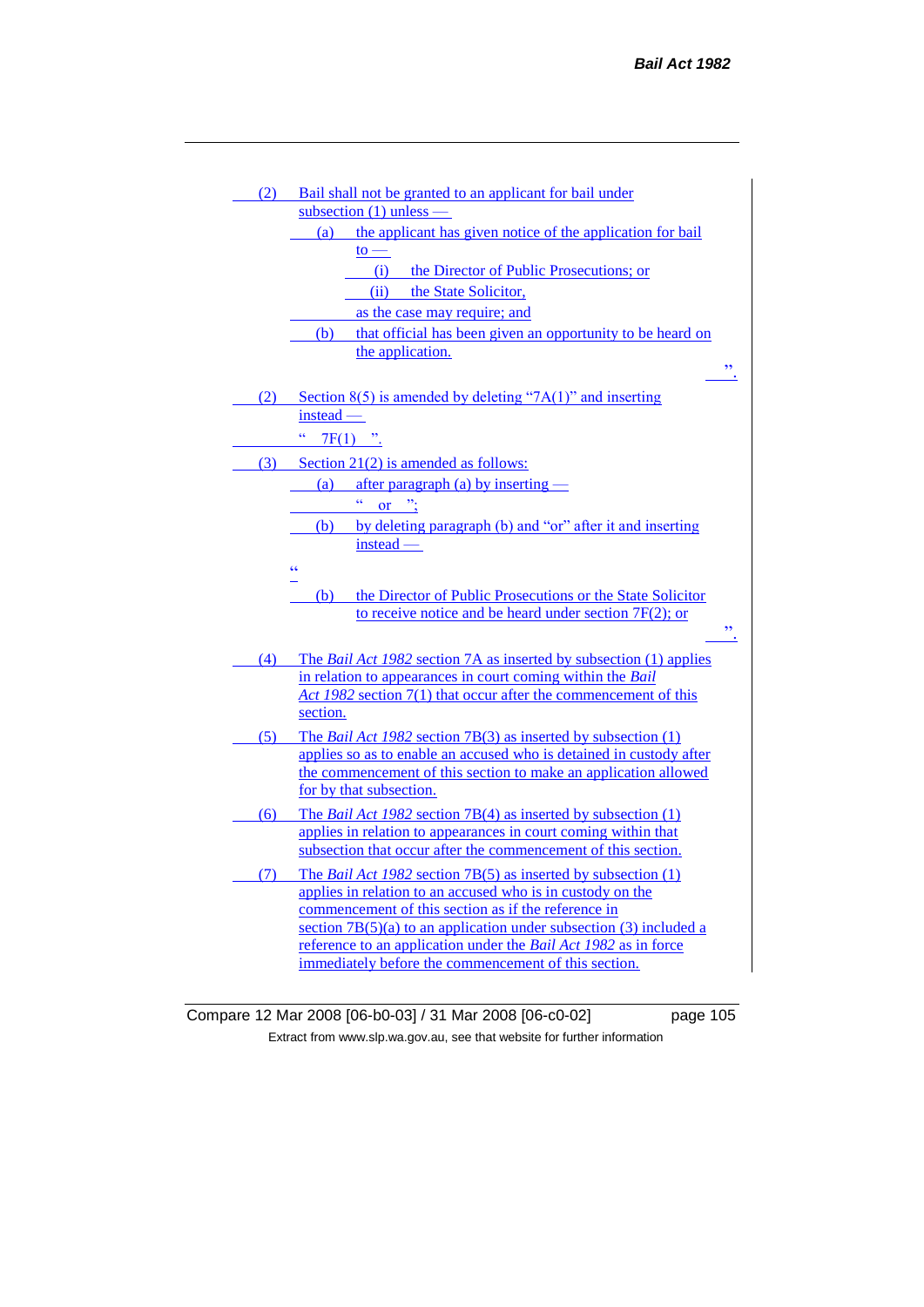| (8)  | The <i>Bail Act 1982</i> section $7C(2)$ as inserted by subsection $(1)$<br>applies in relation to appearances in court coming within that<br>subsection that occur after the commencement of this section.                                                                                                                                                      |
|------|------------------------------------------------------------------------------------------------------------------------------------------------------------------------------------------------------------------------------------------------------------------------------------------------------------------------------------------------------------------|
| (9)  | The <i>Bail Act 1982</i> section 7D as inserted by subsection (1) applies<br>to any subsequent consideration of bail referred to in section $7D(1)$<br>that occurs after the commencement of this section.                                                                                                                                                       |
| (10) | The <i>Bail Act 1982</i> section 7E as inserted by subsection (1) applies<br>to any trial as defined in section 7E(2), or part of a trial, that takes<br>place after the commencement of this section.                                                                                                                                                           |
| (11) | The <i>Bail Act 1982</i> section $7F(2)$ as inserted by subsection $(1)$<br>applies in relation to a pending application for bail under the Bail<br>Act 1982 section 7A(1), as in force immediately before the<br>commencement of this section, as if it were an application for bail<br>under the Bail Act 1982 section 7F(1) as inserted by<br>subsection (1). |
|      | 10. Section 9 amended and transitional provision                                                                                                                                                                                                                                                                                                                 |
| (1)  | Section 9(1)(b) is amended by inserting after "24(1)" —                                                                                                                                                                                                                                                                                                          |
|      | ćć<br>or $24A(1)$ or $(2)$ ".                                                                                                                                                                                                                                                                                                                                    |
| (2)  | The <i>Bail Act 1982</i> section $9(1)(b)$ as amended by subsection $(1)$<br>applies to any consideration of a case for bail that occurs after the<br>commencement of this section.                                                                                                                                                                              |
| 11.  | <b>Section 11 amended and transitional provision</b>                                                                                                                                                                                                                                                                                                             |
| (1)  | Section 11(1)(e) is amended by inserting after "46," —                                                                                                                                                                                                                                                                                                           |
|      | 50F, ".                                                                                                                                                                                                                                                                                                                                                          |
| (2)  | Section $11(2)$ and (3) are repealed and the following subsections<br>are inserted instead —                                                                                                                                                                                                                                                                     |
| ćć   |                                                                                                                                                                                                                                                                                                                                                                  |
|      | (2) Where the accused is in custody in a lock-up, court custody centre<br>or prison, the right conferred by subsection (1) is also subject to<br>the person in charge of the lock-up, court custody centre or prison<br>$either$ $-$<br>signing a certificate under subsection (3); or<br>(a)                                                                    |
|      |                                                                                                                                                                                                                                                                                                                                                                  |
|      | (b) receiving notice that a certificate has been signed by<br>another person under that subsection.                                                                                                                                                                                                                                                              |

page 106 Compare 12 Mar 2008 [06-b0-03] / 31 Mar 2008 [06-c0-02] Extract from www.slp.wa.gov.au, see that website for further information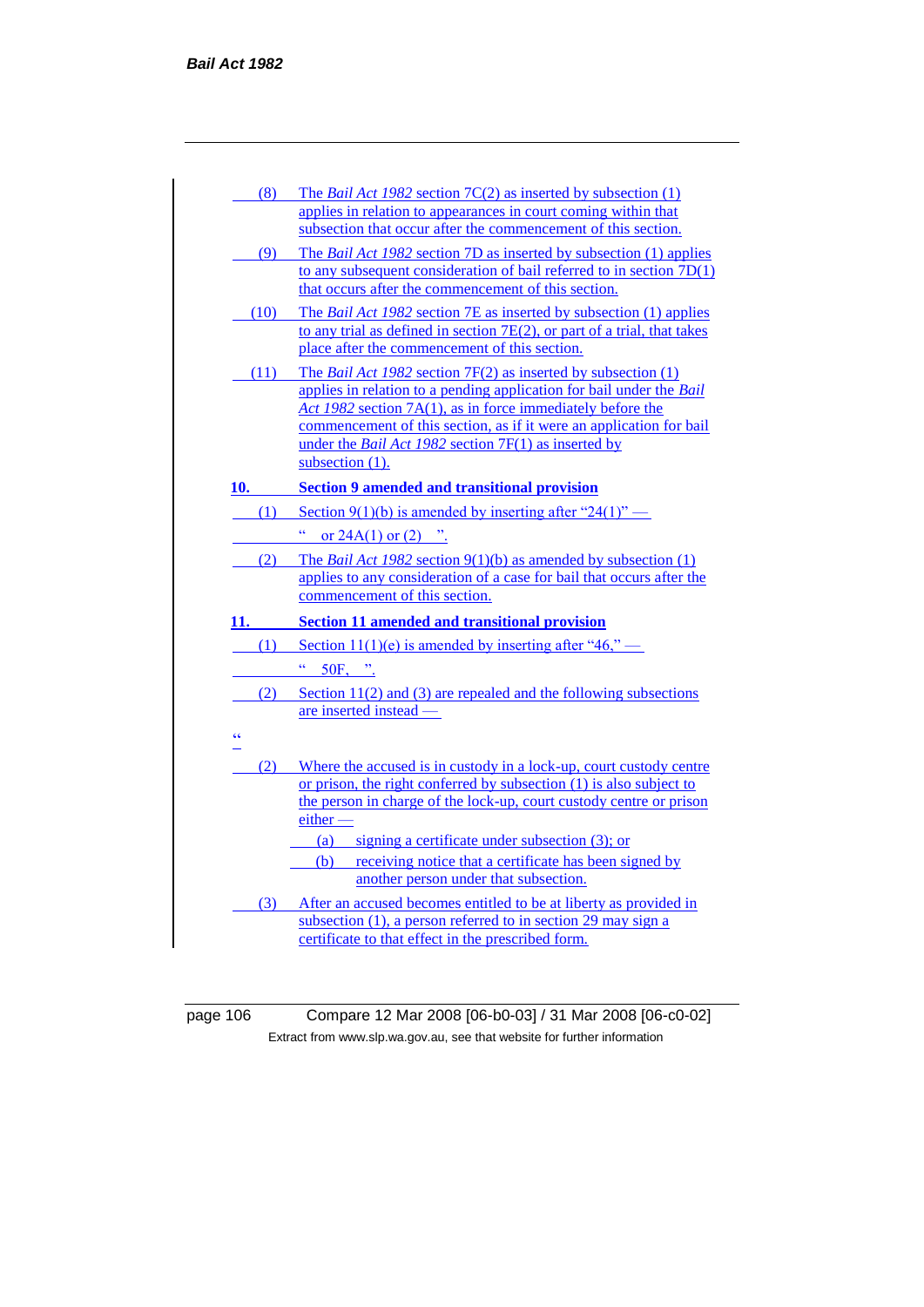| (4)  | The person in charge of a lock-up, court custody centre or prison                                                                                 |                          |
|------|---------------------------------------------------------------------------------------------------------------------------------------------------|--------------------------|
|      | in which the accused is in custody shall release the accused from                                                                                 |                          |
|      | custody as soon as is practicable after -                                                                                                         |                          |
|      | the person in charge signs the certificate; or<br>(a)                                                                                             |                          |
|      | if the certificate is signed by a person other than the<br>(b)                                                                                    |                          |
|      | person in charge, the person in charge receives notice as                                                                                         |                          |
|      | described in subsection $(2)(b)$ .                                                                                                                | $\overline{\phantom{a}}$ |
| (3)  | A certificate under the <i>Bail Act 1982</i> section 11(2) as in force                                                                            |                          |
|      | immediately before the commencement of this section that has not                                                                                  |                          |
|      | been fully acted upon is to be treated after that commencement as                                                                                 |                          |
|      | a certificate under the <i>Bail Act 1982</i> section 11(3) as inserted by                                                                         |                          |
|      | subsection $(2)$ .                                                                                                                                |                          |
| 12.  | <b>Section 12 amended</b>                                                                                                                         |                          |
|      | Section 12 is amended by deleting "section $11(1)$ " and inserting                                                                                |                          |
|      | $instead -$                                                                                                                                       |                          |
|      | ćć<br>sections $7A(2)$ and $11(1)$ ".                                                                                                             |                          |
| 13.  | <b>Heading to Part III replaced</b>                                                                                                               |                          |
|      | The heading to Part III is deleted and the following heading is                                                                                   |                          |
|      | inserted instead -                                                                                                                                |                          |
| 14.  | <b>Part III — Jurisdiction relating to bail</b><br><b>Sections 13A and 13B inserted</b><br>After section 13 the following sections are inserted — | $\overline{\phantom{a}}$ |
|      |                                                                                                                                                   |                          |
| 13A. | Jurisdiction to dispense with bail and how jurisdiction to be                                                                                     |                          |
|      | exercised                                                                                                                                         |                          |
| (1)  | Jurisdiction to dispense with the requirement for bail under                                                                                      |                          |
|      | section 7A for any appearance described in the first column of                                                                                    |                          |
|      | Schedule 1 Part A clause 2 or 3 is vested, subject to Schedule 1                                                                                  |                          |
|      |                                                                                                                                                   |                          |
|      | Part B, in the judicial officer specified in the second column of                                                                                 |                          |
|      | that clause opposite that description, but Schedule 1 Part A                                                                                      |                          |
|      | clause 7 does not apply for the purposes of this subsection.                                                                                      |                          |
| (2)  | The jurisdiction referred to in subsection $(1)$ is exercisable only –                                                                            |                          |

 $\frac{1}{1}$ 

 $\frac{ac}{2}$ 

Compare 12 Mar 2008 [06-b0-03] / 31 Mar 2008 [06-c0-02] page 107 Extract from www.slp.wa.gov.au, see that website for further information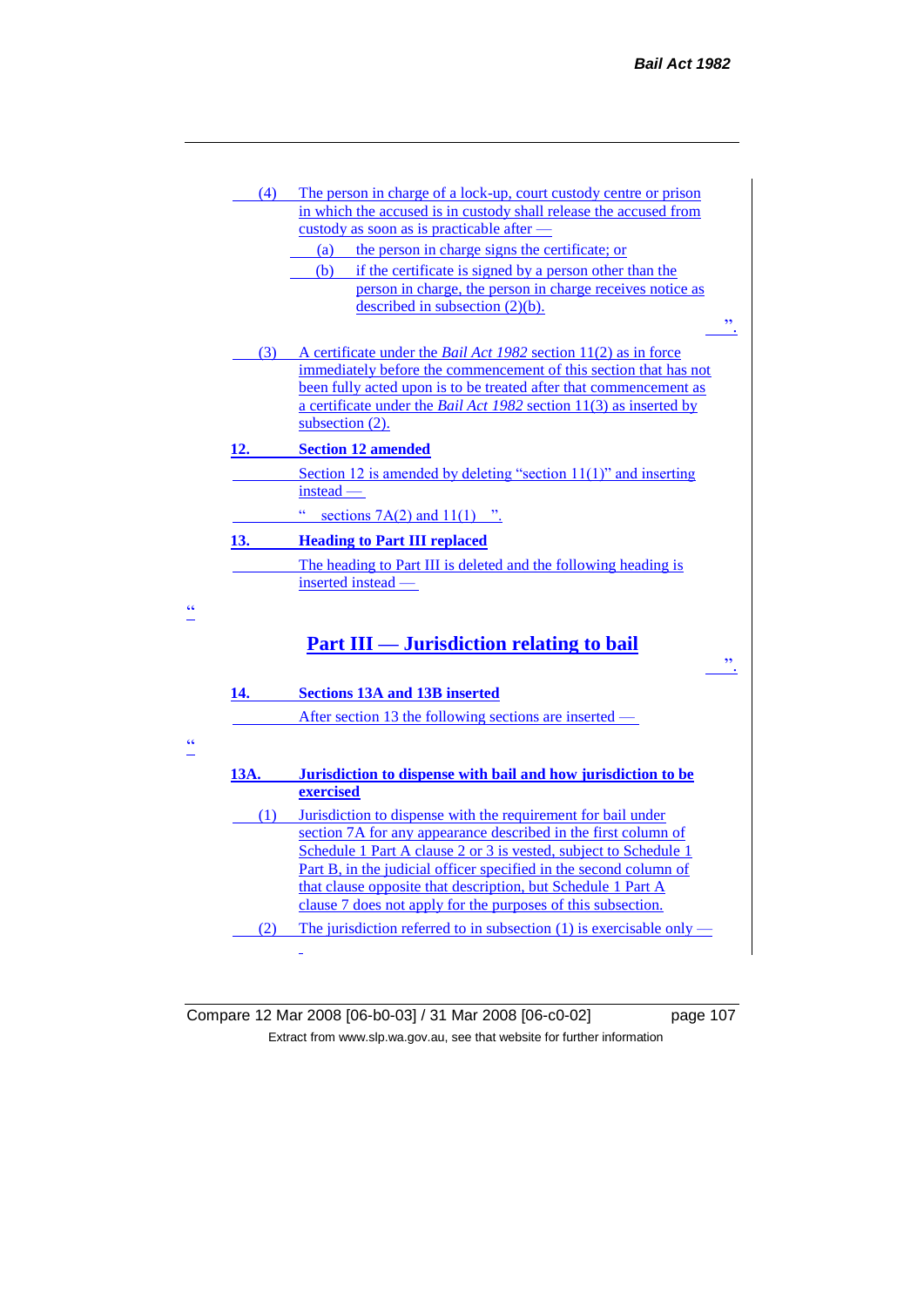|      | (a) in respect of an appearance in court before conviction for<br>an offence; and                                             |
|------|-------------------------------------------------------------------------------------------------------------------------------|
|      | (b) if it appears to the judicial officer that bail would be                                                                  |
|      | granted in accordance with Schedule 1 Part C clause 1 or                                                                      |
|      | 2 but that in the circumstances the completion of bail                                                                        |
|      | papers is an unnecessary imposition.                                                                                          |
| (3)  | Where a judicial officer dispenses with the requirement for bail for                                                          |
|      | an appearance by an accused the registrar of the court shall, in                                                              |
|      | accordance with section 13B, give written notice to the accused of                                                            |
|      | the time and place for the appearance.                                                                                        |
| 13B. | Giving and proof of notices under section 13A(3)                                                                              |
|      | (1) A written notice to an accused under section $13A(3)$ shall be —                                                          |
|      | (a) given to the accused personally; or                                                                                       |
|      | (b) sent to the accused —                                                                                                     |
|      | (i) by post to the accused's address appearing in the                                                                         |
|      | records of the court; or                                                                                                      |
|      | in urgent cases or with the accused's consent, by<br>(ii)                                                                     |
|      | electronic communication.                                                                                                     |
| (2)  | A person who gives or sends a notice in accordance with                                                                       |
|      | subsection (1) shall endorse on a file copy of the notice a<br>certificate showing —                                          |
|      |                                                                                                                               |
|      | (a) that the person has done so; and                                                                                          |
|      | (b) the time of doing so.                                                                                                     |
|      | (3) If a notice is sent by post under subsection $(1)(b)(i)$ , the notice is                                                  |
|      | to be presumed, unless the contrary is shown, to have been<br>received at the time when, in the ordinary course of events, it |
|      | would have been delivered.                                                                                                    |
|      | $(4)$ In any proceedings —                                                                                                    |
|      | (a) a document purporting to be a copy of a notice referred to                                                                |
|      | in subsection $(1)$ is evidence of the terms of the notice;                                                                   |
|      | and                                                                                                                           |
|      | (b) an endorsement on a copy of a notice referred to in                                                                       |
|      | subsection (2) purporting to be a certificate referred to in                                                                  |
|      | that subsection is evidence of the matters appearing in the                                                                   |
|      | certificate without proof of the signature of the person<br>who made the endorsement.                                         |
|      | ,                                                                                                                             |
|      |                                                                                                                               |
| 15.  | <b>Section 14 amended and transitional provisions</b>                                                                         |
|      | $(1)$ Section 14(1) is amended as follows:                                                                                    |
|      |                                                                                                                               |

page 108 Compare 12 Mar 2008 [06-b0-03] / 31 Mar 2008 [06-c0-02] Extract from www.slp.wa.gov.au, see that website for further information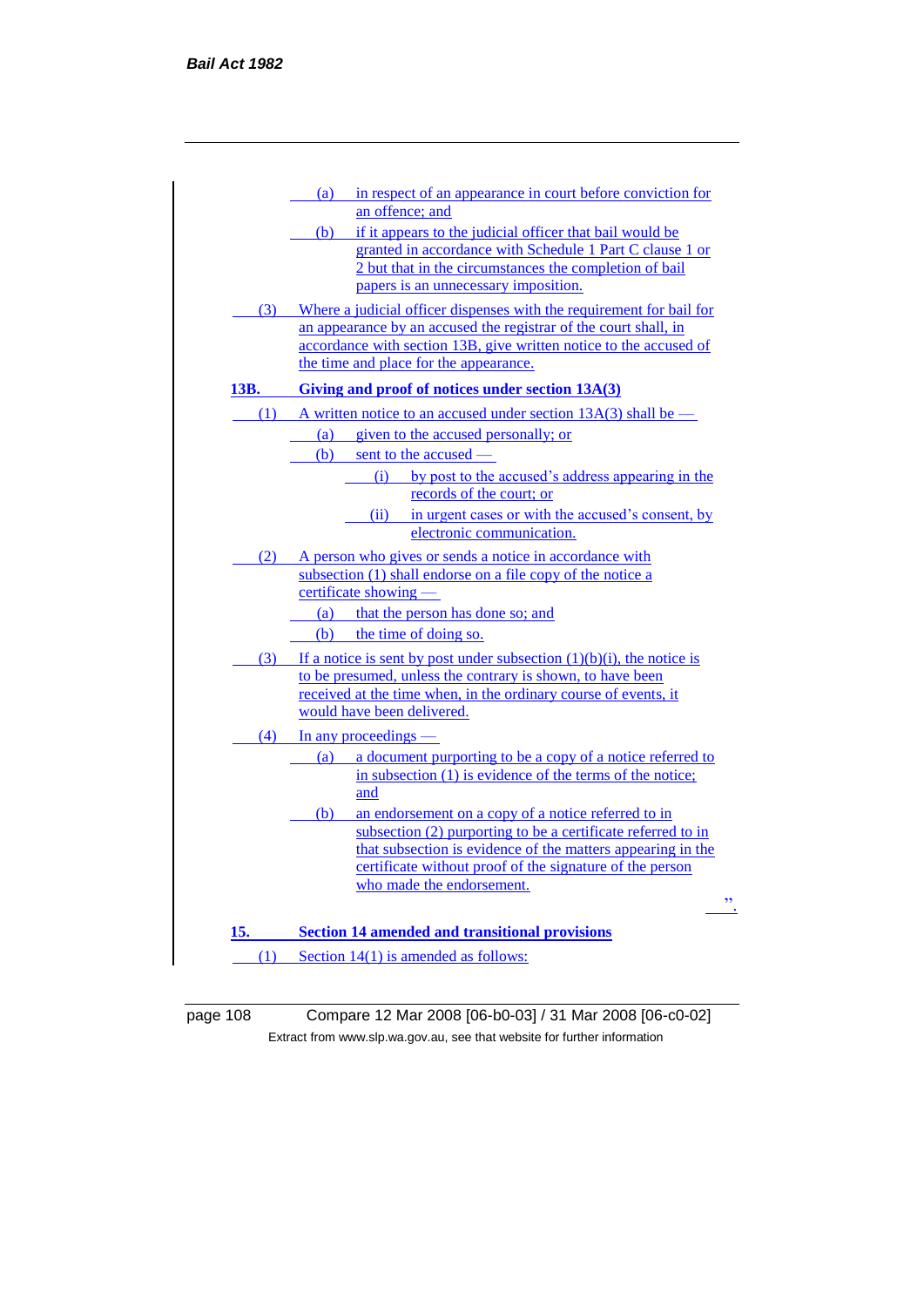|    |     | (a)                     |                    | by deleting "of the Supreme Court";                                                             |  |
|----|-----|-------------------------|--------------------|-------------------------------------------------------------------------------------------------|--|
|    |     | (b)                     |                    | after paragraph (b) by deleting the full stop and inserting                                     |  |
|    |     |                         | instead -          |                                                                                                 |  |
|    |     | ćζ                      |                    |                                                                                                 |  |
|    |     |                         | $:$ and            |                                                                                                 |  |
|    |     | (c)                     |                    | under section 7A dispense with the requirement for bail                                         |  |
|    |     |                         |                    | or revoke an existing dispensation.                                                             |  |
|    |     |                         |                    |                                                                                                 |  |
|    | (2) |                         |                    | Section $14(2)$ is amended as follows:                                                          |  |
|    |     | (a)                     |                    | by deleting "of the Supreme Court";                                                             |  |
|    |     | (b)                     |                    | in paragraph (a) by deleting "or refused" and inserting                                         |  |
|    |     |                         | $instead -$<br>ćć  |                                                                                                 |  |
|    |     |                         |                    | , refused or dispensed with ".                                                                  |  |
|    | (3) |                         |                    | Section $14(2a)$ and (3) are each amended by deleting "of the                                   |  |
|    |     |                         | Supreme Court".    |                                                                                                 |  |
|    | (4) |                         |                    | Section $14(4)$ and $(5)$ are repealed and the following subsection is                          |  |
|    |     |                         | inserted instead — |                                                                                                 |  |
| ۷Ć |     |                         |                    |                                                                                                 |  |
|    |     |                         |                    |                                                                                                 |  |
|    |     | $(4)$ In this section – |                    |                                                                                                 |  |
|    |     |                         |                    |                                                                                                 |  |
|    |     |                         | (i)                | (a) references to a Judge are references —<br>in the case of a child charged with an offence    |  |
|    |     |                         |                    | before the Children's Court, to a Judge of that                                                 |  |
|    |     |                         |                    | Court; and                                                                                      |  |
|    |     |                         | (ii)               | in the case of an accused committed for trial or                                                |  |
|    |     |                         |                    | sentence to the District Court, to a Judge of that                                              |  |
|    |     |                         |                    | Court; and                                                                                      |  |
|    |     |                         | (iii)              | in any other case, to a Judge of the Supreme                                                    |  |
|    |     |                         |                    | Court;                                                                                          |  |
|    |     |                         | and                |                                                                                                 |  |
|    |     |                         |                    | (b) references to any other judicial officer $\overline{\phantom{a}}$                           |  |
|    |     |                         | (i)                | in relation to the exercise of powers under this                                                |  |
|    |     |                         |                    | section by a Judge, are references to any judicial                                              |  |
|    |     |                         |                    | officer whose jurisdiction is inferior to that of                                               |  |
|    |     |                         |                    | the Judge; but                                                                                  |  |
|    |     |                         | (ii)               | in relation to the exercise of powers under this                                                |  |
|    |     |                         |                    | section by a Judge of the Supreme Court, do not<br>include a Judge of the Children's Court or a |  |

Compare 12 Mar 2008 [06-b0-03] / 31 Mar 2008 [06-c0-02] page 109 Extract from www.slp.wa.gov.au, see that website for further information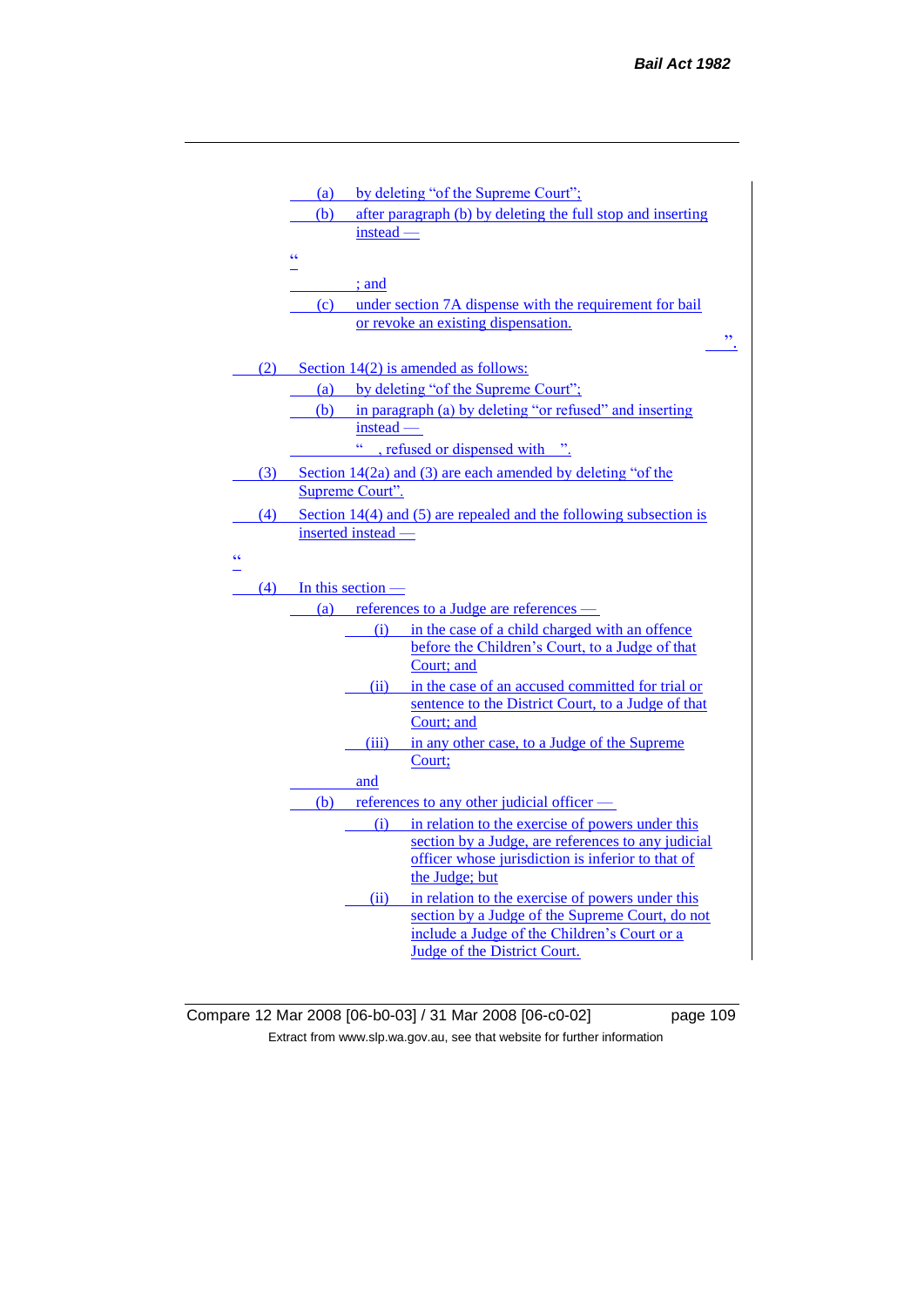| (5)<br>commencement.<br>The <i>Bail Act 1982</i> section $14(4)(a)(ii)$ as inserted by subsection (4)<br>(6)<br>or after the commencement for trial or sentence.<br>The <i>Bail Act 1982</i> section $14(4)(b)$ as inserted by subsection (4)<br>(7)<br>applies in respect of any power referred to in the Bail Act 1982<br>section $14(1)$ that is exercised, or could be exercised, on or after<br>paragraph.<br>(8)<br>In subsections (5), (6) and (7) —<br>"commencement" means the commencement of subsection (4).<br>The heading to section 14 is to read "Extent of Judge's jurisdiction".<br>Note:<br>Sections 15A and 15B inserted and transitional provision<br>After section 15 the following sections are inserted –<br>(1)<br><b>Appeal from decision of Judge</b><br>(1)<br>In this section $-$<br>"bail decision" means a decision -<br>(a) to grant or refuse bail; or<br>to vary or revoke bail; or<br>(b)<br>(c)<br>to dispense with the requirement for bail; or<br>(d) to impose any condition on a grant of bail,<br>and includes a decision under section 55 or 59A(4).<br>(2) The prosecutor or the accused may appeal to the Court of Appeal<br>against a bail decision of —<br>a Judge of the Children's Court; or<br>(a)<br>(b)<br>a Judge of the District Court; or<br>a Judge of the Supreme Court.<br>(c)<br>The leave of the Court of Appeal is required for each ground of<br>(3)<br>appeal in an appeal under this section.<br>The <i>Criminal Appeals Act 2004</i> section $27(2)$ , (3) and (4) apply,<br>(4)<br>with necessary modifications, as if an appeal under this section<br>were an appeal under Part 3 of that Act. |      |                                                                                                                                                       |
|-----------------------------------------------------------------------------------------------------------------------------------------------------------------------------------------------------------------------------------------------------------------------------------------------------------------------------------------------------------------------------------------------------------------------------------------------------------------------------------------------------------------------------------------------------------------------------------------------------------------------------------------------------------------------------------------------------------------------------------------------------------------------------------------------------------------------------------------------------------------------------------------------------------------------------------------------------------------------------------------------------------------------------------------------------------------------------------------------------------------------------------------------------------------------------------------------------------------------------------------------------------------------------------------------------------------------------------------------------------------------------------------------------------------------------------------------------------------------------------------------------------------------------------------------------------------------------------------------------------------------------------------------------------------|------|-------------------------------------------------------------------------------------------------------------------------------------------------------|
|                                                                                                                                                                                                                                                                                                                                                                                                                                                                                                                                                                                                                                                                                                                                                                                                                                                                                                                                                                                                                                                                                                                                                                                                                                                                                                                                                                                                                                                                                                                                                                                                                                                                 |      | The <i>Bail Act 1982</i> section $14(4)(a)(i)$ as inserted by subsection (4)<br>applies in respect of a child charged with an offence on or after the |
|                                                                                                                                                                                                                                                                                                                                                                                                                                                                                                                                                                                                                                                                                                                                                                                                                                                                                                                                                                                                                                                                                                                                                                                                                                                                                                                                                                                                                                                                                                                                                                                                                                                                 |      |                                                                                                                                                       |
|                                                                                                                                                                                                                                                                                                                                                                                                                                                                                                                                                                                                                                                                                                                                                                                                                                                                                                                                                                                                                                                                                                                                                                                                                                                                                                                                                                                                                                                                                                                                                                                                                                                                 |      | applies in respect of an accused committed to the District Court on                                                                                   |
|                                                                                                                                                                                                                                                                                                                                                                                                                                                                                                                                                                                                                                                                                                                                                                                                                                                                                                                                                                                                                                                                                                                                                                                                                                                                                                                                                                                                                                                                                                                                                                                                                                                                 |      |                                                                                                                                                       |
|                                                                                                                                                                                                                                                                                                                                                                                                                                                                                                                                                                                                                                                                                                                                                                                                                                                                                                                                                                                                                                                                                                                                                                                                                                                                                                                                                                                                                                                                                                                                                                                                                                                                 |      | the commencement by any other judicial officer as defined in that                                                                                     |
|                                                                                                                                                                                                                                                                                                                                                                                                                                                                                                                                                                                                                                                                                                                                                                                                                                                                                                                                                                                                                                                                                                                                                                                                                                                                                                                                                                                                                                                                                                                                                                                                                                                                 |      |                                                                                                                                                       |
|                                                                                                                                                                                                                                                                                                                                                                                                                                                                                                                                                                                                                                                                                                                                                                                                                                                                                                                                                                                                                                                                                                                                                                                                                                                                                                                                                                                                                                                                                                                                                                                                                                                                 |      |                                                                                                                                                       |
|                                                                                                                                                                                                                                                                                                                                                                                                                                                                                                                                                                                                                                                                                                                                                                                                                                                                                                                                                                                                                                                                                                                                                                                                                                                                                                                                                                                                                                                                                                                                                                                                                                                                 |      |                                                                                                                                                       |
|                                                                                                                                                                                                                                                                                                                                                                                                                                                                                                                                                                                                                                                                                                                                                                                                                                                                                                                                                                                                                                                                                                                                                                                                                                                                                                                                                                                                                                                                                                                                                                                                                                                                 |      |                                                                                                                                                       |
|                                                                                                                                                                                                                                                                                                                                                                                                                                                                                                                                                                                                                                                                                                                                                                                                                                                                                                                                                                                                                                                                                                                                                                                                                                                                                                                                                                                                                                                                                                                                                                                                                                                                 | 16.  |                                                                                                                                                       |
|                                                                                                                                                                                                                                                                                                                                                                                                                                                                                                                                                                                                                                                                                                                                                                                                                                                                                                                                                                                                                                                                                                                                                                                                                                                                                                                                                                                                                                                                                                                                                                                                                                                                 |      |                                                                                                                                                       |
|                                                                                                                                                                                                                                                                                                                                                                                                                                                                                                                                                                                                                                                                                                                                                                                                                                                                                                                                                                                                                                                                                                                                                                                                                                                                                                                                                                                                                                                                                                                                                                                                                                                                 | 15A. |                                                                                                                                                       |
|                                                                                                                                                                                                                                                                                                                                                                                                                                                                                                                                                                                                                                                                                                                                                                                                                                                                                                                                                                                                                                                                                                                                                                                                                                                                                                                                                                                                                                                                                                                                                                                                                                                                 |      |                                                                                                                                                       |
|                                                                                                                                                                                                                                                                                                                                                                                                                                                                                                                                                                                                                                                                                                                                                                                                                                                                                                                                                                                                                                                                                                                                                                                                                                                                                                                                                                                                                                                                                                                                                                                                                                                                 |      |                                                                                                                                                       |
|                                                                                                                                                                                                                                                                                                                                                                                                                                                                                                                                                                                                                                                                                                                                                                                                                                                                                                                                                                                                                                                                                                                                                                                                                                                                                                                                                                                                                                                                                                                                                                                                                                                                 |      |                                                                                                                                                       |
|                                                                                                                                                                                                                                                                                                                                                                                                                                                                                                                                                                                                                                                                                                                                                                                                                                                                                                                                                                                                                                                                                                                                                                                                                                                                                                                                                                                                                                                                                                                                                                                                                                                                 |      |                                                                                                                                                       |
|                                                                                                                                                                                                                                                                                                                                                                                                                                                                                                                                                                                                                                                                                                                                                                                                                                                                                                                                                                                                                                                                                                                                                                                                                                                                                                                                                                                                                                                                                                                                                                                                                                                                 |      |                                                                                                                                                       |
|                                                                                                                                                                                                                                                                                                                                                                                                                                                                                                                                                                                                                                                                                                                                                                                                                                                                                                                                                                                                                                                                                                                                                                                                                                                                                                                                                                                                                                                                                                                                                                                                                                                                 |      |                                                                                                                                                       |
|                                                                                                                                                                                                                                                                                                                                                                                                                                                                                                                                                                                                                                                                                                                                                                                                                                                                                                                                                                                                                                                                                                                                                                                                                                                                                                                                                                                                                                                                                                                                                                                                                                                                 |      |                                                                                                                                                       |
|                                                                                                                                                                                                                                                                                                                                                                                                                                                                                                                                                                                                                                                                                                                                                                                                                                                                                                                                                                                                                                                                                                                                                                                                                                                                                                                                                                                                                                                                                                                                                                                                                                                                 |      |                                                                                                                                                       |
|                                                                                                                                                                                                                                                                                                                                                                                                                                                                                                                                                                                                                                                                                                                                                                                                                                                                                                                                                                                                                                                                                                                                                                                                                                                                                                                                                                                                                                                                                                                                                                                                                                                                 |      |                                                                                                                                                       |
|                                                                                                                                                                                                                                                                                                                                                                                                                                                                                                                                                                                                                                                                                                                                                                                                                                                                                                                                                                                                                                                                                                                                                                                                                                                                                                                                                                                                                                                                                                                                                                                                                                                                 |      |                                                                                                                                                       |
|                                                                                                                                                                                                                                                                                                                                                                                                                                                                                                                                                                                                                                                                                                                                                                                                                                                                                                                                                                                                                                                                                                                                                                                                                                                                                                                                                                                                                                                                                                                                                                                                                                                                 |      |                                                                                                                                                       |
|                                                                                                                                                                                                                                                                                                                                                                                                                                                                                                                                                                                                                                                                                                                                                                                                                                                                                                                                                                                                                                                                                                                                                                                                                                                                                                                                                                                                                                                                                                                                                                                                                                                                 |      |                                                                                                                                                       |
|                                                                                                                                                                                                                                                                                                                                                                                                                                                                                                                                                                                                                                                                                                                                                                                                                                                                                                                                                                                                                                                                                                                                                                                                                                                                                                                                                                                                                                                                                                                                                                                                                                                                 |      |                                                                                                                                                       |
|                                                                                                                                                                                                                                                                                                                                                                                                                                                                                                                                                                                                                                                                                                                                                                                                                                                                                                                                                                                                                                                                                                                                                                                                                                                                                                                                                                                                                                                                                                                                                                                                                                                                 |      |                                                                                                                                                       |

page 110 Compare 12 Mar 2008 [06-b0-03] / 31 Mar 2008 [06-c0-02] Extract from www.slp.wa.gov.au, see that website for further information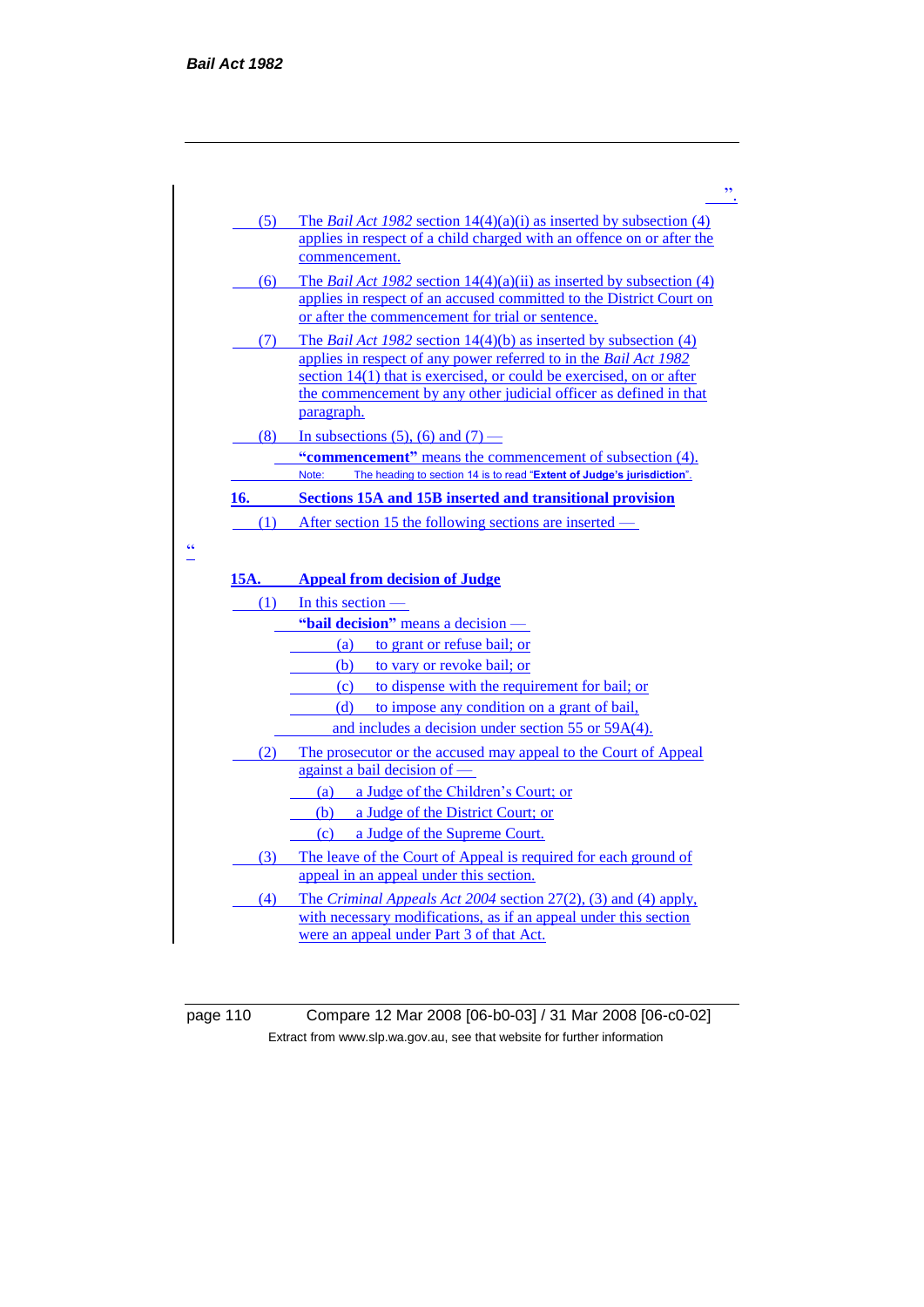- (5) An appeal under this section shall be commenced and conducted in accordance with this section, section 15B and rules of court made by the Supreme Court.
- (6) An appeal under this section shall be commenced by lodging with the Court of Appeal an application for leave to appeal that sets out the grounds of the appeal.
- (7) An appeal under this section cannot be commenced later than 21 days after the date of the bail decision unless the Court of Appeal orders otherwise.
- (8) An accused who is a party to an appeal under this section and who is in custody is entitled to be present at the hearing of the appeal if the accused so requests, and any official responsible for that custody who is informed of such a request shall do what is necessary to give effect to it.
- (9) For the purposes of giving effect to a request referred to in subsection (8), arrangements may be made for the accused to appear before the Court of Appeal by means of a video link or an audio link in accordance with section 66B, unless the Court of Appeal has ordered that the accused appear before it in person.
- **15B. Determination of appeal under section 15A and related provisions**
	- (1) The Court of Appeal has jurisdiction to hear and determine an appeal under section 15A.
	- (2) The Court of Appeal shall determine an appeal on the material and evidence that was before the Judge whose decision is the subject of the appeal.
- (3) Any decision of the Court of Appeal in relation to bail shall be made in accordance with the relevant provisions of sections 13A and 17 and Schedule 1.
- (4) Where in determining an appeal the Court of Appeal revokes the bail of an accused who is at liberty, it may order that the accused be returned to custody to await the appearance for which the bail was granted.
- (5) Where in determining an appeal the Court of Appeal varies the bail of an accused who is at liberty, it may order that the accused be returned to custody until the accused becomes entitled to be again at liberty pursuant to section 11.
- (6) A judge of appeal may issue any warrant that may be necessary to carry into effect an order under subsection (4) or (5).

 $\mathbf{r}$ 

Compare 12 Mar 2008 [06-b0-03] / 31 Mar 2008 [06-c0-02] page 111 Extract from www.slp.wa.gov.au, see that website for further information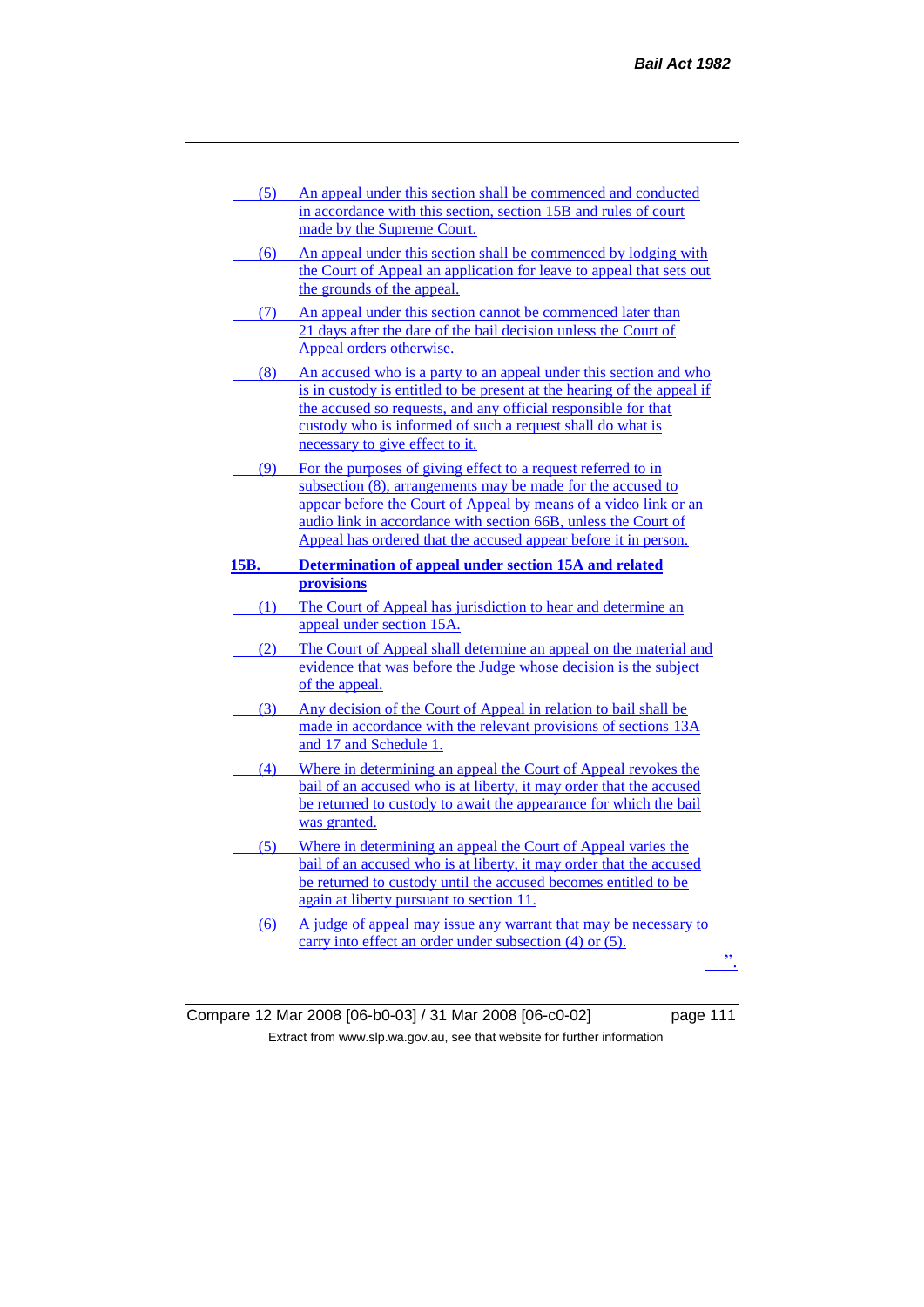

page 112 Compare 12 Mar 2008 [06-b0-03] / 31 Mar 2008 [06-c0-02] Extract from www.slp.wa.gov.au, see that website for further information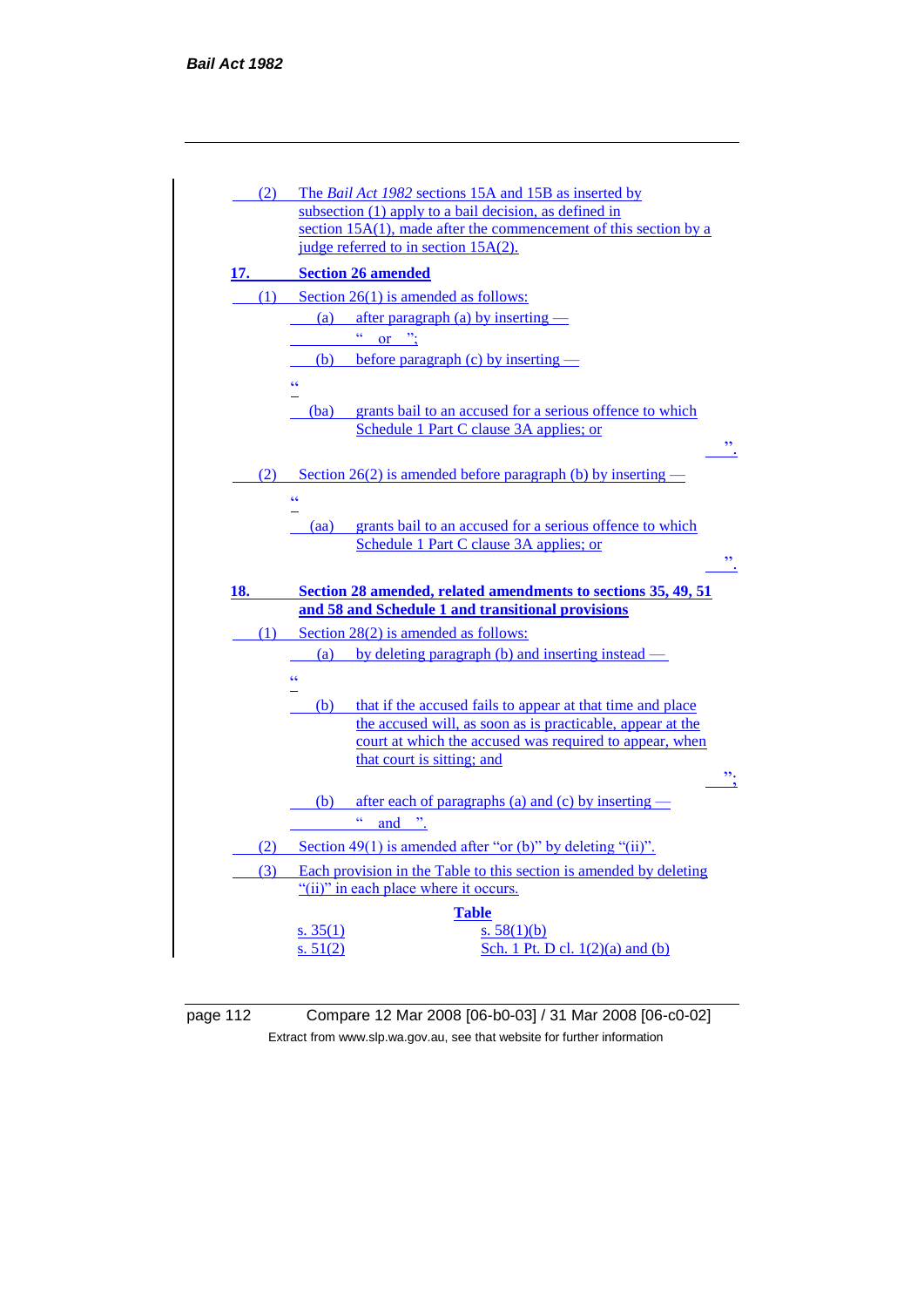| (4) |                       | A bail undertaking that has effect under the Bail Act 1982                                                                       |
|-----|-----------------------|----------------------------------------------------------------------------------------------------------------------------------|
|     |                       | immediately before the commencement of this section continues to                                                                 |
|     |                       | have effect, on and after that commencement, as if it were a bail                                                                |
|     |                       | undertaking described in the Bail Act 1982 section 28(2) as                                                                      |
|     |                       | amended by subsection (1).                                                                                                       |
| (5) |                       | A surety undertaking that has effect under the Bail Act 1982<br>immediately before the commencement of this section continues to |
|     |                       | have effect, on and after that commencement, as if it were a surety                                                              |
|     |                       | undertaking within the meaning of the <i>Bail Act 1982</i> section 35(1)                                                         |
|     |                       | as amended by subsection (3).                                                                                                    |
| 19. |                       | <b>Section 29 amended</b>                                                                                                        |
|     |                       | Section 29(b) to (i) are deleted and the following paragraphs are                                                                |
|     |                       | inserted instead -                                                                                                               |
|     | $\epsilon$            |                                                                                                                                  |
|     |                       |                                                                                                                                  |
|     | (b)                   | a registrar of a court, other than a deputy registrar of the<br>Magistrates Court or the Children's Court;                       |
|     |                       | an authorised police officer;                                                                                                    |
|     | (c)                   |                                                                                                                                  |
|     | (d)                   | an associate of a Judge of the Supreme Court, the District<br>Court or the Children's Court;                                     |
|     |                       |                                                                                                                                  |
|     |                       | (e) where the accused is in a lock-up or prison, any person<br>for the time being in charge of the lock-up or prison;            |
|     |                       |                                                                                                                                  |
|     | (f)                   | where the accused is in a court custody centre, any                                                                              |
|     |                       | person for the time being in charge of the centre who is<br>approved for the purposes of this paragraph by the chief             |
|     |                       | executive officer of the department of the Public Service                                                                        |
|     |                       | principally assisting in the administration of the Court                                                                         |
|     |                       | Security and Custodial Services Act 1999;                                                                                        |
|     | $\left( \rho \right)$ | where the accused is a child, any authorised community                                                                           |
|     |                       | services officer.                                                                                                                |
|     |                       | ,,                                                                                                                               |
| 20. |                       | <b>Section 30 amended</b>                                                                                                        |
|     |                       |                                                                                                                                  |
|     | instead -             | Section $30(1)(a)$ is deleted and the following paragraph is inserted                                                            |
|     |                       |                                                                                                                                  |
|     | ۷Ć                    |                                                                                                                                  |
|     | (a)                   | $either$ —                                                                                                                       |
|     |                       | read it to the accused; or<br>(i)                                                                                                |
|     |                       | be informed by the accused that the accused has<br>(ii)                                                                          |
|     |                       | read it; or                                                                                                                      |

(iii) if necessary, have it translated to the accused;

Compare 12 Mar 2008 [06-b0-03] / 31 Mar 2008 [06-c0-02] page 113 Extract from www.slp.wa.gov.au, see that website for further information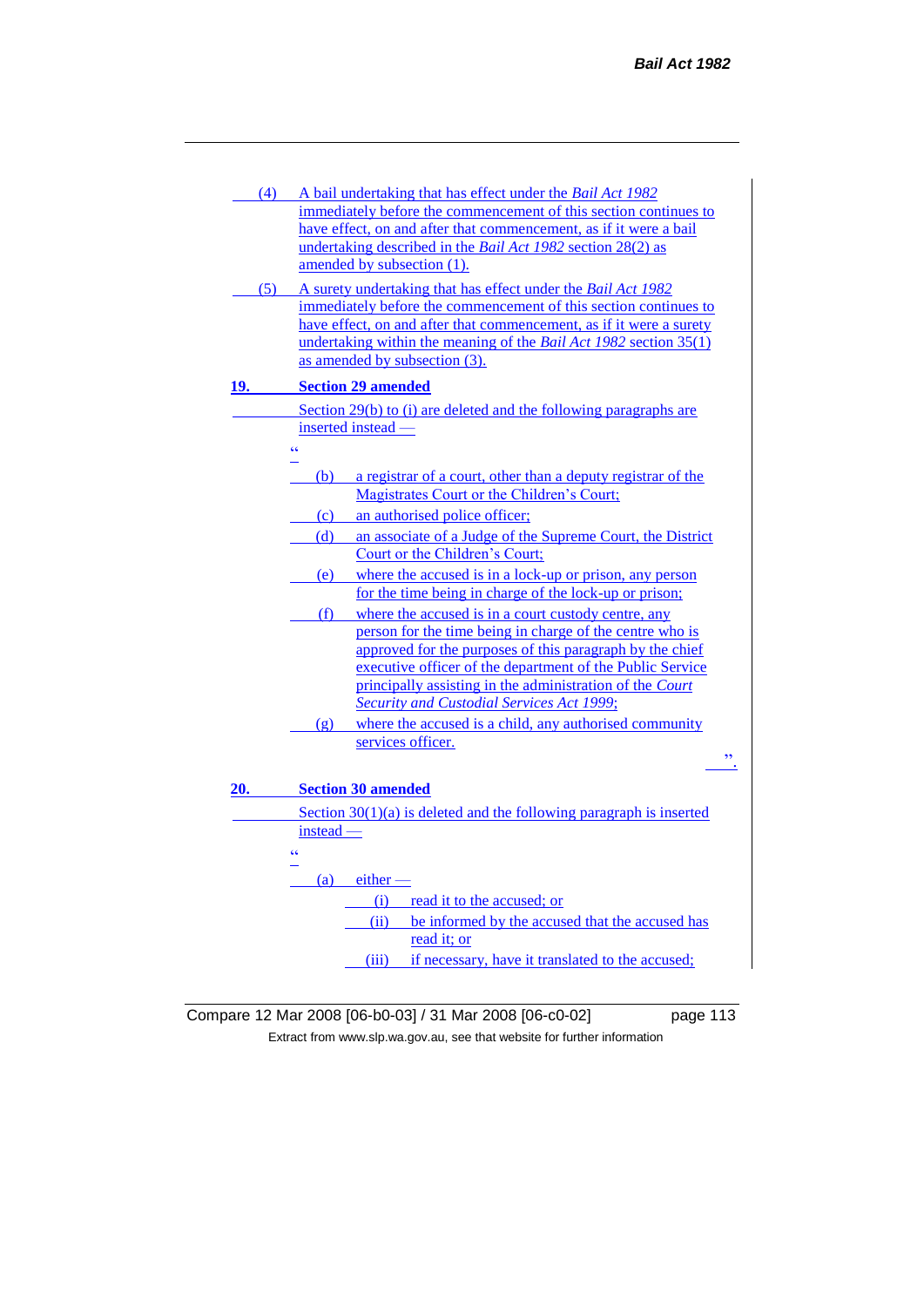

# page 114 Compare 12 Mar 2008 [06-b0-03] / 31 Mar 2008 [06-c0-02] Extract from www.slp.wa.gov.au, see that website for further information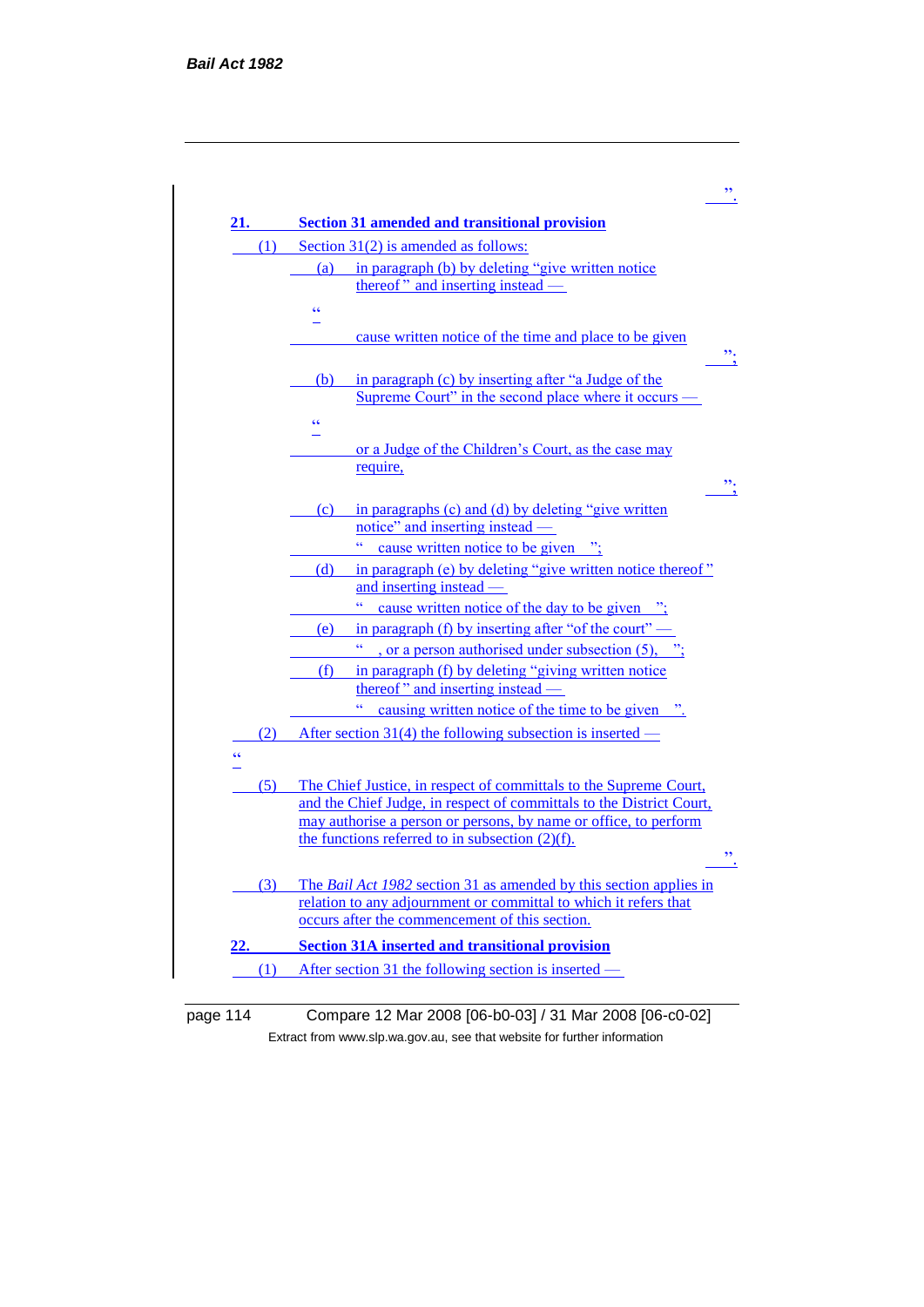|     | 31A. Amendment of conditions during trial<br>$(1)$ In this section —                                                     |
|-----|--------------------------------------------------------------------------------------------------------------------------|
|     | "amendment" means an addition, variation or cancellation under                                                           |
|     | subsection $(2)$ ;                                                                                                       |
|     | "trial" means that part of proceedings for an offence when                                                               |
|     | evidence is being received by the court in respect of the                                                                |
|     | offence and also extends to any time when —                                                                              |
|     | (a) legal argument is being heard; or                                                                                    |
|     | (b) a judicial officer or a jury is deliberating.                                                                        |
|     | $(2)$ Where —                                                                                                            |
|     | an accused has been granted bail for the accused's<br>(a)                                                                |
|     | appearance for trial for an offence; and                                                                                 |
|     | the trial extends beyond one day,<br>(b)                                                                                 |
|     | a judicial officer who grants bail for the next appearance by                                                            |
|     | exercising the power in section $31(2)(a)$ may also do one or more<br>of the following —                                 |
|     |                                                                                                                          |
|     | (c) add any condition to the extent that is authorised by<br>clause 2 or 3 of Part D of Schedule 1;                      |
|     | (d) vary a condition to that extent;                                                                                     |
|     | (e)<br>cancel a condition.                                                                                               |
|     | (3) A judicial officer who adds, varies or cancels a condition under                                                     |
|     | subsection (2) shall cause an officer of the court $-$                                                                   |
|     | to endorse the amendment on the accused's copy of the<br>(a)                                                             |
|     | bail undertaking or, if that copy is not available for                                                                   |
|     | endorsement, to give written notice of the amendment to<br>the accused: and                                              |
|     | to endorse on a file copy of the undertaking a certificate                                                               |
|     | (b)<br>as to the amendment and the action taken under                                                                    |
|     | paragraph (a).                                                                                                           |
| (4) | If the judicial officer considers that the amendment is of a minor                                                       |
|     | nature, the judicial officer may, for the purposes of section 44(4),                                                     |
|     | cause the officer of the court to include a statement to that effect in                                                  |
|     | the endorsement or notice under subsection $(3)(a)$ and the                                                              |
|     | certificate under subsection $(3)(b)$ .                                                                                  |
|     |                                                                                                                          |
| (5) | When action is taken under subsection $(3)(a)$ —                                                                         |
|     | the bail undertaking is to be regarded as having been<br>(a)<br>amended as provided in the endorsement or notice, as the |

Compare 12 Mar 2008 [06-b0-03] / 31 Mar 2008 [06-c0-02] page 115 Extract from www.slp.wa.gov.au, see that website for further information

"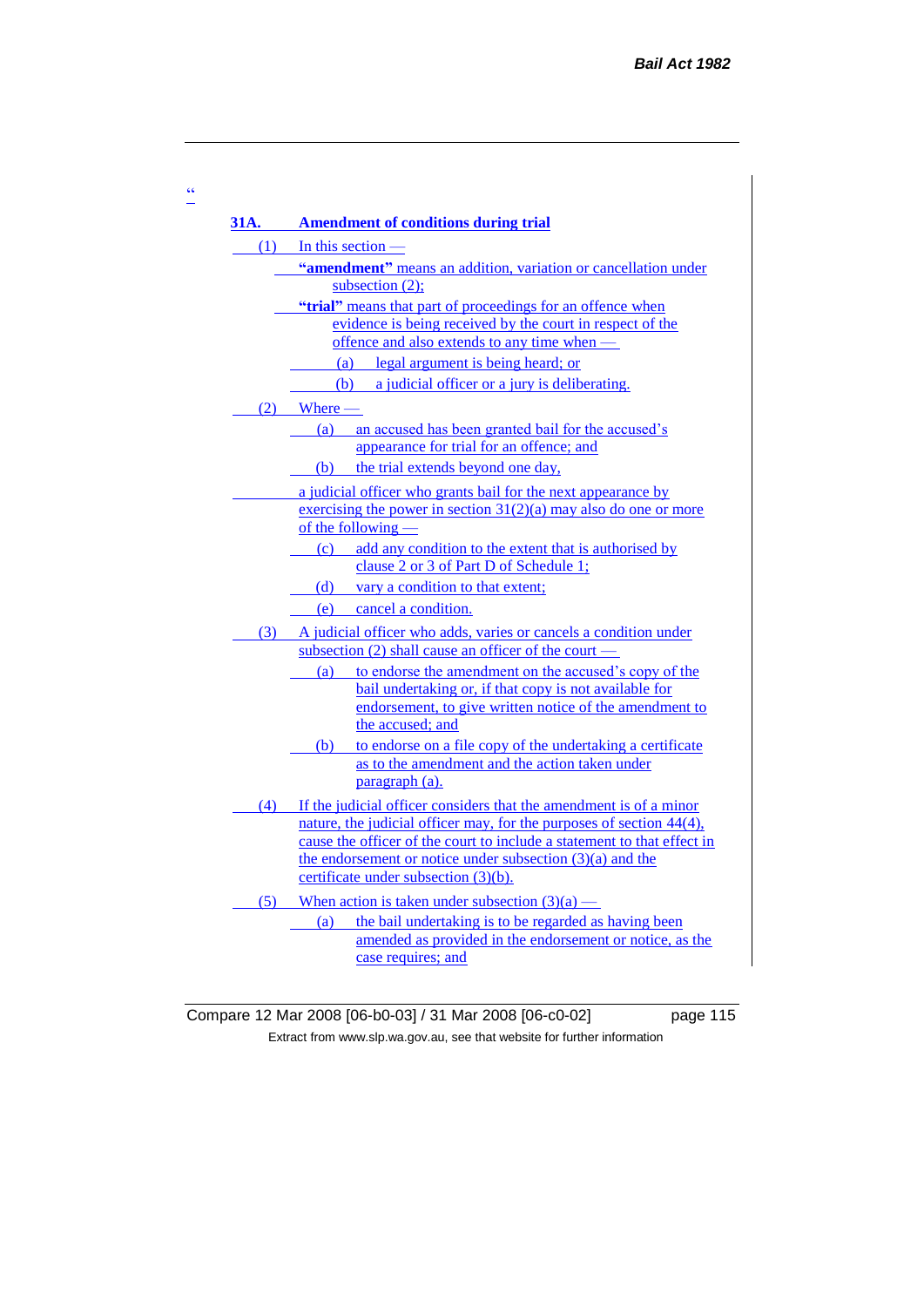| $\overline{\mathbf{z}}$  |
|--------------------------|
|                          |
|                          |
|                          |
|                          |
|                          |
| $\overline{\phantom{a}}$ |

page 116 Compare 12 Mar 2008 [06-b0-03] / 31 Mar 2008 [06-c0-02] Extract from www.slp.wa.gov.au, see that website for further information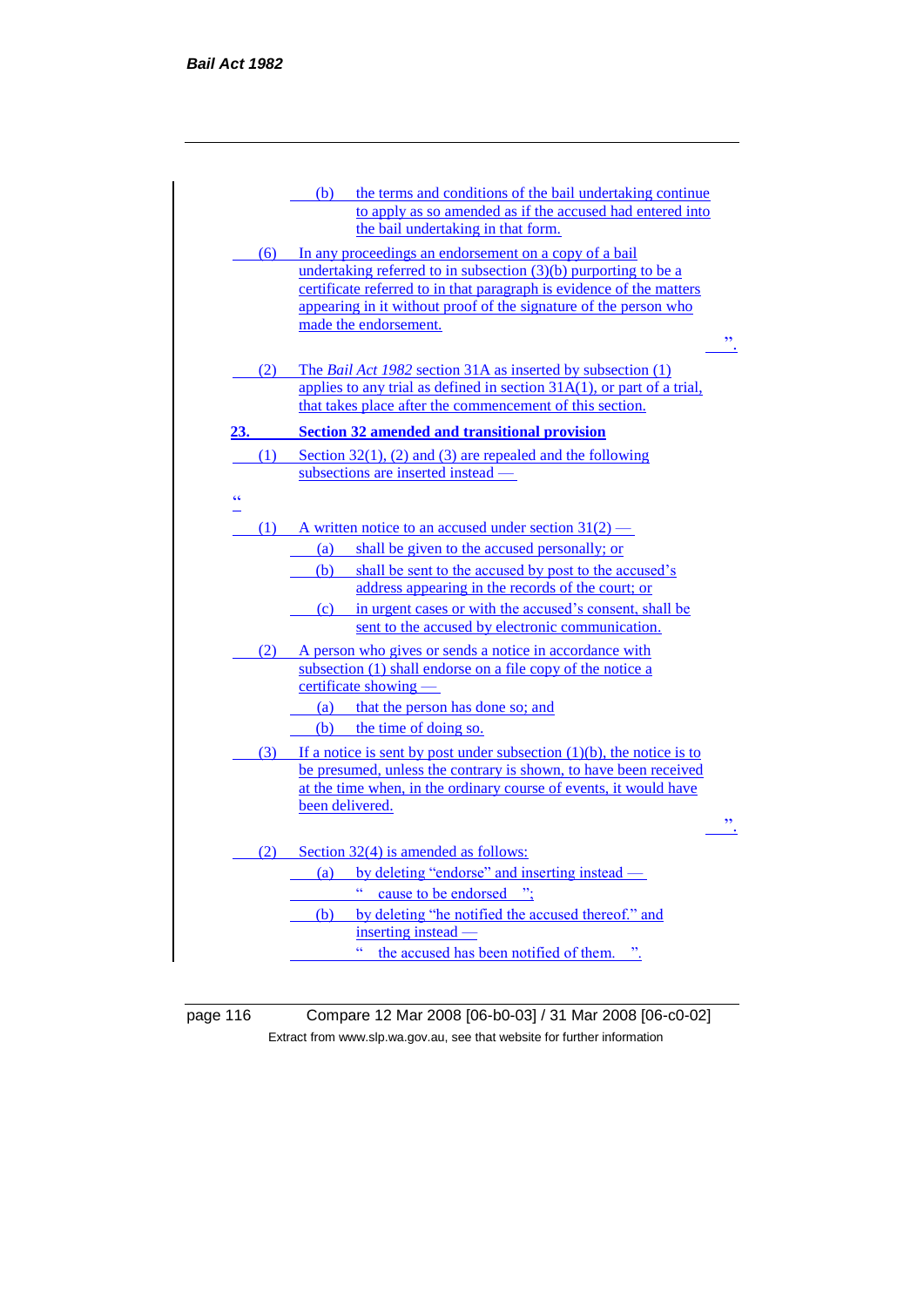| (3) | Section $32(5)$ is amended as follows:                                    |
|-----|---------------------------------------------------------------------------|
|     | after paragraph (a) by inserting -<br>(a)                                 |
|     | ćć<br>and $\therefore$                                                    |
|     | by deleting paragraph (b) and inserting instead –<br>(b)                  |
|     | ۷Ć                                                                        |
|     | an endorsement -<br>(b)                                                   |
|     | on a copy of a notice referred to in<br>(i)                               |
|     | subsection $(2)$ ; or                                                     |
|     | (ii) on a bail undertaking.                                               |
|     | purporting to be a certificate referred to in subsection (2)              |
|     | or $(4)$ is evidence of the matters appearing in it without               |
|     | proof of the signature of the person who made the                         |
|     | endorsement.<br>$\overline{\phantom{a}}$                                  |
|     |                                                                           |
| (4) | The <i>Bail Act 1982</i> section 32 as amended by this section applies in |
|     | relation to oral notifications given, and written notices given or        |
|     | sent, after the commencement of this section.                             |
| 24. | Section 36 replaced, related amendments to sections 3, 37, 39,            |
|     | 40, 41 and 42 and transitional provisions                                 |
| (1) | Section 36 is repealed and the following section is inserted              |
|     | $instead -$                                                               |
|     |                                                                           |
| 36. | <b>Authority to approve sureties</b>                                      |
| (1) | The decision whether an applicant should be approved as a surety          |
|     | in any case is to be made -                                               |
|     | by a person referred to in section $29(a)$ to (d); or<br>(a)              |
|     | where the accused to whom bail has been granted is in<br>(b)              |
|     | prison, by a person for the time being in charge of the                   |
|     | prison; or                                                                |
|     | (c) where the accused to whom bail has been granted is a                  |
|     | child, by an authorised community services officer.                       |
| (2) | A judicial officer when granting bail to an accused subject to a          |
|     | requirement for a surety or sureties may make an order as to -            |
|     | the giving of notice to the prosecutor of an application<br>(a)           |
|     | for approval of any surety; or                                            |
|     | the person or persons who are to, or may, approve any<br>(b)              |
|     | surety,                                                                   |
|     | and subsection (1) has effect subject to any such order.                  |

Compare 12 Mar 2008 [06-b0-03] / 31 Mar 2008 [06-c0-02] page 117 Extract from www.slp.wa.gov.au, see that website for further information

 $\frac{cc}{\Box}$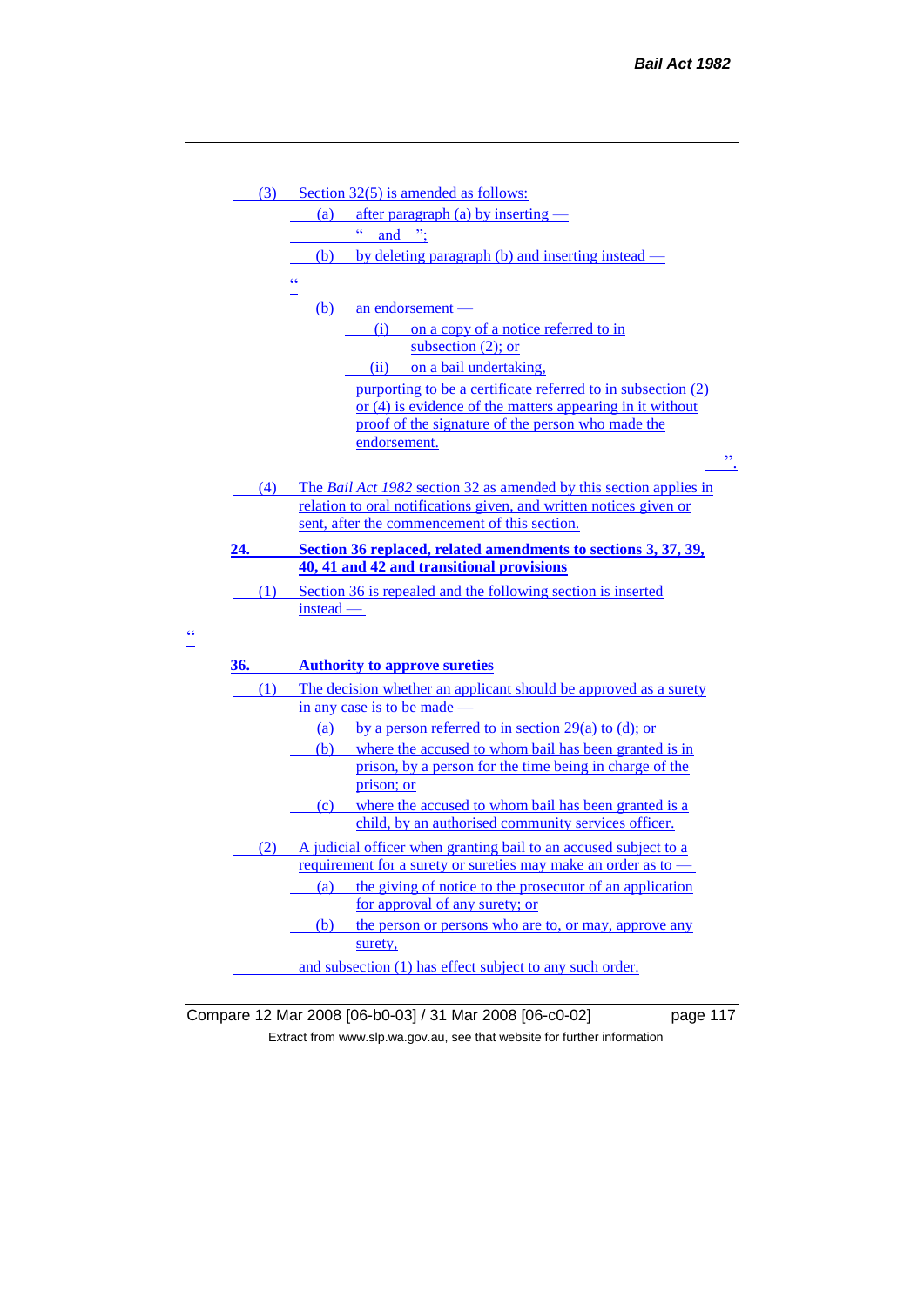

| page 118 | Compare 12 Mar 2008 [06-b0-03] / 31 Mar 2008 [06-c0-02]                  |
|----------|--------------------------------------------------------------------------|
|          | Extract from www.slp.wa.gov.au, see that website for further information |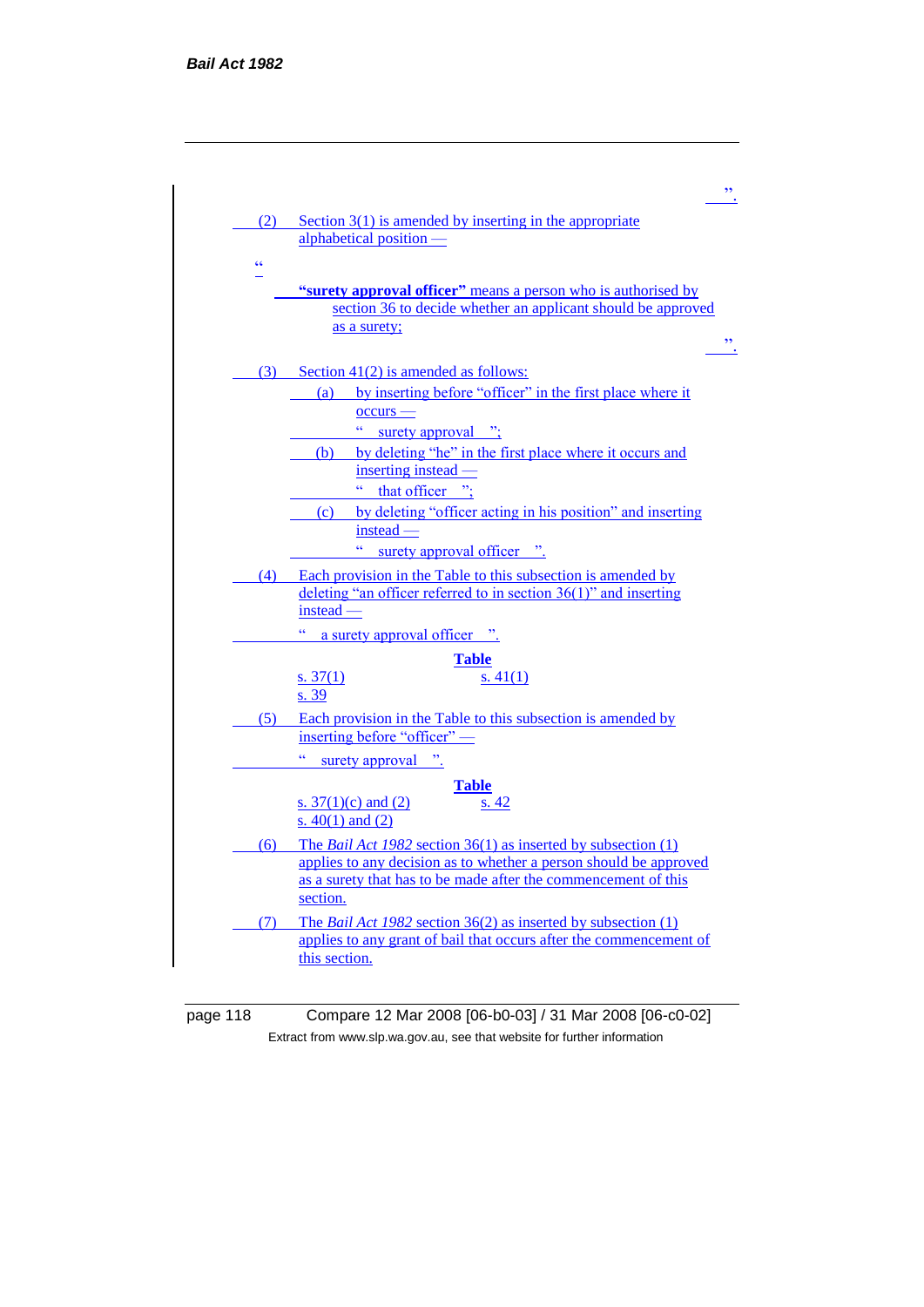| <u>25.</u> | <b>Section 37 amended</b>                                                                                                                                                                                                                                                                                                                                                                                                              |
|------------|----------------------------------------------------------------------------------------------------------------------------------------------------------------------------------------------------------------------------------------------------------------------------------------------------------------------------------------------------------------------------------------------------------------------------------------|
|            | After section $37(2)$ the following subsection is inserted —                                                                                                                                                                                                                                                                                                                                                                           |
| $\epsilon$ |                                                                                                                                                                                                                                                                                                                                                                                                                                        |
| (3)        | For the purposes of this section it is sufficient if $-$<br>the notice, information and declaration referred to in<br>(a)<br>subsection (1) are sent by electronic communication to an<br>electronic address provided by the applicant; and<br>the declaration referred to in subsection $(1)(c)$ duly<br>(b)<br>completed is sent by electronic communication to an<br>electronic address provided by the surety approval<br>officer. |
| 26.        | <b>Section 43A inserted</b>                                                                                                                                                                                                                                                                                                                                                                                                            |
|            | After section 43 the following section is inserted –                                                                                                                                                                                                                                                                                                                                                                                   |
|            | "proposed surety" means a person who is to enter into a surety<br>undertaking;                                                                                                                                                                                                                                                                                                                                                         |
|            | $(1)$ In this section -                                                                                                                                                                                                                                                                                                                                                                                                                |
|            | "relevant official" means the person before whom the surety<br>undertaking is to be entered into or was entered into, as the<br>case requires;                                                                                                                                                                                                                                                                                         |
|            | "video link" means facilities (including closed circuit television)                                                                                                                                                                                                                                                                                                                                                                    |
|            | that enable, at the same time -                                                                                                                                                                                                                                                                                                                                                                                                        |
|            | the relevant official to see and hear the proposed<br>(a)<br>surety; and                                                                                                                                                                                                                                                                                                                                                               |
|            | the proposed surety to see and hear the relevant<br>(b)<br>official.                                                                                                                                                                                                                                                                                                                                                                   |
| (2)        | This section applies if a proposed surety is in another State or a<br>Territory.                                                                                                                                                                                                                                                                                                                                                       |
| (3)        | The relevant official may comply with section $43(a)$ and (b) by<br>means of a video link.                                                                                                                                                                                                                                                                                                                                             |
| (4)        | The relevant official may send the surety undertaking to the<br>proposed surety by electronic communication for completion.                                                                                                                                                                                                                                                                                                            |
| (5)        | The proposed surety may enter into the surety undertaking by<br>sending the completed surety undertaking to the relevant official<br>by electronic communication.                                                                                                                                                                                                                                                                      |

 $\frac{cc}{\Box}$ 

Compare 12 Mar 2008 [06-b0-03] / 31 Mar 2008 [06-c0-02] page 119 Extract from www.slp.wa.gov.au, see that website for further information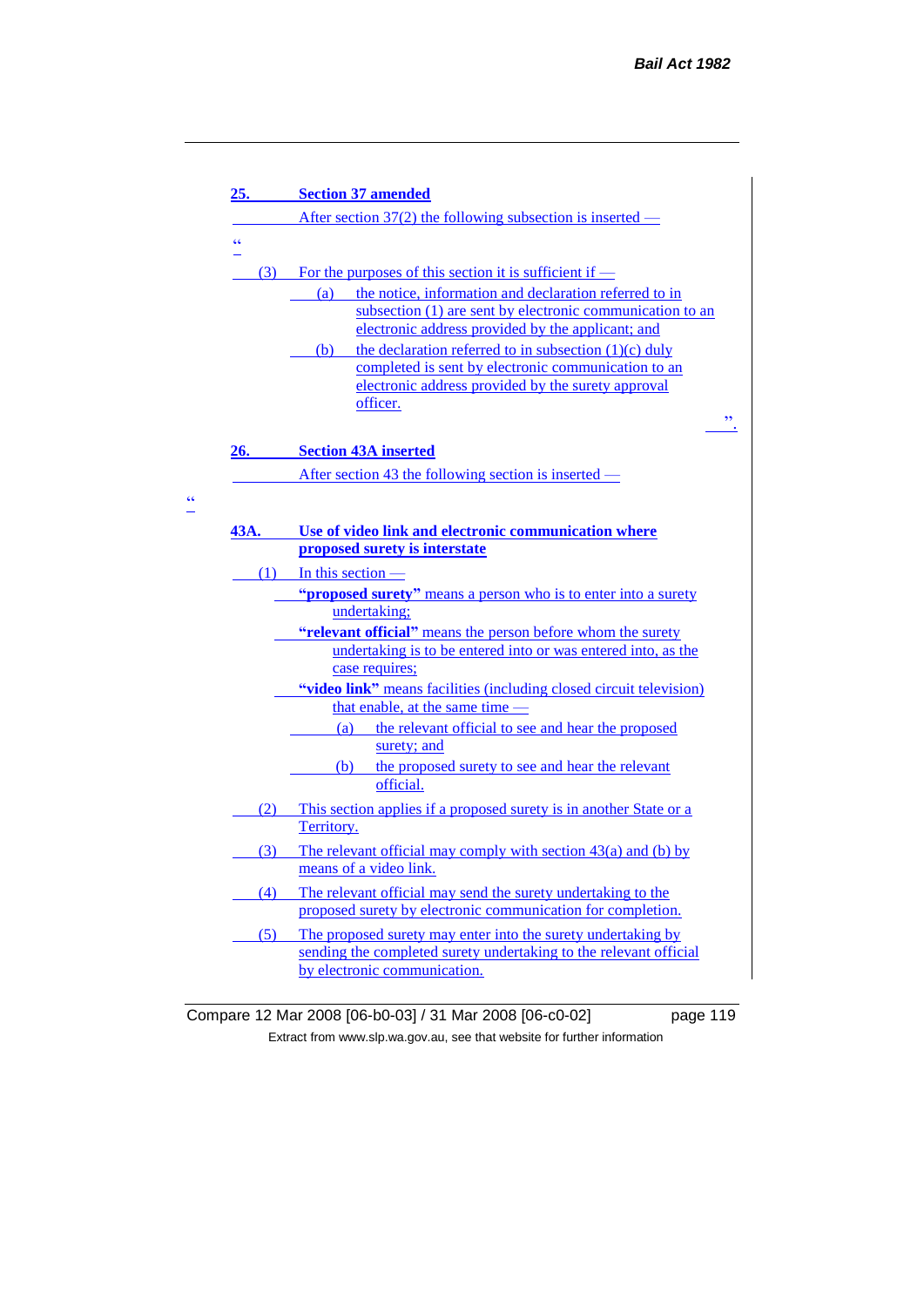|            | (6)                                                                                                                                                                                                                                 | If the surety undertaking is sent by electronic communication                                                                                                                                                                                                                                                                      |
|------------|-------------------------------------------------------------------------------------------------------------------------------------------------------------------------------------------------------------------------------------|------------------------------------------------------------------------------------------------------------------------------------------------------------------------------------------------------------------------------------------------------------------------------------------------------------------------------------|
|            |                                                                                                                                                                                                                                     | under subsection $(4)$ or $(5)$ , any requirement for the proposed<br>surety or the relevant official to sign it is to be taken to have been                                                                                                                                                                                       |
|            |                                                                                                                                                                                                                                     | complied with if the full name of the proposed surety or the<br>relevant official, as the case requires, appears in the appropriate<br>place in the undertaking.                                                                                                                                                                   |
|            | (7)                                                                                                                                                                                                                                 | The relevant official may comply with section 43(c) by sending a<br>copy of the surety undertaking as duly completed to the surety by<br>electronic communication.                                                                                                                                                                 |
|            | (8)                                                                                                                                                                                                                                 | A surety undertaking that is entered into in accordance with this<br>section is to be taken to have been entered into before the relevant<br>official.                                                                                                                                                                             |
|            | (9)                                                                                                                                                                                                                                 | In any proceedings a document purporting to be a copy of a surety<br>undertaking and purporting to be certified by the relevant official<br>to be a copy of a surety undertaking entered into in accordance<br>with this section is evidence of the surety undertaking without<br>proof of the signature of the relevant official. |
|            | (10)                                                                                                                                                                                                                                | A reference in this section to sending a surety undertaking or copy<br>of a surety undertaking to a person by electronic communication is<br>a reference to sending the undertaking or copy by electronic<br>communication to an electronic address provided by the person.<br>,,                                                  |
|            | <b>27.</b> The contract of the contract of the contract of the contract of the contract of the contract of the contract of the contract of the contract of the contract of the contract of the contract of the contract of the cont | <b>Section 44 replaced and transitional provisions</b>                                                                                                                                                                                                                                                                             |
| $\epsilon$ | (1)                                                                                                                                                                                                                                 | Section 44 is repealed and the following section is inserted<br>$instead$ —                                                                                                                                                                                                                                                        |
|            | 44.                                                                                                                                                                                                                                 | When surety undertaking extends to different time or different<br>time and place substituted under section 31                                                                                                                                                                                                                      |
|            | (1)                                                                                                                                                                                                                                 | A surety undertaking does not extend to the failure by the accused<br>to appear at a different time or a different time and place<br>substituted pursuant to section 31 unless -                                                                                                                                                   |
|            |                                                                                                                                                                                                                                     | the surety undertaking contains a provision stating that it<br>(a)                                                                                                                                                                                                                                                                 |
|            |                                                                                                                                                                                                                                     | does so extend and, where applicable under<br>subsection (5), the surety has received notice as<br>mentioned in that subsection; or                                                                                                                                                                                                |
|            |                                                                                                                                                                                                                                     | subsection (2) applies.<br>(b)                                                                                                                                                                                                                                                                                                     |

page 120 Compare 12 Mar 2008 [06-b0-03] / 31 Mar 2008 [06-c0-02] Extract from www.slp.wa.gov.au, see that website for further information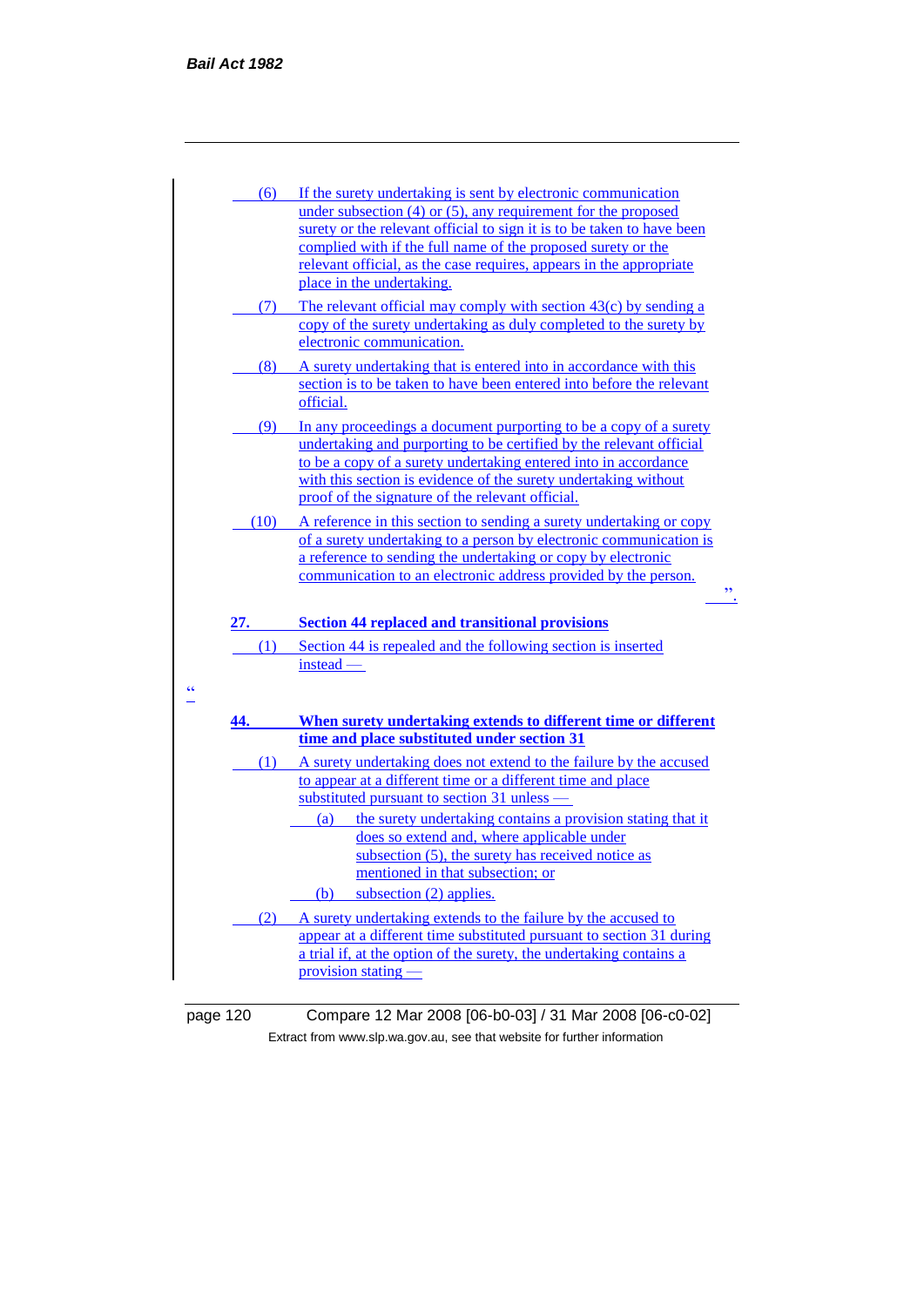|     |     | that it does so extend; and<br>(a)                                                                                                           |
|-----|-----|----------------------------------------------------------------------------------------------------------------------------------------------|
|     |     | the effect of subsection (4).<br>(b)                                                                                                         |
|     |     | $(3)$ In subsection $(2)$ —                                                                                                                  |
|     |     | "trial" means that part of proceedings for an offence when                                                                                   |
|     |     | evidence is being received by the court in respect of the                                                                                    |
|     |     | offence and also extends to any time when —                                                                                                  |
|     |     | legal argument is being heard; or<br>(a)                                                                                                     |
|     |     | a judicial officer or a jury is deliberating.<br>(b)                                                                                         |
|     | (4) | Subsection (2) applies despite any amendment as defined in                                                                                   |
|     |     | section $31A(1)$ if the endorsement or notice under                                                                                          |
|     |     | section $31A(3)(a)$ in respect of the amendment includes a                                                                                   |
|     |     | statement referred to in section 31A(4).                                                                                                     |
|     |     | (5) A surety undertaking may, at the option of the surety, also contain                                                                      |
|     |     | a provision stating that where —                                                                                                             |
|     |     | (a) a different time or a different time and place for the                                                                                   |
|     |     | accused's appearance is substituted pursuant to                                                                                              |
|     |     | section 31; and                                                                                                                              |
|     |     | subsection (2) does not apply,<br>(b)                                                                                                        |
|     |     | the surety's liability only arises if the surety is given notice, as                                                                         |
|     |     | soon as is practicable, of the different time or the different time<br>and place.                                                            |
|     |     |                                                                                                                                              |
|     | (6) | Where, by operation of this section, a surety undertaking would                                                                              |
|     |     | extend to the failure by the accused to appear at a different time or<br>a different time and place substituted pursuant to section 31, that |
|     |     | extension is not affected by a reduction in the number of offences                                                                           |
|     |     | to which the accused's bail undertaking relates.                                                                                             |
|     |     | ,,                                                                                                                                           |
|     | (2) | The <i>Bail Act 1982</i> section 44 as inserted by subsection (1) applies                                                                    |
|     |     | to a surety undertaking whether entered into before or after the                                                                             |
|     |     | commencement of this section.                                                                                                                |
|     | (3) | For the purposes of subsection (2), if a surety undertaking entered                                                                          |
|     |     | into before the commencement of this section contains a provision                                                                            |
|     |     | of the kind referred to in the Bail Act 1982 section 44(2) as in                                                                             |
|     |     | force before that commencement, the provision is to be taken to be                                                                           |
|     |     | a provision of the kind referred to in the Bail Act 1982                                                                                     |
|     |     | section $44(5)$ as inserted by subsection (1).                                                                                               |
| 28. |     | <b>Section 45 amended and transitional provision</b>                                                                                         |
|     |     | $(1)$ Section 45(1) is amended as follows:                                                                                                   |
|     |     | by deleting " $44(2)$ " and inserting instead<br>(a)                                                                                         |

Compare 12 Mar 2008 [06-b0-03] / 31 Mar 2008 [06-c0-02] page 121 Extract from www.slp.wa.gov.au, see that website for further information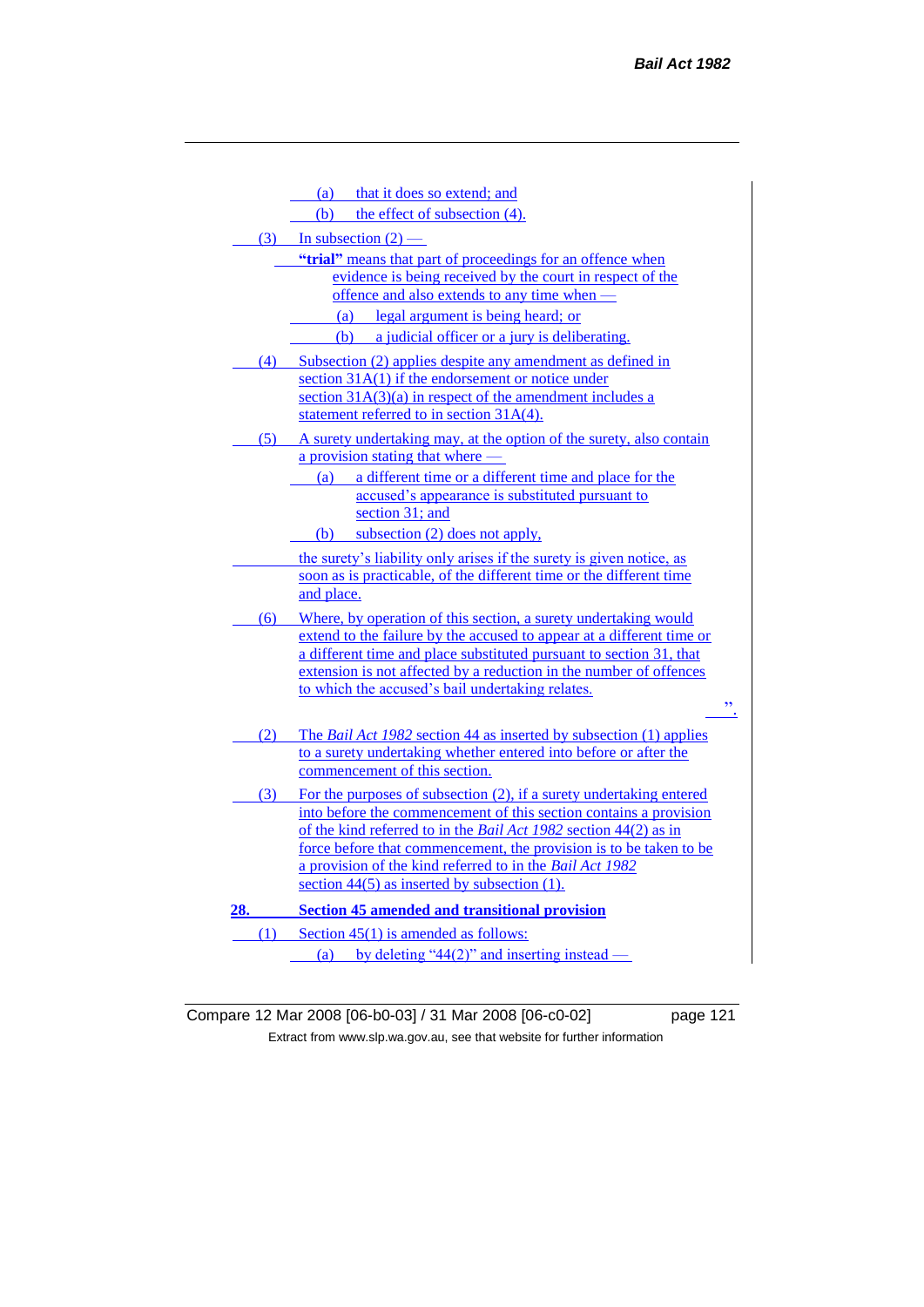

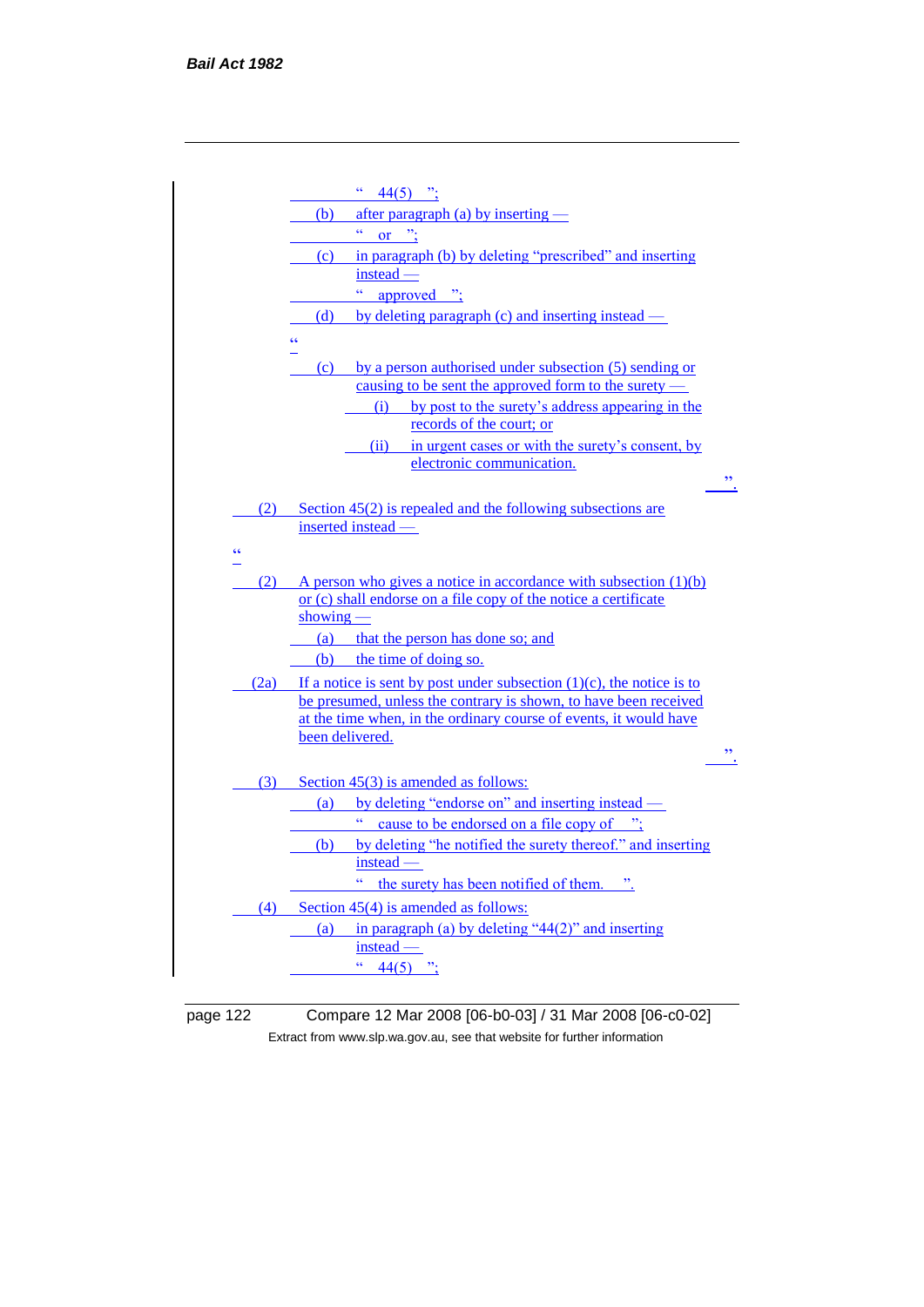|            |     | by deleting paragraph (b) and inserting instead —<br>(b)                                                                                          |  |
|------------|-----|---------------------------------------------------------------------------------------------------------------------------------------------------|--|
|            |     | сċ                                                                                                                                                |  |
|            |     | (b)<br>an endorsement $-$                                                                                                                         |  |
|            |     | on a file copy of a notice given under<br>(i)<br>subsection $(1)(b)$ or $(c)$ purporting to be a<br>certificate referred to in subsection (2); or |  |
|            |     | on a file copy of a surety undertaking purporting<br>(ii)                                                                                         |  |
|            |     | to be a certificate referred to in subsection (3),                                                                                                |  |
|            |     | is evidence of the matters appearing in the certificate<br>without proof of the signature of the person who made                                  |  |
|            |     | the endorsement.                                                                                                                                  |  |
|            |     | ".                                                                                                                                                |  |
|            |     | after paragraph (a) by inserting $-$<br>(c)                                                                                                       |  |
|            |     | ćć<br>and "                                                                                                                                       |  |
|            | (5) | After section 45(4) the following subsection is inserted —                                                                                        |  |
| $\epsilon$ |     |                                                                                                                                                   |  |
|            |     |                                                                                                                                                   |  |
|            | (5) | A registrar of the court, other than a deputy registrar of the<br>Magistrates Court or the Children's Court, is an authorised person              |  |
|            |     | for the purposes of subsection $(1)(c)$ and in addition —                                                                                         |  |
|            |     | in respect of committals to the Supreme Court, the Chief<br>(a)<br>Justice: and                                                                   |  |
|            |     | in respect of committals to the District Court, the Chief<br>(b)                                                                                  |  |
|            |     | Judge,                                                                                                                                            |  |
|            |     | may authorise a person or persons, by name or office, to perform                                                                                  |  |
|            |     | the function referred to in subsection $(1)(c)$ .                                                                                                 |  |
|            |     | $\overline{\phantom{a}}$                                                                                                                          |  |
|            | (6) | The <i>Bail Act 1982</i> section 45 as amended by subsection (1) applies                                                                          |  |
|            |     | to notices given for the purposes of the <i>Bail Act 1982</i> section $44(5)$<br>after the commencement of this section.                          |  |
| 29.        |     | <b>Section 48 amended</b>                                                                                                                         |  |
|            |     | Section 48(5) is amended as follows:                                                                                                              |  |
|            |     | in paragraph (a) by deleting "regulations made under the<br>(a)                                                                                   |  |
|            |     | <i>Criminal Procedure Act 2004;"</i> and inserting instead –                                                                                      |  |
|            |     | the regulations;                                                                                                                                  |  |
|            |     | in paragraph (b) by deleting "made under the Criminal<br>(b)                                                                                      |  |
|            |     | Procedure Act 2004"                                                                                                                               |  |

Compare 12 Mar 2008 [06-b0-03] / 31 Mar 2008 [06-c0-02] page 123 Extract from www.slp.wa.gov.au, see that website for further information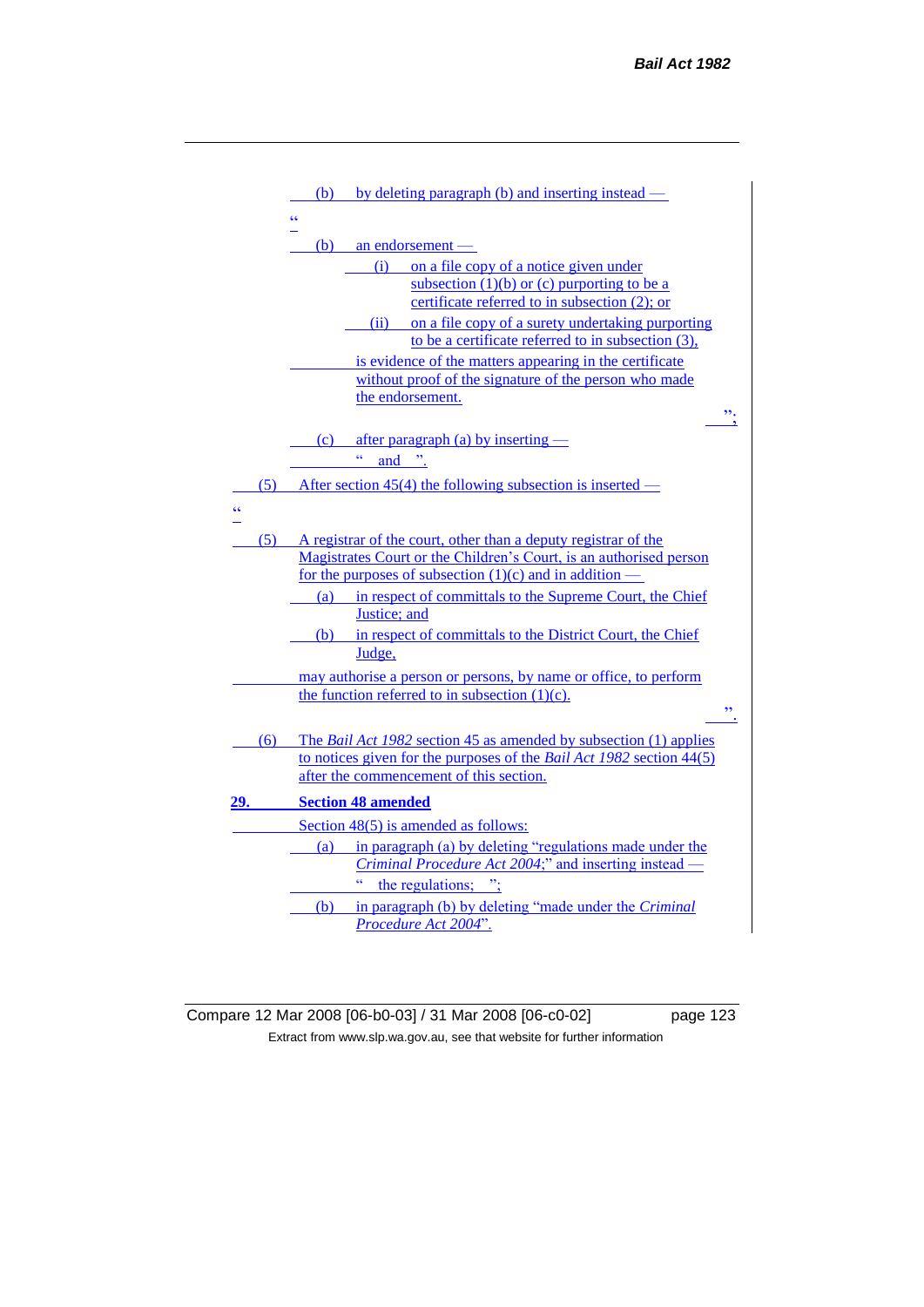

page 124 Compare 12 Mar 2008 [06-b0-03] / 31 Mar 2008 [06-c0-02] Extract from www.slp.wa.gov.au, see that website for further information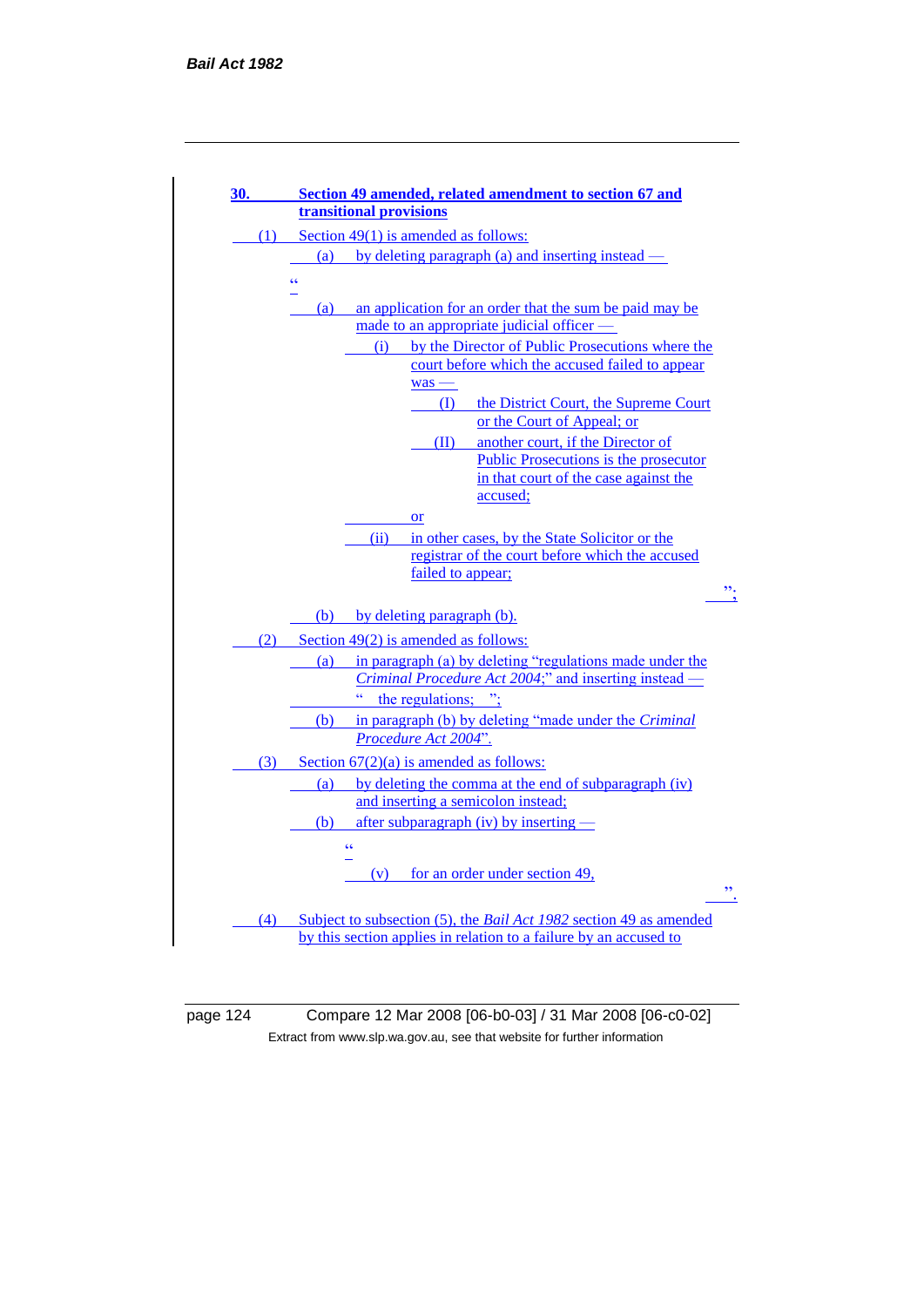comply with any requirement of the accused's bail undertaking irrespective of when the failure occurred.

(5) Any proceedings under the *Bail Act 1982* section 49 in progress immediately before the commencement of this section may be continued after that commencement as if this section had not come into operation.

#### **31. Section 51A inserted and transitional provisions**

(1) After section 51 the following section is inserted —

"

## **51A. Proceedings before courts of summary jurisdiction for an offence under section 51**

- (1) This section applies for the purpose of prosecuting an offence against section  $51(1)$ , (2) or (2a) where the court before which the accused is bound to appear at the time when the accused fails to comply with the accused's bail undertaking is a court of summary jurisdiction.
- (2) Where this section applies, the prosecution shall be commenced and conducted by the person who was conducting the proceedings in which the accused failed to comply with the accused's bail undertaking or by a police officer.
- (3) Where this section applies, the registrar of the court before which the accused was bound to appear shall cause to be issued to the Commissioner of Police a certificate under section 64 as to the accused's failure to appear.
- (2) Subject to subsection (3), the *Bail Act 1982* section 51A as inserted by this section applies for the purpose of prosecuting an offence described in subsection (1) of that section irrespective of when the offence occurred.
- (3) Any prosecution for an offence referred to in subsection (2) in progress immediately before the commencement of this section may be continued after that commencement as if this section had not come into operation.

### **32. Section 52 amended and transitional provisions**

- (1) Section 52(3) is amended by inserting after "undertaking"  $-$ " or by a police officer ".
- (2) After section 52(3) the following subsections are inserted —

Compare 12 Mar 2008 [06-b0-03] / 31 Mar 2008 [06-c0-02] page 125 Extract from www.slp.wa.gov.au, see that website for further information

 $\mathbf{r}$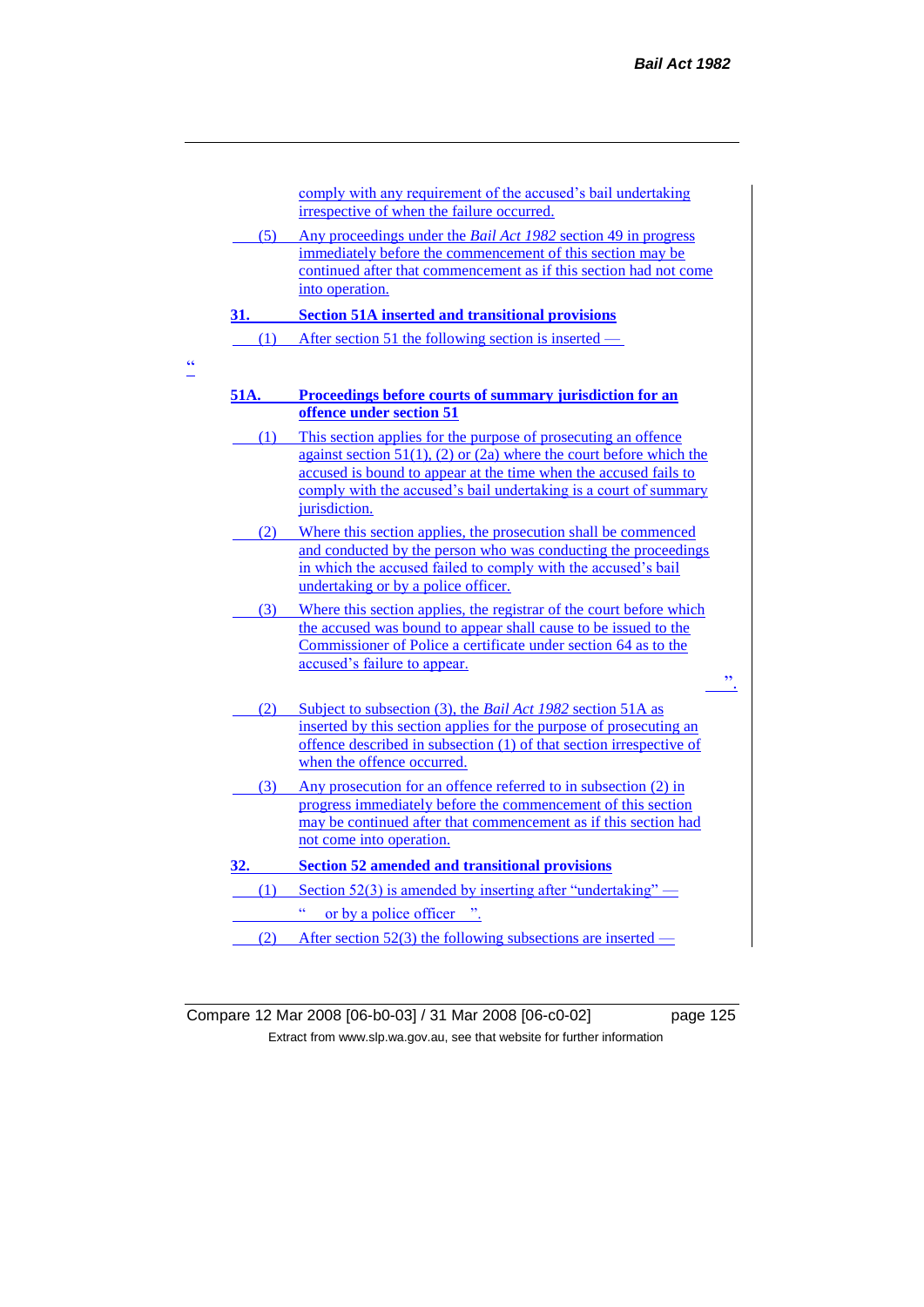| $\epsilon$ |                                                                                                                                                 |  |
|------------|-------------------------------------------------------------------------------------------------------------------------------------------------|--|
| (3a)       | Where this section applies, a person authorised under                                                                                           |  |
|            | subsection (3b) shall cause to be issued to the Commissioner of                                                                                 |  |
|            | Police a certificate under section 64 as to the accused's failure to<br>appear.                                                                 |  |
| (3b)       | The Chief Justice, in respect of cases where the court before which                                                                             |  |
|            | the accused was bound to appear is the Supreme Court, and the                                                                                   |  |
|            | Chief Judge, in respect of cases where the court before which the                                                                               |  |
|            | accused was bound to appear is the District Court, may authorise a<br>person or persons, by name or office, to perform the function             |  |
|            | referred to in subsection (3a).                                                                                                                 |  |
| (3c)       | A prosecution that has been commenced under subsection (3) by a                                                                                 |  |
|            | police officer shall be conducted by the Director of Public<br>Prosecutions.                                                                    |  |
|            | $\overline{\phantom{a}}$                                                                                                                        |  |
| (3)        | Subject to subsection (4), the <i>Bail Act 1982</i> section 52 as amended                                                                       |  |
|            | by this section applies for the purpose of prosecuting an offence                                                                               |  |
|            | described in subsection (1) of that section irrespective of when the<br>offence occurred.                                                       |  |
| (4)        | Any prosecution for an offence referred to in subsection (3) in                                                                                 |  |
|            | progress immediately before the commencement of this section                                                                                    |  |
|            | may be continued after that commencement as if this section had<br>not come into operation.                                                     |  |
| 33.        | Section 54 amended, related amendment to section 46 and                                                                                         |  |
|            | transitional provision                                                                                                                          |  |
| (1)        | Before section 54(1) the following subsection is inserted —                                                                                     |  |
| ćć         |                                                                                                                                                 |  |
|            | $(1a)$ In this section —                                                                                                                        |  |
|            | "relevant officer" means -                                                                                                                      |  |
|            | (a) if the court before which the accused is required to<br>appear is the District Court, the Supreme Court or the                              |  |
|            | Court of Appeal — the prosecutor; or                                                                                                            |  |
|            | in any other case — the prosecutor or a police officer.<br>(b)                                                                                  |  |
|            | $\overline{\mathbf{z}}$                                                                                                                         |  |
| (2)        | Section 54(1) is amended by deleting the passage beginning " $\overline{A}$<br>police officer" and ending "the police officer — " and inserting |  |
|            | instead -                                                                                                                                       |  |
|            |                                                                                                                                                 |  |

page 126 Compare 12 Mar 2008 [06-b0-03] / 31 Mar 2008 [06-c0-02] Extract from www.slp.wa.gov.au, see that website for further information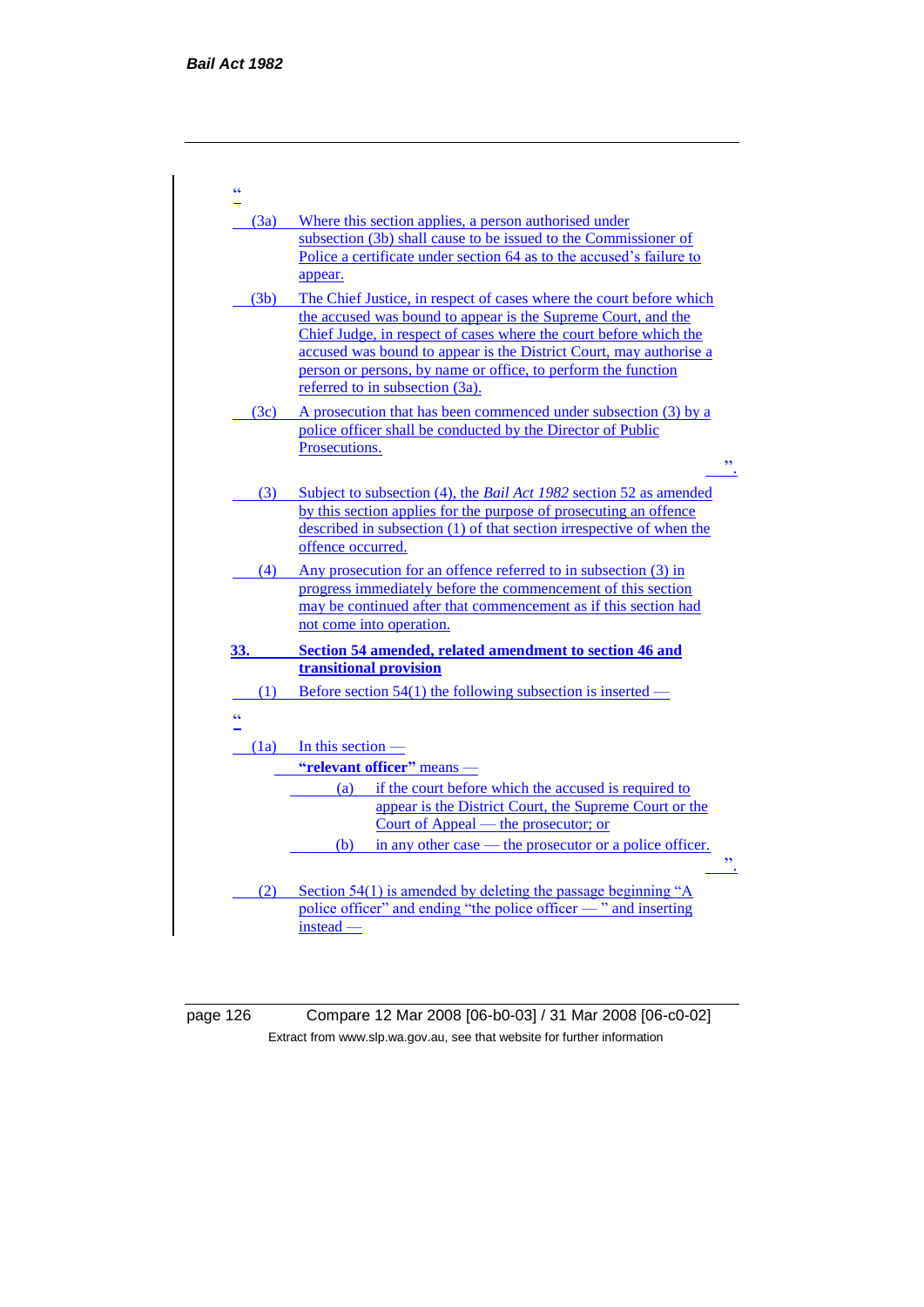

Compare 12 Mar 2008 [06-b0-03] / 31 Mar 2008 [06-c0-02] page 127 Extract from www.slp.wa.gov.au, see that website for further information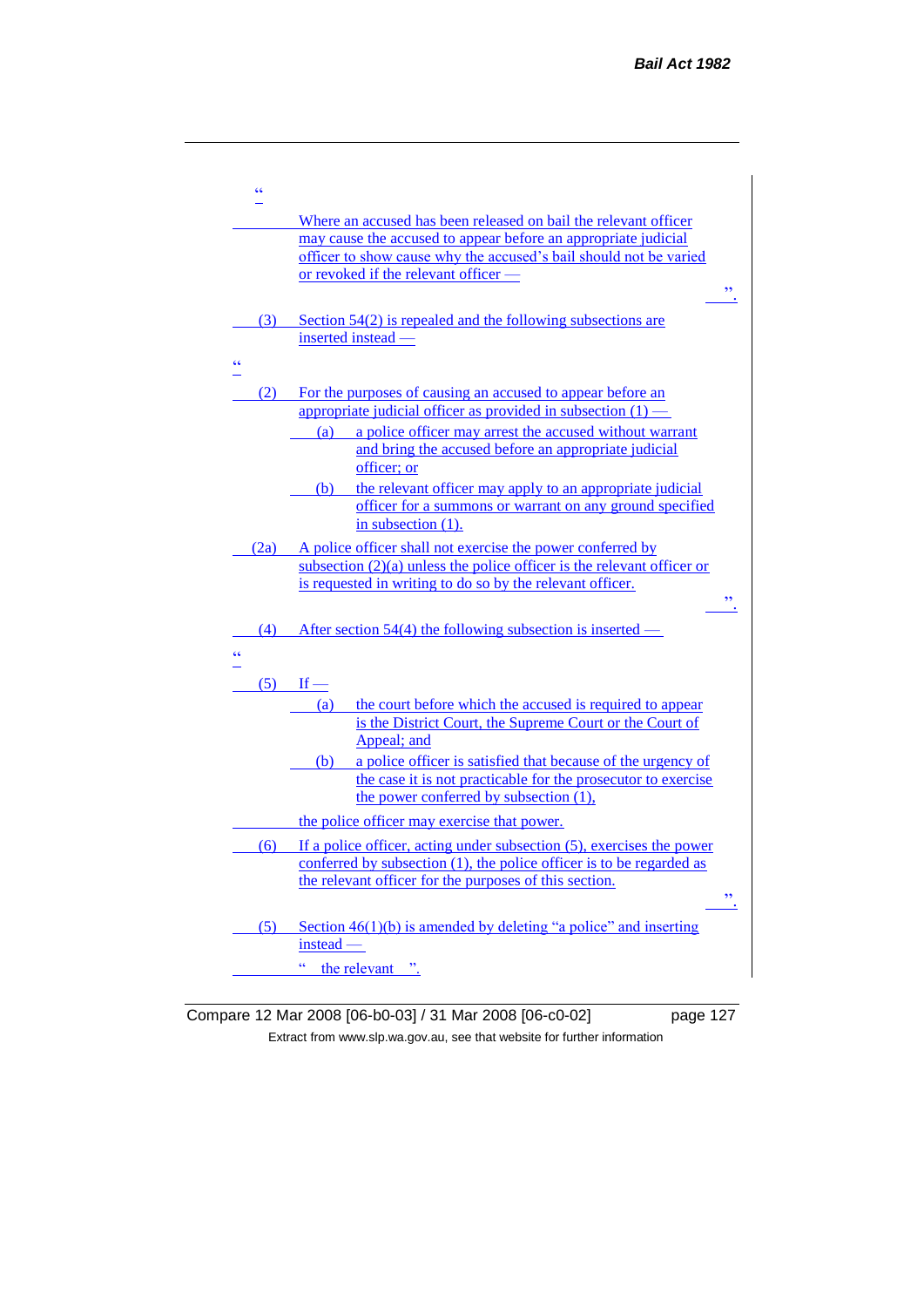|      | (6) Despite the amendments made by subsections $(1)$ to $(4)$ , the Bail                                                              |
|------|---------------------------------------------------------------------------------------------------------------------------------------|
|      | Act 1982 section 54 as in force immediately before the                                                                                |
|      | commencement of this section continues to apply in relation to –                                                                      |
|      | an accused arrested under subsection $(2)(a)$ of that<br>(a)                                                                          |
|      | section; and<br>an application made under subsection $(2)(b)$ of that                                                                 |
|      | (b)<br>section,                                                                                                                       |
|      | before that commencement.                                                                                                             |
| 34.  | <b>Section 54A inserted</b>                                                                                                           |
|      | After section 54 the following section is inserted —                                                                                  |
|      |                                                                                                                                       |
| 54A. | Accused on committal may be taken before court by which                                                                               |
|      | committed                                                                                                                             |
| (1)  | This section applies to an accused —                                                                                                  |
|      | who has been released on bail following the accused's<br>(a)                                                                          |
|      | committal to the District Court or the Supreme Court to<br>be tried (otherwise than for wilful murder or murder) or                   |
|      | sentenced or otherwise dealt with; and                                                                                                |
|      | who has not made an appearance in that court on the<br>(b)                                                                            |
|      | committal; and                                                                                                                        |
|      | who, in the opinion of the relevant officer under<br>(c)                                                                              |
|      | section 54, should be made to show cause in terms of                                                                                  |
|      | subsection (1) of that section.                                                                                                       |
| (2)  | The relevant officer may, under section 54, cause an accused to                                                                       |
|      | whom this section applies to appear before a judicial officer who<br>is empowered to exercise jurisdiction in the court in which the  |
|      | committal order was made, instead of before an appropriate                                                                            |
|      | judicial officer.                                                                                                                     |
|      | (3) A judicial officer before whom an accused so appears is to be                                                                     |
|      | regarded as an appropriate judicial officer for the purposes of                                                                       |
|      | section $54(2)$ .                                                                                                                     |
| (4)  | A judicial officer before whom an accused so appears is not                                                                           |
|      | obliged to exercise any power conferred by section 55 but may<br>refuse to do so and direct the relevant officer to cause the accused |
|      | to appear before an appropriate judicial officer.                                                                                     |
|      |                                                                                                                                       |
|      |                                                                                                                                       |
|      | (5) A relevant officer shall comply with a direction given to that<br>officer under subsection (4).                                   |

page 128 Compare 12 Mar 2008 [06-b0-03] / 31 Mar 2008 [06-c0-02] Extract from www.slp.wa.gov.au, see that website for further information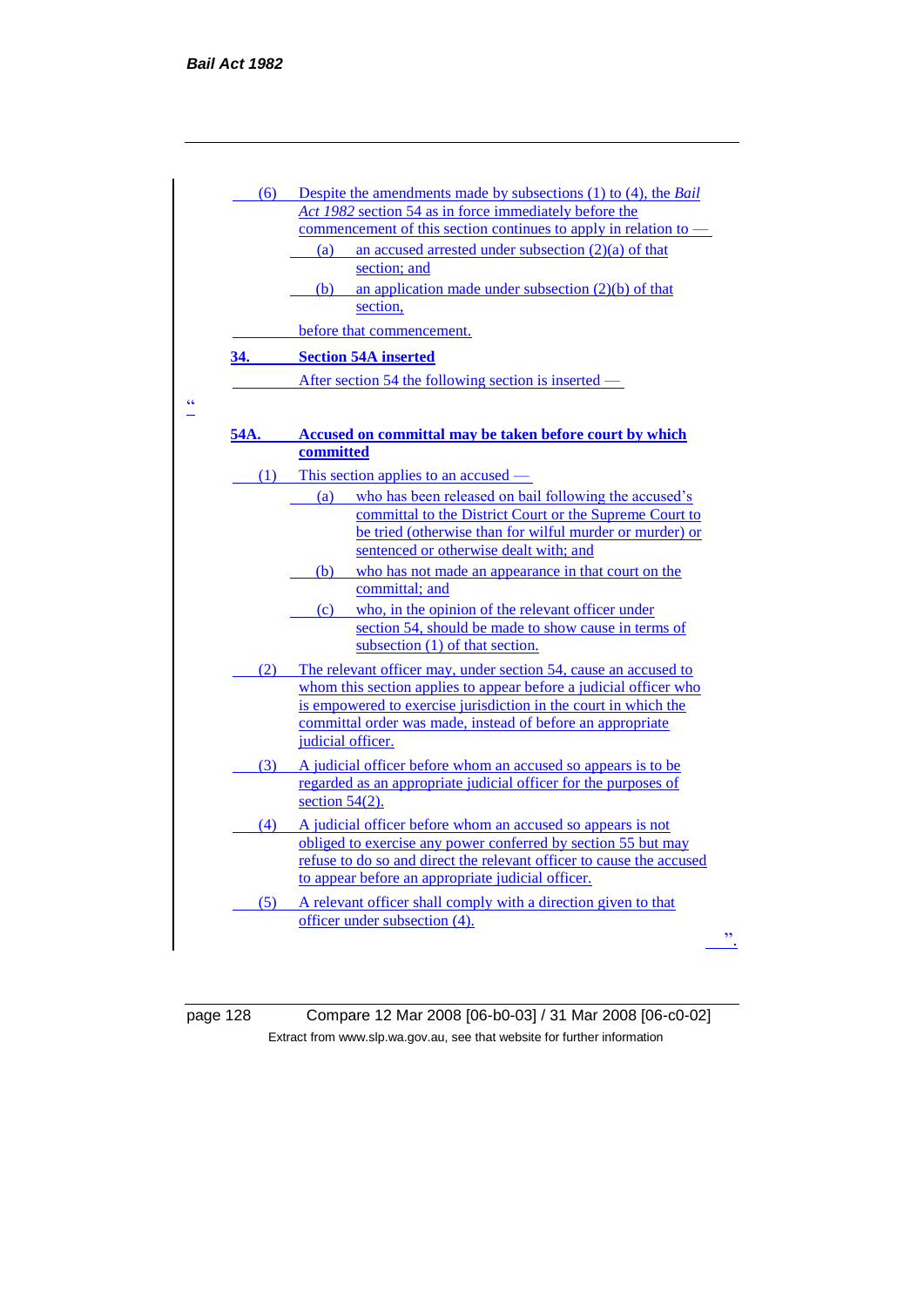| 35.  | <b>Section 56 repealed</b>                                                                                                                    |  |  |
|------|-----------------------------------------------------------------------------------------------------------------------------------------------|--|--|
|      | Section 56 is repealed.                                                                                                                       |  |  |
| 36.  | <b>Sections 59A and 59B inserted and related amendments to</b>                                                                                |  |  |
|      | sections 16 and 58                                                                                                                            |  |  |
| (1)  | After section 59 the following sections are inserted —                                                                                        |  |  |
|      |                                                                                                                                               |  |  |
| 59A. | Where bail dispensed with, accused may be taken before                                                                                        |  |  |
|      | judicial officer for reconsideration of matter                                                                                                |  |  |
|      | $(1)$ In this section —                                                                                                                       |  |  |
|      | "relevant officer" has the meaning given in section 54(1a).                                                                                   |  |  |
|      | (2) Where the requirement for bail has been dispensed with for an                                                                             |  |  |
|      | accused under section 7A, the relevant officer may cause the                                                                                  |  |  |
|      | accused to appear before an appropriate judicial officer for<br>reconsideration of the matter, if the relevant officer has reasonable         |  |  |
|      | grounds to believe that the accused is not likely to appear at the                                                                            |  |  |
|      | time and place specified in a notice under section 13A(3).                                                                                    |  |  |
| (3)  | Section $54(2)$ , $(2a)$ , $(3)$ and $(4)$ apply, with necessary                                                                              |  |  |
|      | modifications, for the purposes of subsection (2).                                                                                            |  |  |
| (4)  | The judicial officer before whom an accused appears under                                                                                     |  |  |
|      | subsection (2) shall reconsider the accused's case and may,                                                                                   |  |  |
|      | notwithstanding section $13$ –<br>again dispense with the requirement for bail; or<br>(a)                                                     |  |  |
|      | grant bail; or<br>(b)                                                                                                                         |  |  |
|      | (c) refuse to grant bail,                                                                                                                     |  |  |
|      | in accordance with this Act, for the accused's appearance in court.                                                                           |  |  |
|      | $(5)$ If —                                                                                                                                    |  |  |
|      | the court before which the accused is required to appear<br>(a)                                                                               |  |  |
|      | is the District Court, the Supreme Court or the Court of                                                                                      |  |  |
|      | Appeal; and                                                                                                                                   |  |  |
|      | a police officer is satisfied that because of the urgency of<br>(b)                                                                           |  |  |
|      | the case it is not practicable for the prosecutor to exercise<br>the power conferred by subsection (2),                                       |  |  |
|      |                                                                                                                                               |  |  |
|      | the police officer may exercise that power.                                                                                                   |  |  |
| (6)  | If a police officer, acting under subsection (5), exercises the power<br>conferred by subsection (2), the police officer is to be regarded as |  |  |
|      | the relevant officer for the purposes of this section.                                                                                        |  |  |

 $\frac{cc}{\sqrt{c}}$ 

Compare 12 Mar 2008 [06-b0-03] / 31 Mar 2008 [06-c0-02] page 129 Extract from www.slp.wa.gov.au, see that website for further information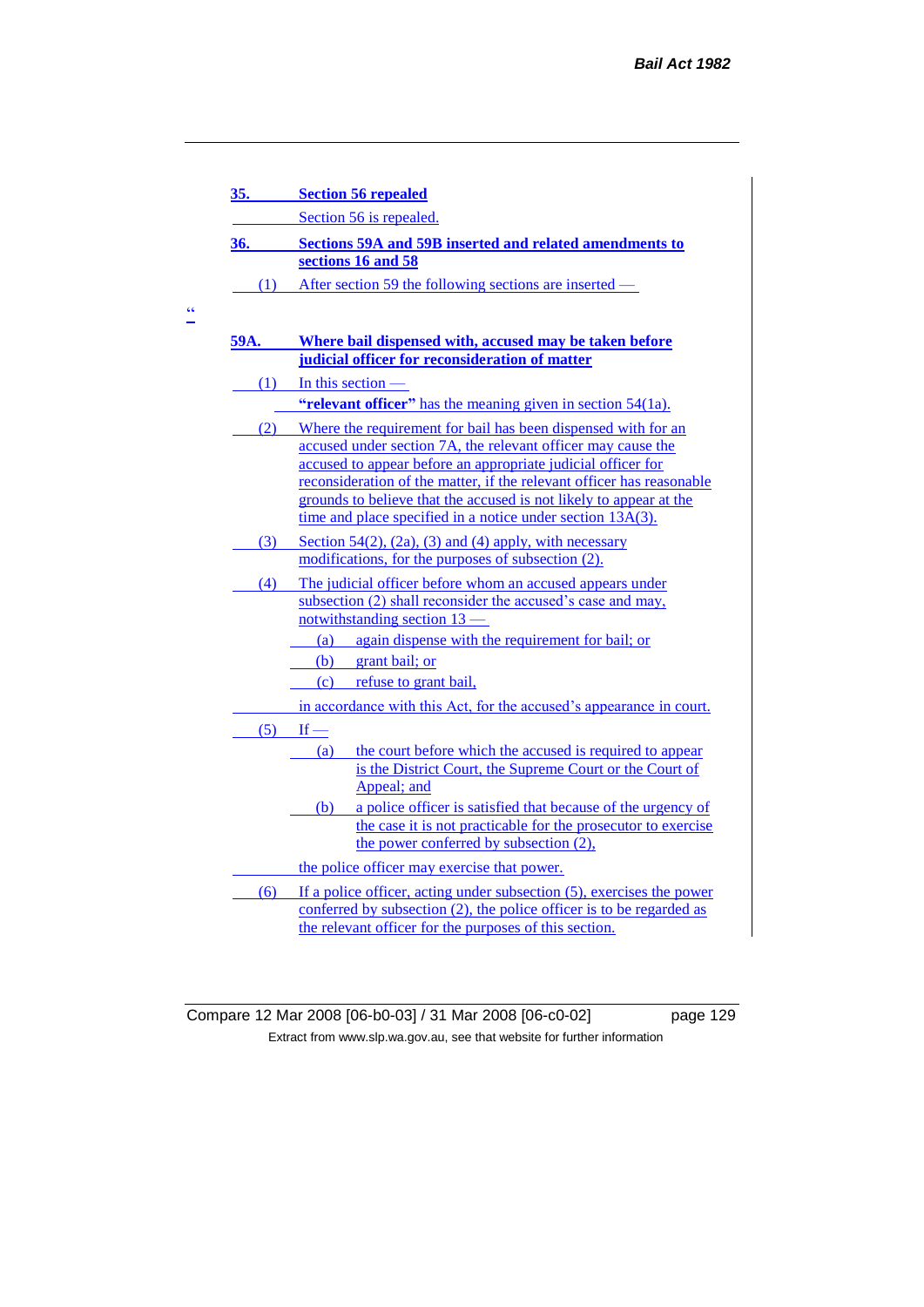| 59B.                                                                                                              | <b>Warrant for arrest of absconding accused</b>                            |
|-------------------------------------------------------------------------------------------------------------------|----------------------------------------------------------------------------|
|                                                                                                                   | Where -                                                                    |
|                                                                                                                   | (a)<br>at any time after that specified in an accused's bail               |
|                                                                                                                   | undertaking for an accused's appearance the accused has                    |
|                                                                                                                   | failed to comply with the requirements of the accused's                    |
|                                                                                                                   | bail undertaking mentioned in section $28(2)(a)$ or (b); or                |
|                                                                                                                   | an accused has failed to appear at the time and place<br>(b)               |
|                                                                                                                   | specified in a notice under section $13A(3)$ ,                             |
|                                                                                                                   | the court before which the accused was required to appear may              |
| issue a warrant to arrest the accused and bring the accused before<br>that court or a court of like jurisdiction. |                                                                            |
|                                                                                                                   |                                                                            |
| (2)                                                                                                               | Sections $16(2)(a)$ and $58(1)(a)$ are amended by deleting "56" and        |
|                                                                                                                   | inserting instead —                                                        |
|                                                                                                                   | сc<br>59B ".                                                               |
|                                                                                                                   |                                                                            |
| 37.                                                                                                               | <b>Section 60 amended</b>                                                  |
|                                                                                                                   | Section 60 is amended as follows:                                          |
|                                                                                                                   | after "Where" by inserting -<br>(a)                                        |
|                                                                                                                   | $\bar{c}$<br>the residential address of                                    |
|                                                                                                                   | in paragraph (a) by inserting after "bail" $\overline{\phantom{a}}$<br>(b) |
|                                                                                                                   | $\epsilon$                                                                 |
|                                                                                                                   | or for whom the requirement for bail has been dispensed                    |
|                                                                                                                   | with                                                                       |
|                                                                                                                   |                                                                            |
|                                                                                                                   | by deleting "his place of residence, employment or<br>(c)                  |
|                                                                                                                   | business";                                                                 |
|                                                                                                                   | by deleting "or surety undertaking" and inserting<br>(d)                   |
|                                                                                                                   | instead —                                                                  |
| $\epsilon$                                                                                                        |                                                                            |
|                                                                                                                   |                                                                            |
|                                                                                                                   | , surety undertaking or notice under section 13A(3), as the case           |
|                                                                                                                   | may be,                                                                    |
| <u>38.</u>                                                                                                        | <b>Section 61 amended</b>                                                  |
|                                                                                                                   | Section $61(2)(a)$ is amended by deleting "or by reason of                 |
|                                                                                                                   | section 16".                                                               |
|                                                                                                                   | <b>Section 66A amended</b>                                                 |
| <u>39.</u>                                                                                                        |                                                                            |
|                                                                                                                   | Section $66A(1)$ is amended by inserting before paragraph (b) —            |

# page 130 Compare 12 Mar 2008 [06-b0-03] / 31 Mar 2008 [06-c0-02] Extract from www.slp.wa.gov.au, see that website for further information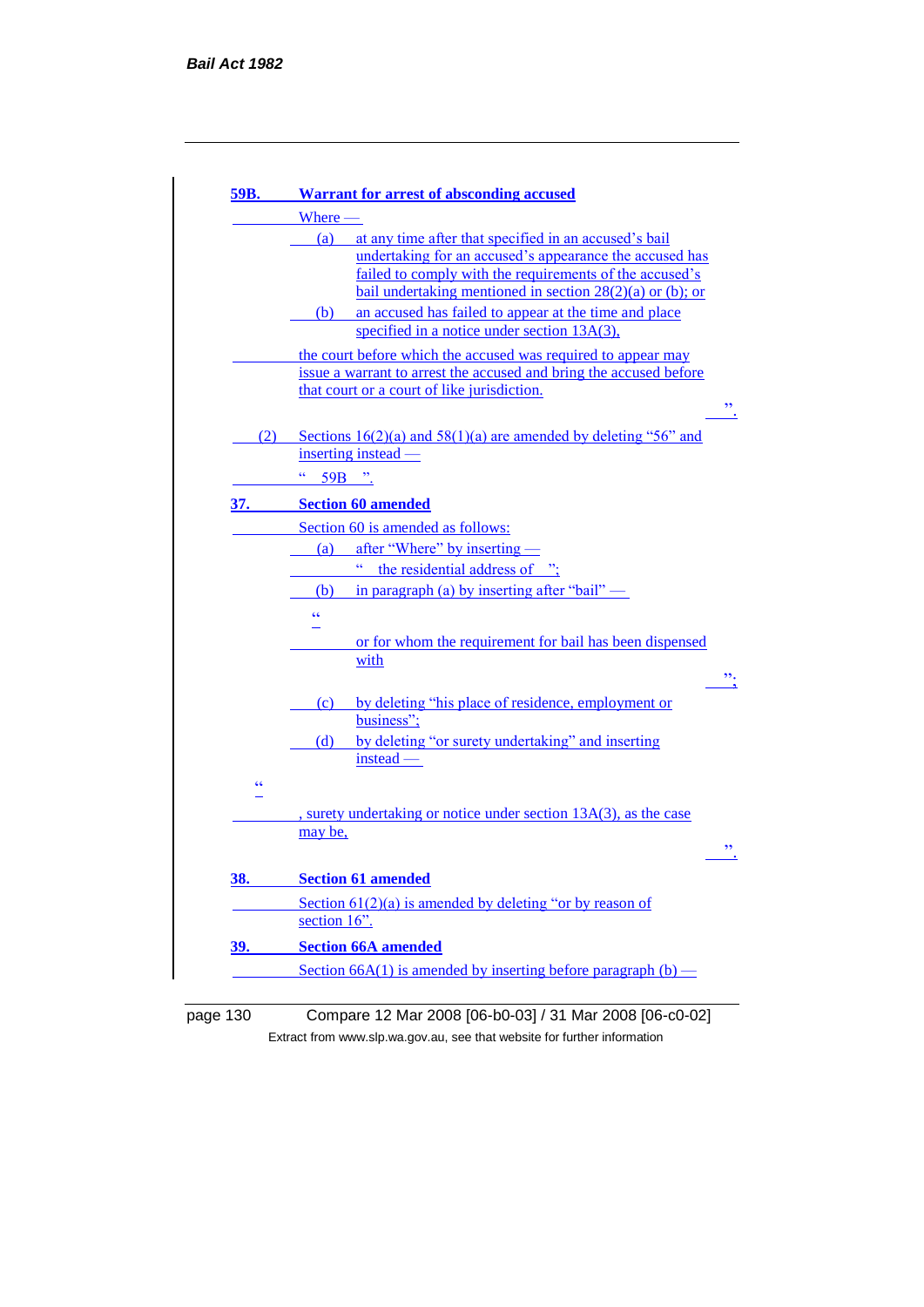|      | $\epsilon$                                                                                                                                                                                                                                                                                                              |
|------|-------------------------------------------------------------------------------------------------------------------------------------------------------------------------------------------------------------------------------------------------------------------------------------------------------------------------|
|      | a function conferred by section 11(3) or $36(1)(a)$ ; or<br>(aa)<br>$\overline{\phantom{a}}$                                                                                                                                                                                                                            |
| 40.  | <b>Section 66B inserted and transitional provision</b>                                                                                                                                                                                                                                                                  |
|      | (1) After section 66A the following section is inserted –                                                                                                                                                                                                                                                               |
| 66B. | Use of video link or audio link                                                                                                                                                                                                                                                                                         |
| (1)  | In this section $-$                                                                                                                                                                                                                                                                                                     |
|      | "audio link" means facilities (including telephone) that enable, at<br>the same time, a judicial officer or authorised officer at one<br>place to hear the accused at another place and vice versa;                                                                                                                     |
|      | "bail proceedings" means any proceedings under this Act                                                                                                                                                                                                                                                                 |
|      | $including -$<br>proceedings on a case for bail;<br>(a)                                                                                                                                                                                                                                                                 |
|      | (b) proceedings relating to the variation or revocation of<br>bail;                                                                                                                                                                                                                                                     |
|      | proceedings on an application under section 48 or 49;<br>(c)                                                                                                                                                                                                                                                            |
|      | (d)<br>proceedings on an appeal under section 15A or 53;<br>"video link" means facilities (including closed circuit television)<br>that enable, at the same time, a judicial officer or authorised<br>officer at one place to see and hear the accused at another<br>place and vice versa.                              |
|      | (2) Bail proceedings may be conducted by means of a video link or an<br>audio link.                                                                                                                                                                                                                                     |
| (3)  | Without limiting subsection (2), if a provision of this Act requires<br>or authorises an accused to be brought before, or appear before, a<br>court, judicial officer or authorised officer, the accused may be<br>brought before, or appear before, the court or officer by means of a<br>video link or an audio link. |
| (4)  | An audio link is not to be used under this section unless a video<br>link is not available and cannot reasonably be made available.                                                                                                                                                                                     |
| (5)  | Nothing in this section prevents a court, judicial officer or<br>authorised officer from requiring that an accused be brought<br>before, or appear before, the court or officer in person for the<br>purposes of bail proceedings.<br>$\overline{\phantom{a}}$                                                          |
| (2)  | The <i>Bail Act 1982</i> section 66B as inserted by subsection (1)<br>applies in relation to any bail proceedings, as defined in                                                                                                                                                                                        |

 $\frac{cc}{\Box}$ 

Compare 12 Mar 2008 [06-b0-03] / 31 Mar 2008 [06-c0-02] page 131 Extract from www.slp.wa.gov.au, see that website for further information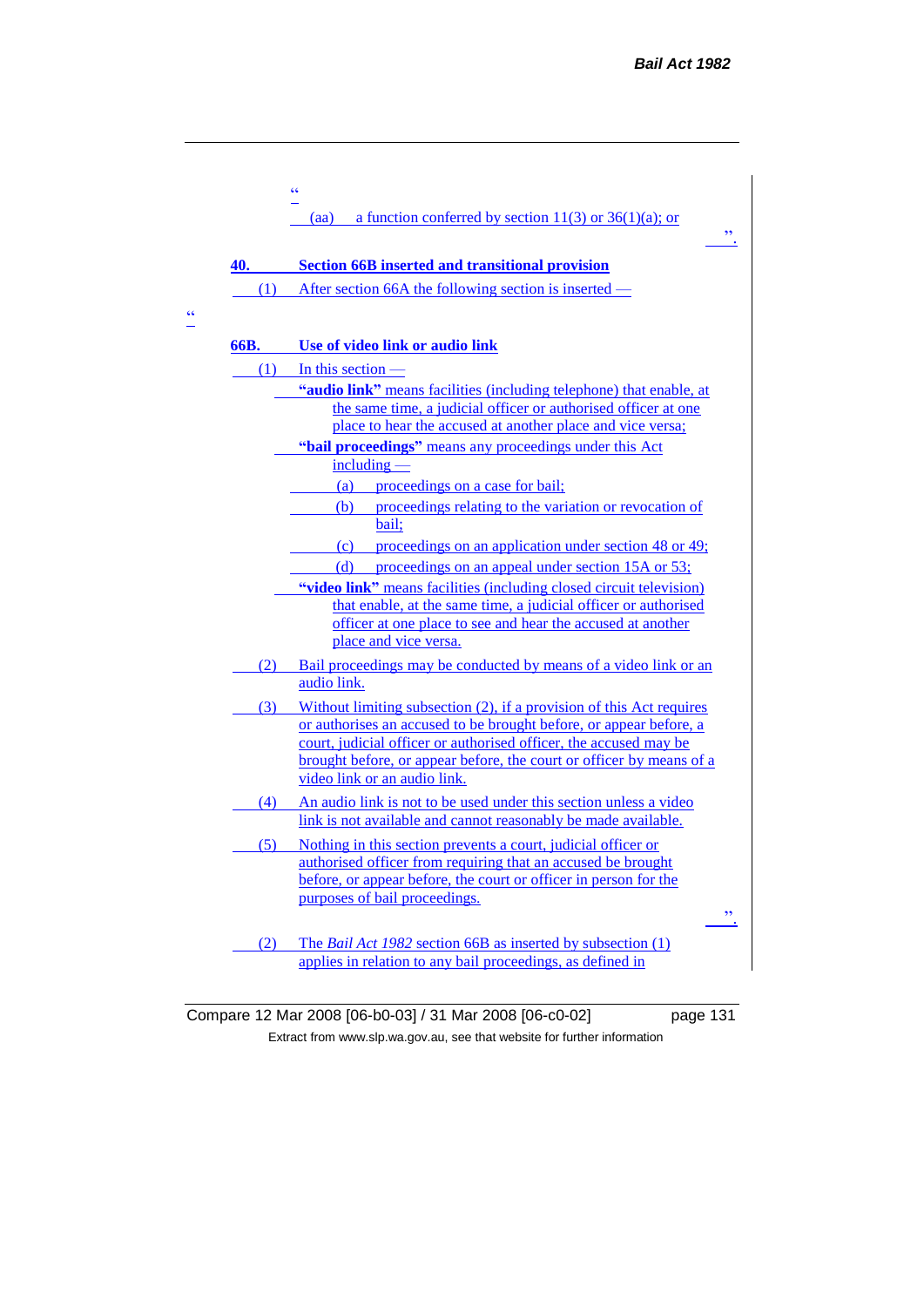

page 132 Compare 12 Mar 2008 [06-b0-03] / 31 Mar 2008 [06-c0-02] Extract from www.slp.wa.gov.au, see that website for further information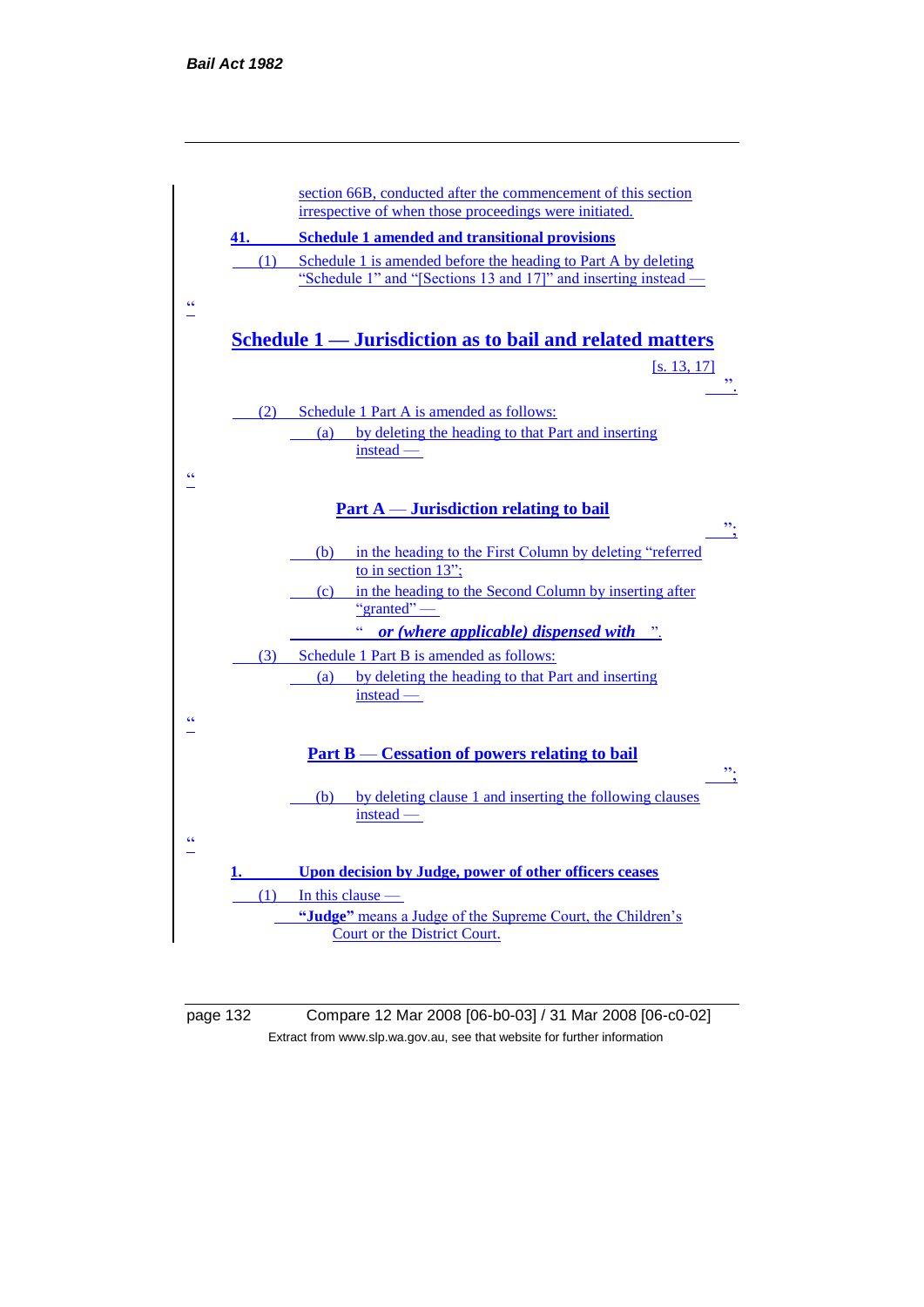| (2) | After a Judge has granted or refused bail for an appearance by an                                                                     |
|-----|---------------------------------------------------------------------------------------------------------------------------------------|
|     | accused the power to grant bail for that appearance ceases to be                                                                      |
|     | vested in -                                                                                                                           |
|     | (a)<br>any judicial officer whose jurisdiction is inferior to that<br>of the Judge; or                                                |
|     | any authorised officer.                                                                                                               |
|     | (b)                                                                                                                                   |
|     | (3) After a Judge has dispensed with the requirement for bail for an                                                                  |
|     | appearance by an accused the power to grant or refuse bail for that<br>appearance ceases to be vested in any officer referred to in   |
|     | subclause $(2)(a)$ or $(b)$ .                                                                                                         |
| 1A. | <b>Upon decision by Court of Appeal, other powers cease</b>                                                                           |
|     |                                                                                                                                       |
|     | After the Court of Appeal on an appeal under section 15A —                                                                            |
|     | has granted or refused bail for an appearance by an<br>(a)<br>accused, the power to grant or refuse bail for that                     |
|     | appearance; or                                                                                                                        |
|     | has dispensed with the requirement for bail for an<br>(b)                                                                             |
|     | appearance by an accused, the power to grant or refuse                                                                                |
|     | bail for that appearance,                                                                                                             |
|     | ceases to be vested in any judicial officer or in any authorised                                                                      |
|     | officer.                                                                                                                              |
|     | ".                                                                                                                                    |
|     | in clause 2 by inserting after "to grant" —<br>(c)                                                                                    |
|     | , refuse or dispense with ";                                                                                                          |
|     | in clause 2 by deleting "or refused" and inserting<br>(d)                                                                             |
|     | instead -                                                                                                                             |
|     | ćć<br>refused or dispensed with ";                                                                                                    |
|     | by deleting clause 3 and inserting instead $-$<br>(e)                                                                                 |
|     |                                                                                                                                       |
|     |                                                                                                                                       |
| 3.  | <b>Cessation of power upon refusal of bail for initial appearance</b>                                                                 |
| (1) | After an authorised officer has refused bail for an initial                                                                           |
|     | appearance by an accused, the power to grant bail for that                                                                            |
|     | appearance ceases to be vested in another authorised officer, but a<br>justice may nevertheless grant bail for that appearance.       |
|     |                                                                                                                                       |
| (2) | After a justice has refused bail for an initial appearance by an<br>accused, the power to grant bail for that appearance ceases to be |
|     | vested in an authorised officer or another justice.                                                                                   |

(4) Schedule 1 Part C is amended as follows:

 $\frac{1}{1}$ 

Compare 12 Mar 2008 [06-b0-03] / 31 Mar 2008 [06-c0-02] page 133 Extract from www.slp.wa.gov.au, see that website for further information

".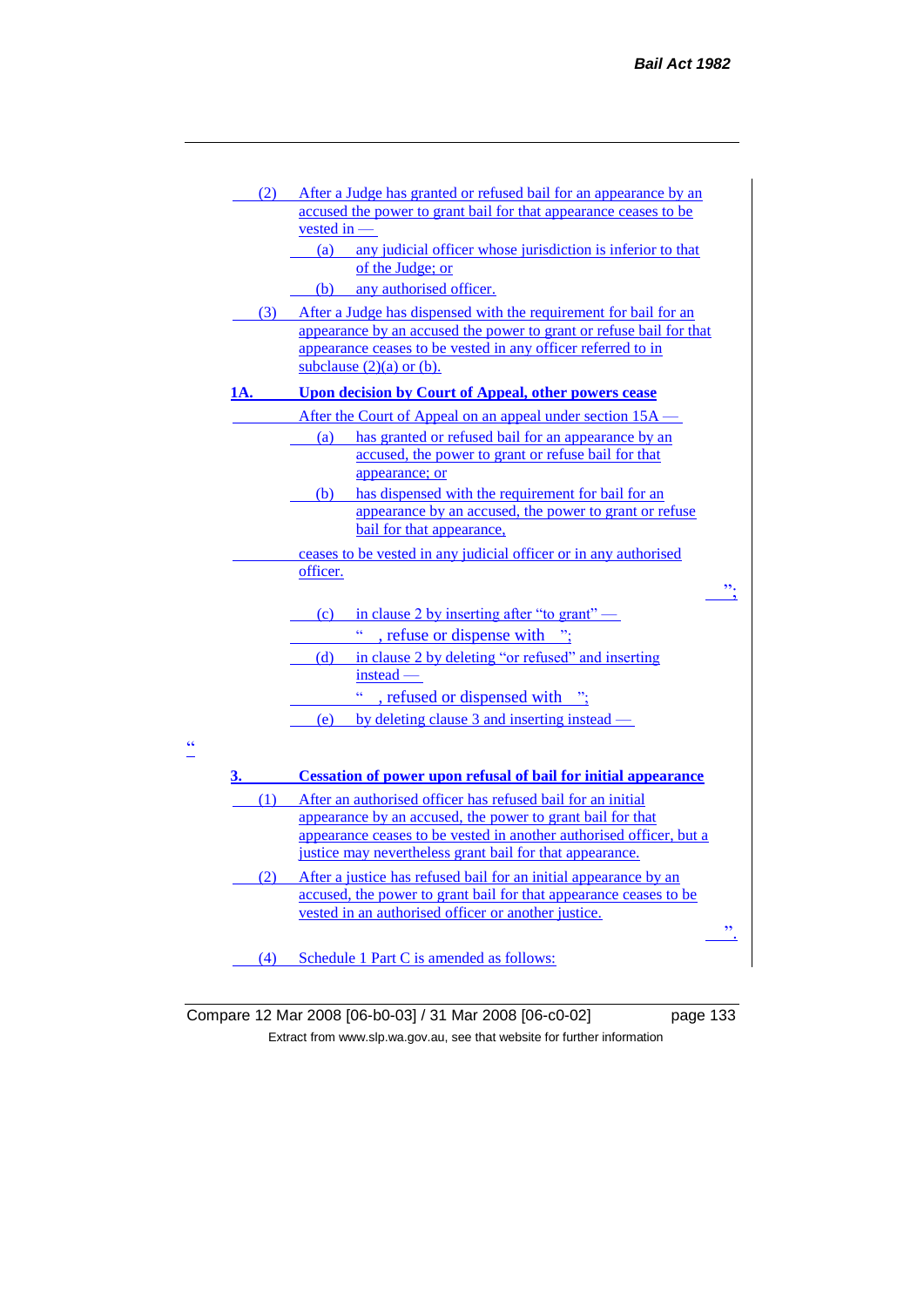

page 134 Compare 12 Mar 2008 [06-b0-03] / 31 Mar 2008 [06-c0-02] Extract from www.slp.wa.gov.au, see that website for further information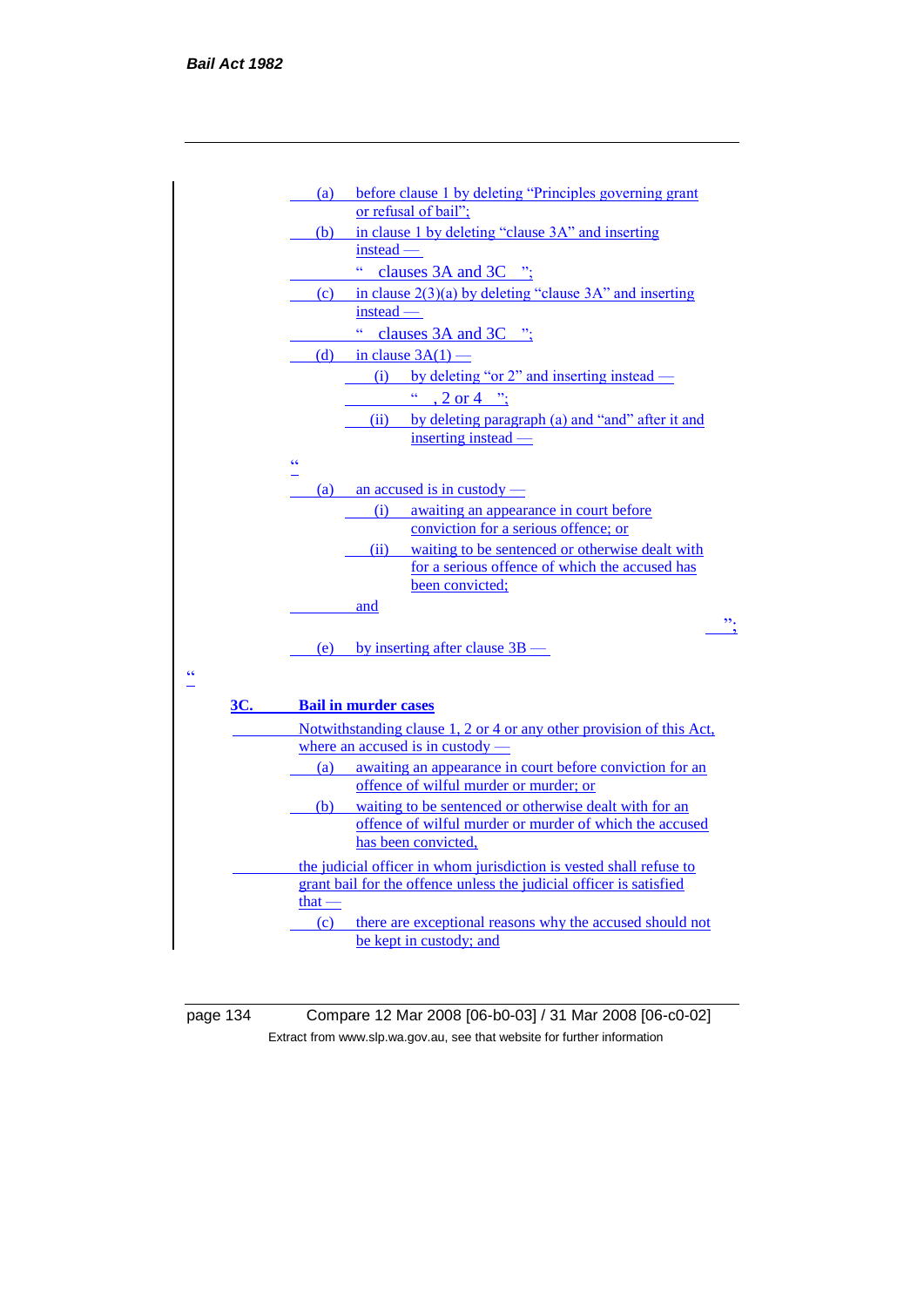

Compare 12 Mar 2008 [06-b0-03] / 31 Mar 2008 [06-c0-02] page 135 Extract from www.slp.wa.gov.au, see that website for further information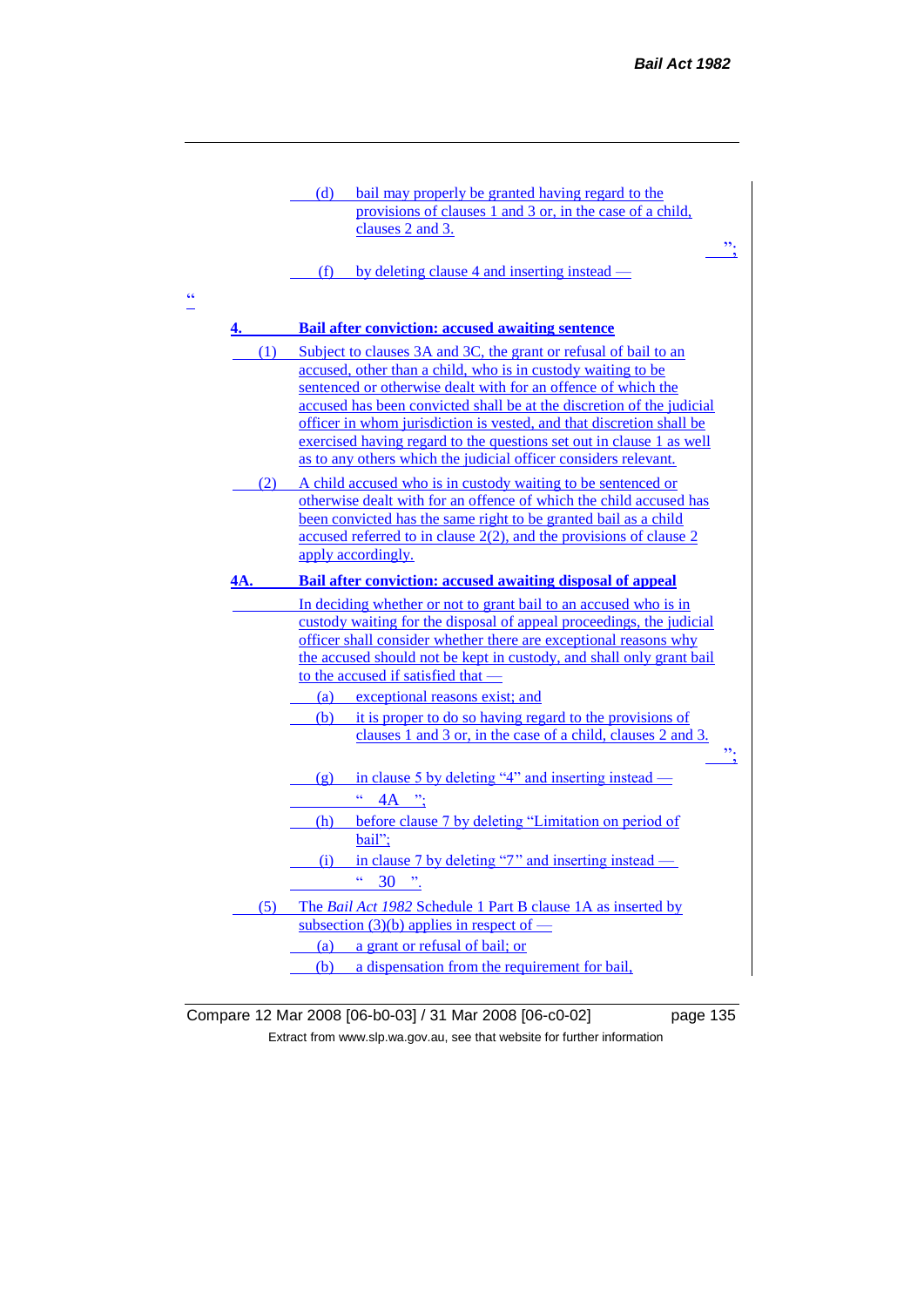

page 136 Compare 12 Mar 2008 [06-b0-03] / 31 Mar 2008 [06-c0-02] Extract from www.slp.wa.gov.au, see that website for further information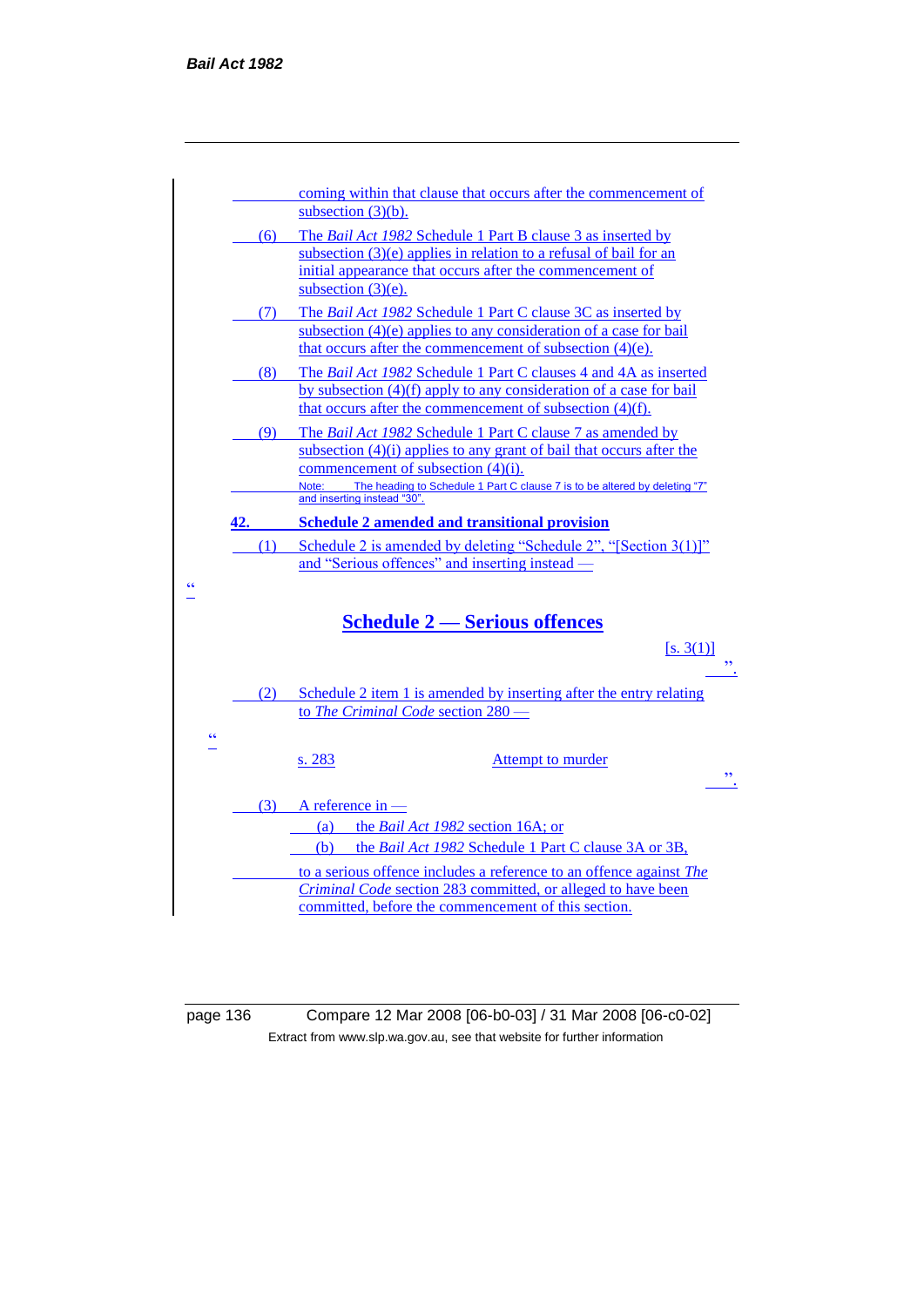| 43. | <b>Amendment of various references to prescribed forms</b>                                                                                                                                                     |
|-----|----------------------------------------------------------------------------------------------------------------------------------------------------------------------------------------------------------------|
| (1) | Sections $8(1)(b)$ and $26(4)(b)$ are each amended by deleting "a                                                                                                                                              |
|     | prescribed" and inserting instead —                                                                                                                                                                            |
|     | an approved ".                                                                                                                                                                                                 |
| (2) | Sections 23 and $24(1)(a)$ are each amended by deleting<br>"prescribed".                                                                                                                                       |
| (3) | Section $30(2)(b)$ is amended by deleting "prescribed" and inserting<br>instead –                                                                                                                              |
|     | $\bar{c}$<br>approved ".                                                                                                                                                                                       |
| (4) | Schedule 1 Part C clause $2(3)(c)$ is amended by deleting                                                                                                                                                      |
|     | "prescribed" and inserting instead —                                                                                                                                                                           |
|     | $\bar{c}$<br>approved ".                                                                                                                                                                                       |
|     | The heading to section 8 is to be altered by deleting "prescribed" and<br>Note:                                                                                                                                |
|     | inserting instead "approved".                                                                                                                                                                                  |
| 44. | <b>Transitional regulations</b>                                                                                                                                                                                |
| (1) | If this Part does not provide sufficiently for a matter or issue of a<br>transitional nature that arises as a result of the amendments made<br>to the <i>Bail Act 1982</i> by this Part, the Governor may make |
|     | regulations (the "transitional regulations") prescribing all<br>matters that are required, necessary or convenient to be prescribed<br>for providing for the matter or issue.                                  |
| (2) | The transitional regulations may provide that specified provisions<br>of the Bail Act 1982 or this Part -                                                                                                      |
|     | (a) do not apply; or                                                                                                                                                                                           |
|     | (b) apply with specified modifications,                                                                                                                                                                        |
|     | to or in relation to any matter.                                                                                                                                                                               |
| (3) | If the transitional regulations provide that a specified state of                                                                                                                                              |
|     | affairs is to be taken to have existed, or not to have existed, on and                                                                                                                                         |
|     | from a day that is earlier than the day on which the transitional<br>regulations are published in the Gazette but not earlier than the                                                                         |
|     | commencement of this section, the transitional regulations have                                                                                                                                                |
|     | effect according to their terms.                                                                                                                                                                               |
|     | (4) In subsections (2) and (3) —                                                                                                                                                                               |
|     | "specified" means specified or described in the transitional<br>regulations.                                                                                                                                   |
| (5) | If the transitional regulations contain a provision referred to in                                                                                                                                             |
|     | subsection (3), the provision does not operate so as $-$                                                                                                                                                       |
|     | to affect in a manner prejudicial to any person (other than<br>(a)                                                                                                                                             |
|     | the State or an authority of the State), the rights of that                                                                                                                                                    |

Compare 12 Mar 2008 [06-b0-03] / 31 Mar 2008 [06-c0-02] page 137 Extract from www.slp.wa.gov.au, see that website for further information